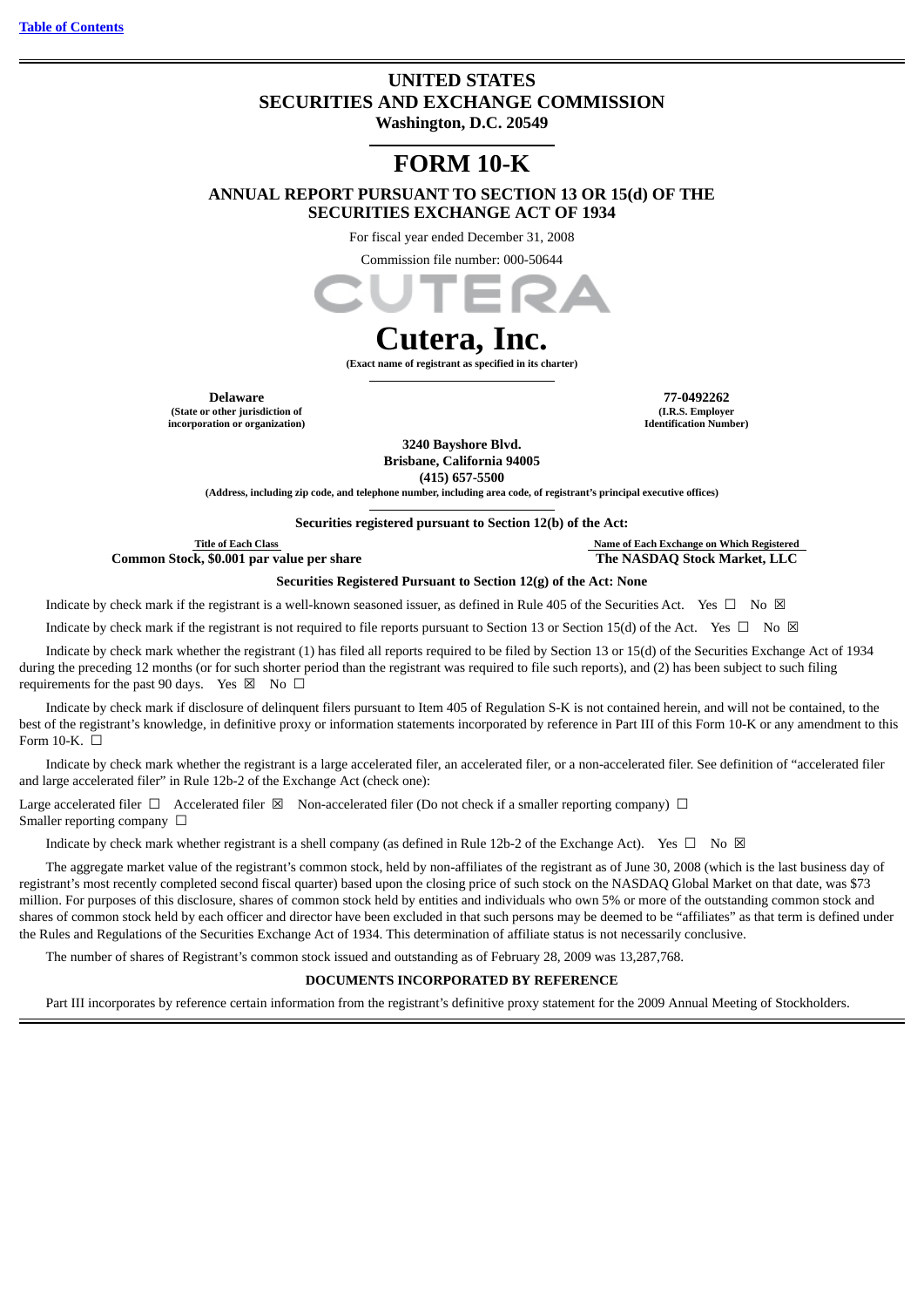# **TABLE OF CONTENTS**

<span id="page-1-0"></span>

|                 |                                                                                                                  | Page |
|-----------------|------------------------------------------------------------------------------------------------------------------|------|
| <b>PART I</b>   |                                                                                                                  |      |
| Item 1.         | <b>Business</b>                                                                                                  | 3    |
| Item 1A.        | <b>Risk Factors</b>                                                                                              | 19   |
| Item 1B.        | <b>Unresolved Staff Comments</b>                                                                                 | 32   |
| Item 2.         | <b>Properties</b>                                                                                                | 32   |
| Item 3.         | <b>Legal Proceedings</b>                                                                                         | 32   |
| Item 4.         | <b>Submission of Matters to a Vote of Security Holders</b>                                                       | 33   |
| <b>PART II</b>  |                                                                                                                  |      |
| Item 5.         | Market for the Registrant's Common Equity, Related Stockholder Matters and Issuer Purchases of Equity Securities | 34   |
| Item 6.         | <b>Selected Financial Data</b>                                                                                   | 36   |
| Item 7.         | <b>Management's Discussion and Analysis of Financial Condition and Results of Operations</b>                     | 37   |
| Item 7A.        | <b>Quantitative and Qualitative Disclosures About Market Risk</b>                                                | 53   |
| Item 8.         | <b>Financial Statements and Supplementary Data</b>                                                               | 55   |
| Item 9.         | <b>Changes in and Disagreements with Accountants on Accounting and Financial Disclosure</b>                      | 86   |
| Item 9A.        | <b>Controls and Procedures</b>                                                                                   | 86   |
| Item 9B.        | <b>Other Information</b>                                                                                         | 87   |
| <b>PART III</b> |                                                                                                                  |      |
| Item 10.        | <b>Directors, Executive Officers and Corporate Governance</b>                                                    | 88   |
| Item 11.        | <b>Executive Compensation</b>                                                                                    | 88   |
| <b>Item 12.</b> | <b>Security Ownership of Certain Beneficial Owners and Management and Related Stockholder Matters</b>            | 88   |
| Item 13.        | <b>Certain Relationships and Related Transactions, and Director Independence</b>                                 | 88   |
| <b>Item 14.</b> | <b>Principal Accounting Fees and Services</b>                                                                    | 88   |
| <b>PART IV</b>  |                                                                                                                  |      |
| Item 15.        | <b>Exhibits and Financial Statement Schedules</b>                                                                | 89   |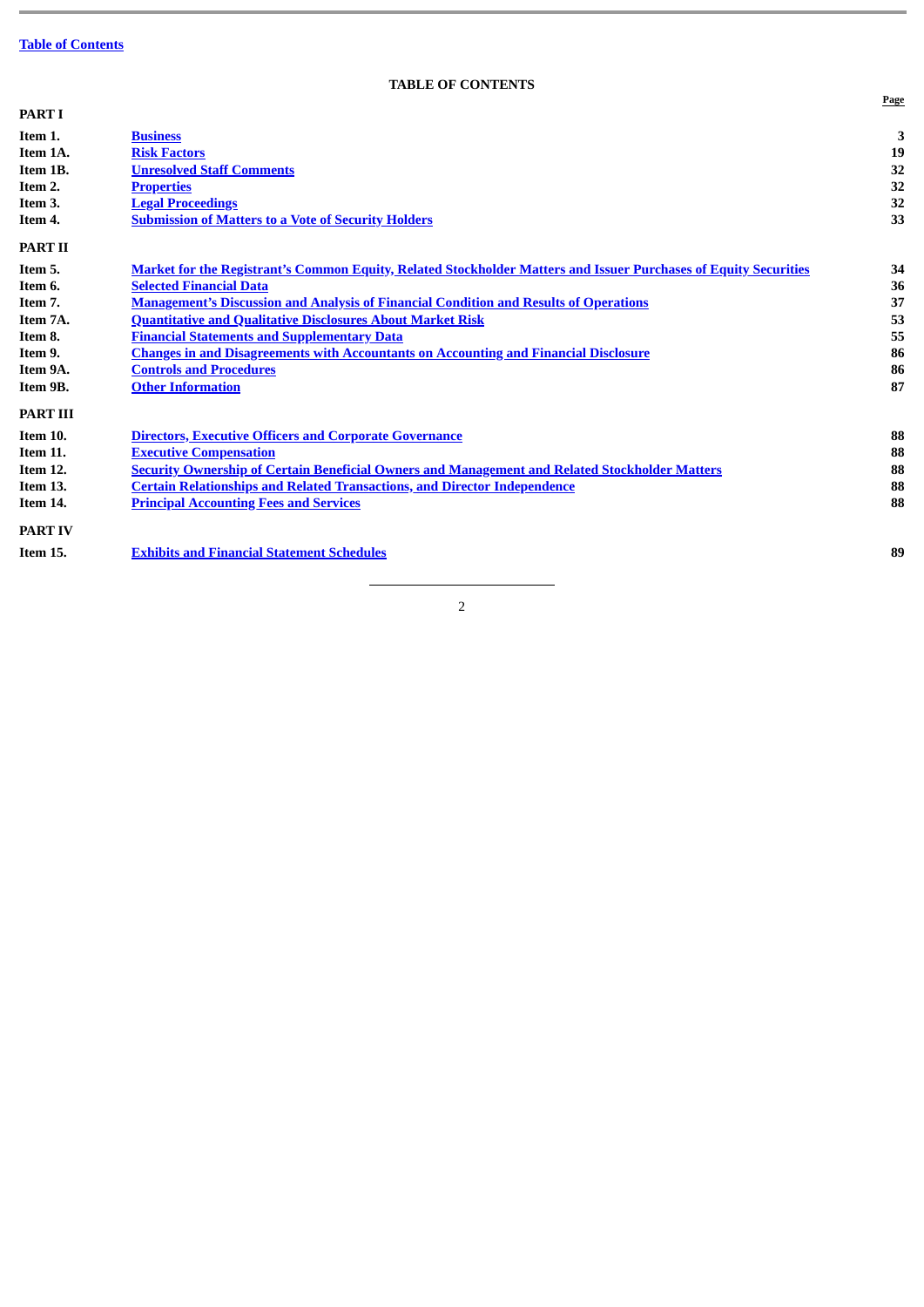#### **PART I**

# <span id="page-2-0"></span>**ITEM 1. BUSINESS**

We are a global medical device company headquartered in Brisbane, California specializing in the design, development, manufacture, marketing and servicing of laser and other light-based aesthetics systems for practitioners worldwide. We offer easy-to-use products based on three platforms—CoolGlide®, Xeo® and Solera<sup>®</sup>—which enable physicians and other qualified practitioners to perform safe and effective aesthetic procedures for their customers.

- *CoolGlide-* Our first product platform, CoolGlide, was launched in March 2000. This product offers laser applications for hair removal, treatment of a range of vascular lesions, including leg and facial veins, and Laser Genesis—a skin rejuvenation procedure that reduces fine lines, reduces pore size and improves skin texture.
- *Xeo-* In 2003, we introduced the Xeo platform, which can combine pulsed light and laser applications in a single system. The Xeo is a fully upgradeable platform on which a customer can use every application that we offer to remove unwanted hair, treat vascular lesions and rejuvenate the skin by treating discoloration, improving texture, reducing pore size and treating fine lines and laxity.
- *Solera-* In 2004, we introduced our Solera platform—a compact tabletop system designed to support a single technology platform. Solera systems use either infrared (Solera Titan) or pulsed light (Solera Opus) and can be used to remove unwanted hair, treat vascular lesions and rejuvenate the skin. The Solera Opus can support one or more pulsed light applications in a single system.

Each of our products consists of one or more hand pieces and a console that incorporates a universal graphic user interface, a laser or other light-based module, control system software and high voltage electronics. However, depending on the application, the laser or other light-based module is sometimes instead contained in the hand piece. A description of each of our hand pieces, and the aesthetic conditions they are designed to treat, are contained in the section entitled "Products," below.

We offer our customers the ability to select the systems and applications that best fit their practice and to subsequently upgrade their systems to add new applications. This upgrade path allows our customers to cost-effectively build their aesthetic practices and provides us with a source of recurring revenue.

#### **The Structure of Skin and Conditions that Affect Appearance**

The skin is the body's largest organ and is comprised of layers called the epidermis and dermis. The epidermis is the outer layer, and serves as a protective barrier for the body. It contains cells that determine pigmentation, or skin color. The underlying layer of skin, the dermis, contains hair follicles and large and small blood vessels that are found at various depths below the epidermis. Collagen, also found within the dermis, provides strength and flexibility to the skin.

Many factors, such as age, smoking and sun damage, can result in aesthetically unpleasant changes in the appearance of the skin. These changes can include:

- Undesirable hair growth:
- Enlargement or swelling of blood vessels due to circulatory changes that become visible at the skin's surface in the form of unsightly veins;
- Deterioration of collagen, which weakens the skin, leading to uneven texture, increased pore size, wrinkles and laxity; and
- Uneven pigmentation or sun spots due to long-term sun exposure.

People with unwanted hair or any of the above-mentioned skin conditions often seek aesthetic treatments to improve their appearance.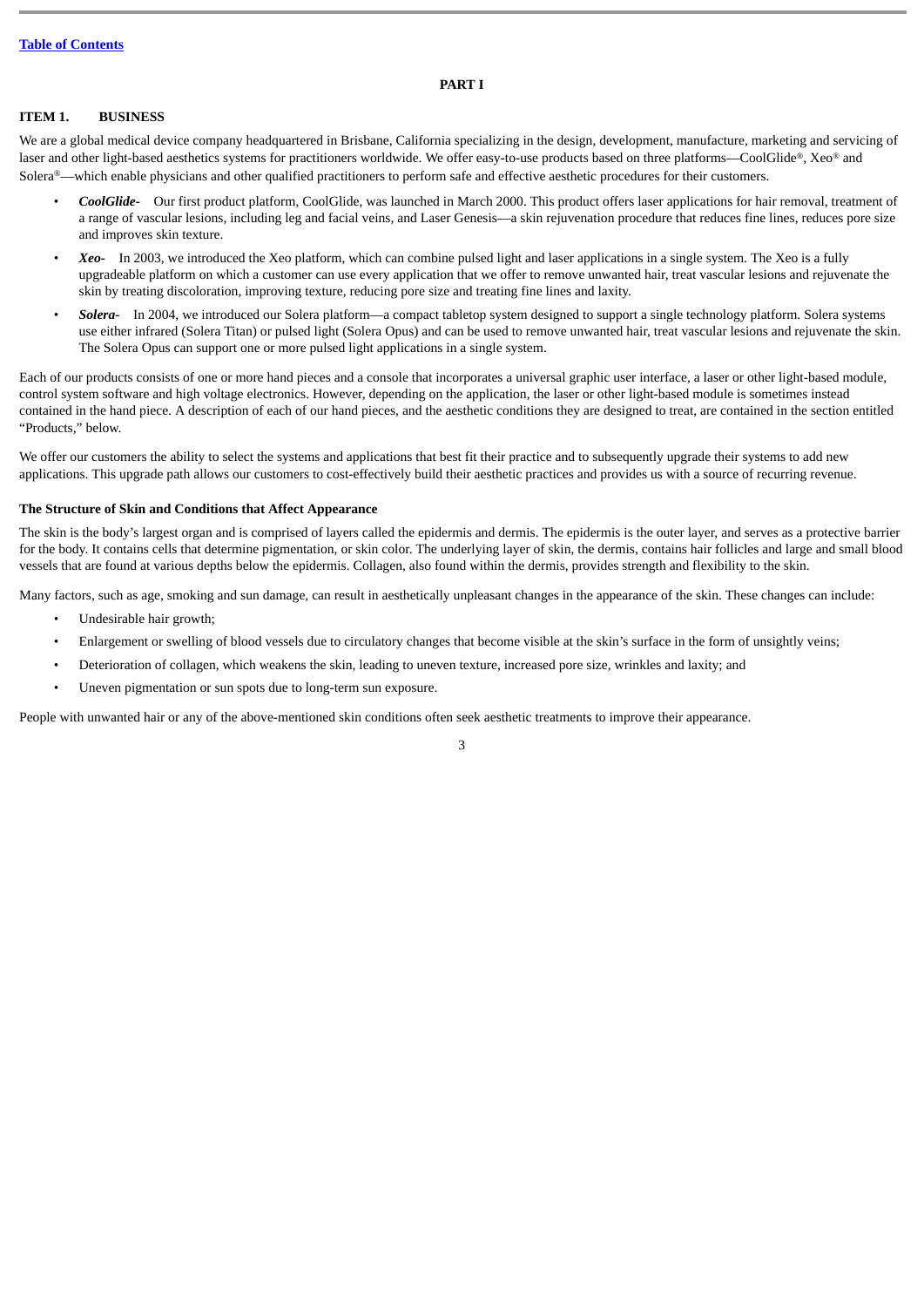#### **The Market for Non-Surgical Aesthetic Procedures**

The market for non-surgical aesthetic procedures has grown significantly over the past several years. The American Society of Plastic Surgeons estimates that in 2007 there were nearly 10 million minimally-invasive aesthetic procedures performed, a 9% increase over 2006 and an 81% increase over 2000. We believe there are several factors contributing to the growth of these aesthetic procedures, including:

- *Aging of the U.S. Population-* The "baby boomer" demographic segment, ages 44 to 62 in 2008, represented approximately 26% of the U.S. population as of July 1, 2005. The size of this aging segment, and its desire to retain a youthful appearance, has driven the growth for aesthetic procedures.
- *Broader Range of Safe and Effective Treatments-* Technical developments have led to safe, effective, easy-to-use and low-cost treatments with fewer side effects, resulting in broader adoption of aesthetic procedures by practitioners. In addition, technical developments have enabled practitioners to offer a broader range of treatments. These technical developments have reduced the required treatment and recovery times, which in turn have led to greater patient demand.
- *Broader Base of Customers-* Managed care and government payer reimbursement restrictions in the United States, and similar payment related constraints outside the United States, may help motivate qualified practitioners from differing specialties to establish or expand their elective aesthetic practices with procedures that are paid for directly by patients. As a result, in addition to the core users such as dermatologists and plastic surgeons, many other non-core practitioners, such as gynecologists, family practitioners, primary care physicians, physicians offering aesthetic treatments in nonmedical offices, and other qualified practitioners are offering aesthetic procedures.

#### **Non-Surgical Aesthetic Procedures for Improving the Skin's Appearance and Their Limitations**

Many alternative therapies are available for improving a person's appearance by treating specific structures within the skin. These procedures utilize injections or abrasive agents to reach different depths of the dermis and the epidermis. In addition, non-invasive and minimally-invasive treatments have been developed that employ laser and other light-based technologies to achieve similar therapeutic results. Some of these more common therapies and their limitations are described below.

Hair Removal- Techniques for hair removal include waxing, depilatories, tweezing, shaving, electrolysis and laser and other light-based hair removal. The only techniques that provide a long-lasting solution are electrolysis and light-based hair removal. Electrolysis is usually painful, time-consuming and expensive for large areas, but is the most common method for removing light-colored hair. During electrolysis, an electrologist inserts a needle directly into a hair follicle and activates an electric current in the needle. Since electrolysis only treats one hair follicle at a time, the treatment of an area as small as an upper lip may require numerous visits and many hours of treatment. In addition, electrolysis can cause blemishes and infection related to needle use.

*Leg and Facial Veins-* The current aesthetic treatment methods for leg and facial veins include sclerotherapy and laser and other light-based treatments. With these treatments, patients seek to eliminate visible veins and improve overall skin appearance. Sclerotherapy requires a skilled practitioner to inject a saline or detergent-based solution into the target vein, which breaks down the vessel causing it to collapse and be absorbed into the body. The need to correctly position the needle on the inside of the vein makes it difficult to treat smaller veins, which limits the treatment of facial vessels and small leg veins. The American Society of Plastic Surgeons estimates that over 383,000 sclerotherapy procedures were performed in 2007.

*Skin Rejuvenation-* Skin rejuvenation treatments include a broad range of popular alternatives, including Botox and collagen injections, chemical peels, microdermabrasions, radiofrequency treatments and lasers and other light-based treatments. With these treatments, patients hope to improve overall skin tone and texture, reduce pore size, tighten skin and remove other signs of aging, including mottled pigmentation, diffuse redness and wrinkles. All of these procedures are temporary solutions and must be repeated within several weeks or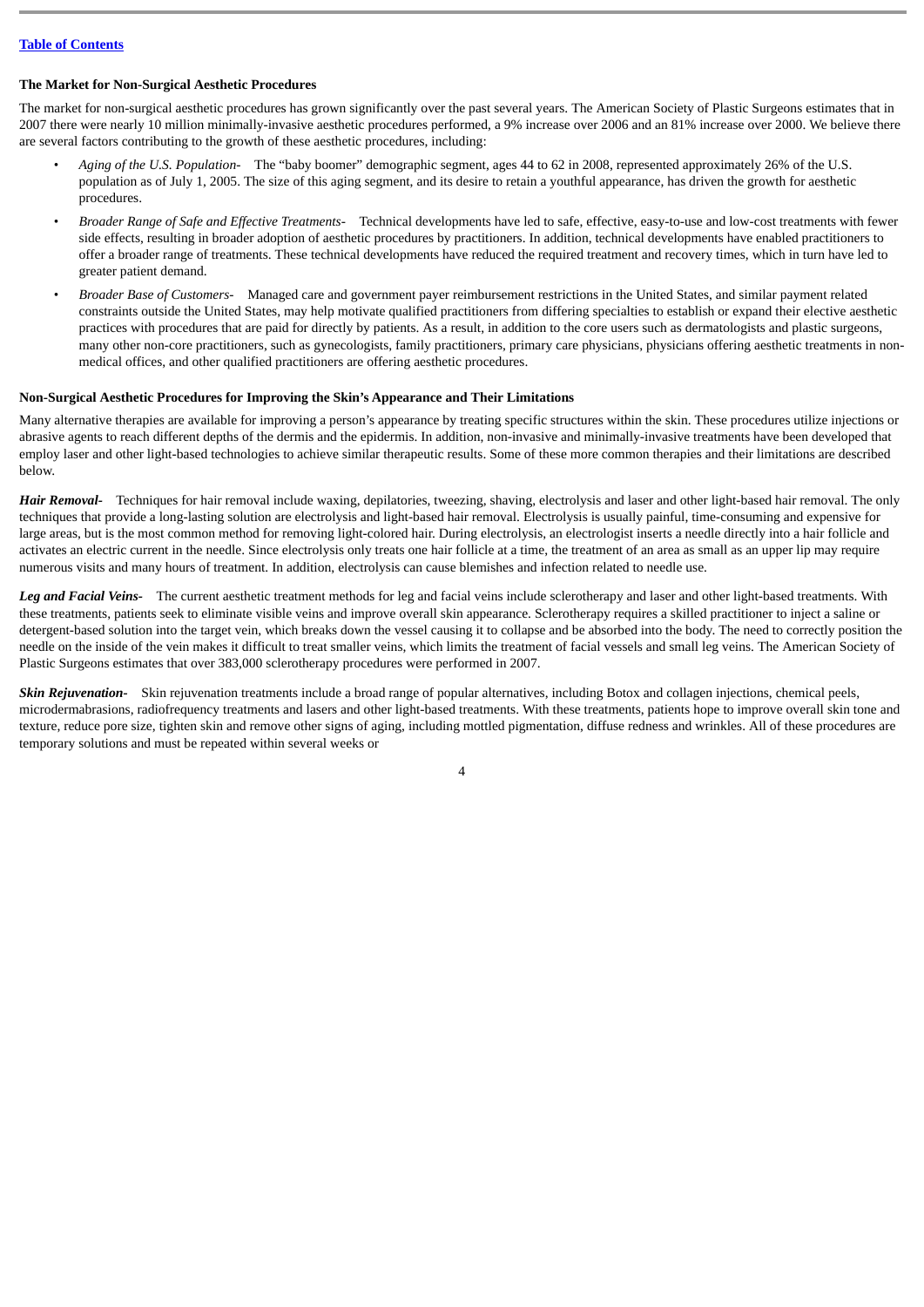months to sustain their effect, thereby increasing the cost and inconvenience to patients. For example, the body absorbs Botox and collagen and patients require supplemental injections every three to six months to maintain the benefits of these treatments.

Some skin rejuvenation treatments, such as chemical peels and microdermabrasions, can have undesirable side effects. Chemical peels use acidic or caustic solutions to peel away the epidermis, and microdermabrasion generally utilizes sand crystals to resurface the skin. These techniques can lead to stinging, redness, irritation and scabbing. In addition, more serious complications, such as changes in skin color, can result from deeper chemical peels. Patients that undergo these deep chemical peels are also advised to avoid exposure to the sun for several months following the procedure. The American Society of Plastic Surgeons estimates that in 2007, 4.6 million injections of Botox and over 1.5 million injections of collagen and other soft-tissue fillers were administered, and 1.0 million chemical peels and over 890,000 microdermabrasion procedures were performed.

In radiofrequency tissue tightening, energy is applied to heat the dermis of the skin with the goal of shrinking and tightening the collagen fibers. This approach may result in a more subtle and incremental change to the skin than a surgical facelift. Drawbacks to this approach may include surface irregularities that may resolve over time, and the risk of burning the treatment area.

Laser and other light-based non-surgical treatments for hair removal, veins and skin rejuvenation are discussed in the following section and in the section entitled "Our Applications and Procedures," below.

#### **Laser and Other Light-Based Aesthetic Treatments**

Laser and other light-based aesthetic treatments can achieve therapeutic results by affecting structures within the skin. The development of safe and effective aesthetic treatments has created a well-established market for these procedures.

Ablative skin resurfacing is a method of improving the appearance of the skin by removing the outer layers of the skin. Ablative skin resurfacing procedures are considered invasive or minimally invasive, depending on how much of the epidermis is removed during a treatment. Non-ablative skin resurfacing is a method of improving the appearance of the skin by treating the underlying structure of the skin without damaging the outer layers of the skin. Practitioners can use laser and other light-based technologies to selectively target hair follicles, veins or collagen in the dermis, as well as cells responsible for pigmentation in the epidermis, without damaging surrounding tissue. They can also use these technologies to safely remove portions of the epidermis and deliver heat to the dermis as a means of generating new collagen growth.

Safe and effective laser and other light-based treatments require an appropriate combination of the following four parameters:

- *Energy Level-* the amount of light emitted to heat a target;
- *Pulse Duration-* the time interval over which the energy is delivered;
- *Spot Size-* the diameter of the energy beam, which affects treatment depth and area; and
- *Wavelength-* the color of light, which impacts the effective depth and absorption of the energy delivered.

For example, in the case of hair removal, by utilizing the correct combination of these parameters, a practitioner can use a laser or other light source to selectively target melanin within the hair follicle to absorb the laser energy and destroy the follicle, without damaging other delicate structures in the surrounding tissue. Wavelength and spot size permit the practitioner to target melanin in the base of the hair follicle, which is found in the dermis. The combination of pulse duration and energy level may vary, depending upon the thickness of the targeted hair follicle. A shorter pulse length with a high energy level is optimal to destroy fine hair, whereas coarse hair is best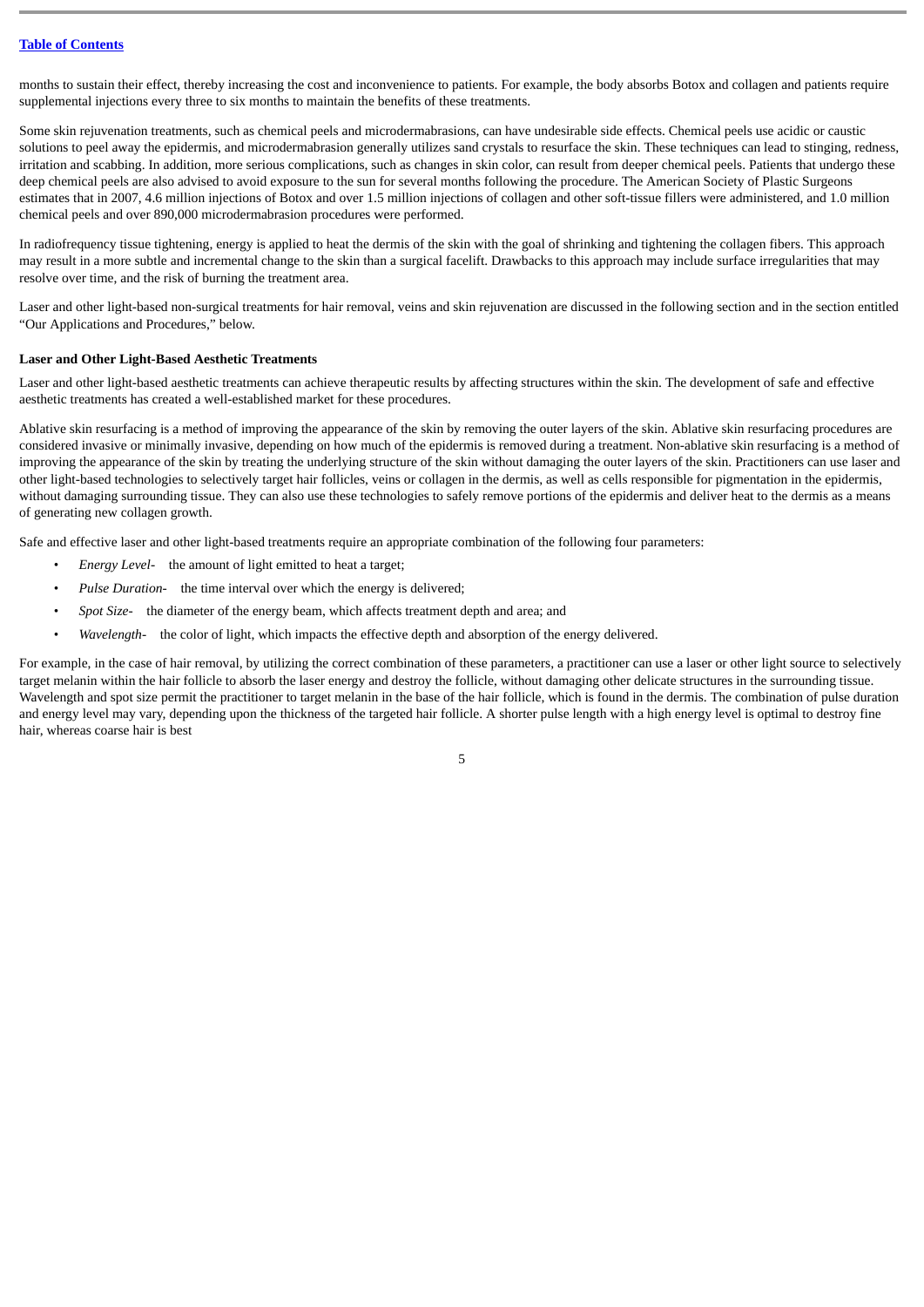treated with a longer pulse length with lower energy levels. If treatment parameters are improperly set, non-targeted structures within the skin may absorb the energy thereby eliminating or reducing the therapeutic effect. In addition, improper setting of the treatment parameters or failure to protect the surface of the skin may cause burns, which can result in blistering, scabbing and skin discoloration.

#### **Technology and Design of Our Systems**

Our unique CoolGlide, Xeo and Solera platforms provide the long-lasting benefits of laser and other light-based aesthetic treatments. Our technology allows for a combination of a wide variety of applications available in a single system. Key features of our solutions include:

- *Multiple Applications Available in a Single System-* Our multi-application systems enable practitioners to perform multiple aesthetic procedures using a single device. These procedures include hair removal, treatment of unsightly veins and skin rejuvenation, including the treatment of discoloration, laxity, fine lines, pore size and uneven texture. Because practitioners can use our systems for multiple indications, the cost of a unit may be spread across a potentially greater number of patients and procedures, and therefore may be more rapidly recovered.
- *Technology and Design Leadership-* We offer innovative laser and other light-based solutions for the aesthetic market. Our laser technology combines long wavelength, adjustable energy levels, variable spot sizes and a wide range of pulse durations, allowing practitioners to customize treatments for each patient and condition. Our proprietary pulsed light hand pieces for the treatment of discoloration, hair removal and vascular treatments optimize the wavelength used for treatments and incorporate a monitoring system to increase safety. Our Titan hand pieces utilize a novel light source that had not been previously used for aesthetic treatments. And our Pearl and Pearl Fractional hand pieces, with proprietary YSGG technology, represent the first application of the 2790 nm wavelength for minimally-invasive cosmetic dermatology.
- *Upgradeable Platform-* We design our products to allow our customers to cost-effectively upgrade to our multi-application systems, which provide our customers with the option to add additional applications to their existing systems and provides us with a source of recurring revenue. We believe that product upgradeability allows our customers to take advantage of our latest product offerings and provide additional treatment options to their patients, thereby expanding the opportunities for their aesthetic practices.
- *Treatments for Broad Range of Skin Types and Conditions-* Our products remove hair safely and effectively on patients of all skin types, including harder-to-treat patients with dark or tanned skin. In addition, the wide parameter range of our systems allows practitioners to effectively treat patients with both fine and coarse hair. Practitioners may use our products to treat spider and reticular veins, which are unsightly small veins in the leg, as well as small facial veins. And they can treat color, texture, pore size, fine lines and laxity on any type of skin with our skin rejuvenation systems. The ability to customize treatment parameters enables practitioners to offer safe and effective therapies to a broad base of their patients.
- *Ease of Use-* We design our products to be easy to use. Our proprietary hand pieces are lightweight and ergonomic, minimizing user fatigue, and allow for clear views of the treatment area, reducing the possibility of unintended damage and increasing the speed of application. Our control console contains a universal graphic user interface with three simple, independently adjustable controls from which to select a wide range of treatment parameters to suit each patient's profile. The clinical navigation user interface on the Xeo platform provides recommended clinical treatment parameter ranges based on patient criteria entered. And our Pearl and Pearl Fractional hand pieces include a scanner with multiple scan patterns to allow simple and fast treatments of the face. Risks involved in the use of our products include risks common to other laser and other light-based aesthetic procedures, including the risk of burns, blistering and skin discoloration.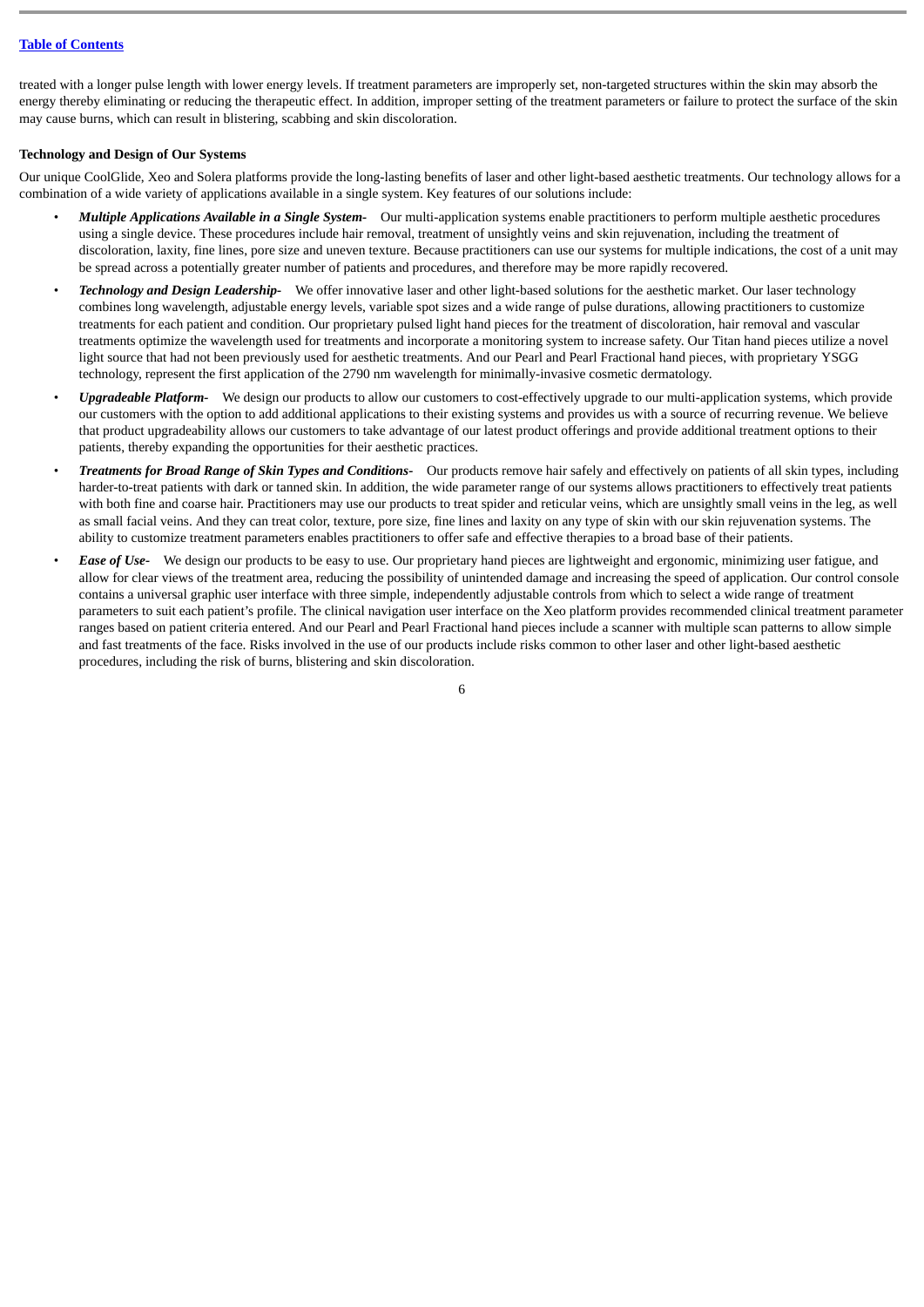#### **Strategy**

Our goal is to maintain and expand our position as a leading, worldwide provider of light-based aesthetic devices by executing the following strategies:

- *Continuing to Develop New Products-*We have introduced at least one new product every year since 2000. In 2008, we introduced Pearl Fractional a minimally invasive, 2790 nm YSGG laser for the fractional ablative market to be used for rejuvenation applications. We plan to continue developing our existing technology platforms and develop other platforms with the intent of offering new applications for our customers.
- *Increasing Sales of Existing Products in the United States-* Although the U.S. economy is currently in a recession, we believe that the U.S. market for aesthetic systems will continue to offer growth opportunities. In 2008, we restructured our U.S. direct sales force with the goals of managing expenses in line with our business, and improving productivity by retaining our key performers and expanding their sales territories. We also continued to leverage our relationship with PSS World Medical Shared Services, Inc., or PSS, a wholly-owned subsidiary of PSS World Medical. PSS operates medical supply distribution service centers with over 700 sales consultants serving physician offices throughout the United States.
- *Expanding our International Presence-* We believe that the international market continues to be a significant growth opportunity for us. As such, in 2008 we remained focused on building global brand-recognition by increased sales and marketing activities. In 2008, we increased our direct international sales force and ended the year with distributors in over 30 countries. We plan on continuing to manage our international direct sales employees, distributors and support staff to increase sales and strengthen customer relationships in the international markets.
- *Maintaining a Broad Customer Base-* We believe there is growth opportunity in targeting our products to various market segments, including the core and non-core aesthetic practices. Dermatologists and plastic surgeons had generally been regarded as the core customers for laser and other lightbased aesthetic equipment. However, due to increased consumer demand for aesthetic procedures, the development of safer and effective aesthetic equipment, and the attractive financial opportunities for practitioners, the customer base for aesthetic equipment expanded to non-core aesthetic practitioners, including gynecologists, primary care physicians, family practitioners, physicians offering aesthetic treatments in non-medical offices, and other qualified practitioners. Our goal is to continue marketing our products to a broad customer base, while maintaining a focus on the core practitioners.
- *Leveraging our Installed Base with Sales of Upgrades-* Each time we have introduced a major new product, we have designed it to allow existing customers to upgrade their previously purchased systems to offer additional capabilities. We believe that providing upgrades to our existing installed base of customers continues to represent a potentially significant opportunity for recurring revenue. We also believe that our upgrade program aligns our interest in generating revenue with our customers' interest in improving the return on their investment by expanding the range of applications that can be performed with their existing systems. In 2009, we plan on continuing to market upgrades to our installed base, including our Pearl and Pearl Fractional applications introduced in 2007 and 2008, respectively.
- *Generating Revenue from Services and Refillable Hand Pieces-* Our Titan hand pieces and pulsed-light hand pieces are refillable products, which provide us with a source of recurring revenue from our existing customers. We offer post-warranty services to our customers either through extended service contracts to cover preventive maintenance or replacement parts and labor, or through direct billing for parts and labor. These post-warranty services serve as additional sources of recurring revenue.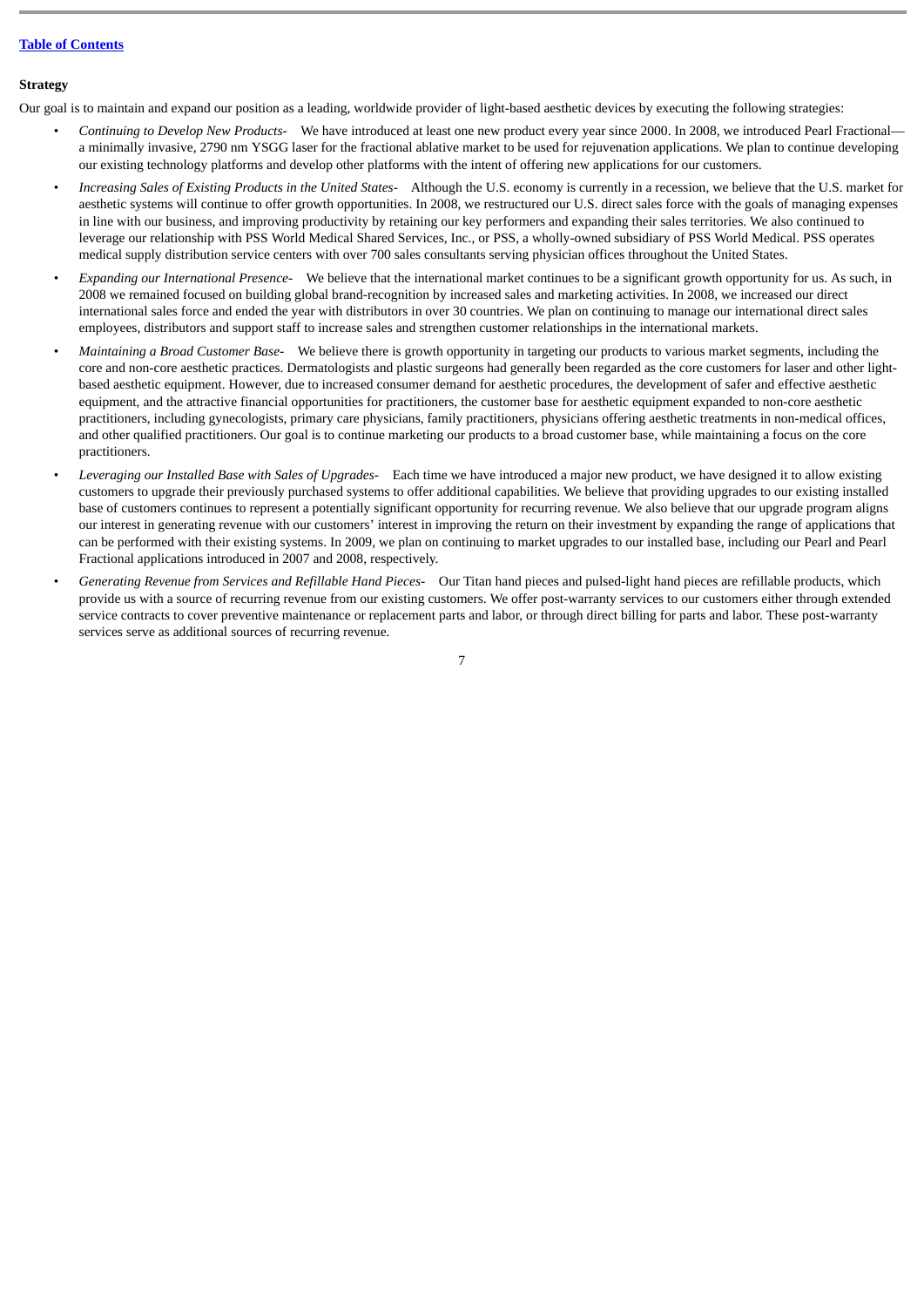#### **Products**

Our CoolGlide, Xeo and Solera platforms allow for the delivery of multiple laser and other light-based aesthetic applications from a single system. With our Xeo and Solera platforms, practitioners can purchase customized systems with a variety of our multi-technology applications. The following table lists our products and each checked box represents the incremental applications that were added to the respective platforms in the years noted.

|                             |                  |       |                          | Hair<br><b>Removal:</b> | <b>Vascular</b><br><b>Lesions:</b> | <b>Skin Rejuvenation</b> |                                           |                 |
|-----------------------------|------------------|-------|--------------------------|-------------------------|------------------------------------|--------------------------|-------------------------------------------|-----------------|
| <b>Applications:</b>        |                  |       |                          |                         |                                    | Dyschromia:              | Texture,<br><b>Lines</b> and<br>Wrinkles: | Skin<br>Laxity: |
| System<br><b>Platforms:</b> | <b>Products:</b> | Year: | <b>Energy</b><br>Source: |                         |                                    |                          |                                           |                 |
| CoolGlide                   | CV               | 2000  | $\mathbf{a}$             | $\mathbf X$             |                                    |                          |                                           |                 |
|                             | Excel            | 2001  | a                        |                         | $\mathbf X$                        |                          |                                           |                 |
|                             | Vantage          | 2002  | a                        |                         |                                    |                          | $\mathbf{x}$                              |                 |
| Xeo:                        | Nd:YAG           | 2003  | a                        | $\mathbf x$             | $\mathbf X$                        |                          | $\mathbf x$                               |                 |
|                             | <b>OPS600</b>    | 2003  | $\mathbf b$              |                         |                                    | $\mathbf{X}$             |                                           |                 |
|                             | LP560            | 2004  | b                        |                         |                                    | $\mathbf X$              |                                           |                 |
|                             | Titan S          | 2004  | $\mathsf{C}$             |                         |                                    |                          |                                           | $\mathbf{X}$    |
|                             | ProWave 770      | 2005  | b                        | $\mathbf X$             |                                    |                          |                                           |                 |
|                             | AcuTip 500       | 2005  | $\mathbf b$              |                         | $\mathbf X$                        |                          |                                           |                 |
|                             | Titan V/XL       | 2006  | C                        |                         |                                    |                          |                                           | $\mathbf X$     |
|                             | LimeLight        | 2006  | $\mathbf b$              |                         |                                    | $\mathbf X$              |                                           |                 |
|                             | Pearl            | 2007  | $\rm d$                  |                         |                                    | $\mathbf X$              | $\mathbf X$                               |                 |
|                             | Pearl Fractional | 2008  | $\mathbf d$              |                         |                                    |                          | $\mathbf{X}$                              |                 |
| Solera                      | Titan S          | 2004  | C                        |                         |                                    |                          |                                           | $\mathbf X$     |
|                             | ProWave 770      | 2005  | $\mathbf b$              | $\mathbf{x}$            |                                    |                          |                                           |                 |
|                             | <b>OPS 600</b>   | 2005  | b                        |                         |                                    | $\mathbf X$              |                                           |                 |
|                             | LP560            | 2005  | b                        |                         |                                    | $\mathbf X$              |                                           |                 |
|                             | AcuTip 500       | 2005  | b                        |                         | $\mathbf X$                        |                          |                                           |                 |
|                             | Titan V/XL       | 2006  | $\mathsf C$              |                         |                                    |                          |                                           | $\mathbf X$     |
|                             | LimeLight        | 2006  | $\rm b$                  |                         |                                    | $\mathbf X$              |                                           |                 |

Energy Source: a. 1064nm Nd:YAG laser; b. flashlamp; c. Infrared laser; d. 2790 nm YSGG laser

Each of our products consists of a control console and one or more hand pieces, depending on the model.

#### *Control Console*

Our control console includes a universal graphic user interface, control system software and high voltage electronics. All CoolGlide systems, and some models of the Xeo platform, include our laser module which consists of electronics, a visible aiming beam, a focusing lens, and an Nd:YAG and/or flashlamp laser that functions at wavelengths that permit penetration over a wide range of depths and is effective across all skin types. The interface allows the practitioner to set the appropriate laser or flashlamp parameters for each procedure through a user-friendly format. The control system software ensures that the operator's instructions are properly communicated from the graphic user interface to the other components within the system. Our high voltage electronics produce over 10,000 watts of peak laser energy, which permits therapeutic effects at short pulse durations. Our Solera console platform comes in two configurations—Opus and Titan—both of which include a universal graphic user interface, control system software and high voltage electronics. The Solera Opus console is designed specifically to drive our flashlamp hand pieces while the Solera Titan console is designed specifically to drive the Titan hand pieces. The control system software is designed to ensure that the operator's instructions are properly communicated from the graphical user interface to the other components within the system and includes real-time calibration to control the output energy as the pulse is delivered during the treatment.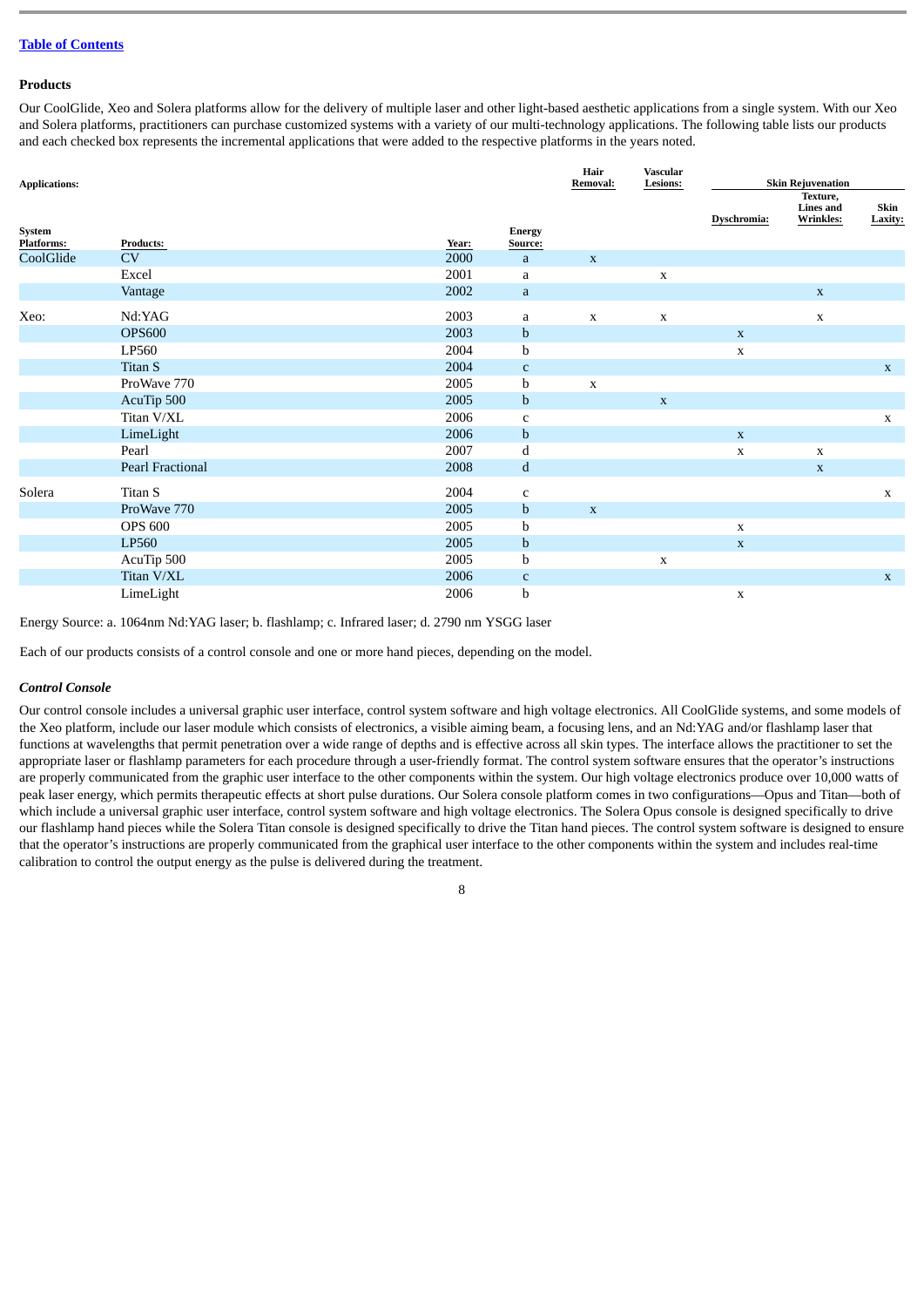#### *Hand Pieces*

*1064 nm Nd:YAG Hand Piece-* Our 1064nm Nd:YAG hand piece delivers laser energy to the treatment area for hair removal, leg and facial vein treatment, and skin rejuvenation procedures to treat skin texture and fine lines, and reduce pore size. The 1064nm Nd:YAG hand piece consists of an energy-delivery component, consisting of an optical fiber and lens, and a copper cooling plate with imbedded temperature monitoring. The hand piece weighs approximately 14 ounces, which is light enough to be held with one hand. The lightweight nature and ergonomic design of the hand piece allows the operation of the device without user fatigue. Its design allows the practitioner an unobstructed view of the treatment area, which reduces the possibility of unintended damage to the skin and can increase the speed of treatment. The 1064nm Nd:YAG hand piece also incorporates our cooling system, providing integrated pre- and post cooling of the treatment area through a temperature-controlled copper plate to protect the outer layer of the skin. The hand piece is available in either a fixed 10 millimeter spot size for our CoolGlide CV system, or a user-controlled variable 3, 5, 7 or 10 millimeter spot size for our CoolGlide Excel and CoolGlide Vantage systems.

*Pulsed Light Hand Pieces-* The LP560, ProWave 770, AcuTip 500 and LimeLight hand pieces are designed to produce a pulse of light over a wavelength spectrum to treat discoloration, including pigmented lesions, such as age and sun spots, hair removal and superficial facial vessels. The hand pieces each consist of a custom flashlamp, proprietary wavelength filter, closed-loop power control and embedded temperature monitor, and weigh approximately 13 ounces. The filter in the AcuTip 500 eliminates long and short wavelengths, transmitting only the therapeutic range required for safe and effective treatment. The filter in the LP560, ProWave 770 and LimeLight eliminates short wavelengths, allowing longer wavelengths to be transmitted to the treatment area. In addition, the wavelength spectrum of the ProWave 770 and the LimeLight can be shifted based on the setting of the control console. Our power control includes a monitoring system to ensure that the desired energy level is delivered. The hand pieces protect the epidermis by regulating the temperature of the hand piece window through the embedded temperature monitor. These hand pieces are available on the Xeo and Solera platforms.

*Titan Hand Pieces-* The Titan hand pieces are designed to produce a sustained pulse of light over a wavelength spectrum tailored to provide heating in the dermis to treat skin laxity (although it is cleared in the United States by the U.S. Food and Drug Administration, or FDA, only for deep dermal heating). The hand piece consists of a custom light source, proprietary wavelength filter, closed-loop power control, sapphire cooling window and embedded temperature monitor, and weighs approximately three pounds. The temperature of the epidermis is controlled by using a sapphire window to provide cooling before, during and after the delivery of energy to the treatment site. We offer two different Titan hand pieces—Titan V and Titan XL.

*Titan V-* Titan V has a treatment tip that extends beyond the hand piece housing to provide enhanced visibility of the skin's surface to effectively treat delicate areas such as the skin around the eyes and nose.

*Titan XL-* Titan XL, like the Titan V, has a treatment tip that extends beyond the housing for improved visibility. It also has a larger treatment spot size to treat larger body areas faster, such as the arms, abdomen and legs.

The Titan hand pieces can be used on the Xeo and Solera platforms. The Titan hand piece requires a periodic "refilling" process, which includes the replacement of the optical source, after a set number of pulses have been used. This provides us with a source of recurring revenue.

*Pearl Hand Piece-* The Pearl hand piece, introduced in 2007, is designed to treat fine lines, uneven texture and dyschromia through the application of proprietary YSGG laser technology. This hand piece can safely remove a small portion of the epidermis, while coagulating the remaining epidermis, leading to new collagen growth. The Pearl hand piece consists of a custom monolithic laser source, scanner and power monitoring electronics. The scanner includes multiple scan patterns to allow simple and fast treatments of the face. The hand piece includes an attachment for a smoke evacuator, allowing the practitioner to use one hand during treatment.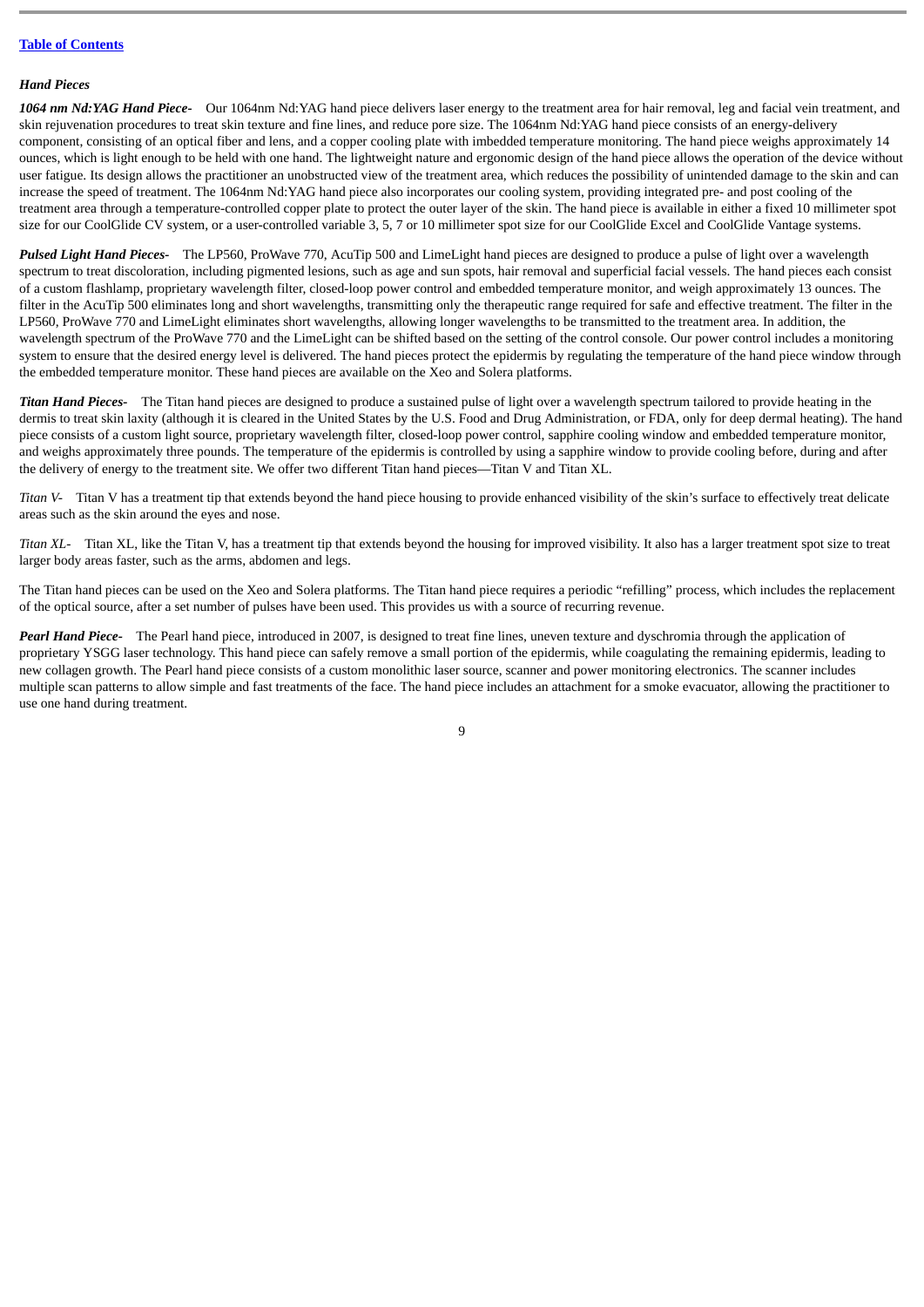*Pearl Fractional Hand Piece-* The Pearl Fractional hand piece, introduced in 2008, also uses proprietary YSGG technology and is designed to treat wrinkles and deep dermal imperfections (although it is cleared in the United States by the FDA only for skin resurfacing and coagulation). This hand piece penetrates the deep dermis producing a series of microcolumns across the skin, which can result in the removal of damaged tissue and the production of new collagen. The Pearl Fractional hand piece consists of a custom monolithic laser source, scanner and power monitoring electronics. The scanner includes multiple scan patterns to allow simple and fast treatments of the face. The hand piece includes an attachment for a smoke evacuator, allowing the practitioner to use one hand during treatment.

#### **Our Applications and Procedures**

Our products are designed to allow the practitioner to select an appropriate combination of energy level, spot size and pulse duration for each treatment. The ability to manipulate the combinations of these parameters allows our customers to treat the broadest range of conditions available with a single light-based system.

*Hair Removal-* Our laser technology allows our customers to treat all skin types and hair thicknesses. Our 1064 nm Nd:YAG laser permits energy to safely penetrate through the epidermis of any skin type and into the dermis where the hair follicle is located. Using the universal graphic user interface on our control console, the practitioner sets parameters to deliver therapeutic energy with a large spot size and variable pulse durations, allowing the practitioner to treat fine or coarse hair. Our 1064nm Nd:YAG hand piece allows our customers to treat all skin types, while our ProWave 770 hand piece, with its pulsed light technology, treats the majority of skin types quickly and effectively.

To remove hair using a 1064nm Nd:YAG hand piece, the treatment site on the skin is first cleaned and shaved. The practitioner then applies a thin layer of gel to glide across the skin, and next applies the hand piece directly to the skin to cool the area to be treated and then delivers a laser pulse to the pre-cooled area. To remove hair using the ProWave 770 hand piece, mineral oil is used instead of gel, and cooling is provided by a sapphire window placed directly on the skin, allowing the pulse of light to be applied while the treatment area is being cooled. In the case of both hand pieces, delivery of the energy destroys the hair follicles and prevents hair re-growth. This procedure is then repeated at the next treatment site on the body, and can be done in a gliding motion to increase treatment speed. Patients receive on average three to six treatments. Each treatment can take between five minutes and one hour depending on the size of the area and the condition being treated. On average, there are six to eight weeks between treatments.

*Vascular Lesions-* Our laser technology allows our customers to treat the widest range of aesthetic vein conditions, including spider and reticular veins and small facial veins. Our 1064nm Nd:YAG hand piece's adjustable spot size of 3, 5, 7 or 10 millimeters allows the practitioner to control treatment depth to target different sized veins. Selection of the appropriate energy level and pulse duration ensures effective treatment of the intended target. Our AcuTip 500 hand piece, with its 6 millimeter spot size, uses pulsed-light technology and is designed for the treatment of facial vessels.

The vein treatment procedure when using the 1064nm Nd:YAG hand piece is performed in a substantially similar manner to the laser hair removal procedure. The laser hand piece is used to cool the treatment area both before and after the laser pulse has been applied. With the AcuTip 500 hand piece, the pulse of light is delivered while the treatment area is being cooled with the sapphire tip. The delivered energy damages the vein and, over time, it is absorbed by the body. Patients receive on average between one and six treatments, with six weeks or longer between treatments.

*Skin Rejuvenation-* Our laser and other light-based technologies allow our customers to perform non-invasive and minimally-invasive treatments that reduce redness, pore size, fine lines and laxity, improve skin texture, and treat other aesthetic conditions. Our products are each designed to minimize the risk of damage to the surrounding tissue.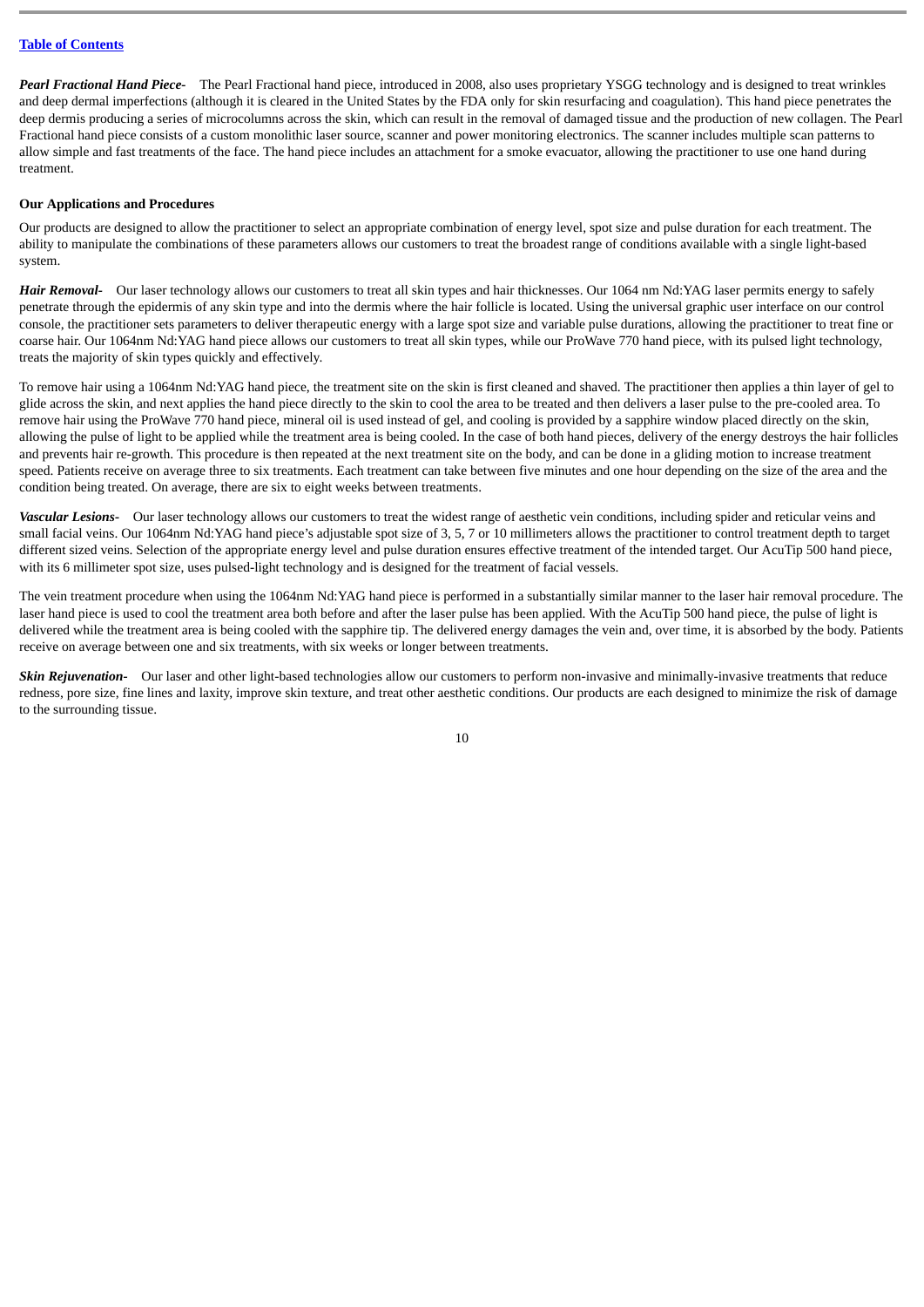*Texture; Lines and Wrinkles-* When using a 1064nm Nd:YAG laser to improve skin texture, reduce pore size and treat fine lines, cooling is not applied and the hand piece is held directly above the skin. A large number of pulses are directed at the treatment site, repeatedly covering an area, such as the cheek. By delivering many pulses of laser light to a treatment area, a gentle heating of the dermis occurs and collagen growth is stimulated to rejuvenate the skin and reduce wrinkles. Patients typically receive four to six treatments for this procedure. The treatment typically takes less than a half hour and there are typically two to four weeks between treatments.

When treating texture and fine lines with a Pearl hand piece, the hand piece is held at a controlled distance from the skin and the scanner delivers a preset pattern of spots to the treatment area. Cooling is not applied to the epidermis during the treatment. The energy delivered by the hand piece ablates a portion of the epidermis while leaving a coagulated portion that will gently peel off over the course of a few days. Heat is also delivered into the dermis which can result in the production of new collagen. Treatment of the full face can usually be performed in 15 to 30 minutes. Patients receive on average between one and three treatments at monthly intervals.

When treating wrinkles and deep dermal imperfections with a Pearl Fractional hand piece, the hand piece is held at a controlled distance from the skin and the scanner delivers a preset pattern of spots to the treatment area. Cooling is not applied to the epidermis during the treatment. The energy delivered by the hand piece penetrates the deep dermis producing a series of microcolumns across the skin, which can result in the removal of damaged tissue and the production of new collagen. Treatment of the full face can usually be performed in less than an hour. Patients receive on average between one and three treatments at monthly intervals.

Our CE Mark allows us to market Pearl Fractional in the European Union, Australia and certain other countries outside the United States for the treatment of wrinkles and deep dermal imperfections. However, in the United States we have a 510(k) clearance for only skin resurfacing and coagulation.

*Dyschromia-* Our pulsed-light technologies allow our customers to safely and effectively treat red and brown dyschromia, which is skin discoloration, pigmented lesions and rosacea. The practitioner delivers a narrow spectrum of light to the surface of the skin through our LP560 or LimeLight hand pieces. These hand pieces include one of our proprietary wavelength filters, which reduce the energy level required for therapeutic effect and minimize the risk of skin injury.

In treating pigmented lesions with a pulsed-light technology, the hand piece is placed directly on the skin and then the light pulse is triggered. The cells forming the pigmented lesion absorb the light energy, darken and then flake off over the course of two to three weeks. Several treatments may be required to completely remove the lesion. The treatment takes a few minutes per area treated and there are typically three to four weeks between treatments.

Practitioners can also treat dyschromia and other skin conditions with our Pearl hand piece. During these treatments, the heat delivered by the Pearl hand piece will remove the outer layer of the epidermis while coagulating a portion of the epidermis. That coagulated portion will gently peel off over the course of a few days, revealing a new layer of skin underneath. Treatment of the full face can usually be performed in 15 to 30 minutes. Patients receive on average between one and three treatments at monthly intervals.

*Skin Laxity-* Our Titan technology allows our customers to use deep dermal heating to tighten lax skin. The practitioner delivers a spectrum of light to the skin through our Titan hand piece. This hand piece includes our proprietary light source and wavelength filter which tailors the delivered spectrum of light to provide heating at the desired depth in the skin.

In treating skin laxity, the hand piece is placed directly on the skin and then the light pulse is triggered. A sustained pulse causes significant heating in the dermis. This heating can cause immediate collagen contraction while also stimulating long-term collagen re-growth. Several treatments may be required to obtain the desired degree of tightening of the skin. The treatment of a full face can take over an hour and there are typically four weeks between treatments.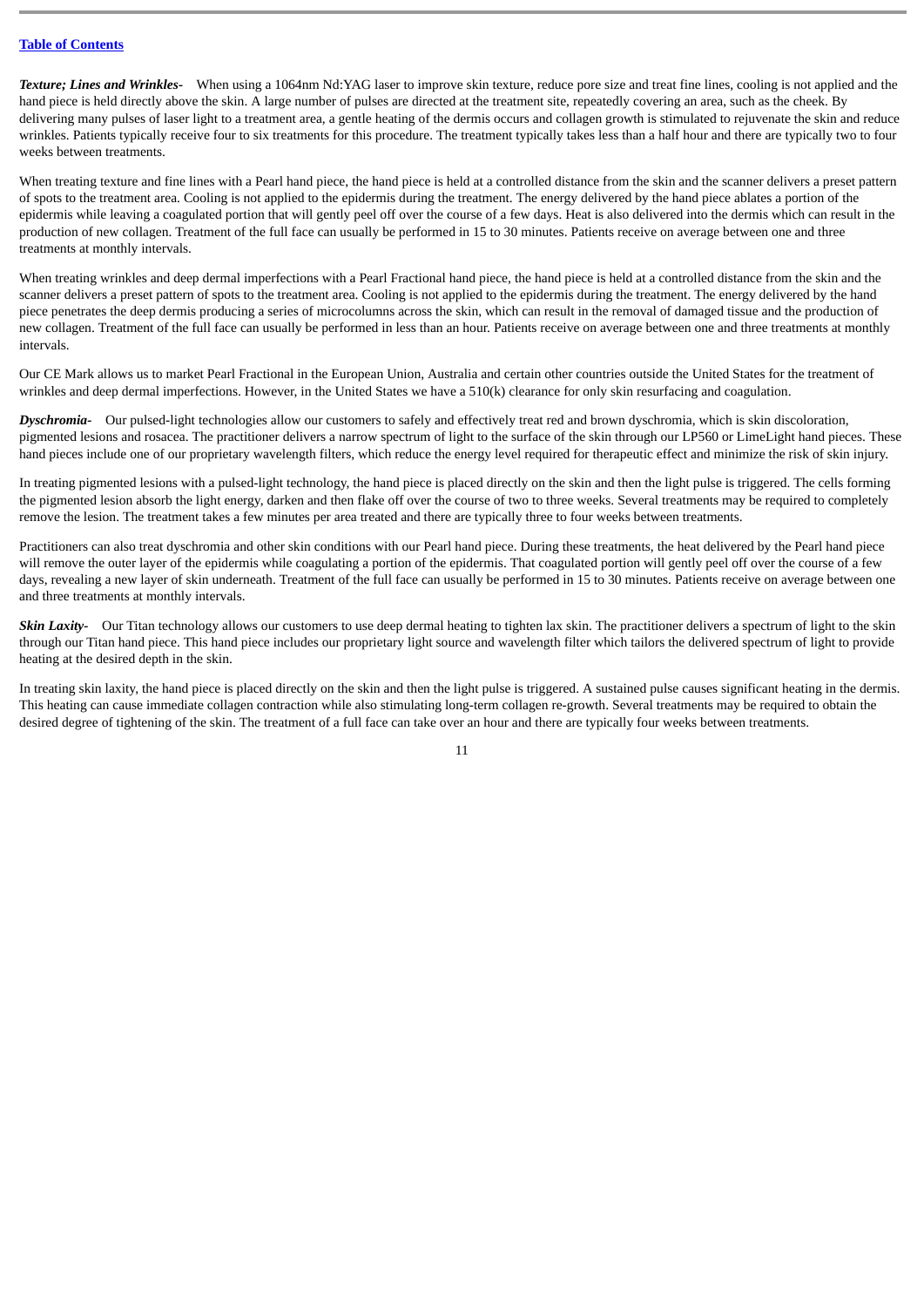Our CE Mark allows us to market the Titan in the European Union, Australia and certain other countries outside the United States for the treatment of wrinkles through skin tightening. However, in the United States we have a 510(k) clearance for only deep dermal heating.

#### **Product Upgrades**

Our products are designed to allow our customers to cost-effectively upgrade to our newest technologies, which provides our customers the option to add applications to their system and provides us with a source of recurring revenue. When we introduce a new product, we notify our customers of the upgrade opportunity through a sales call or mailing. In most cases, a field service representative can install the upgrade at the customer site in a matter of hours, which results in very little downtime for practitioners. In some cases, where substantial upgrades are necessary, customers will receive fully-refurbished systems before sending their prior systems back to our headquarters.

#### **Post-Warranty Service and Titan Hand Piece Refills**

Each Titan hand piece is a refillable product, which provides us with a source of recurring revenue from our existing customers. We offer post-warranty services to our customers either through extended service contracts to cover preventive maintenance or replacement parts and labor, or through direct billing for parts and labor. These post-warranty services serve as additional sources of recurring revenue from our installed base.

#### **Sales and Marketing**

In the United States we market and sell our products primarily through a direct sales organization. Generally, each direct sales employee is assigned a specific territory. As of December 31, 2008, we had a U.S. direct sales force of 35 employees. In addition to direct sales employees, we have a distribution relationship with PSS World Medical that operates medical supply distribution service centers with over 700 sales representatives serving physician offices throughout the United States. For the years ended December 31, 2008, 2007 and 2006, revenue from PSS was \$12.1 million, \$14.6 million and \$15.4 million, respectively. In January 2009, we had a company-wide reduction in force of approximately 10%, which included members of our direct sales force.

International sales are generally made through a direct international sales force of 31 employees, as well as a worldwide distributor network in over 30 countries as of December 31, 2008. As of December 31, 2008, we had direct sales offices in Australia, Canada, France, Japan, Spain, Switzerland and the United Kingdom. Our international revenue represented 50%, 37% and 31% of total revenue for the years ended December 31, 2008, 2007 and 2006, respectively.

We also sell certain items like Titan hand piece refills and marketing brochures via the internet.

Although specific customer requirements can vary depending on applications, customers generally demand quality performance, ease of use, and high productivity in relation to the cost of ownership. We have responded to these customer demands by introducing new products focused on these requirements in the markets we serve. Specifically, we believe that we introduce new products and applications that are innovative, that address the specific aesthetic procedures in demand, and that are upgradeable on our customers' existing systems. In addition, we provide attractive upgrade pricing to new product families and are responsive to our customers' financing preferences. To increase market penetration, in addition to marketing to the core specialties of plastic surgeons and dermatologists, we also market to the non-core aesthetic practices consisting of gynecologists, primary care physicians, family practitioners, physicians offering aesthetic treatments in non-medical offices and other qualified practitioners.

We seek to establish strong ongoing relationships with our customers through the upgradeability of our products, sales of extended service contracts, the refilling of Titan hand pieces, and ongoing training and support. We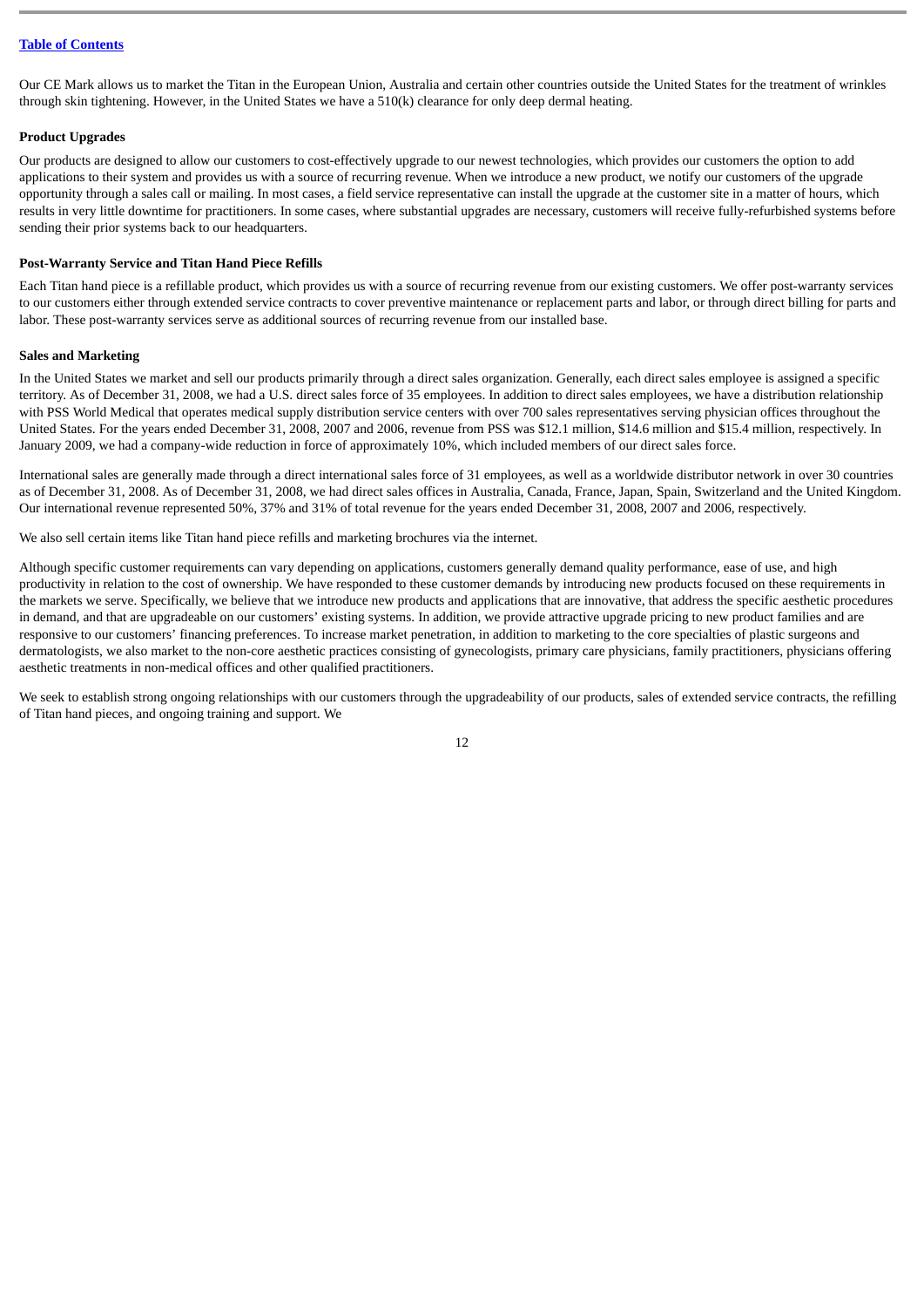primarily target our marketing efforts to practitioners through office visits, workshops, trade shows, webinars and trade journals. We also market to potential patients through brochures, workshops and our website. We offer clinical forums with recognized expert panelists to promote advanced treatment techniques using our products to further enhance customer loyalty and uncover new sales opportunities.

#### **Competition**

Our industry is subject to intense competition. Our products compete against conventional non-light-based treatments, such as electrolysis, Botox and collagen injections, chemical peels, microdermabrasion and sclerotherapy. Our products also compete against laser and other light-based products offered by public companies, such as Candela, Cynosure, Elen (in Italy), Iridex, Palomar, Solta and Syneron, as well as private companies, including, Alma, Aesthera, Lumenis, Sciton and several other companies.

Competition among providers of laser and other light-based devices for the aesthetic market is characterized by extensive research efforts and innovative technology. While we attempt to protect our products through patents and other intellectual property rights, there are few barriers to entry that would prevent new entrants or existing competitors from developing products that would compete directly with ours. There are many companies, both public and private, that are developing innovative devices that use both light-based and alternative technologies. Some of these competitors have greater resources than we do or product applications for certain sub-markets in which we do not participate. Additional competitors may enter the market, and we are likely to compete with new companies in the future. To compete effectively, we have to demonstrate that our products are attractive alternatives to other devices and treatments by differentiating our products on the basis of performance, brand name, service and price. We have encountered and expect to continue to encounter potential customers who, due to existing relationships with our competitors, are committed to, or prefer the products offered by these competitors. Competitive pressures may result in price reductions and reduced margins for our products.

#### **Research and Development**

Our research and development group develops new products and applications and builds clinical support to address unmet or underserved market needs. As of December 31, 2008, our research and development activities were conducted by a staff of 22 employees with a broad base of experience in lasers and optoelectronics. We have developed relationships with outside contract engineering and design consultants, giving our team additional technical and creative breadth. We work closely with thought leaders and customers, both individually and through our sponsored seminars, to understand unmet needs and emerging applications in aesthetic medicine. Research and development expenses for 2008, 2007 and 2006, were \$7.6 million, \$7.2 million and \$6.5 million, respectively.

#### **Service and Support**

Our products are engineered to enable quick and efficient service and support. There are several separate components of our products, each of which can easily be removed and replaced. We believe that quick and effective delivery of service is important to our customers. As of December 31, 2008, we had a 40-person global service department. Internationally, we provide direct service support through our Australia, Canada, France, Japan, Spain and Switzerland offices, and also through the network of distributors in over 30 countries and third-party service providers. We provide initial warranties on our products to cover parts and service and offer extended service plans that vary by the type of product and the level of service desired. Our standard warranty on system consoles covers parts and service for a standard period of one or two years. From time to time, we also have promotions whereby we include a post-warranty service contract with the sale of our products. Customers are notified before their initial warranty expires and are able to choose from two different extended service plans covering preventative maintenance or replacement parts and labor. In the event a customer does not purchase an extended service plan, we will offer to service the customer's system and charge the customer for time and materials. Our Titan hand pieces generally include a warranty for a set number of shots instead of for a period of time. We have invested substantial financial and management resources to develop a worldwide infrastructure to meet the service needs of our customers worldwide.

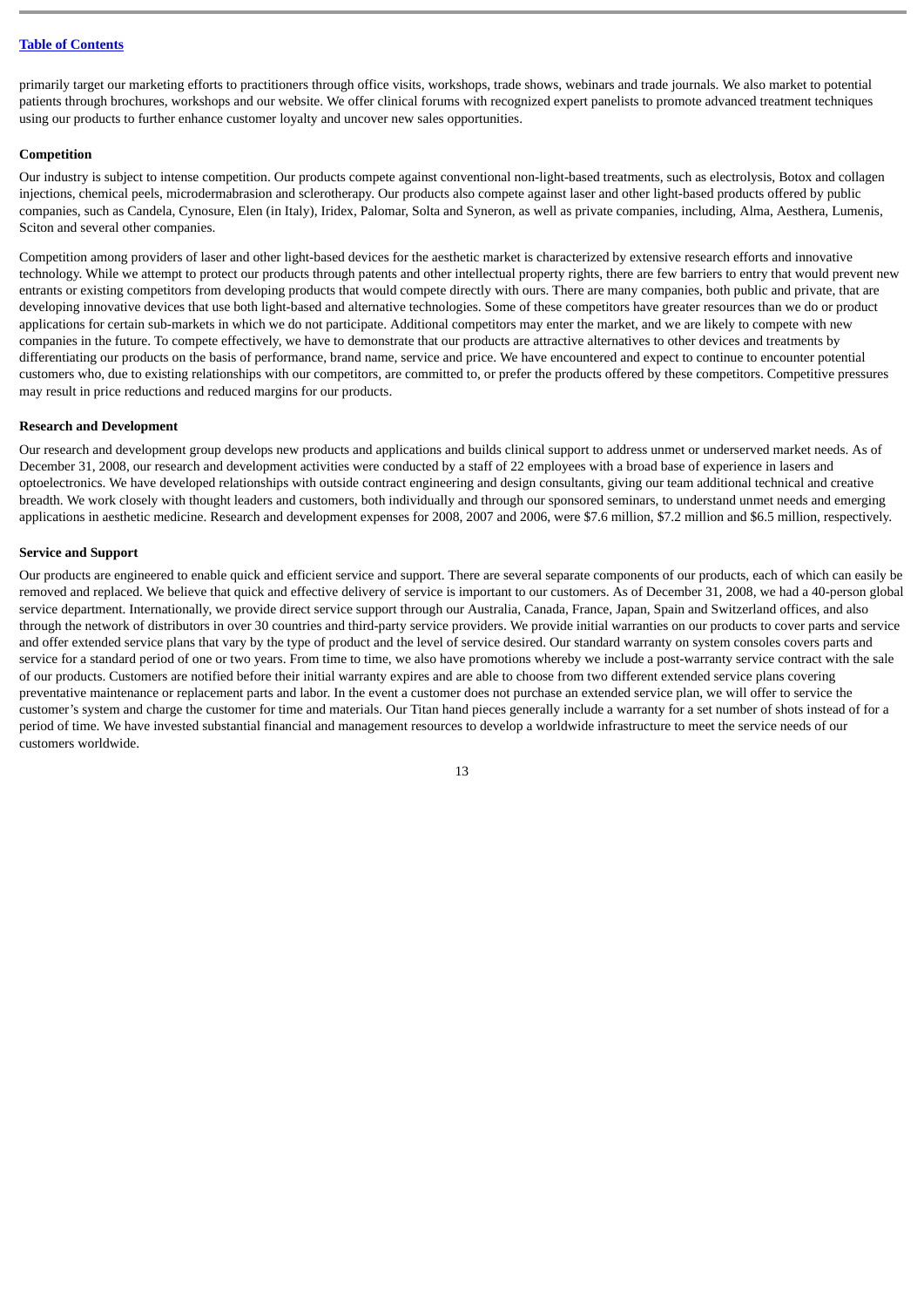#### **Manufacturing**

We manufacture our products with components and subassemblies supplied by vendors. We assemble and test each of our products at our Brisbane, California facility. Quality control, cost reduction and inventory management are top priorities of our manufacturing operations.

We purchase certain components and subassemblies from a limited number of suppliers. We have flexibility with our suppliers to adjust the number of components and subassemblies as well as the delivery schedules. The forecasts we use are based on historical demands and sales projections. Lead times for components and subassemblies may vary significantly depending on the size of the order, time required to fabricate and test the components or subassemblies, specific supplier requirements and current market demand for the components and subassemblies. We reduce the potential for disruption of supply by maintaining sufficient inventories and identifying additional suppliers. The time required to qualify new suppliers for some components, or to redesign them, could cause delays in our manufacturing. To date, we have not experienced significant delays in obtaining any of our components or subassemblies.

We use small quantities of common cleaning products in our manufacturing operations, which are lawfully disposed of through a normal waste management program. We do not forecast any material costs due to compliance with environmental laws or regulations.

We are required to manufacture our products in compliance with the FDA's Quality System Regulation, or QSR. The QSR covers the methods and documentation of the design, testing, control, manufacturing, labeling, quality assurance, packaging, storage and shipping of our products. The FDA enforces the QSR through periodic unannounced inspections. Our single manufacturing facility located in Brisbane, CA, was inspected by the FDA in 2008. There were no significant findings as a result of this audit and our responses have been accepted by the FDA. Our failure to maintain compliance with the QSR requirements could result in the shut down of our manufacturing operations and the recall of our products, which would have a material adverse effect on business. In the event that one of our suppliers fails to maintain compliance with our quality requirements, we may have to qualify a new supplier and could experience manufacturing delays as a result. We have opted to maintain quality assurance and quality management certifications to enable us to market our products in the United States, the member states of the European Union, the European Free Trade Association and countries which have entered into Mutual Recognition Agreements with the European Union. Our manufacturing facility is ISO 13485 certified.

#### **Patents and Proprietary Technology**

We rely on a combination of patent, copyright, trademark and trade secret laws, and non-disclosure, confidentiality and invention assignment agreements to protect our intellectual property rights. As of December 31, 2008, we had eleven issued U.S. patents and twenty-eight pending U.S. patent applications. Cutera, CoolGlide, Solera, Xeo, AcuTip, Limelight, Pearl, ProWave 770 and Titan are only some of our trademarks. We have trademark rights to these names and others in the United States and certain other countries. We intend to file for additional patents and trademarks to continue to strengthen our intellectual property rights.

We license certain patents from Palomar and pay ongoing royalties based on sales of applicable hair-removal products. The royalty rate on these products ranges from 3.75% to 7.50% of revenue. The patents are set to expire in February 2013 and February 2015. Our revenue from systems that do not include hair-removal capabilities (such as our Solera Titan) and revenue from service contracts are not subject to these royalties. In addition, in 2006 we capitalized \$1.2 million as an intangible asset representing the ongoing license for these patents, which is being amortized on a straight-line basis over their expected useful life of 9-10 years. We also have a technology sublicense purchased in 2002, and a trademark license which we purchased in 2007, which are being amortized over their expected useful lives of ten and two years, respectively.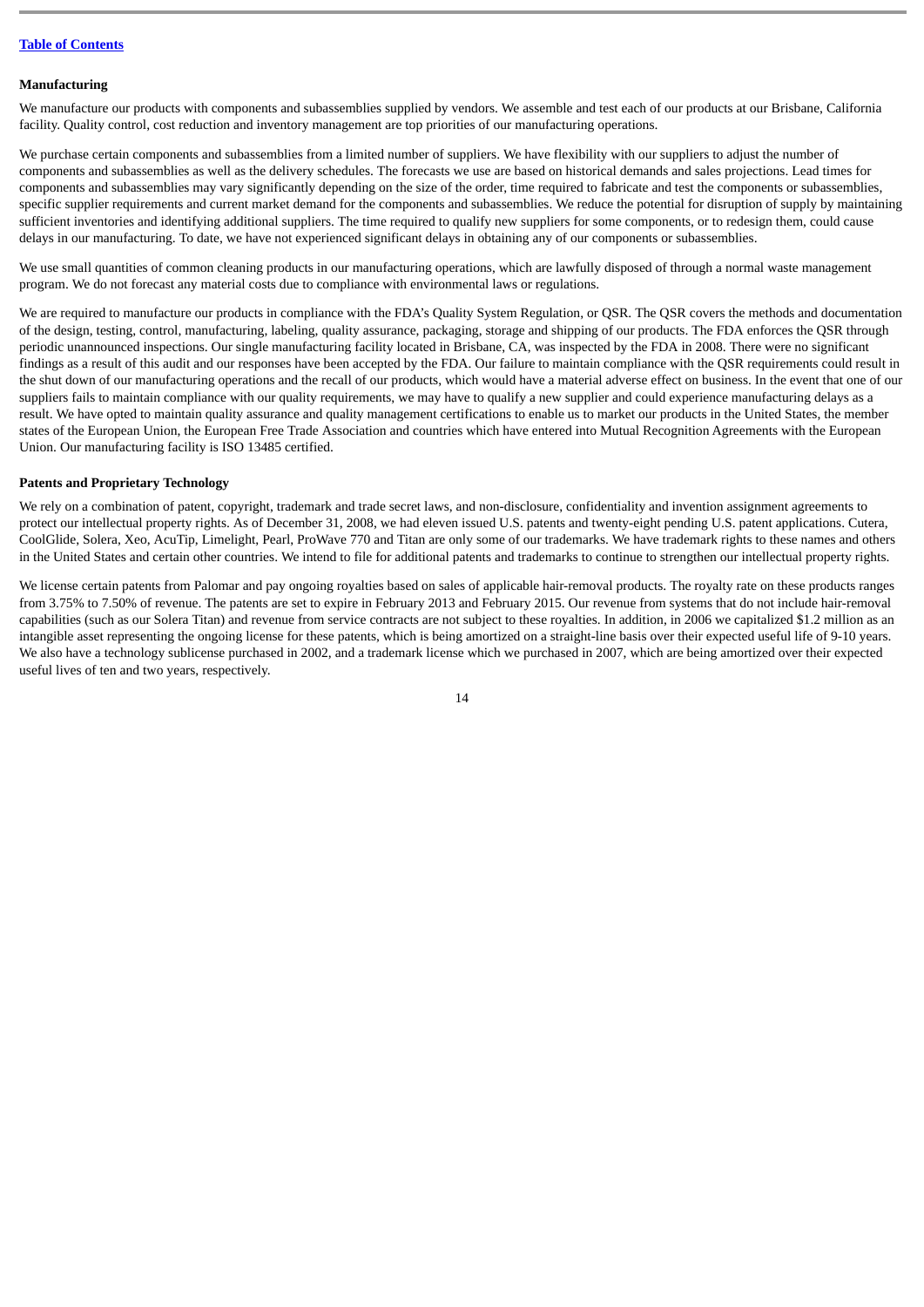Our employees and technical consultants are required to execute confidentiality agreements in connection with their employment and consulting relationships with us. We also require them to agree to disclose and assign to us all inventions conceived in connection with the relationship. We cannot provide any assurance that employees and consultants will abide by the confidentiality or assignability terms of their agreements. Despite measures taken to protect our intellectual property, unauthorized parties may copy aspects of our products or obtain and use information that we regard as proprietary.

#### **Government Regulation**

Our products are medical devices subject to extensive and rigorous regulation by the U.S. Food and Drug Administration, as well as other regulatory bodies. FDA regulations govern the following activities that we perform and will continue to perform to ensure that medical products distributed domestically or exported internationally are safe and effective for their intended uses:

- Product design and development;
- Product testing;
- Product manufacturing;
- Product safety;
- Product labeling;
- Product storage;
- Recordkeeping;
- Pre-market clearance or approval;
- Advertising and promotion;
- Production; and
- Product sales and distribution.

#### *FDA's Pre-market Clearance and Approval Requirements*

Unless an exemption applies, each medical device we wish to commercially distribute in the United States will require either prior 510(k) clearance or pre-market approval from the FDA. The FDA classifies medical devices into one of three classes. Devices deemed to pose lower risks are placed in either class I or II, which requires the manufacturer to submit to the FDA a pre-market notification requesting permission to commercially distribute the device. This process is generally known as 510(k) clearance. Some low risk devices are exempted from this requirement. Devices deemed by the FDA to pose the greatest risk, such as lifesustaining, life-supporting or implantable devices, or devices deemed not substantially equivalent to a previously cleared 510(k) device, are placed in class III, requiring pre-market approval. All of our current products are class II devices.

#### *510(k) Clearance Pathway*

When a 510(k) clearance is required, we must submit a pre-market notification demonstrating that our proposed device is substantially equivalent to a previously cleared 510(k) device or a device that was in commercial distribution before May 28, 1976 for which the FDA has not yet called for the submission of Pre-Market Approval, or PMA, applications. By regulation, the FDA is required to clear or deny a 510(k), pre-market notification within 90 days of submission of the application. As a practical matter, clearance often takes significantly longer. The FDA may require further information, including clinical data, to make a determination regarding substantial equivalence. Laser devices used for aesthetic procedures, such as hair removal, have generally qualified for clearance under 510(k) procedures.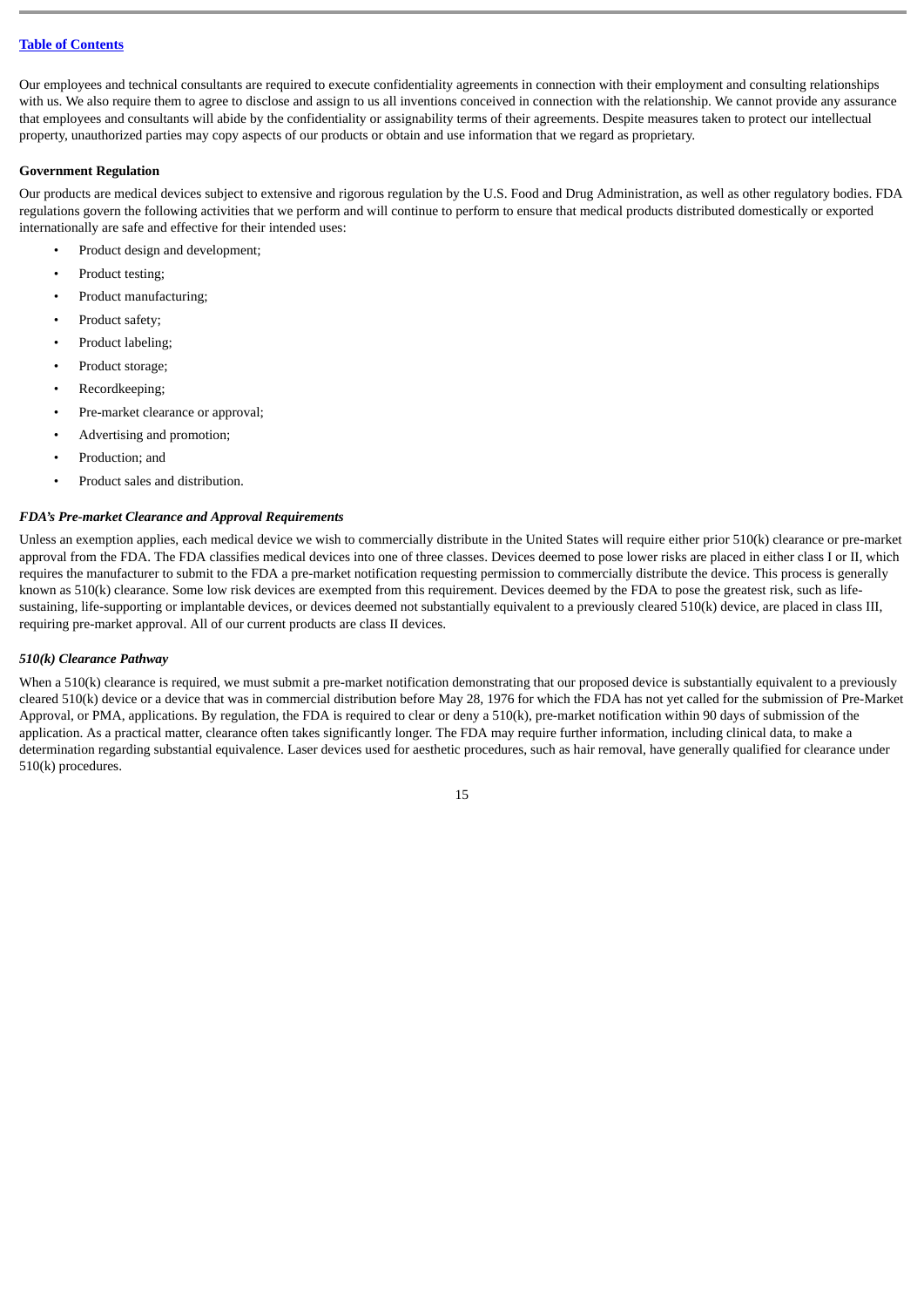The following table details the indications for which we received a 510(k) clearance for our products and when these clearances were received.

| <b>FDA Marketing Clearances:</b>                                                                                                                                                      | <b>Date Received:</b> |
|---------------------------------------------------------------------------------------------------------------------------------------------------------------------------------------|-----------------------|
| <b>Laser-based products:</b>                                                                                                                                                          |                       |
| - treatment of vascular lesions                                                                                                                                                       | June 1999             |
| - hair removal                                                                                                                                                                        | March 2000            |
| - permanent hair reduction                                                                                                                                                            | January 2001          |
| - treatment of benign pigmented lesions and pseudofolliculitis barbae, commonly referred to as razor bumps, and for the<br>reduction of red pigmentation in scars                     | June 2002             |
| - treatment of wrinkles                                                                                                                                                               | October 2002          |
| <b>Pulsed-light technologies:</b>                                                                                                                                                     |                       |
| - treatment of pigmented lesions                                                                                                                                                      | March 2003            |
| - hair removal and vascular treatments                                                                                                                                                | March 2005            |
| <b>Infrared Titan technology</b> for deep dermal heating for the temporary relief of minor muscle and joint pain and for the temporary<br>increase in local circulation where applied | February 2004         |
| Solera tabletop console:                                                                                                                                                              |                       |
| - for use with the Titan hand piece                                                                                                                                                   | October 2004          |
| - for use with our pulsed-light hand pieces                                                                                                                                           | January 2005          |
| Pearl product for the treatment of wrinkles                                                                                                                                           | March 2007            |
| Pearl Fractional product for skin resurfacing and coagulation                                                                                                                         | August 2008           |

#### *Pre-Market Approval (PMA) Pathway*

A PMA must be submitted to the FDA if the device cannot be cleared through the 510(k) process. A PMA must be supported by extensive data, including but not limited to, technical, preclinical, clinical trials, manufacturing and labeling to demonstrate to the FDA's satisfaction the safety and effectiveness of the device.

No device that we have developed has required pre-market approval, nor do we currently expect that any future device or indication will require pre-market approval.

#### *Product Modifications*

We have modified aspects of our products since receiving regulatory clearance, but we believe that new 510(k) clearances are not required for these modifications. After a device receives 510(k) clearance or a PMA, any modification that could significantly affect its safety or effectiveness, or that would constitute a major change in its intended use, will require a new clearance or approval. The FDA requires each manufacturer to make this determination initially, but the FDA can review any such decision and can disagree with a manufacturer's determination. If the FDA disagrees with our determination not to seek a new 510(k) clearance or PMA, the FDA may retroactively require us to seek 510(k) clearance or pre-market approval. The FDA could also require us to cease marketing and distribution and/or recall the modified device until 510(k) clearance or pre-market approval is obtained. Also, in these circumstances, we may be subject to significant regulatory fines or penalties.

# *Clinical Trials*

When FDA approval of a class I, class II or class III device requires human clinical trials, and if the device presents a "significant risk," as defined by the FDA, to human health, the device sponsor is required to file an Investigational Device Exemption, or IDE, application with the FDA and obtain IDE approval prior to commencing the human clinical trial. If the device is considered a "non-significant" risk, IDE submission to the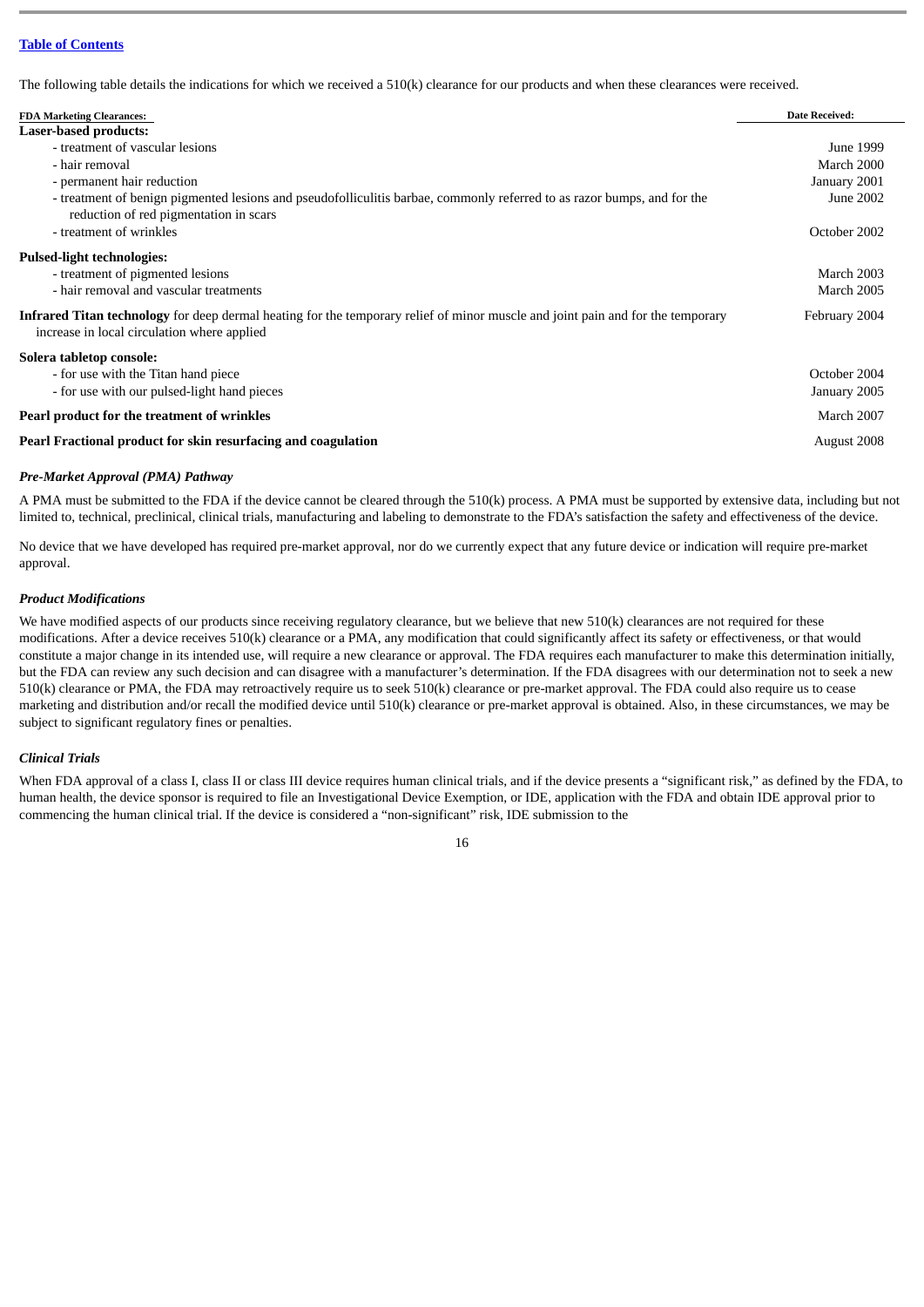FDA is not required. Instead, only approval from the Institutional Review Board, or IRB, overseeing the clinical trial is required. Human clinical studies are generally required in connection with approval of class III devices and may be required for class I and II devices. The IDE application must be supported by appropriate data, such as animal and laboratory testing results, showing that it is safe to test the device in humans and that the testing protocol is scientifically sound. The IDE must be approved in advance by the FDA for a specified number of patients. Clinical trials for a significant risk device may begin once the application is reviewed and cleared by the FDA and the appropriate institutional review boards at the clinical trial sites. Future clinical trials of our products may require that we submit and obtain clearance of an IDE from the FDA prior to commencing clinical trials. The FDA, and the IRB at each institution at which a clinical trial is being performed, may suspend a clinical trial at any time for various reasons, including a belief that the subjects are being exposed to an unacceptable health risk.

Our clinical department continues to work with physicians and other experts in the medical aesthetic market to gather additional data that may provide the basis for physician-authored white papers, the promotion of our existing products, or seeking the approval for additional indications on our existing and any future products.

# *Pervasive and Continuing Regulation*

After a device is placed on the market, numerous regulatory requirements apply. These include:

- Quality system regulations, which require manufacturers, including third-party manufacturers, to follow stringent design, testing, control, documentation and other quality assurance procedures during all aspects of the manufacturing process;
- Labeling regulations and FDA prohibitions against the promotion of products for un-cleared, unapproved or "off-label" uses;
- Medical device reporting regulations, which require that manufacturers report to the FDA if their device may have caused or contributed to a death or serious injury or malfunctioned in a way that would likely cause or contribute to a death or serious injury if the malfunction were to recur; and
- Post-market surveillance regulations, which apply when necessary to protect the public health or to provide additional safety and effectiveness data for the device.

The FDA has broad post-market and regulatory enforcement powers. We are subject to unannounced inspections by the FDA and the Food and Drug Branch of the California Department of Health Services, or CDHS, to determine our compliance with the QSR and other regulations, and these inspections may include the manufacturing facilities of our subcontractors. In the past, our prior facility has been inspected, and observations were noted. There were no findings that involved a material violation of regulatory requirements. Our responses to these observations have been accepted by the FDA and CDHS, and we believe that we are in substantial compliance with the QSR. Our current manufacturing facility has been inspected by the FDA but not by the CDHS. The FDA noted observations, but there were no findings that involved a material violation of regulatory requirements. Our responses to those observations have been accepted by the FDA.

We are also regulated under the Radiation Control for Health and Safety Act, which requires laser products to comply with performance standards, including design and operation requirements, and manufacturers to certify in product labeling and in reports to the FDA that their products comply with all such standards. The law also requires laser manufacturers to file new product and annual reports, maintain manufacturing, testing and sales records, and report product defects. Various warning labels must be affixed and certain protective devices installed, depending on the class of the product.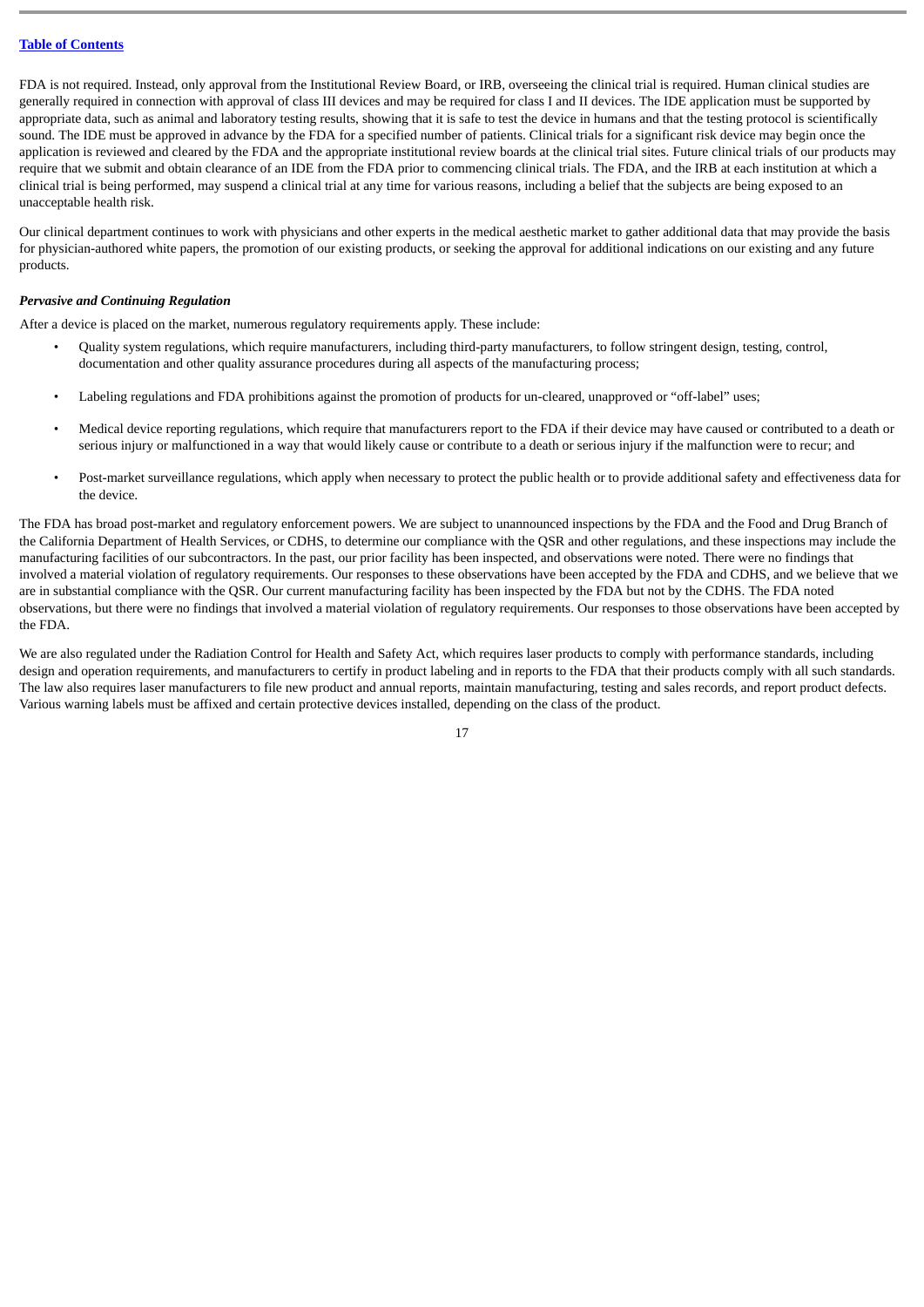Failure to comply with applicable regulatory requirements can result in enforcement action by the FDA, which may include any of the following sanctions:

- Warning letters, fines, injunctions, consent decrees and civil penalties;
- Repair, replacement, recall or seizure of our products;
- Operating restrictions or partial suspension or total shutdown of production;
- Refusing our requests for 510(k) clearance or pre-market approval of new products, new intended uses, or modifications to existing products;
- Withdrawing 510(k) clearance or pre-market approvals that have already been granted; and
- Criminal prosecution.

The FDA also has the authority to require us to repair, replace or refund the cost of any medical device that we have manufactured or distributed. If any of these events were to occur, they could have a material adverse effect on our business.

We are also subject to a wide range of federal, state and local laws and regulations, including those related to the environment, health and safety, land use and quality assurance. We believe that compliance with these laws and regulations as currently in effect will not have a material adverse effect on our capital expenditures, earnings and competitive and financial position.

#### *International*

International sales of medical devices are subject to foreign governmental regulations, which vary substantially from country to country. The time required to obtain clearance or approval by a foreign country may be longer or shorter than that required for FDA clearance or approval, and the requirements may be different.

The primary regulatory environment in Europe is that of the European Union, which consists of a number of countries encompassing most of the major countries in Europe. The member states of the European Free Trade Association have voluntarily adopted laws and regulations that mirror those of the European Union with respect to medical devices. Other countries, such as Switzerland, have entered into Mutual Recognition Agreements and allow the marketing of medical devices that meet European Union requirements. The European Union has adopted numerous directives and European Standardization Committees have promulgated voluntary standards regulating the design, manufacture, clinical trials, labeling and adverse event reporting for medical devices. Devices that comply with the requirements of a relevant directive will be entitled to bear CE conformity marking, indicating that the device conforms with the essential requirements of the applicable directives and, accordingly, can be commercially distributed throughout the member states of the European Union, the member states of the European Free Trade Association and countries which have entered into a Mutual Recognition Agreement. The method of assessing conformity varies depending on the type and class of the product, but normally involves a combination of self-assessment by the manufacturer and a third-party assessment by a Notified Body, an independent and neutral institution appointed by a country to conduct the conformity assessment. This third-party assessment may consist of an audit of the manufacturer's quality system and specific testing of the manufacturer's device. An assessment by a Notified Body in one member state of the European Union, the European Free Trade Association or one country which has entered into a Mutual Recognition Agreement is required in order for a manufacturer to commercially distribute the product throughout these countries. ISO 9001 and ISO 13845 certification are voluntary harmonized standards. Compliance establishes the presumption of conformity with the essential requirements for a CE Marking. In February 2000, our facility was awarded the ISO 9001 and EN 46001 certification. In March 2003, we received our ISO 9001 updated certification (ISO 9001:2000) as well as our certification for ISO 13485:1996 which replaced our EN 46001 certification. In March 2004, we received our ISO 13485:2003 certification, which is the most current ISO certification for medical device companies, and in March 2006, we passed our ISO 13485 recertification audit.

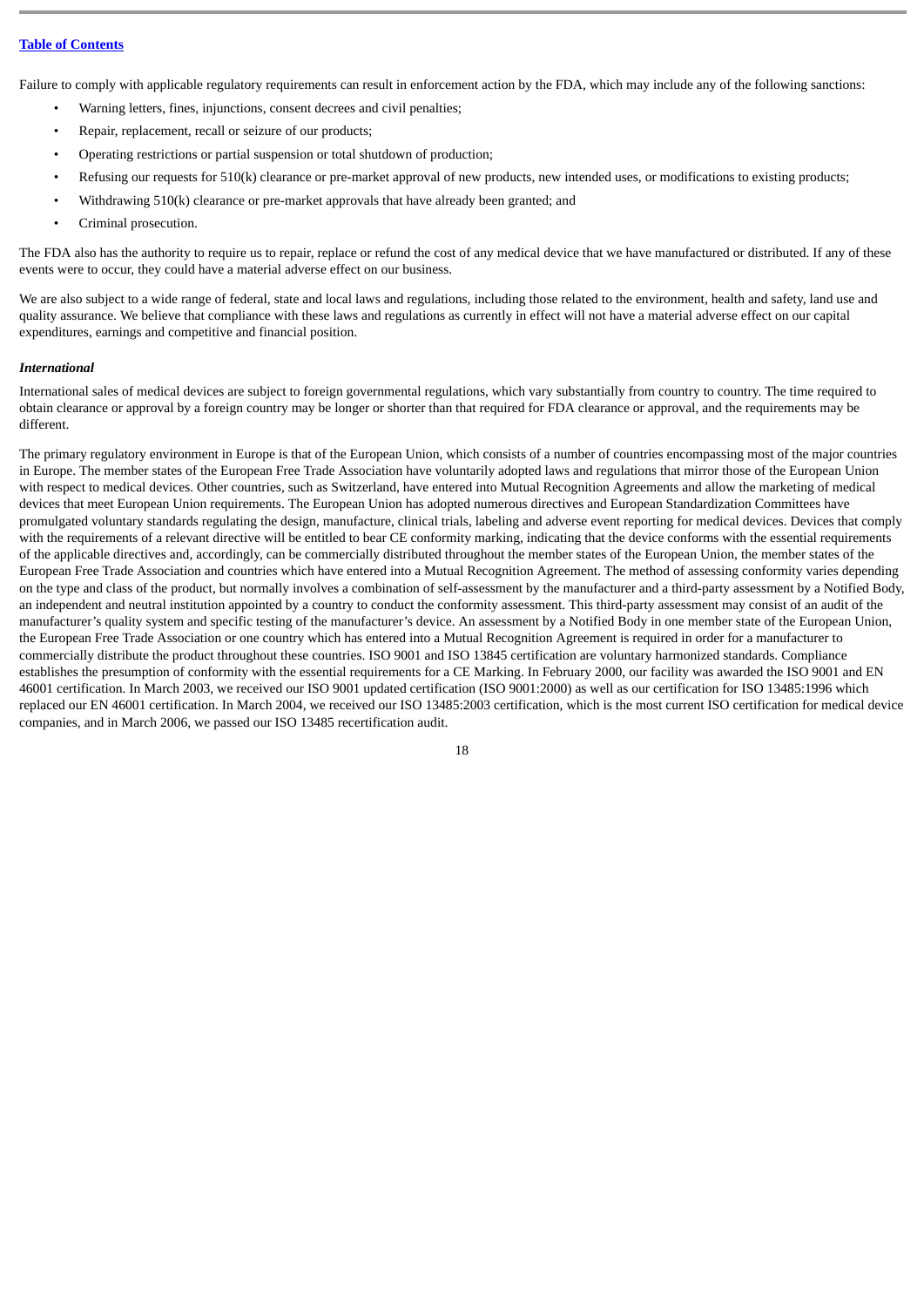#### **Employees**

As of December 31, 2008, we had 244 employees, of which 101 were in sales and marketing, 55 in manufacturing operations, 40 in technical service, 22 in research and development and 26 in general and administrative. We believe that our future success will depend in part on our continued ability to attract, hire and retain qualified personnel. None of our employees is represented by a labor union, and we believe our employee relations are good. In January 2009, we had a company-wide reduction in force of approximately 10%.

#### **Available Information**

We are subject to the reporting requirements under the Securities Exchange Act of 1934. Consequently, we are required to file reports and information with the Securities and Exchange Commission, or SEC, including reports on the following forms: annual report on Form 10-K, quarterly reports on Form 10-Q, current reports on Form 8-K, and amendments to those reports filed or furnished pursuant to Section 13(a) or 15(d) of the Securities Exchange Act of 1934. These reports and other information concerning the company may be accessed through the SEC's website at http://www.sec.gov and our website at http://www.cutera.com. Such filings are placed on our website soon after they are filed with the SEC.

Our charters for our Audit and Compensation Committees and our Code of Ethics are available on our website at http://www.cutera.com. In the event that we grant a waiver under our Code of Ethics to any of our officers and directors, we will publish it on our website.

#### <span id="page-18-0"></span>**ITEM 1A. RISK FACTORS**

#### *We are in a difficult economic period, and the uncertainty in the economy may reduce customer demand for our products, cause potential customers to delay their purchase decisions and make it more difficult for some potential customers to obtain credit financing, all of which would adversely affect our business and may increase the volatility of our stock price.*

Current economic conditions are unstable and we are in a global recession. The general economic difficulties being experienced by our customers and the lack of availability of consumer credit for some of our customers are adversely affecting the market in which we operate. In times of economic uncertainty or recession, individuals often reduce the amount of money that they spend on discretionary items, including aesthetic procedures. This economic uncertainty may cause potential customers to delay their capital equipment purchase decisions, and may make it more difficult for some potential customers to obtain credit financing necessary to purchase our products or make timely payments to us, each of which can have a material adverse effect on our revenue, profitability and business and may increase the volatility of our stock price.

#### *We rely heavily on our sales professionals to market and sell our products worldwide. If we are unable to effectively train, retain and manage these employees, our ability to manage our business will be harmed, which would impair our future revenue and profitability.*

Our success largely depends on our ability to manage and improve the productivity levels of our sales professionals worldwide. Measures we implement in an effort to improve that productivity may not be successful. For example, in January 2009 we had a company-wide reduction of employees, including members of our direct sales force. Further, we restructured our sales commission program, and assigned some sales employees with new sales or management responsibilities. These measures may not improve productivity and may lead to reduced revenue and employee turnover, which could materially harm our business. If we experience significant levels of attrition or reductions in productivity among our sales professionals or our sales managers, our revenue and profitability may be adversely affected as a result.

#### *The initiatives that we are implementing in an effort to improve revenue and profitability could be unsuccessful, which could harm our business.*

In 2008, compared to 2007, our revenue decreased 18%, U.S. sales decreased 35% and international sales increased 11%. In an effort to improve our revenue and profitability, we have implemented several strategic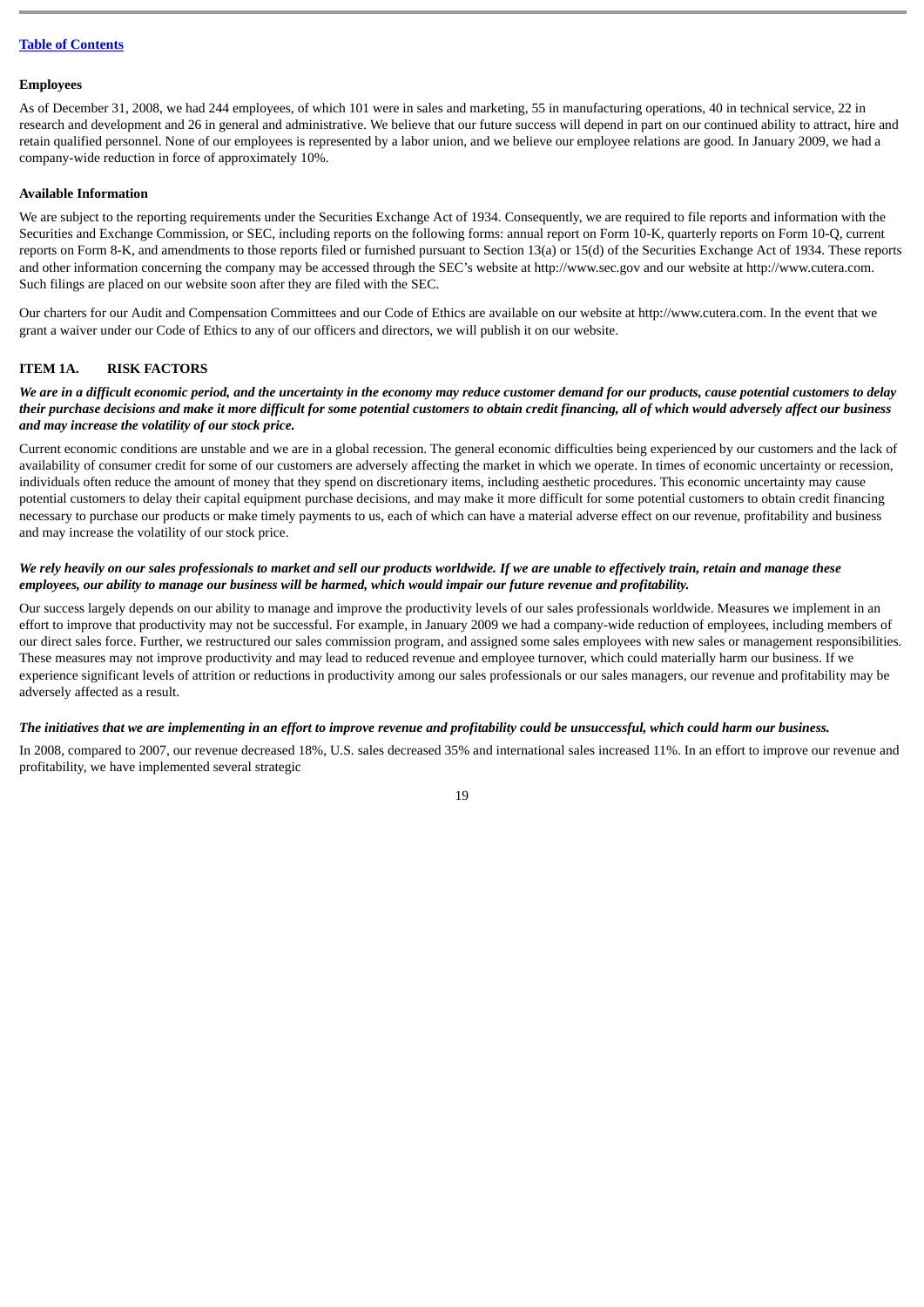initiatives focusing on our worldwide sales and marketing infrastructure, product introductions and expense management. For example, in January 2009, we had a company-wide reduction in force of approximately 10% and we also reduced or eliminated certain employee benefit programs in an effort to manage expenses in line with expected revenue levels. These initiatives are intended to improve our revenue and profitability; however, they may instead result in employee turnover, instability to our operations and cause harm to our business.

#### *A lack of customer demand for our products in any of our markets would harm our revenue.*

Most of our products are marketed to established dermatology and plastic surgeon medical offices, as well as the non-core businesses, such as family practitioners, primary care physicians, gynecologists, and non-medical models. Our most recent product introductions, Pearl and Pearl Fractional, are targeted at dermatologists and plastic surgeons. Continuing to achieve and maintain penetration into each of our markets is a material assumption of our business strategy.

Demand for our products in any of our markets could be weakened by several factors, including:

- The duration of the current worldwide recession:
- Current lack of credit financing for some of our potential customers;
- Poor financial performance of market segments that try introducing aesthetic procedures to their businesses;
- The inability to differentiate our products from those of our competitors;
- Reduced patient demand for elective aesthetic procedures;
- Failure to build and maintain relationships with opinion leaders within the various market segments; and
- An increase in malpractice lawsuits.

If we do not achieve anticipated demand for our products in each of our market segments, our revenue may be adversely impacted.

#### *To successfully market and sell our products internationally, we must address many issues that are unique to our international business.*

Our international revenue was \$41.7 million in 2008, which represented 50% of our total revenue. International revenue is a material component of our business strategy. We depend on third-party distributors and a direct sales force to sell our products internationally, and if they underperform we may be unable to increase or maintain our level of international revenue. To grow our business, we will need to improve productivity in current sales territories and expand into new territories. However, direct sales productivity may not improve and distributors may not accept our business or commit the necessary resources to market and sell our products to the level of our expectations. As a result, we may not be able to increase or maintain international revenue growth.

We believe that an increasing amount of our future revenue will come from international sales as we expand our overseas operations and develop opportunities in additional international territories. International sales are subject to a number of risks, including:

- Difficulties in staffing and managing our foreign operations;
- Export restrictions, trade regulations and foreign tax laws;
- Fluctuating foreign currency exchange rates;
- Foreign certification and regulatory requirements;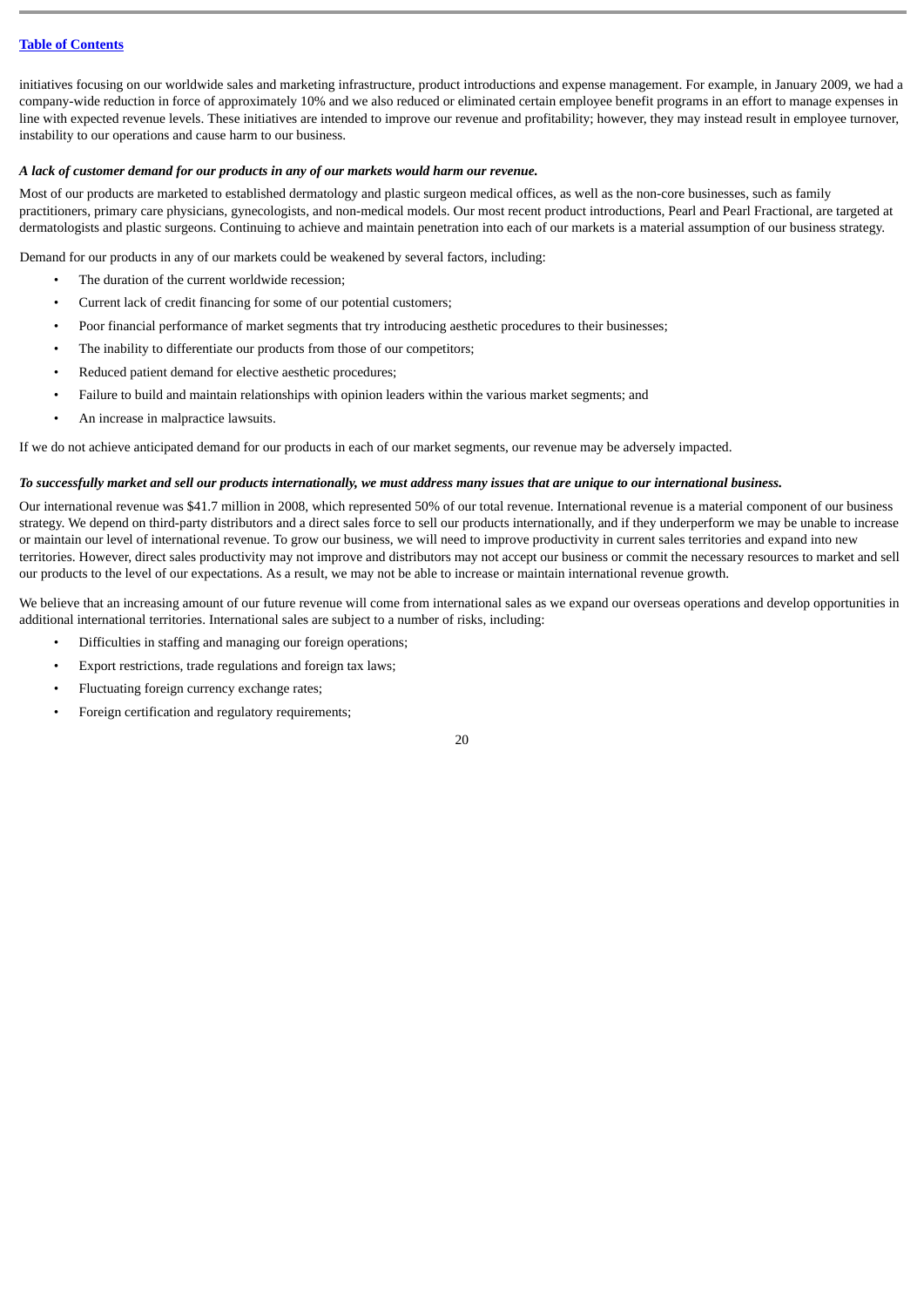- Lengthy payment cycles and difficulty in collecting accounts receivable;
- Customs clearance and shipping delays;
- Political and economic instability;
- Lack of awareness of our brand in international markets;
- Preference for locally-produced products; and
- Reduced protection for intellectual property rights in some countries.

If one or more of these risks were realized, it could require us to dedicate significant resources to remedy the situation; and if we were unsuccessful at finding a solution, we may not be able to sell our products in a particular market and, as a result, our revenue may decline.

# *We compete against companies that have longer operating histories, newer and different products, and greater resources, each of which may result in a competitive disadvantage to us and harm our business.*

Our industry is subject to intense competition. Our products compete against similar products offered by public companies, such as Candela, Cynosure, Elen (in Italy), Iridex, Palomar, Solta, and Syneron and as well as private companies such as Aesthera, Alma, Lumenis, Sciton and several other companies. We are likely to compete with new companies in the future. Competition with these companies could result in reduced selling prices, reduced profit margins and loss of market share, any of which would harm our business, financial condition and results of operations. We also face competition from medical products, such as Botox, an injectable compound used to reduce wrinkles, and collagen injections. Other alternatives to the use of our products include sclerotherapy, a procedure involving the injection of a solution into the vein to collapse it, electrolysis, a procedure involving the application of electric current to eliminate hair follicles, and chemical peels. We may also face competition from manufacturers of pharmaceutical and other products that have not yet been developed. Our ability to compete effectively depends upon our ability to distinguish our company and our products from our competitors and their products, and includes such factors as:

- Success and timing of new product development and introductions;
- Product performance;
- Product pricing;
- Quality of customer support;
- Development of successful distribution channels, both domestically and internationally; and
- Intellectual property protection.

Some of our competitors have newer or different products and more established customer relationships than we do, which could inhibit our market penetration efforts. For example, we have encountered, and expect to continue to encounter, situations where, due to pre-existing relationships, potential customers decided to purchase additional products from our competitors. Potential customers also may need to recoup the cost of products that they have already purchased from our competitors and may decide not to purchase our products, or to delay such purchases. If we are unable to achieve continued market penetration, we will be unable to compete effectively and our business will be harmed.

In addition, some of our current and potential competitors have greater financial, research and development, business development, manufacturing, and sales and marketing resources than we have. Our competitors could utilize their greater financial resources to acquire other companies to gain enhanced name recognition and market share, as well as new technologies or products that could effectively compete with our existing product lines. For example, Thermage acquired Reliant in December 2008 and thereby formed Solta. To compete effectively, we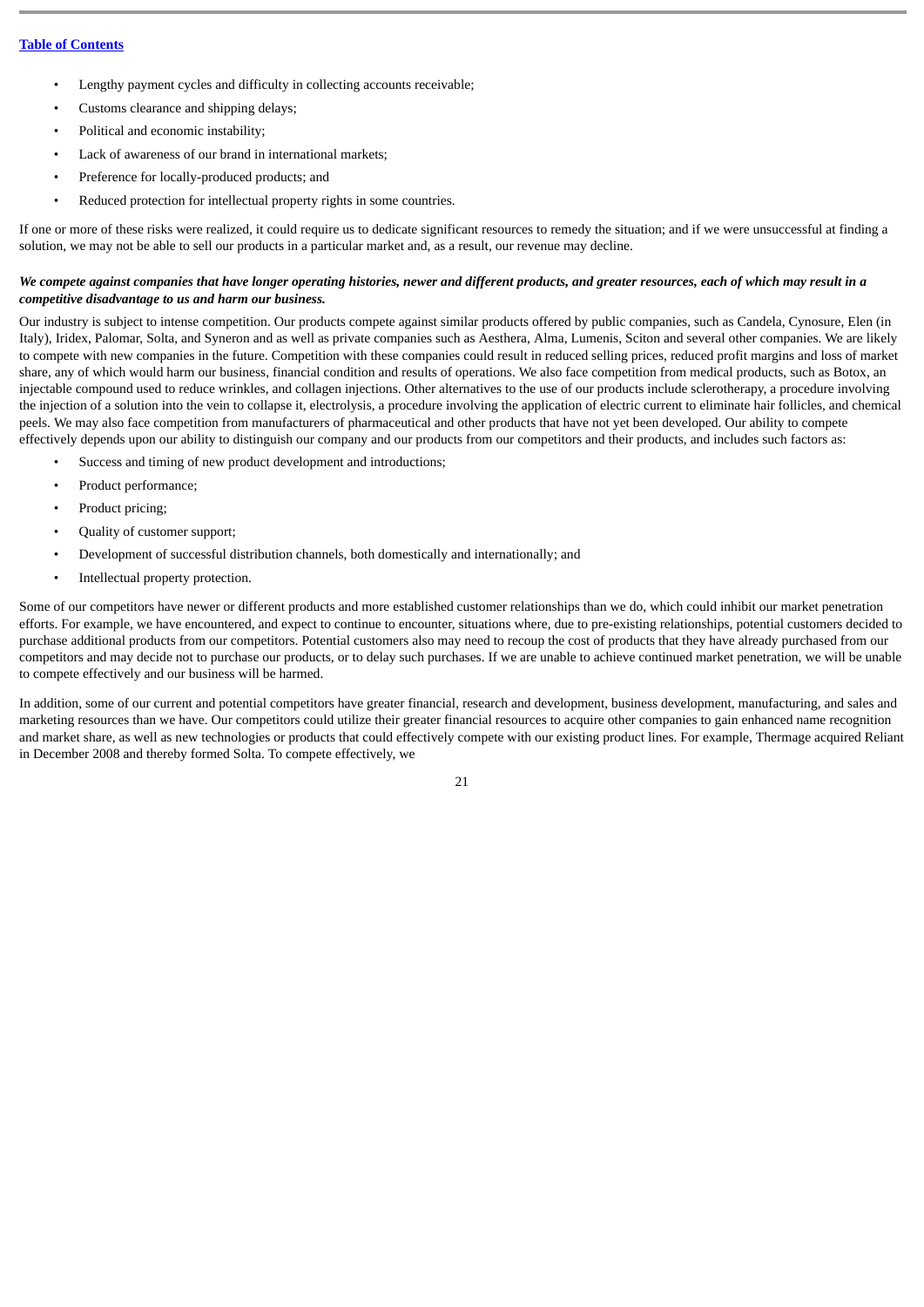have to demonstrate that our products are attractive alternatives to other devices and treatments by differentiating our products on the basis of such factors as performance, brand name, service and price, and this is difficult to do in a crowded market. Our competitors could form strategic alliances with other companies to develop products and solutions that effectively compete with our products. For example, Palomar and Syneron have each entered into agreements with Proctor and Gamble for the proposed development of home-use aesthetic devices. Business combinations and alliances by our competitors could increase competition, which could harm our business.

# *The aesthetic equipment market is characterized by rapid innovation. To compete effectively, we must develop and acquire new products, market them successfully, and identify new markets for our technology.*

We have created products to apply our technology to hair removal, treatment of veins and skin rejuvenation, including the treating of diffuse redness, skin laxity, fine lines, wrinkles, skin texture, pore size and pigmented lesions. Currently, these applications represent the majority of offered laser and other energy-based aesthetic procedures. To grow in the future, we must develop and acquire new and innovative aesthetic applications, identify new markets for our existing technologies, and develop and acquire new technologies for various platforms. To successfully expand our product offerings, we must, among other things:

- Develop and acquire new products that either add to or significantly improve our current products;
- Convince our customers and prospects that our new products or upgrades would be an attractive revenue-generating addition to their practices;
- Sell our products to a broad customer base;
- Identify new markets and alternative applications for our technology;
- Protect our existing and future products with defensible intellectual property; and
- Satisfy and maintain all regulatory requirements for commercialization.

Every year since 2000, we have introduced at least one new product. Historically, these introductions have generally been a significant component of our financial performance. Our business strategy is based, in part, on our expectation that we will continue to make regular product introductions that we can sell to new customers as systems and to existing customers as upgrades to their existing systems. Even with a significant investment in research and development, we may be unable to continue to develop, acquire or effectively launch and market new products and technologies regularly, or at all, which could adversely affect our business.

Some of our competitors release new products more often and more successfully than we do. For example, in the second half of 2008, revenue from sales of our new Pearl Fractional product to new and existing customers did not meet our expectations. We believe that, to increase revenue from sales of new products and related upgrades, we need to continue to develop our clinical support, further expand and nurture relationships with industry thought leaders and increase market awareness of the benefits of our new products. If we fail to successfully commercialize any of our new products, our business could be harmed.

While we attempt to protect our products through patents and other intellectual property, there are few barriers to entry that would prevent new entrants or existing competitors from developing products that compete directly with ours. For example, while our CoolGlide product was the first long-pulse Nd:YAG, or long wavelength, laser system cleared by the FDA for permanent hair reduction on all skin types, competitors have subsequently introduced systems that utilize Nd:YAG lasers, and received FDA clearances to market these products as treating all skin types. We expect that any competitive advantage we may enjoy from other current and future innovations, such as combining multiple hand pieces in a single system to perform a variety of applications, may diminish over time, as companies successfully respond to our, or create their own, innovations. Consequently, we believe that we will have to continuously innovate and improve our products and technology to compete successfully. If we are unable to innovate successfully, our products could become obsolete and our revenue could decline as our customers and prospects purchase our competitors' products.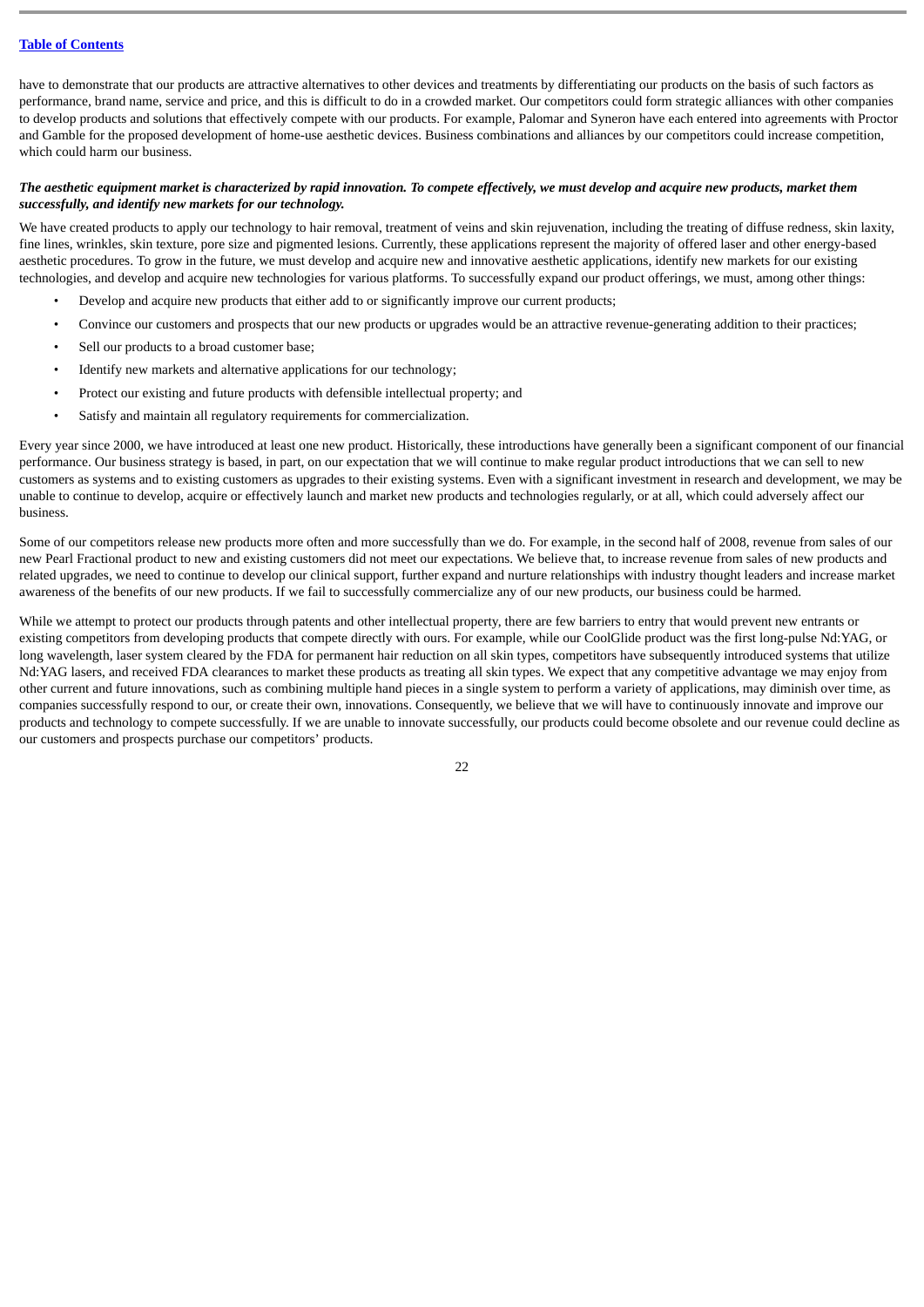# *If there is not sufficient consumer demand for the procedures performed with our products, practitioner demand for our products could be inhibited, resulting in unfavorable operating results and reduced growth potential.*

Continued expansion of the global market for laser and other energy-based aesthetic procedures is a material assumption of our business strategy. Most procedures performed using our products are elective procedures not reimbursable through government or private health insurance, with the costs borne by the patient. The decision to utilize our products may therefore be influenced by a number of factors, including:

- Consumer disposable income, which may be impacted by political and economic conditions, such as concerns over the recession, high unemployment rates and the housing and credit market crisis;
- The cost of procedures performed using our products;
- The cost, safety and effectiveness of alternative treatments, including treatments which are not based upon laser or other energy-based technologies and treatments which use pharmaceutical products;
- The success of our sales and marketing efforts; and
- The education of our customers and patients on the benefits and uses of our products, compared to competitors' products and technologies.

If, as a result of these factors, there is not sufficient demand for the procedures performed with our products, practitioner demand for our products could be reduced, which could have a material adverse effect on our business, financial condition, revenue and result of operations.

#### *If PSS World Medical fails to perform to our expectations, we may fail to achieve anticipated operating results.*

We have a distribution agreement with PSS World Medical. PSS sales professionals work in coordination with our sales force to locate new customers for our products throughout the United States. For the years ended December 31, 2008 and 2007, approximately 14% of our revenue came from PSS. Although we have dedicated sales professionals to work closely with, and increase the focus and attention on, our PSS relationship, there is no assurance that the focus on PSS will translate into increased revenue for us. Further, if PSS does not perform adequately under the arrangement, or terminates our relationship, it may have a material adverse effect on our business, financial condition and results of operations.

#### *We depend on skilled and experienced personnel to operate our business effectively. If we are unable to recruit, hire and retain these employees, our ability to manage and expand our business will be harmed, which would impair our future revenue and profitability.*

Our success largely depends on the skills, experience and efforts of our officers and other key employees. Except for Change of Control and Severance Agreements for our executive officers, we do not have employment contracts with any of our officers or other key employees. Any of our officers and other key employees may terminate their employment at any time. We do not have a succession plan in place for each of our officers and key employees. In addition, we do not maintain "key person" life insurance policies covering any of our employees. The loss of any of our senior management team members could weaken our management expertise and harm our business.

Our ability to retain our skilled labor force and our success in attracting and hiring new skilled employees are critical factors in determining whether we will be successful in the future. We may not be able to meet our future hiring needs or retain existing personnel. We may face particularly significant challenges and risks in hiring, training, managing and retaining engineering and sales and marketing employees. Failure to attract and retain personnel, particularly technical and sales and marketing personnel, would materially harm our ability to compete effectively and grow our business.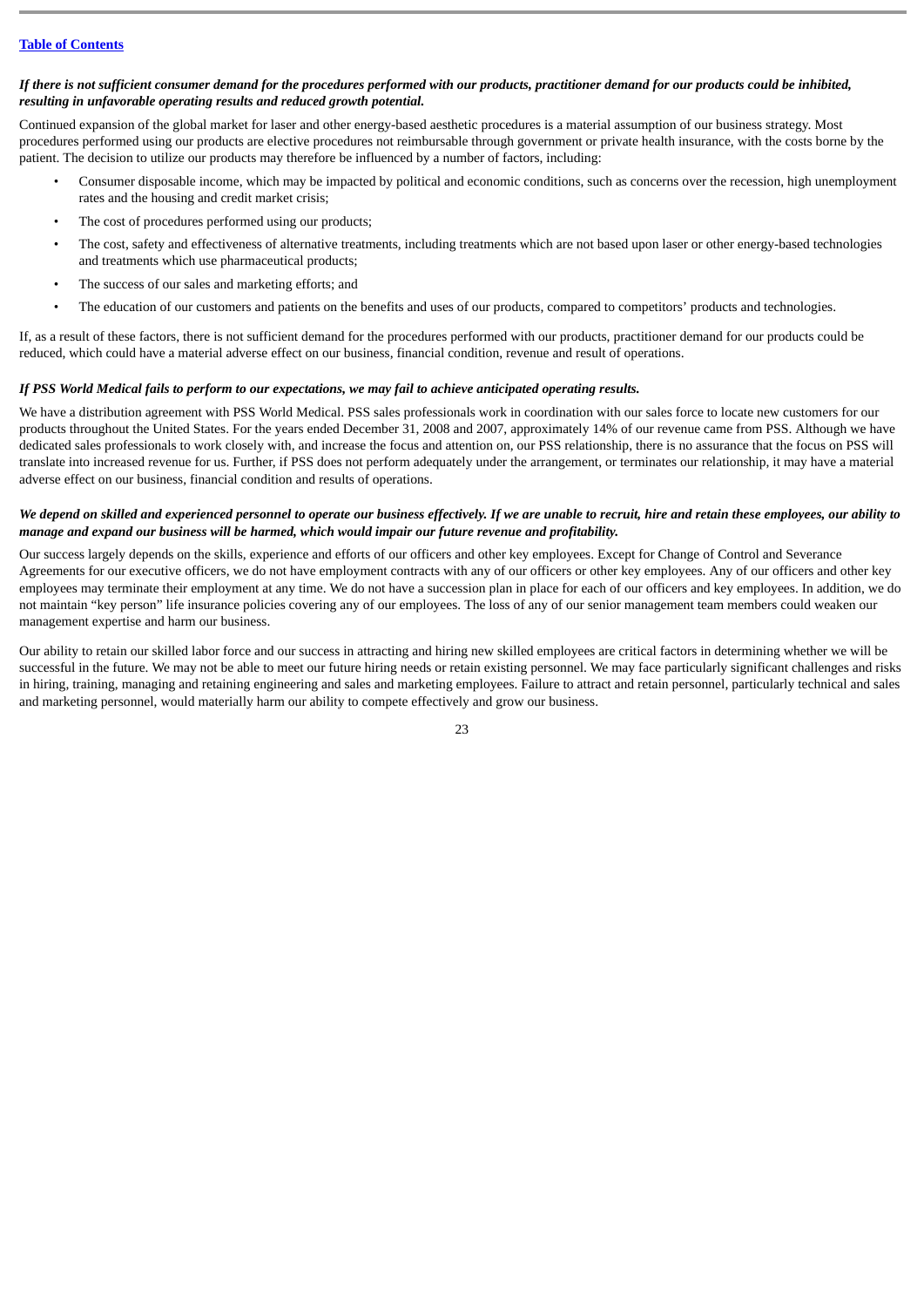#### *We may incur substantial expenses if our practices are shown to have violated the Telephone Consumer Protection Act, and defending ourselves against the related litigation could distract management and harm our business.*

A class action lawsuit was filed against us in January 2008 alleging violations under the federal Telephone Consumer Protection Act and related Illinois state laws. Although we retain general liability insurance, one carrier has denied coverage, and the other has agreed to defend us subject to a reservation of rights. There can be no guarantee that any such insurance will cover the claims that are made, or will insure us for losses on covered claims.

We have not recorded a liability related to this lawsuit. However, we may determine in the future that an accrual is required, and we may be required to pay damages in respect of this lawsuit, any of which could materially and adversely affect our results of operations, cash flows and financial condition. Regardless of the outcome, this lawsuit may cause us to incur significant expenses, consume resources and divert the attention of our management and key personnel from our business operations. Each of these factors could harm our business.

# *Two securities class action lawsuits were filed against us in April and May 2007, respectively, based upon the decreases in our stock price following the announcement of our preliminary first quarter 2007 revenue and earnings, and the announcement of our revised 2007 guidance. Defending ourselves against this litigation could distract management and harm our business.*

Two class action lawsuits were filed against us following declines in our stock price in the spring of 2007. On November 1, 2007, the court ordered the two cases consolidated. These consolidated cases have been on appeal since November 2008 after our motion to dismiss the plaintiffs' complaint was granted. Although we retain director and officer liability insurance, there can be no guarantee that such insurance will cover the claims that are made or will insure us fully for all losses on covered claims. This litigation may distract our management and consume resources that would otherwise have been directed toward operating our business. Each of these factors could harm our business.

# *We are exposed to fluctuations in the market values of our portfolio investments, specifically auction rate securities (ARS), and interest rates. Due to failed auctions of our auction rate investments since February 2008, we are unable to readily liquidate our ARS into cash, and in 2008, we took impairment charges. If these auctions continue to fail, we may have to take additional impairment charges, which could reduce future earnings, harm our business and cause our stock price to decline.*

We invest our excess cash primarily in money market funds and in highly liquid debt instruments of the U.S. government and its agencies, U.S. municipalities (including ARS), and in bonds of high-quality corporate issuers. As of December 31, 2008, our balance in marketable securities was \$70.3 million. The longer the duration of a security, the more susceptible it is to changes in market interest rates and bond yields. As yields increase, those securities with a lower yield-at-cost show a mark-to-market unrealized loss. For example, assuming a hypothetical increase in interest rates of one percentage point, the fair value of our total investment portfolio as of December 31, 2008 would have potentially decreased by approximately \$858,000, resulting in an unrealized loss that would subsequently adversely impact our earnings. As a result, changes in the market interest rates will affect our future net income (loss).

Our marketable securities included \$9.9 million of ARS, of which \$9.6 are classified under the caption of 'Long-term investments' in the Consolidated Balance Sheets. These ARS are designed to provide liquidity via an auction process that resets the applicable interest rate at predetermined calendar intervals, generally every 35 days—though auctions for some of the securities are held every 360 days. However, since February 2008, auctions for each of our investments in ARS have failed due to the current overall credit concerns in capital markets. Upon an auction failure, the interest rates do not reset at a market rate but instead reset based on a formula contained in the security, which rate is generally higher than the current market rate. The failure of the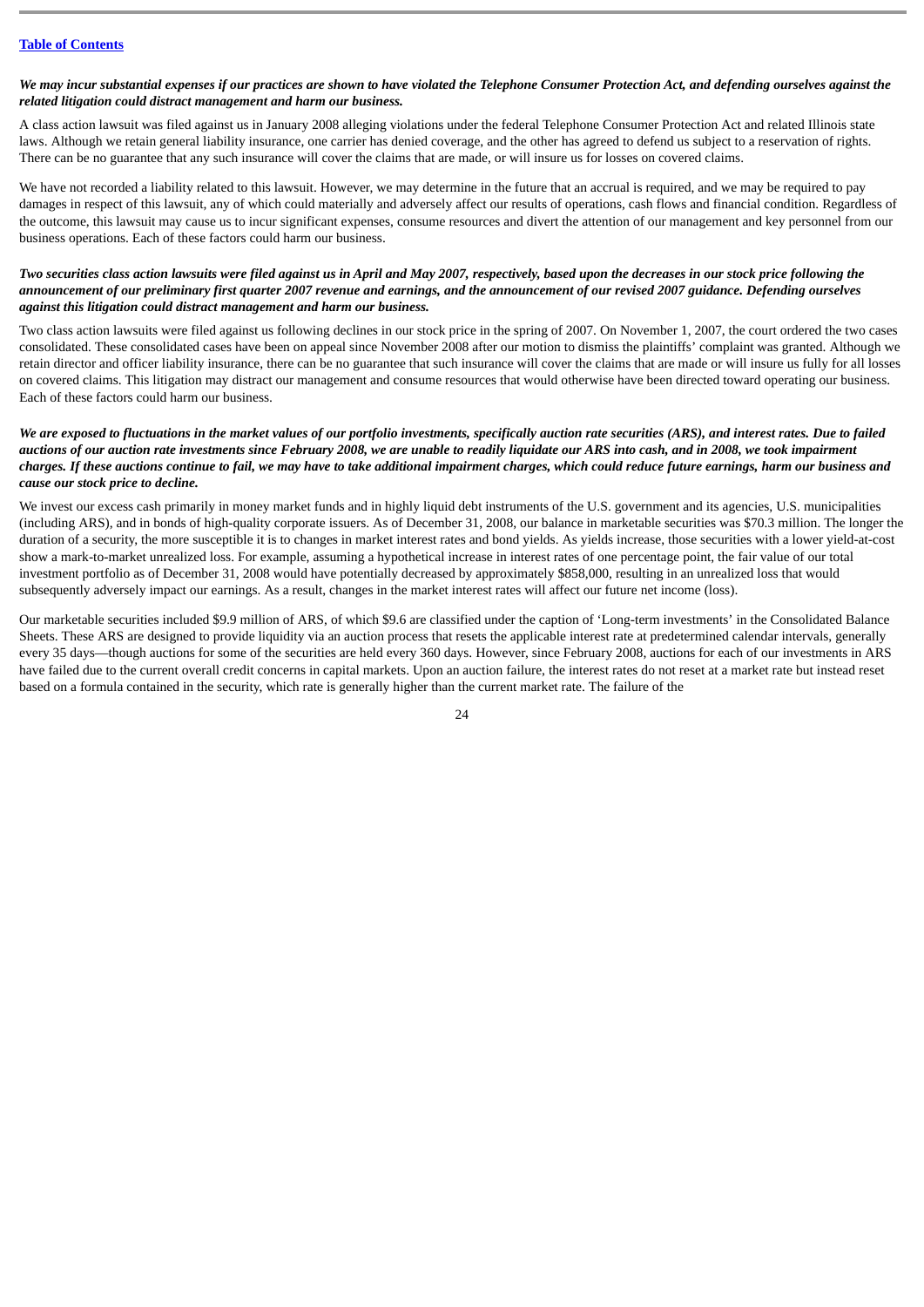auctions impacts our ability to readily liquidate our ARS into cash until a future auction of these investments is successful, a buyer is found outside of the auction process or the ARS is refinanced by the issuer into another type of debt instrument.

In 2008, we recorded other-than-temporary impairment charges of \$3.6 million relating to our ARS investments. If in the future we are unable to liquidate our investments in ARS, or there are further other-than-temporary impairments in their market value, we may have to take additional charges, which could reduce our future earnings, harm our business and cause our stock price to decline.

#### *The price of our common stock may fluctuate substantially. We have a limited number of shares of common stock outstanding, a large portion of which is held by a small number of investors, which could result in the increase in volatility of our stock price.*

As of December 31, 2008, approximately 63% of our outstanding shares of common stock were held by 10 institutional investors. As a result of our relatively small public float, our common stock may be less liquid than the stock of companies with broader public ownership. Among other things, trading of a relatively small volume of our common stock may have a greater impact on the trading price for our shares than would be the case if our public float were larger.

In 2008, the global equities market declined sharply and our industry was adversely affected. The public market price of our common stock has in the past fluctuated substantially and, due to the current concentration of stockholders and the continuing global recession, may continue to do so in the future. The market price for our common stock could also be affected by a number of other factors, including:

- The duration of the current global economic recession, and other general market conditions unrelated to our operating performance;
- Sales of large blocks of our common stock, including sales by our executive officers, directors and our large institutional investors;
- Quarterly variations in our, or our competitors', results of operations;
- Changes in analysts' estimates, investors' perceptions, recommendations by securities analysts or our failure to achieve analysts' estimates;
- The announcement of new products or service enhancements by us or our competitors;
- The announcement of the departure of a key employee or executive officer;
- Regulatory developments or delays concerning our, or our competitors' products; and
- The initiation of litigation by us or against us.

Actual or perceived instability in our stock price could reduce demand from potential buyers of our stock, thereby causing our stock price to decline.

#### *We may be involved in future costly intellectual property litigation, which could impact our future business and financial performance.*

Our competitors or other patent holders may assert that our present or future products and the methods we employ are covered by their patents. In addition, we do not know whether our competitors own or will obtain patents that they may claim prevent, limit or interfere with our ability to make, use, sell or import our products. Although we may seek to resolve any potential future claims or actions, we may not be able to do so on reasonable terms, or at all. If, following a successful third-party action for infringement, we cannot obtain a license or redesign our products, we may have to stop manufacturing and selling the applicable products and our business would suffer as a result. In addition, a court could require us to pay substantial damages, and prohibit us from using technologies essential to our products, any of which would have a material adverse effect on our business, results of operations and financial condition.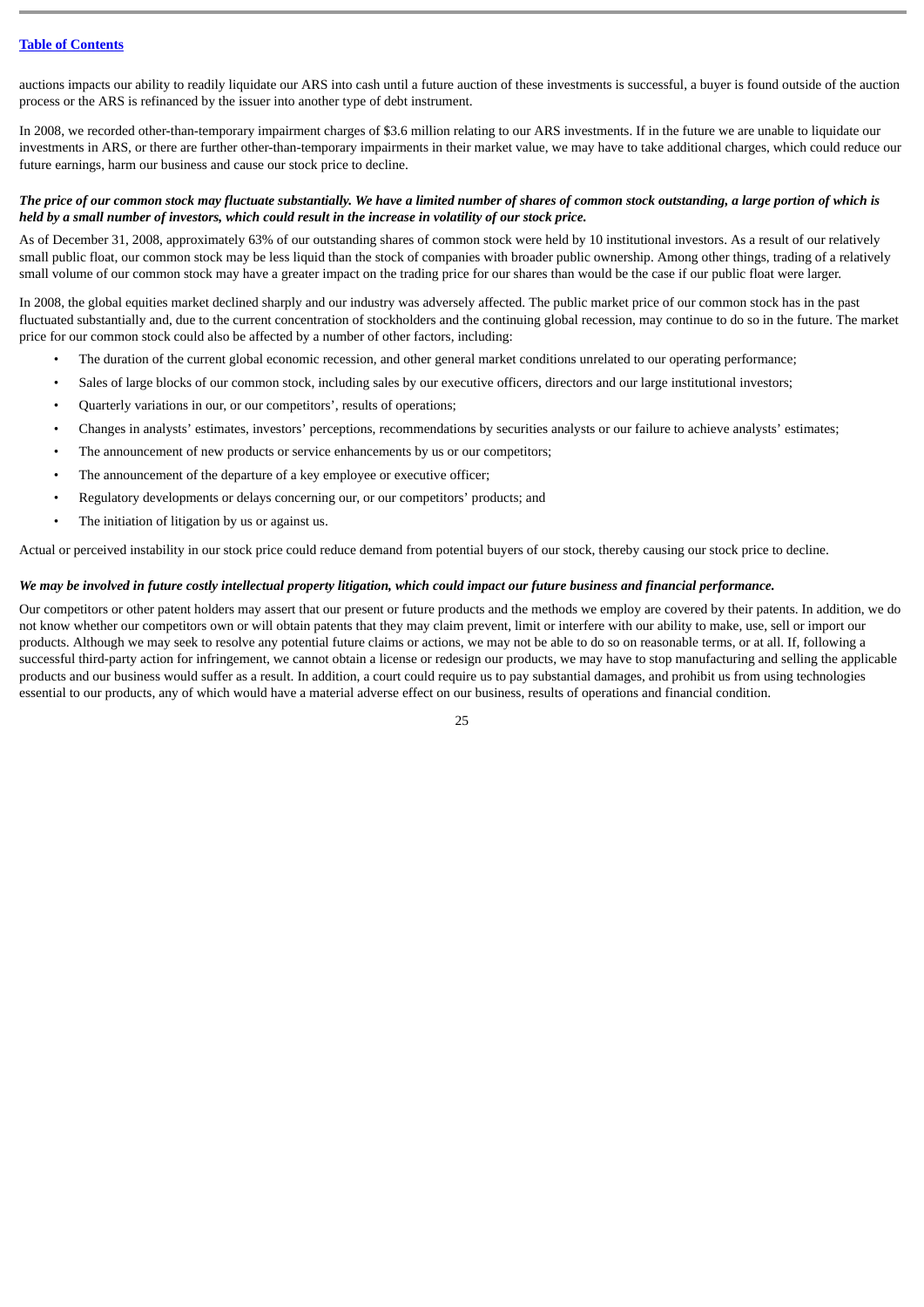We may become involved in litigation not only as a result of alleged infringement of a third party's intellectual property rights but also to protect our own intellectual property. For example, we have been, and may hereafter become, involved in litigation to protect the trademark rights associated with our company name or the names of our products. Infringement and other intellectual property claims, with or without merit, can be expensive and time-consuming to litigate, and could divert management's attention from our core business.

#### *Intellectual property rights may not provide adequate protection for some or all of our products, which may permit third parties to compete against us more effectively.*

We rely on patent, copyright, trade secret and trademark laws and confidentiality agreements to protect our technology and products. At December 31, 2008, we had eleven issued U.S. patents. Some of our components, such as our laser module, electronic control system and high-voltage electronics, are not, and in the future may not be, protected by patents. Additionally, our patent applications may not issue as patents or, if issued, may not issue in a form that will be advantageous to us. Any patents we obtain may be challenged, invalidated or legally circumvented by third parties. Consequently, competitors could market products and use manufacturing processes that are substantially similar to, or superior to, ours. We may not be able to prevent the unauthorized disclosure or use of our technical knowledge or other trade secrets by consultants, vendors, former employees or current employees, despite the existence generally of confidentiality agreements and other contractual restrictions. Monitoring unauthorized uses and disclosures of our intellectual property is difficult, and we do not know whether the steps we have taken to protect our intellectual property will be effective. Moreover, the laws of many foreign countries will not protect our intellectual property rights to the same extent as the laws of the United States.

The absence of complete intellectual property protection exposes us to a greater risk of direct competition. Competitors could purchase one of our products and attempt to replicate some or all of the competitive advantages we derive from our development efforts, design around our protected technology, or develop their own competitive technologies that fall outside of our intellectual property rights. If our intellectual property is not adequately protected against competitors' products and methods, our competitive position and our business could be adversely affected.

#### *If we fail to obtain or maintain necessary FDA clearances for our products and indications, if clearances for future products and indications are delayed or not issued, if there are federal or state level regulatory changes or if we are found to have violated applicable FDA marketing rules, our commercial operations would be harmed.*

Our products are medical devices that are subject to extensive regulation in the United States by the FDA for manufacturing, labeling, sale, promotion, distribution and shipping. Before a new medical device, or a new use of or labeling claim for an existing product, can be marketed in the United States, it must first receive either 510(k) clearance or pre-marketing approval from the FDA, unless an exemption applies. Either process can be expensive and lengthy. In the event that we do not obtain FDA clearances or approvals for our products, our ability to market and sell them in the United States and revenue derived there from may be adversely affected.

Medical devices may be marketed in the United States only for the indications for which they are approved or cleared by the FDA. For example, we have FDA clearance to market our Titan product in the United States only for deep dermal heating, and are therefore prevented from promoting or advertising Titan in the United States for any other indications. If we fail to comply with these regulations, it could result in enforcement action by the FDA which could lead to such consequences as warning letters, adverse publicity, criminal enforcement action and/or third-party civil litigation, each of which could adversely affect us.

We have obtained 510(k) clearance for the indications for which we market our products. However, our clearances can be revoked if safety or effectiveness problems develop. We also are subject to Medical Device Reporting regulations, which require us to report to the FDA if our products cause or contribute to a death or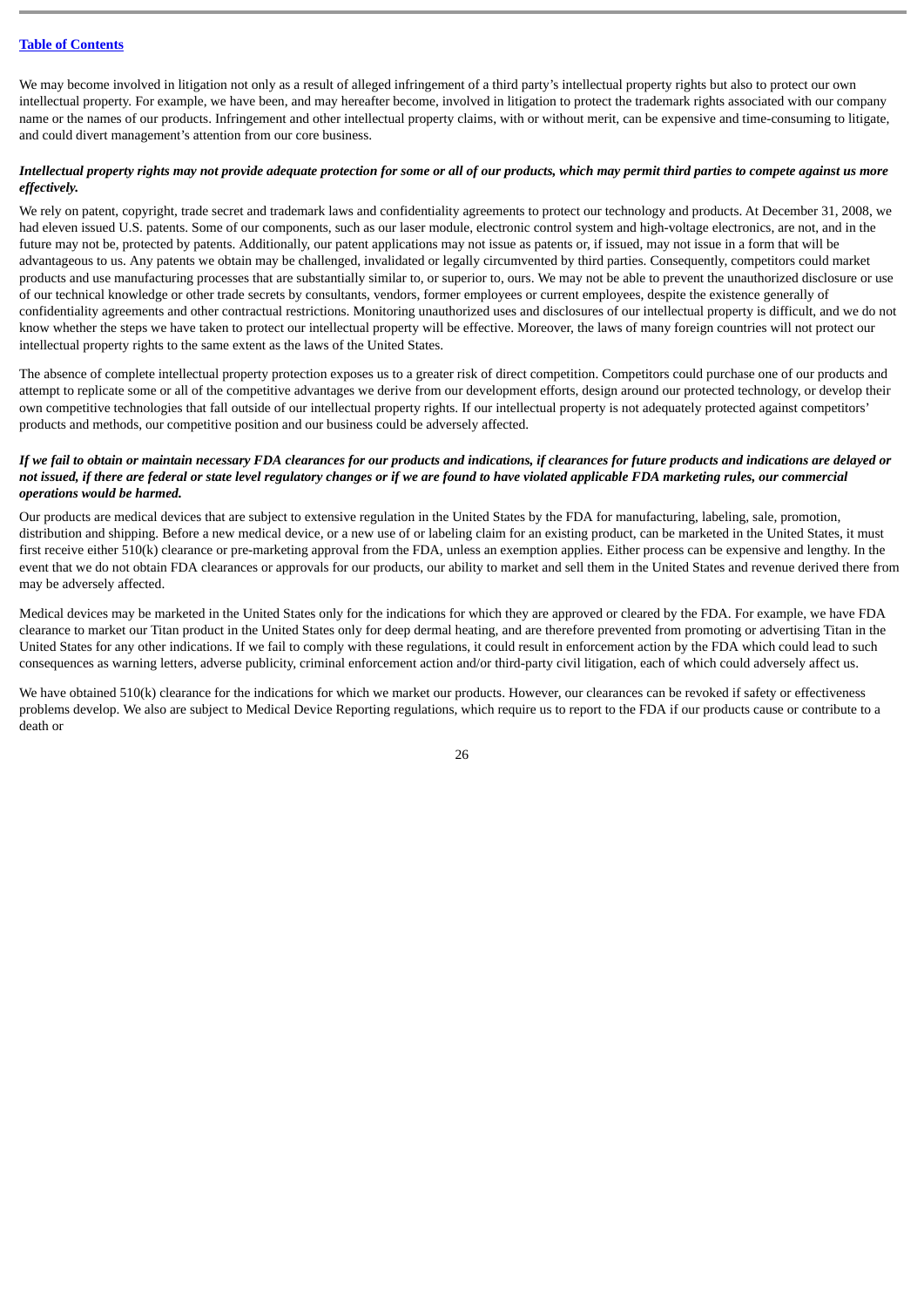serious injury, or malfunction in a way that would likely cause or contribute to a death or serious injury. Our products are also subject to state regulations, which are, in many instances, in flux. Changes in state regulations may impede sales. For example, federal regulations allow our products to be sold to, or on the order of, "licensed practitioners," as determined on a state-by-state basis. As a result, in some states, non-physicians may legally purchase our products. However, a state could change its regulations at any time, thereby disallowing sales to particular types of end users. We cannot predict the impact or effect of future legislation or regulations at the federal or state levels.

The FDA and state authorities have broad enforcement powers. If we fail to comply with applicable regulatory requirements, it could result in enforcement action by the FDA or state agencies, which may include any of the following sanctions:

- Warning letters, fines, injunctions, consent decrees and civil penalties;
- Repair, replacement, recall or seizure of our products;
- Operating restrictions or partial suspension or total shutdown of production;
- Refusing our requests for 510(k) clearance or pre-market approval of new products, new intended uses, or modifications to existing products;
- Withdrawing 510(k) clearance or pre-market approvals that have already been granted; and
- Criminal prosecution.

If any of these events were to occur, it could harm our business.

# *If we fail to comply with the FDA's Quality System Regulation and laser performance standards, our manufacturing operations could be halted, and our business would suffer.*

We are currently required to demonstrate and maintain compliance with the FDA's Quality System Regulation, or QSR. The QSR is a complex regulatory scheme that covers the methods and documentation of the design, testing, control, manufacturing, labeling, quality assurance, packaging, storage and shipping of our products. Because our products involve the use of lasers, our products also are covered by a performance standard for lasers set forth in FDA regulations. The laser performance standard imposes specific record-keeping, reporting, product testing and product labeling requirements. These requirements include affixing warning labels to laser products, as well as incorporating certain safety features in the design of laser products. The FDA enforces the QSR and laser performance standards through periodic unannounced inspections. Our failure to take satisfactory corrective action in response to an adverse QSR inspection or our failure to comply with applicable laser performance standards could result in enforcement actions, including a public warning letter, a shutdown of our manufacturing operations, a recall of our products, civil or criminal penalties, or other sanctions, such as those described in the preceding paragraph, which would cause our sales and business to suffer.

# *If we modify one of our FDA-approved devices, we may need to seek re-approval, which, if not granted, would prevent us from selling our modified products or cause us to redesign our products.*

Any modifications to an FDA-cleared device that would significantly affect its safety or effectiveness or that would constitute a major change in its intended use would require a new 510(k) clearance or possibly a pre-market approval. We may not be able to obtain additional 510(k) clearance or pre-market approvals for new products or for modifications to, or additional indications for, our existing products in a timely fashion, or at all. Delays in obtaining future clearance would adversely affect our ability to introduce new or enhanced products in a timely manner, which in turn would harm our revenue and future profitability.

We have made modifications to our devices in the past and may make additional modifications in the future that we believe do not or will not require additional clearance or approvals. If the FDA disagrees, and requires new clearances or approvals for the modifications, we may be required to recall and to stop marketing the modified devices, which could harm our operating results and require us to redesign our products.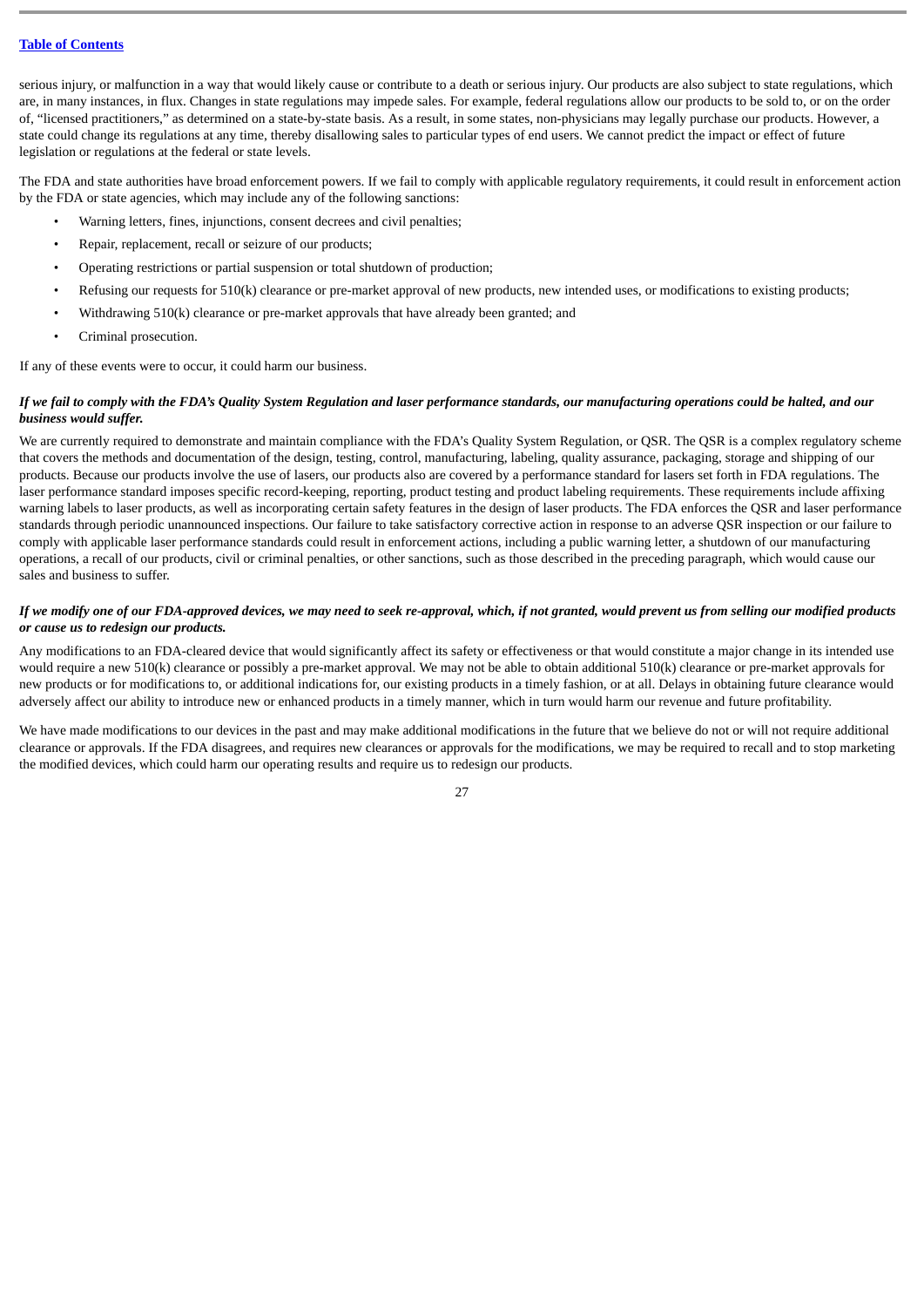# *We may be unable to obtain or maintain international regulatory qualifications or approvals for our current or future products and indications, which could harm our business.*

Sales of our products outside the United States are subject to foreign regulatory requirements that vary widely from country to country. In addition, exports of medical devices from the United States are regulated by the FDA. Complying with international regulatory requirements can be an expensive and time-consuming process and approval is not certain. The time required to obtain clearance or approvals, if required by other countries, may be longer than that required for FDA clearance or approvals, and requirements for such clearances or approvals may significantly differ from FDA requirements. We may be unable to obtain or maintain regulatory qualifications, clearances or approvals in other countries. We may also incur significant costs in attempting to obtain and in maintaining foreign regulatory approvals or qualifications. If we experience delays in receiving necessary qualifications, clearances or approvals to market our products outside the United States, or if we fail to receive those qualifications, clearances or approvals, we may be unable to market our products or enhancements in international markets effectively, or at all, which could have a material adverse effect on our business and growth strategy.

#### *Any acquisitions that we make could disrupt our business and harm our financial condition.*

We expect to evaluate potential strategic acquisitions of complementary businesses, products or technologies. We may also consider joint ventures and other collaborative projects. We may not be able to identify appropriate acquisition candidates or strategic partners, or successfully negotiate, finance or integrate any businesses, products or technologies that we acquire. Furthermore, the integration of any acquisition and management of any collaborative project may divert management's time and resources from our core business and disrupt our operations and we may incur significant legal, accounting and banking fees in connection with such a transaction. In addition, if we purchase a company that is not profitable, our cash balances may be reduced or depleted. We do not have any experience as a team with acquiring companies or products. If we decide to expand our product offerings beyond laser and other energy-based products, we may spend time and money on projects that do not increase our revenue. Any cash acquisition we pursue would diminish our available cash balances to us for other uses, and any stock acquisition could be dilutive to our stockholders.

While we from time to time evaluate potential collaborative projects and acquisitions of businesses, products and technologies, and anticipate continuing to make these evaluations, we have no present understandings, commitments or agreements with respect to any material acquisitions or collaborative projects.

# *The expense and potential unavailability of insurance coverage for our customers could adversely affect our ability to sell our products, and therefore our financial condition.*

Some of our customers and prospective customers have had difficulty in procuring or maintaining liability insurance to cover their operation and use of our products. Medical malpractice carriers are withdrawing coverage in certain states or substantially increasing premiums. If this trend continues or worsens, our customers may discontinue using our products and potential customers may opt against purchasing laser and other energy based products due to the cost or inability to procure insurance coverage. The unavailability of insurance coverage for our customers and prospects could adversely affect our ability to sell our products, and that could harm our financial condition.

#### *Because we do not require training for users of our products, and sell our products at times to non-physicians, there exists an increased potential for misuse of our products, which could harm our reputation and our business.*

Federal regulations allow us to sell our products to or on the order of "licensed practitioners." The definition of "licensed practitioners" varies from state to state. As a result, our products may be purchased or operated by physicians with varying levels of training, and in many states, by non-physicians, including nurse practitioners,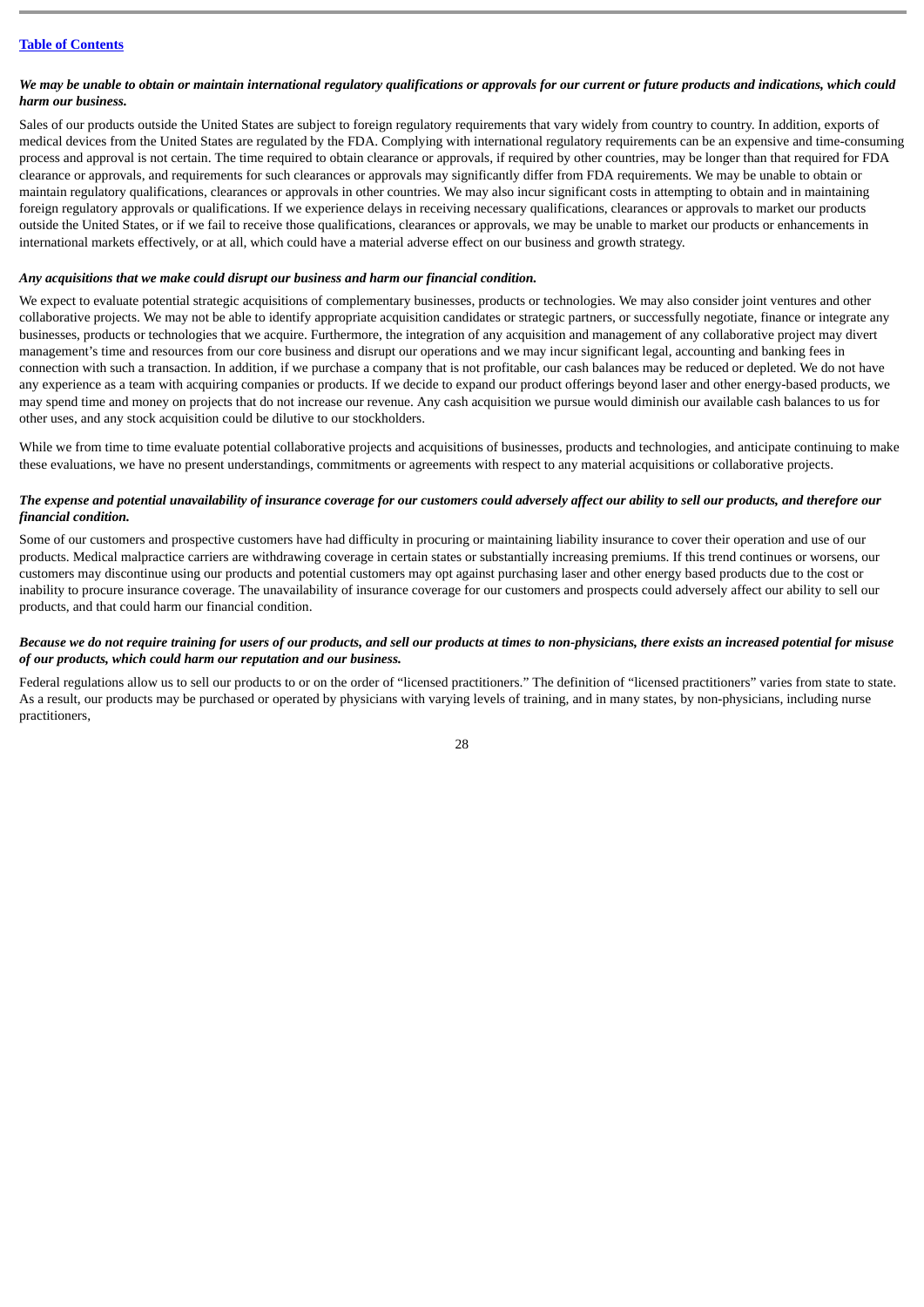chiropractors and technicians. Outside the United States, many jurisdictions do not require specific qualifications or training for purchasers or operators of our products. We do not supervise the procedures performed with our products, nor do we require that direct medical supervision occur. We and our distributors generally offer but do not require product training to the purchasers or operators of our products. In addition, we sometimes sell our systems to companies that rent our systems to third parties and that provide a technician to perform the procedures. The lack of training and the purchase and use of our products by nonphysicians may result in product misuse and adverse treatment outcomes, which could harm our reputation and our business, and, in the event these result in product liability litigation, distract management and subject us to liability, including legal expenses.

#### *Product liability suits could be brought against us due to a defective design, material or workmanship or misuse of our products and could result in expensive and time-consuming litigation, payment of substantial damages and an increase in our insurance rates.*

If our products are defectively designed, manufactured or labeled, contain defective components or are misused, we may become subject to substantial and costly litigation by our customers or their patients. Misusing our products or failing to adhere to operating guidelines could cause significant eye and skin damage, and underlying tissue damage. In addition, if our operating guidelines are found to be inadequate, we may be subject to liability. We have been involved, and may in the future be involved, in litigation related to the use of our products. Product liability claims could divert management's attention from our core business, be expensive to defend and result in sizable damage awards against us. We may not have sufficient insurance coverage for all future claims. We may not be able to obtain insurance in amounts or scope sufficient to provide us with adequate coverage against all potential liabilities. Any product liability claims brought against us, with or without merit, could increase our product liability insurance rates or prevent us from securing continuing coverage, could harm our reputation in the industry and could reduce product sales. In addition, we have been experiencing steep increases in our product liability insurance premiums. If our premiums continue to rise, we may no longer be able to afford adequate insurance coverage.

If we are unable to maintain adequate insurance coverage, or we have product liability claims in excess of our insurance coverage, claims would be paid out of cash reserves, thereby harming our financial condition, operating results and profitability.

#### *Our manufacturing operations are dependent upon third-party suppliers, making us vulnerable to supply shortages and price fluctuations, which could harm our business.*

Many of the components and materials that comprise our products are currently manufactured by a limited number of suppliers. A supply interruption or an increase in demand beyond our current suppliers' capabilities could harm our ability to manufacture our products until a new source of supply is identified and qualified. Our reliance on these suppliers subjects us to a number of risks that could harm our business, including:

- Interruption of supply resulting from modifications to or discontinuation of a supplier's operations;
- Delays in product shipments resulting from uncorrected defects, reliability issues or a supplier's variation in a component;
- A lack of long term supply arrangements for key components with our suppliers;
- Inability to obtain adequate supply in a timely manner, or on reasonable terms;
- Difficulty locating and qualifying alternative suppliers for our components in a timely manner;
- Production delays related to the evaluation and testing of products from alternative suppliers and corresponding regulatory qualifications; and,
- Delay in supplier deliveries.

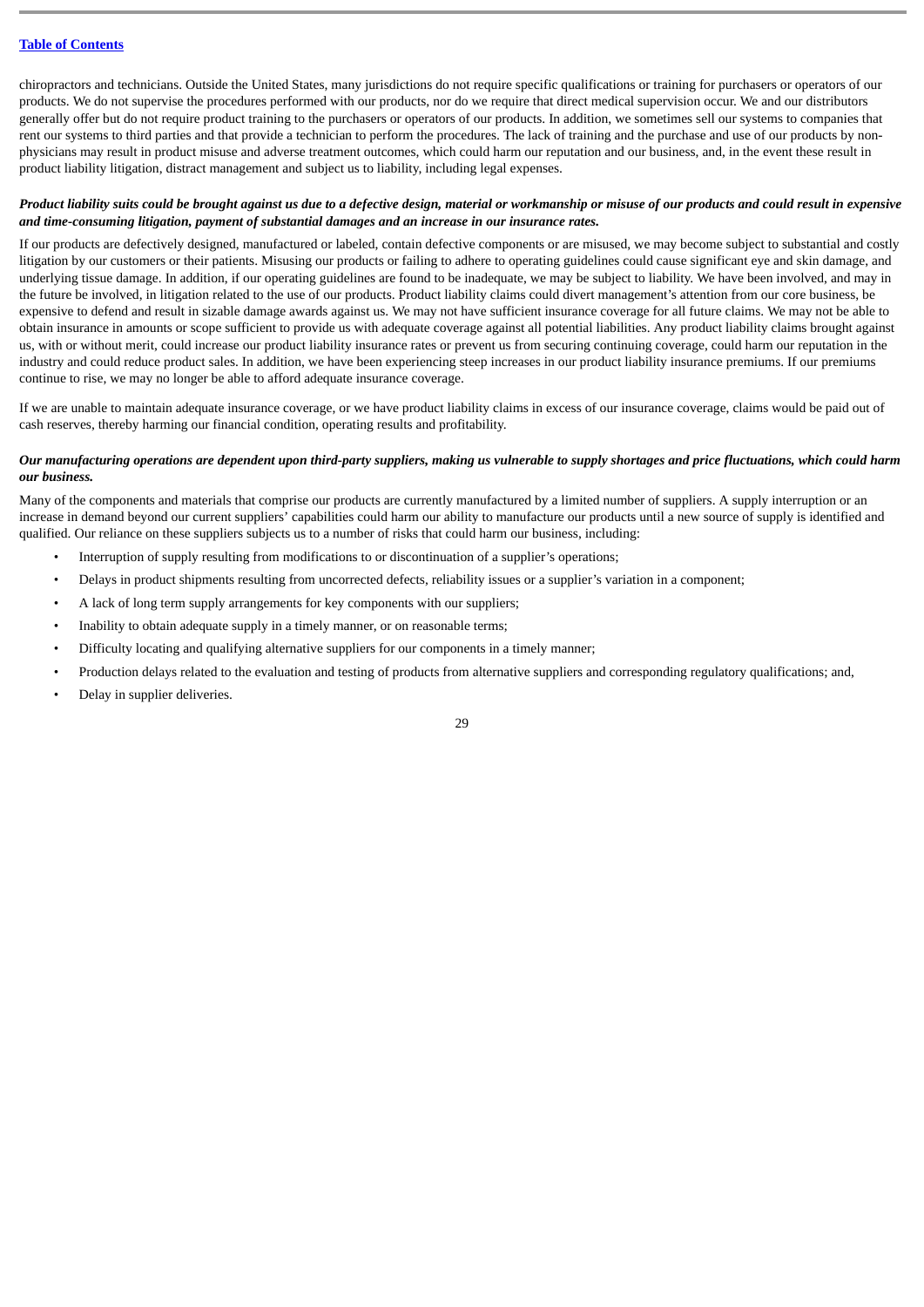Any interruption in the supply of components or materials, or our inability to obtain substitute components or materials from alternate sources at acceptable prices in a timely manner, could impair our ability to meet the demand of our customers, which would have an adverse effect on our business.

#### *Any defects in the design, material or workmanship of our products may not be discovered prior to shipment to customers, which could result in warranty obligations that may reduce our future revenue and increase our cost.*

The design of our products is complex. To manufacture them successfully, we must procure quality components and employ individuals with a significant degree of technical expertise. If our designs are defective, if suppliers fail to deliver components to specification, or if our employees fail to properly assemble, test and package our products, the reliability and performance of our products will be compromised.

If our products contain defects that cannot be repaired easily and inexpensively, we may experience:

- Loss of customer orders and delay in order fulfillment;
- Damage to our brand reputation;
- Increased cost of our warranty program due to product repair or replacement;
- Inability to attract new customers;
- Diversion of resources from our manufacturing and research and development departments into our service department; and
- Legal action.

The occurrence of any one or more of the foregoing could materially harm our business.

#### *We forecast sales to determine requirements for components and materials used in our products and if our forecasts are incorrect, we may experience either delays in shipments or increased inventory costs.*

We keep limited materials and components on hand. To manage our manufacturing operations with our suppliers, we forecast anticipated product orders and material requirements to predict our inventory needs up to twelve months in advance and enter into purchase orders on the basis of these requirements. Our experience of materials usage may not provide us with enough data to accurately predict future demand. If our sales demand decreases significantly, or if we overestimate our component and material requirements, we will have excess inventories, which would increase our expenses. If our business expands, or if we underestimate our component and material requirements, we may have inadequate inventories, which could interrupt, delay or prevent delivery of our products to our customers. Any of these occurrences would negatively affect our financial performance and the level of satisfaction our customers have with our business.

#### *Our gross and operating margins may vary over time.*

Our gross and operating margins may be adversely affected by a number of factors, including decreases in our shipment volume, reductions in, or obsolescence of, our inventory, shifts in our product mix and increased expenses associated with repairing defective products covered by our warranty program. In addition, the competitive market environment in which we operate may adversely affect pricing for our products. Because we own most of our manufacturing capacity, a significant portion of our operating costs are fixed. If we experience a decrease in shipment volume, or have to reduce our pricing to remain competitive, or experience a greater than expected failure rate for any of our products, our gross and operating margins will be adversely impacted.

# We offer payment terms for qualified customers, In the event that there is a default by any of these customers, this could affect our earnings and could result *in an increase in our days sales outstanding.*

While we qualify customers to whom we offer payment terms, we cannot assure that the financial positions of these customers will not change adversely before we receive payment. In the event that there is a default by any of our customers to whom we have provided payment terms, this could affect our earnings and could result in an increase in our days sales outstanding.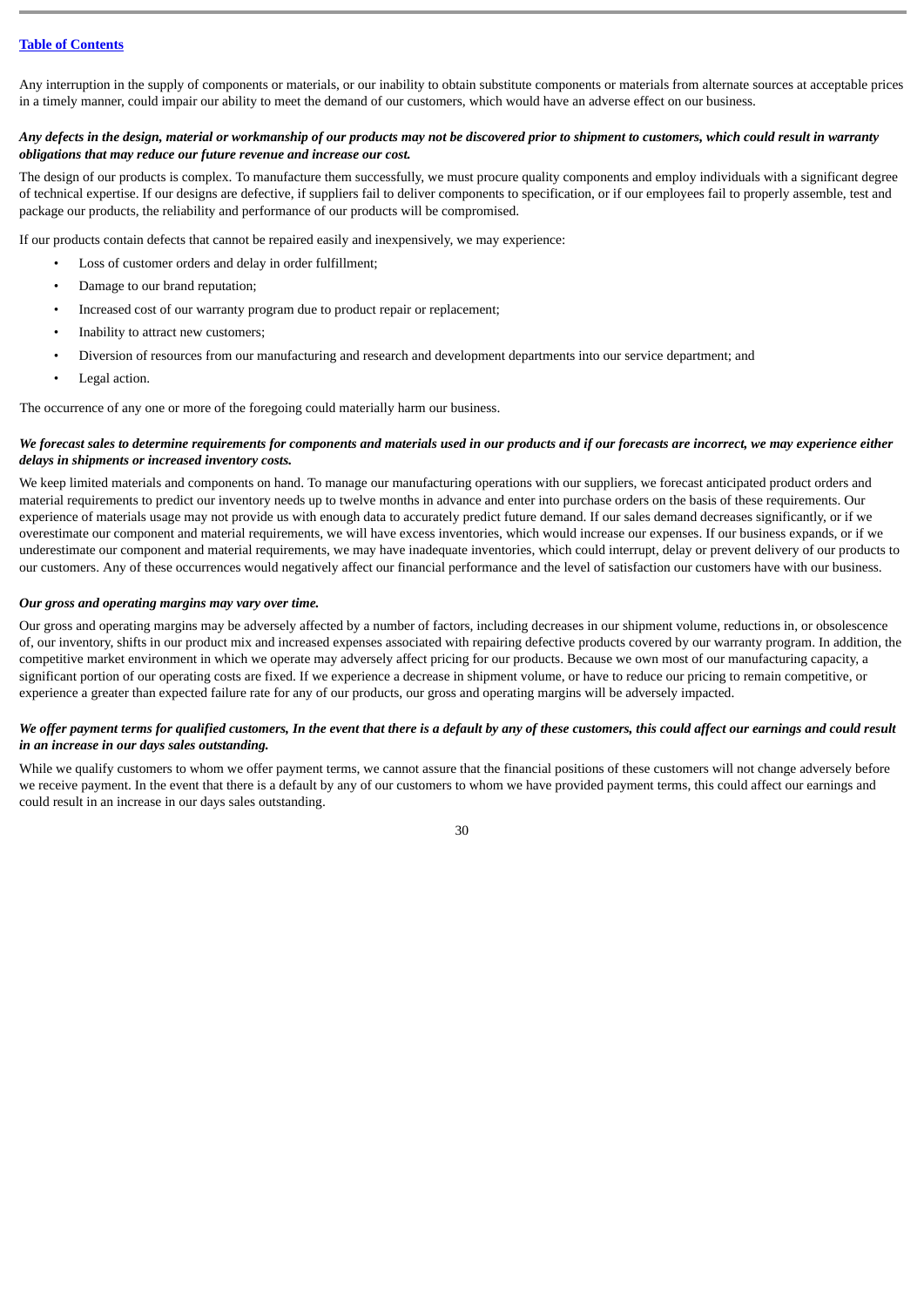#### *We are subject to fluctuations in the exchange rate of the U.S. dollar and foreign currencies.*

We do not actively hedge our exposure to currency rate fluctuations. While we transact business primarily in U.S. Dollars, and a significant proportion of our revenue is denominated in U.S. Dollars, a portion of our costs and revenue is denominated in other currencies, such as the Euro, Japanese Yen, Australian Dollar, Canadian Dollar and British Pound Sterling. As a result, changes in the exchange rates of these currencies to the U.S. Dollar will affect our net income (loss).

As a result of recent fluctuations in currency markets and the strong dollar relative to many other major currencies, our products priced in U.S. dollars may be more expensive relative to products of our foreign competitors, which could result in lower sales. In addition, the non-dollar denominated earnings of our foreign operations may be lower when reported by us in dollars.

#### *We may have exposure to additional tax liabilities which could negatively impact our income tax provision, net income, and cash flow.*

We are subject to income taxes and other taxes in both the U.S. and the foreign jurisdictions in which we currently operate or have historically operated. The determination of our worldwide provision for income taxes and current and deferred tax assets and liabilities requires judgment and estimation. In the ordinary course of our business, there are many transactions and calculations where the ultimate tax determination is uncertain. We are subject to regular review and audit by both domestic and foreign tax authorities as well as subject to the prospective and retrospective effects of changing tax regulations and legislation. Although we believe our tax estimates are reasonable, the ultimate tax outcome may materially differ from the tax amounts recorded in our consolidated financial statements and may materially affect our income tax provision, net income, and cash flows in the period in which such determination is made.

# *Anti-takeover provisions in our Amended and Restated Certificate of Incorporation and Bylaws, and Delaware law, contain provisions that could discourage a takeover.*

Our Amended and Restated Certificate of Incorporation and Bylaws, and Delaware law, contain provisions that might enable our management to resist a takeover, and might make it more difficult for an investor to acquire a substantial block of our common stock. These provisions include:

- A classified board of directors;
- Advance notice requirements to stockholders for matters to be brought at stockholder meetings;
- A supermajority stockholder vote requirement for amending certain provisions of our Amended and Restated Certificate of Incorporation and Bylaws;
- Limitations on stockholder actions by written consent; and
- The right to issue preferred stock without stockholder approval, which could be used to dilute the stock ownership of a potential hostile acquirer.

These provisions, as well as Change of Control and Severance Agreements entered into with each of our executive officers, might discourage, delay or prevent a change in control of our company or a change in our management. The existence of these provisions could adversely affect the voting power of holders of common stock and limit the price that investors might be willing to pay in the future for shares of our common stock.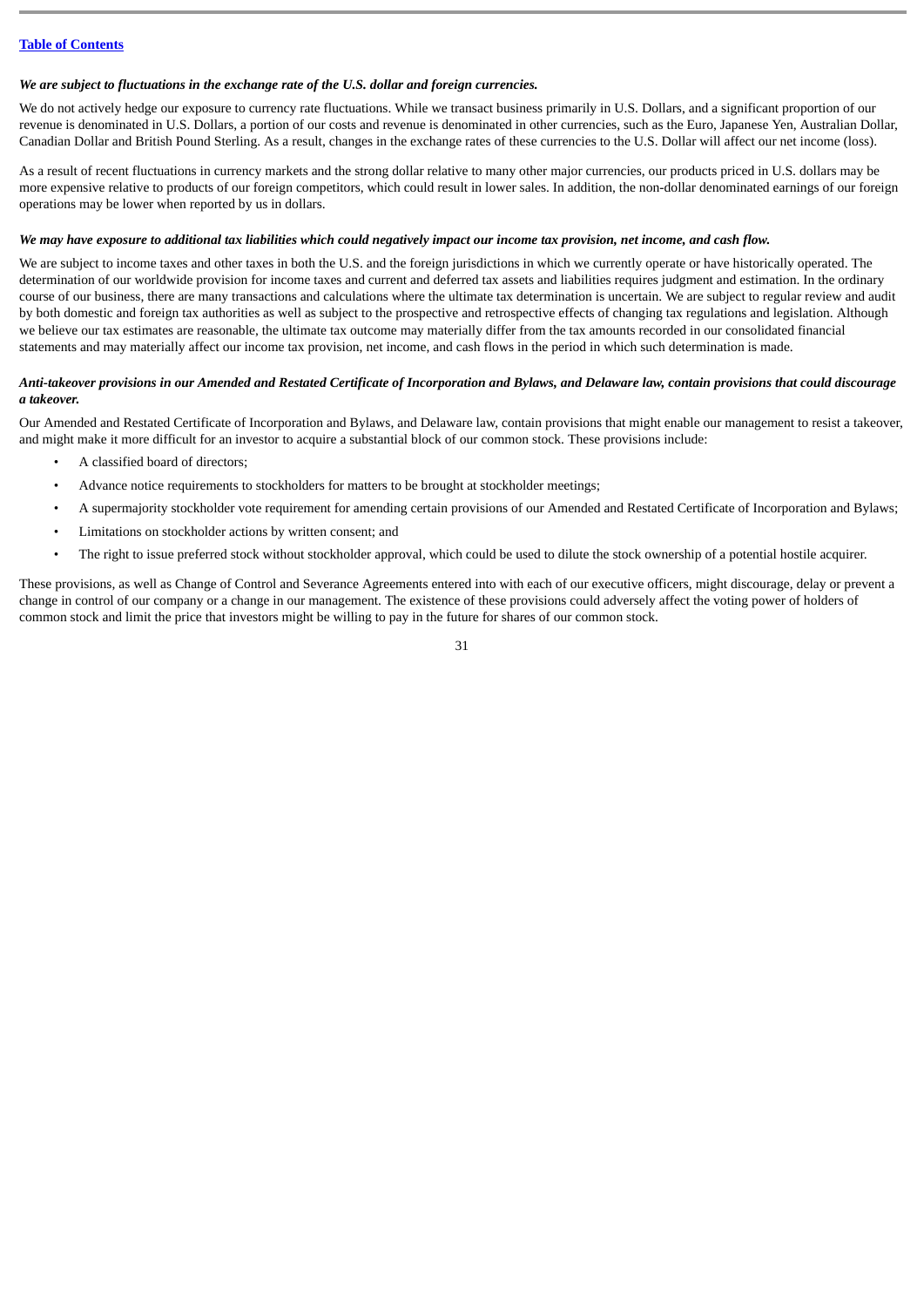#### <span id="page-31-0"></span>**ITEM 1B. UNRESOLVED STAFF COMMENTS**

Not applicable.

#### <span id="page-31-1"></span>**ITEM 2. PROPERTIES**

Our corporate headquarters and U.S. operations are located in a 66,000 square foot facility in Brisbane, California. We lease these premises under a noncancelable operating lease which expires in 2013. In addition, we have leased office facilities in certain international countries as follows:

| Country     | <b>Square Footage</b> | <b>Lease termination or Expiration</b>                                                      |
|-------------|-----------------------|---------------------------------------------------------------------------------------------|
| Japan       | Approximately 5,790   | Three leases which expire in May 2009, May 2010 and July 2010                               |
| Switzerland | Approximately 2,884   | Lease can be terminated by either party at the end of any calendar quarter upon six months' |
|             |                       | written notice                                                                              |
| France      | Approximately 1,240   | Lease expires in December 2009                                                              |
| Spain       | Approximately 175     | Lease automatically renews at the end of each six-month period                              |
|             |                       |                                                                                             |

We believe that these facilities are adequate for our current and future needs for at least the next twelve months.

# <span id="page-31-2"></span>**ITEM 3. LEGAL PROCEEDINGS**

Two securities class action lawsuits were filed against us and two of our executive officers in April 2007 and May 2007, respectively, in the U.S. District Court for the Northern District of California following declines in our stock price. The plaintiffs claim to represent purchasers of our common stock from January 31, 2007 through May 7, 2007. The complaints generally allege that materially false statements and omissions were made regarding our financial prospects, and seek unspecified monetary damages. On November 1, 2007, the Court ordered the two cases consolidated. On December 17, 2007, the plaintiffs filed a consolidated, amended complaint, and on January 31, 2008, we filed a motion to dismiss that complaint. On September 30, 2008, in response to our motion, the Court issued an order dismissing the plaintiffs' amended complaint without prejudice. On October 28, 2008, the plaintiffs filed a Notice Of Intention Not to File A Second Amended Consolidated Complaint. On November 25, 2008, the Court closed the case on its own initiative. On November 26, 2008, the plaintiffs filed a Notice of Appeal to the U.S. Court of Appeals for the Ninth Circuit. We intend to continue to defend this case vigorously, regardless of the stage of litigation. Although we retain director and officer liability insurance, there is no assurance that such insurance will cover the claims that are made or will insure us fully for all losses on covered claims. Since we do not believe that a significant adverse result in this litigation is probable and since the amount of potential damages in the event of an adverse result is not reasonably estimable, no expense has been recorded with respect to the contingent liability associated with this matter.

A Telephone Consumer Protection Act, or TCPA, class action lawsuit was filed against us in January 2008 in the Illinois Circuit Court, Cook County, by Bridgeport Pain Control Center, Ltd., seeking monetary damages, injunctive relief, costs and other relief. The complaint alleges that we violated the TCPA by sending unsolicited advertisements by facsimile to the plaintiff and other recipients nationwide during the four-year period preceding the lawsuit without the prior express invitation or permission of the recipients. Two state law claims, limited to Illinois recipients, allege a class period of three and five years, respectively. Under the TCPA, recipients of unsolicited facsimile advertisements may be entitled to damages of \$500 per violation for inadvertent violations and \$1,500 per violation for knowing or willful violations. On February 22, 2008, we removed the case to federal court in the Northern District of Illinois, and filed our response to the complaint on February 29, 2008. Although it is unclear how many facsimiles were transmitted during the period for which the plaintiff seeks class certification and unclear how many of these facsimiles were "unsolicited" within the meaning of the TCPA, we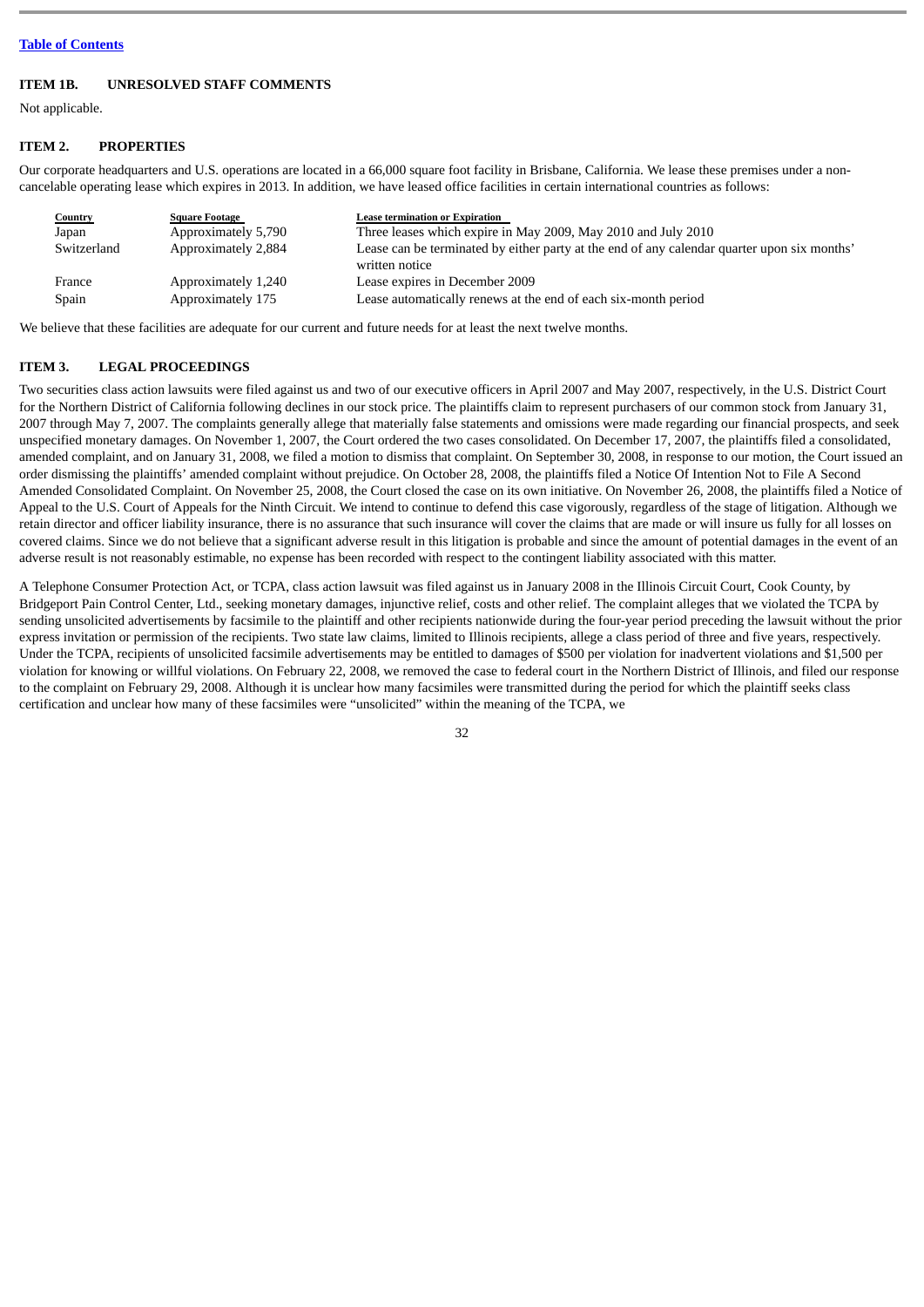expect that the number of unsolicited facsimiles could be large and potential liability may be substantial as a result. We retain general liability insurance, with one insurer covering the first two years of the four-year period preceding the lawsuit, and a second insurer covering the latter two years of that four-year period. The first carrier has agreed to defend us subject to a reservation of rights. The second carrier has declined coverage. We intend to defend this case vigorously, including the plaintiff's allegations seeking class certification, regardless of the stage of litigation. Since we do not believe that a significant adverse result in this litigation is probable and since the amount of potential damages in the event of an adverse result is not reasonably estimable, no expense has been recorded with respect to the contingent liability associated with this matter.

# <span id="page-32-0"></span>**ITEM 4. SUBMISSION OF MATTERS TO A VOTE OF SECURITY HOLDERS**

Not Applicable.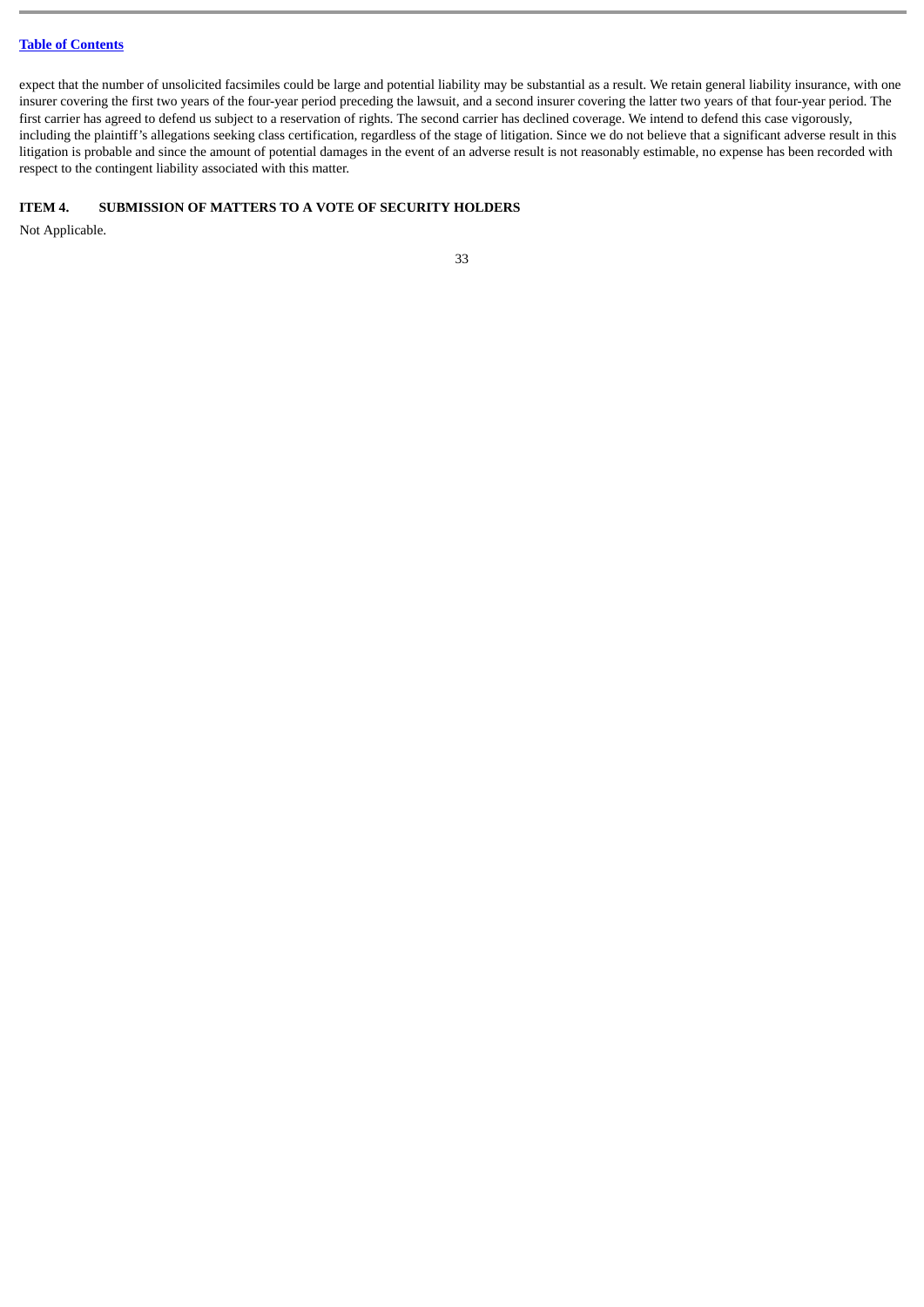# **PART II**

# <span id="page-33-0"></span>**ITEM 5. MARKET FOR THE REGISTRANT'S COMMON EQUITY, RELATED STOCKHOLDER MATTERS AND ISSUER PURCHASES OF EQUITY SECURITIES**

# *Stock Exchange Listing*

Our common stock trades on The NASDAQ Global Market under the symbol "CUTR." As of February 28, 2009, the closing sale price of our common stock was \$6.37 per share.

# *Common Stockholders*

We had 10 stockholders of record as of February 28, 2009. Since many stockholders choose to hold their shares under the name of their brokerage firm, we believe, the actual number of stockholders was approximately 5,200.

# *Stock Prices*

The following table sets forth quarterly high and low closing sales prices of our common stock for the indicated fiscal periods:

|             |         | Common Stock |         |         |  |
|-------------|---------|--------------|---------|---------|--|
|             |         | 2008         |         | 2007    |  |
|             | High    | Low          | High    | Low     |  |
| 4th Quarter | \$10.58 | \$7.47       | \$27.04 | \$14.44 |  |
| 3rd Quarter | 12.28   | 9.10         | 26.55   | 20.84   |  |
| 2nd Quarter | 13.91   | 8.98         | 38.39   | 23.40   |  |
| 1st Quarter | 15.53   | 11.70        | 37.48   | 27.06   |  |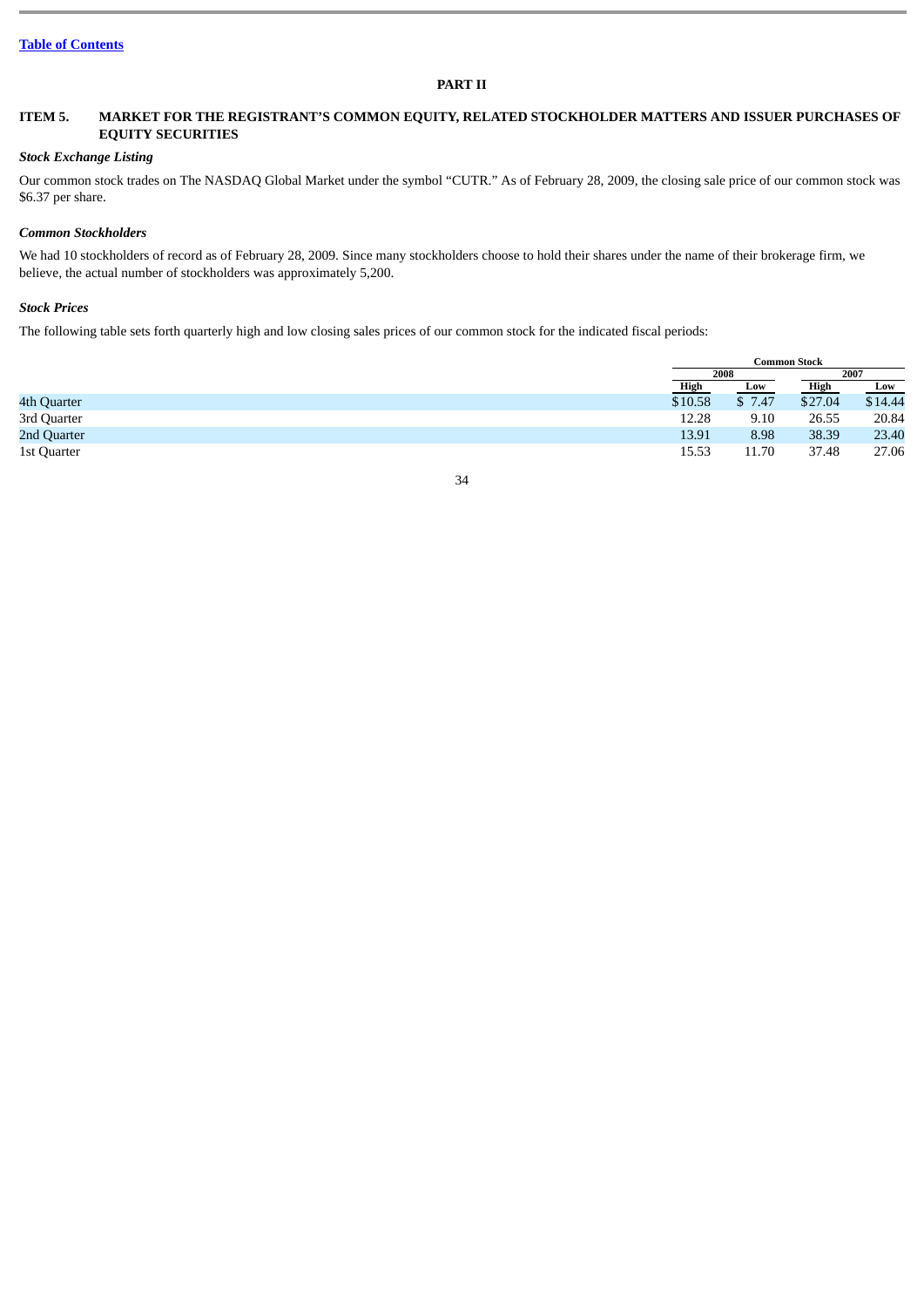#### *Performance Graph*

Below is a graph showing the cumulative total return to our stockholders during the period from March 31, 2004 through December 31, 2008, in comparison to the cumulative return on the NASDAQ Composite Index (U.S.) and the NASDAQ Medical Equipment Index during that same 57-month period. The results compare the return of a \$100 investment in Cutera stock and each of the indeces.



The information under "Performance Graph" is not deemed filed with the Securities and Exchange Commission and is not to be incorporated by reference in any filing of Cutera under the Securities Act of 1933, as amended, or the Securities Exchange Act of 1934, as amended, whether made before or after the date of this 10-K and irrespective of any general incorporation language in those filings.

#### **Dividend Policy**

We have never paid a cash dividend and have no present intention to pay cash dividends in the foreseeable future. We intend to retain any future earnings for use in our business.

We did not sell any unregistered securities during the period covered by this Annual Report on Form 10-K.

The information required by this Item regarding equity compensation plans is incorporated by reference to the information set forth in Part III Item 12 of this Annual Report on Form 10-K.

#### **Securities Authorized for Issuance under Equity Compensation Plans**

See Part III, Item 12 for information regarding securities authorized for issuance under equity compensation plans.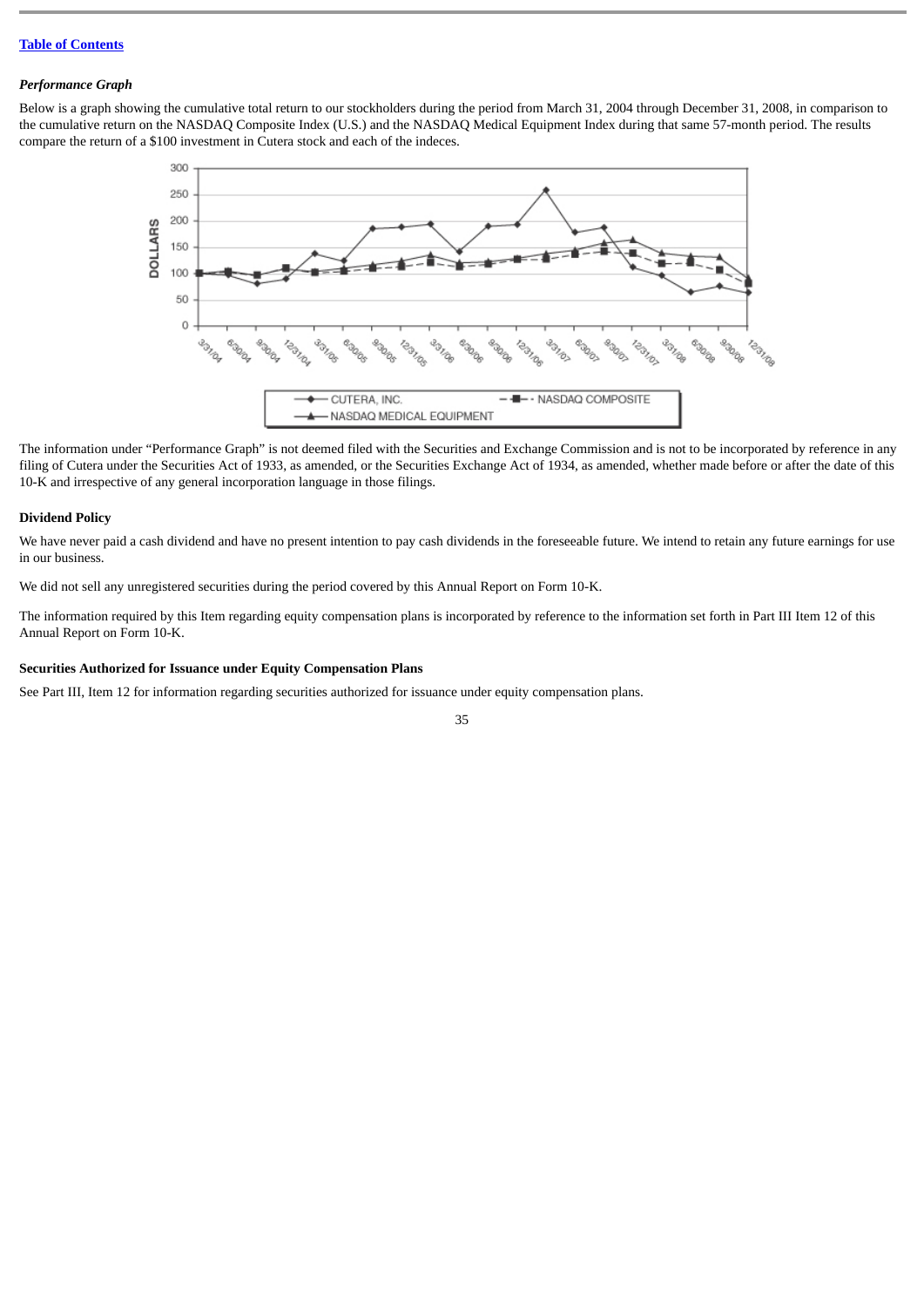# <span id="page-35-0"></span>**ITEM 6. SELECTED FINANCIAL DATA**

The table set forth below contains certain consolidated financial data for each of our last five fiscal years. This data should be read in conjunction with the detailed information, financial statements and related notes, as well as Management's Discussion and Analysis of Financial Condition and Results of Operations included elsewhere herein.

|                                                                                       | <b>Year Ended December 31,</b> |            |                            |             |            |
|---------------------------------------------------------------------------------------|--------------------------------|------------|----------------------------|-------------|------------|
|                                                                                       | 2008                           | 2007       | 2006                       | 2005        | 2004       |
| Consolidated Statements of Operations Data (in thousands, except per share data):     |                                |            |                            |             |            |
| Net revenue                                                                           | \$83,379                       | \$101,726  | \$100,692                  | \$75,620    | \$52,641   |
| Cost of revenue                                                                       | 32,358                         | 35,002     | 29,859                     | 19,792      | 14,689     |
| Gross profit                                                                          | 51,021                         | 66,724     | 70,833                     | 55,828      | 37,952     |
| Operating expenses:                                                                   |                                |            |                            |             |            |
| Sales and marketing                                                                   | 35,354                         | 38,277     | 32,890                     | 25,021      | 19,326     |
| Research and development                                                              | 7,550                          | 7,169      | 6,473                      | 5,353       | 4,549      |
| General and administrative                                                            | 11,270                         | 11,721     | 15,192                     | 8,782       | 8,924      |
| Litigation settlement                                                                 |                                |            | 18,935                     |             |            |
| Total operating expenses                                                              | 54,174                         | 57,167     | 73,490                     | 39,156      | 32,799     |
| Income (loss) from operations                                                         | (3, 153)                       | 9,557      | (2,657)                    | 16,672      | 5,153      |
| Interest and other income, net                                                        | 3,046                          | 4,207      | 3,596                      | 2,034       | 632        |
| Other-than-temporary impairments of long-term investments                             | (3,554)                        |            |                            |             |            |
| Income (loss) before income taxes                                                     | (3,661)                        | 13,764     | 939                        | 18,706      | 5,785      |
| Provision (benefit) for income taxes                                                  | (792)                          | 3,260      | (1, 184)                   | 4,905       | 2,025      |
| Net income (loss)                                                                     | \$<br>(2,869)                  | \$10,504   | \$<br>2,123                | \$13,801    | \$ 3,760   |
| Net income (loss) available to common stockholders used in basic net income per share | (2,869)                        | \$10,504   | \$<br>2,123                | \$13,801    | \$ 3,284   |
| Net income (loss) per share:                                                          |                                |            |                            |             |            |
| <b>Basic</b>                                                                          | \$<br>(0.22)                   | \$<br>0.80 | \$<br>0.17                 | \$<br>1.20  | \$<br>0.38 |
| Diluted                                                                               | \$<br>(0.22)                   | \$<br>0.74 | \$<br>0.15                 | \$<br>1.00  | \$<br>0.31 |
| Weighted-average number of shares used in per share calculations:                     |                                |            |                            |             |            |
| <b>Basic</b>                                                                          | 12,770                         | 13,153     | 12,558                     | 11,535      | 8,573      |
| <b>Diluted</b>                                                                        | 12,770                         | 14,228     | 14,278                     | 13,864      | 12,222     |
|                                                                                       |                                |            |                            |             |            |
|                                                                                       | 2008                           | 2007       | As of December 31,<br>2006 | 2005        | 2004       |
| <b>Consolidated Balance Sheet Data (in thousands):</b>                                |                                |            |                            |             |            |
| Cash and cash equivalents                                                             | \$ 36,540                      | \$11,054   | \$11,800                   | 5,260<br>\$ | \$7,070    |

| \$ 36,540 | \$11,054 | 11.800  | 5.260   | \$ 7,070 |
|-----------|----------|---------|---------|----------|
| 60,653    | 88,510   | 96,285  | 86,736  | 59,200   |
| 9,627     | 7,429    |         |         |          |
| 106,820   | 106,993  | 108,085 | 91,996  | 66,270   |
| 101,644   | 106,894  | 111,999 | 98,318  | 68,519   |
| 137,476   | 138,653  | 133,875 | 111,958 | 80,549   |
| 31.410    | 34,279   | 23,866  | 21,743  | 7,942    |
| 112,108   | 109,353  | 109,732 | 97,177  | 68,456   |
|           |          |         |         |          |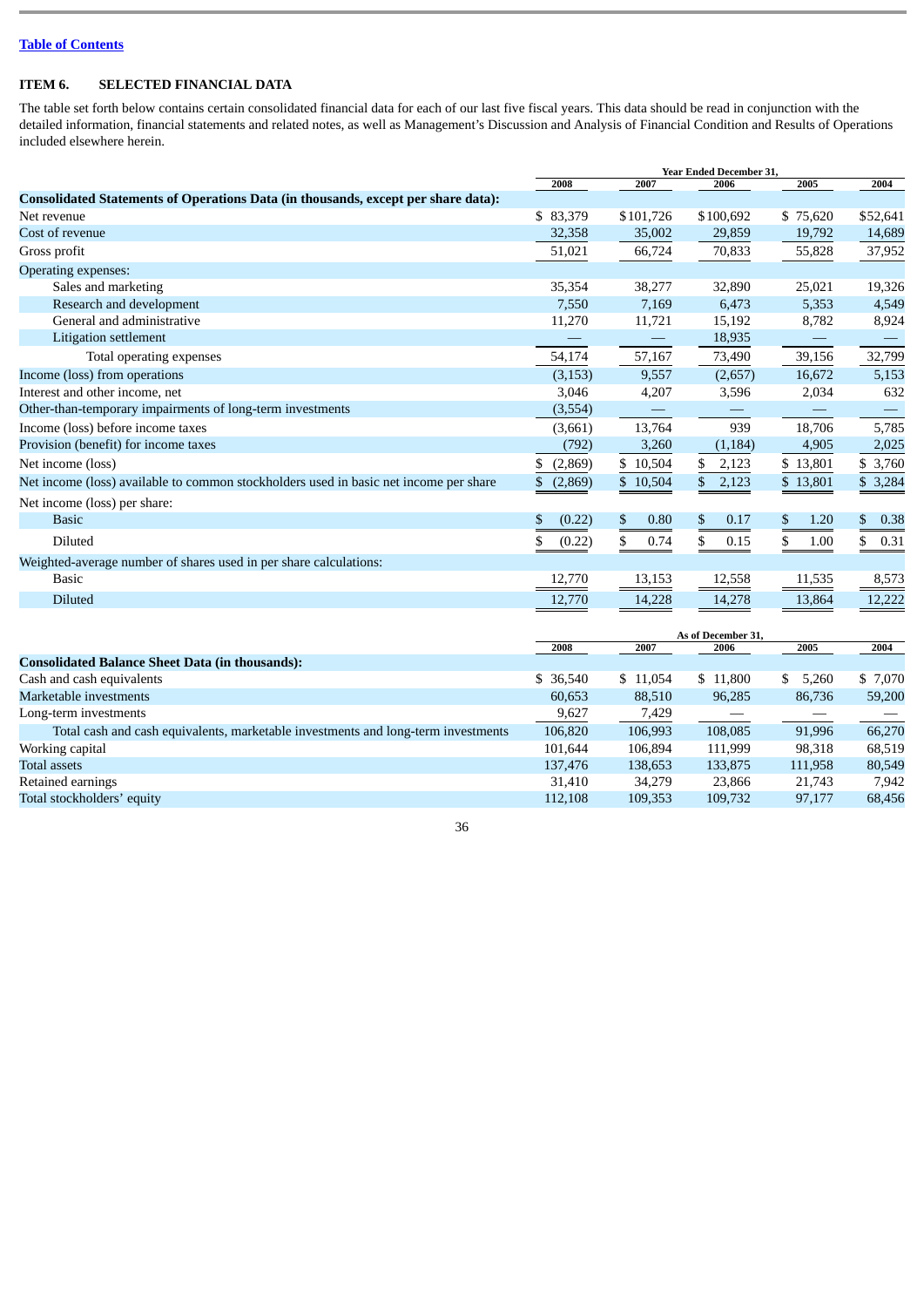## **ITEM 7. MANAGEMENT'S DISCUSSION AND ANALYSIS OF FINANCIAL CONDITION AND RESULTS OF OPERATIONS**

*The following discussion should be read in conjunction with our audited financial statements and notes thereto for the fiscal year ended December 31, 2008. This Annual Report on Form 10-K, including the following sections, contains forward-looking statements within the meaning of the Private Securities Litigation Reform Act of 1995. Throughout this Report, and particularly in this Item 7, the forward-looking statements are based upon our current expectations, estimates and projections and that reflect our beliefs and assumptions based upon information available to us at the date of this Report. In some cases, you can identify these statements by words such as "may," "might," "will," "should," "expects," "plans," "anticipates," "believes," "estimates," "predicts," "potential" or "continue," and other similar terms. These forward-looking statements are not guarantees of future performance and are subject to risks, uncertainties, and assumptions that are difficult to predict. Our actual results, performance or achievements could differ materially from those expressed or implied by the forwardlooking statements. The forward-looking statements include, but are not limited to, statements relating to our future financial performance, the ability to grow our business, increase our revenue, manage expenses, generate additional cash, achieve and maintain profitability, develop and commercialize existing and new products and applications, improve the performance of our worldwide sales and distribution network, and to the outlook regarding long term prospects. We caution you not to place undue reliance on these forward-looking statements, which reflect management's analysis only as of the date of this Annual Report on Form 10-K. We undertake no obligation to update forward-looking statements to reflect events or circumstances occurring after the date of this Form 10-K.*

*Some of the important factors that could cause our results to differ materially from those in our forward-looking statements, and a discussion of other risks and uncertainties, are discussed in Item 1A—Risk Factors commencing on page 19. We encourage you to read that section carefully as well as other risks detailed from time to time in our filings with the SEC.*

### **Introduction**

The Management's Discussion and Analysis, or MD&A, is organized as follows:

- *Executive summary-* This section provides a general description and history of our business, a brief discussion of our product lines and the opportunities, trends, challenges and risks we focus on in the operation of our business.
- *Critical accounting policies and estimates-* This section describes the key accounting policies that are affected by critical accounting estimates.
- *Recent accounting pronouncements-* This section describes the issuance and effect of new accounting pronouncements that may be applicable to us.
- *Results of operations-* This section provides our analysis and outlook for the significant line items in our Consolidated Statement of Operations.
- *Liquidity and capital resources-* This section provides an analysis of our liquidity and cash flows, as well as a discussion of our commitments that existed as of December 31, 2008.

## **Executive Summary**

*Company Description.* We are a global medical device company engaged in the design, development, manufacture, marketing and servicing of laser and other light-based aesthetics systems for practitioners worldwide. We offer products on three platforms—CoolGlide, Xeo and Solera—for use by physicians and other qualified practitioners to allow our customers to offer safe and effective aesthetic treatments to their customers.

Our corporate headquarters and U.S. operations are located in Brisbane, California, where we conduct our manufacturing, warehousing, research, regulatory, sales, service, marketing and administrative activities. In the

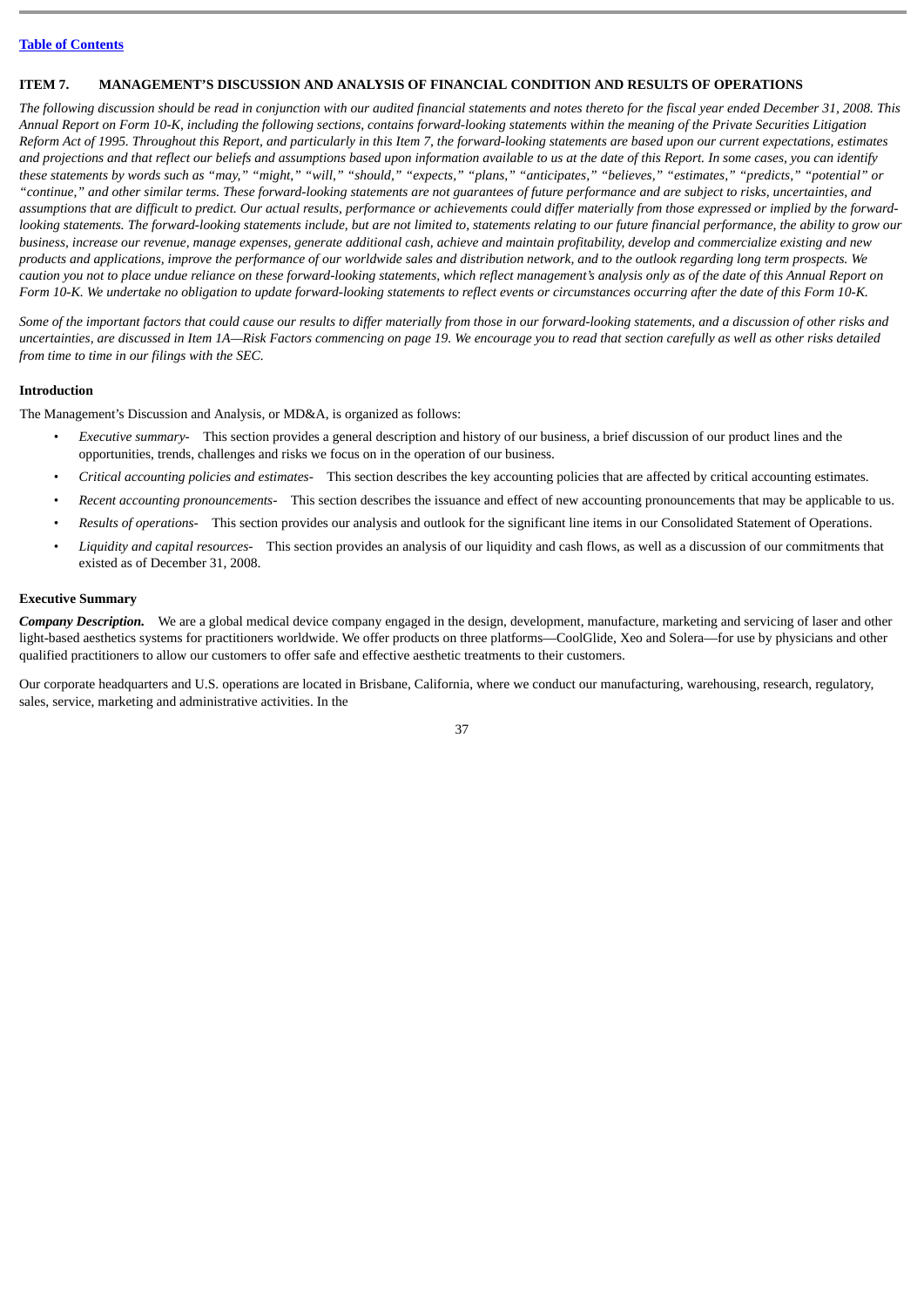United States, we market, sell and service our products primarily through direct sales and service employees and through a distribution relationship with PSS World Medical Shared Services, Inc., a wholly-owned subsidiary of PSS World Medical, or PSS, which has over 700 sales representatives serving physician offices throughout the United States. In addition, we also sell certain items, like Titan hand piece refills and marketing brochures, through the Internet.

International sales are generally made through direct sales employees and through a worldwide distributor network in over 30 countries. Outside the United States, we have a direct sales presence in Australia, Canada, France, Japan, Spain, Switzerland and the United Kingdom.

*Products.* Our revenue is derived from the sale of Products, Product upgrades, Service, and Titan hand piece refills. Product revenue represents the sale of a system, which consists of one or more hand pieces and a console that incorporates a universal graphic user interface, a laser and/or other light-based module, control system software and high voltage electronics. However, depending on the application, the laser or other light-based module is sometimes instead contained in the hand piece, such as with our Pearl and Pearl Fractional products, instead of in the console. We offer our customers the ability to select the system that best fits their practice at the time of purchase and then to cost-effectively add applications to their system as their practice grows. This enables customers to upgrade their systems whenever they want and provides us with a source of recurring revenue, which we classify as product upgrade revenue. Service revenue relates to amortization of prepaid service contract revenue and receipts for services on out-of-warranty products. Titan hand piece refill revenue is associated with our Titan hand piece, which requires replacement of the optical source after a set number of pulses have been used.

*Significant Business Trends.* We believe that our ability to grow revenue has been, and will continue to be, primarily dependent on the following:

- Investments made in our global sales and marketing infrastructure.
- Continuing introduction of new aesthetic products and applications.
- Continuing customer demand for our products and consumer demand for the applications they offer.
- Marketing to physicians in the core dermatology and plastic surgeon specialties, as well as outside those specialties.
- Generating Service, Product upgrade and Titan hand piece refill revenue from our growing installed base of customers.

In 2008, compared to 2007, our U.S. revenue declined 35% and our international revenue grew 11%. In 2007, compared to 2006, our U.S. revenue declined 8%, while our international revenue grew 22%. We believe that the greater decline in U.S. revenue growth from 2007 to 2008, as compared from 2006 to 2007, was primarily attributable to a U.S. recession that is causing our prospective customers to delay their purchase decisions. We also believe that those prospects who do not have established medical offices are finding it more difficult to obtain credit financing. The weaker international revenue growth in 2008, compared to international revenue growth in 2007, was primarily attributable to the global recession, which adversely affected our international revenue in the second half of 2008. We experienced greater revenue growth in many of our international markets in 2008, compared with 2007, with particular strength in Australia and Japan. As a result of this continuing international revenue growth, international revenue as a percentage of total revenue increased to 50% in 2008, compared with 37% in 2007.

For 2008, our gross margin declined to 61%, compared to 66% in 2007. This decrease was primarily attributable to reduced leverage of our manufacturing and service expenses due to lower than expected revenue, and lower introductory margins for our Pearl Fractional-enabled systems and upgrades that started shipping in September 2008, and lower average selling prices for our Products and Product upgrades in 2008, compared with 2007.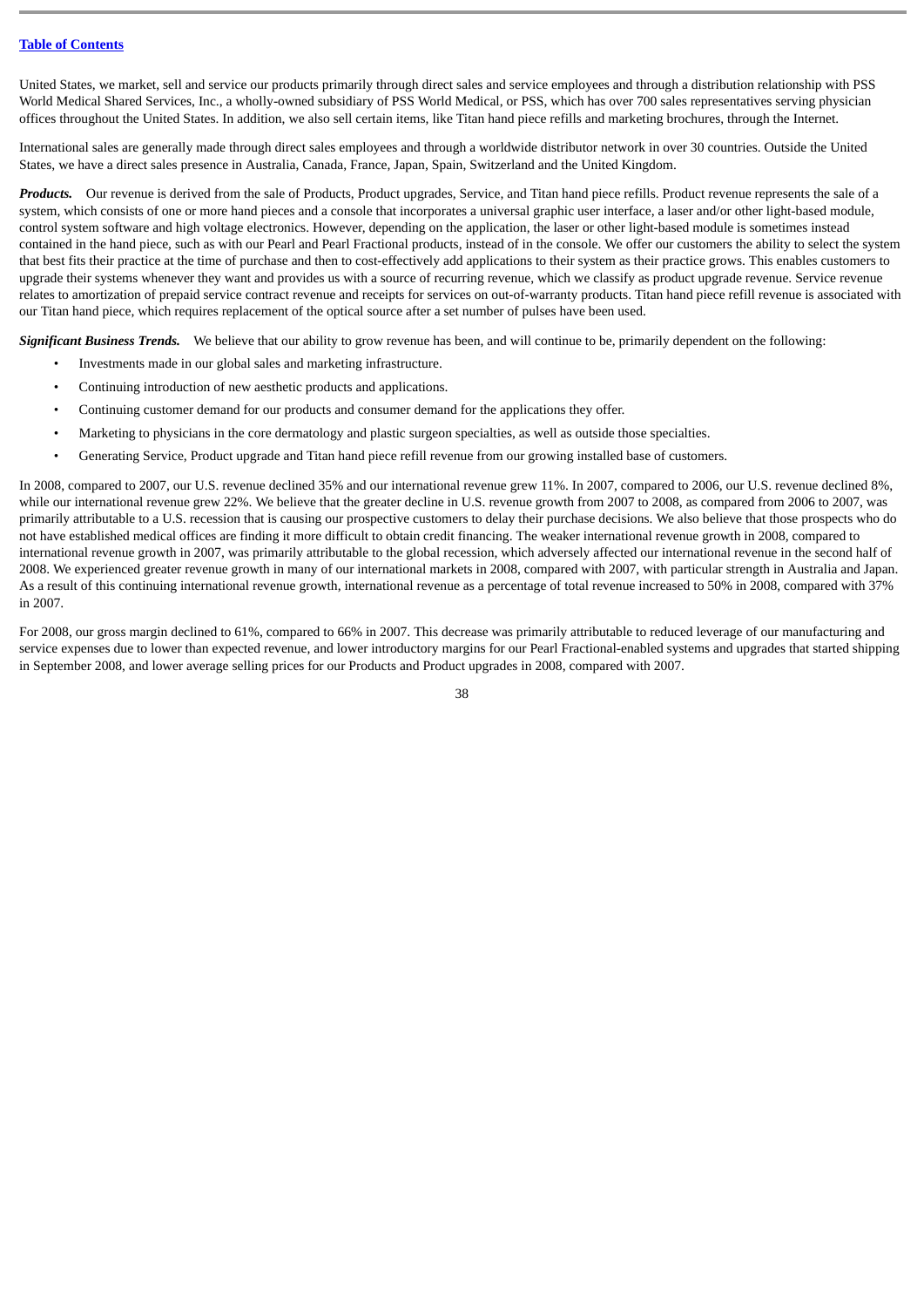Sales and marketing expenses as a percentage of net revenue increased to 42% in 2008, compared to 38% in 2007, but decreased in total dollars to \$35.4 million. The increase in percentage was primarily caused by lower revenue in 2008, compared with 2007. The decrease in total dollars in 2008, compared with 2007, was primarily caused by reduced personnel expenses in the United States due to lower sales commissions, resulting from lower revenue, and lower headcount.

Research and development expenses as a percentage of net revenue increased to 9% in 2008, compared to 7% in 2007, and increased in total dollars to \$7.6 million. These increases were primarily attributable to lower revenue in 2008, compared with 2007, and higher personnel expenses associated with increased headcount.

General and administrative expenses as a percentage of net revenue increased to 14% in 2008, compared to 12% in 2007, due primarily to lower revenue in 2008, compared with 2007. In absolute dollars, G&A expenses decreased by \$451,000 to \$11.3 million in 2008, compared with 2007.

### *Factors that May Impact Future Performance*

Our industry is impacted by numerous competitive, regulatory and other significant factors. Our industry is highly competitive and our future performance depends on our ability to compete successfully. Additionally, our future performance is dependent upon our ability to continue to develop new products and innovative technologies, obtain regulatory clearances for our products, protect the proprietary technology of our products and our manufacturing processes, manufacture our products cost effectively, and successfully market and distribute our products in a profitable manner. If we fail to execute on the aforementioned initiatives, our business would be adversely affected. A detailed discussion of these and other factors that could impact our future performance are provided in Part I, Item 1A "Risk Factors."

## **Critical Accounting Policies and Estimates**

The preparation of our Consolidated Financial Statements and related disclosures in conformity with generally accepted accounting principles in the United States, or GAAP, requires us to make estimates, judgments and assumptions that affect the reported amounts of assets, liabilities, revenue and expenses. These estimates, judgments and assumptions are based on historical experience and on various other factors that we believe are reasonable under the circumstances. We periodically review our estimates and make adjustments when facts and circumstances dictate. To the extent that there are material differences between these estimates and actual results, our financial condition or results of operations will be affected. See Note 1 "Summary of Significant Accounting Policies" in the Notes to Consolidated Financial Statements in Part II, Item 8 of this Form 10-K for a summary of our significant accounting policies.

Critical accounting estimates, as defined by the Securities and Exchange Commission (SEC), are those that are most important to the portrayal of our financial condition and results of operations and require our management's most difficult and subjective judgments and estimates of matters that are inherently uncertain. Our critical accounting estimates are as follows:

### *Revenue Recognition*

We recognize distributor and non-distributor revenue in accordance with the SEC's Staff Accounting Bulletin No. 104, *Revenue Recognition* (SAB 104). SAB No. 104 requires that four basic criteria must be met before revenue can be recognized:

- Persuasive evidence of an arrangement exists;
- Delivery has occurred or services have been rendered;
- The fee is fixed or determinable; and
- Collectability is reasonably assured.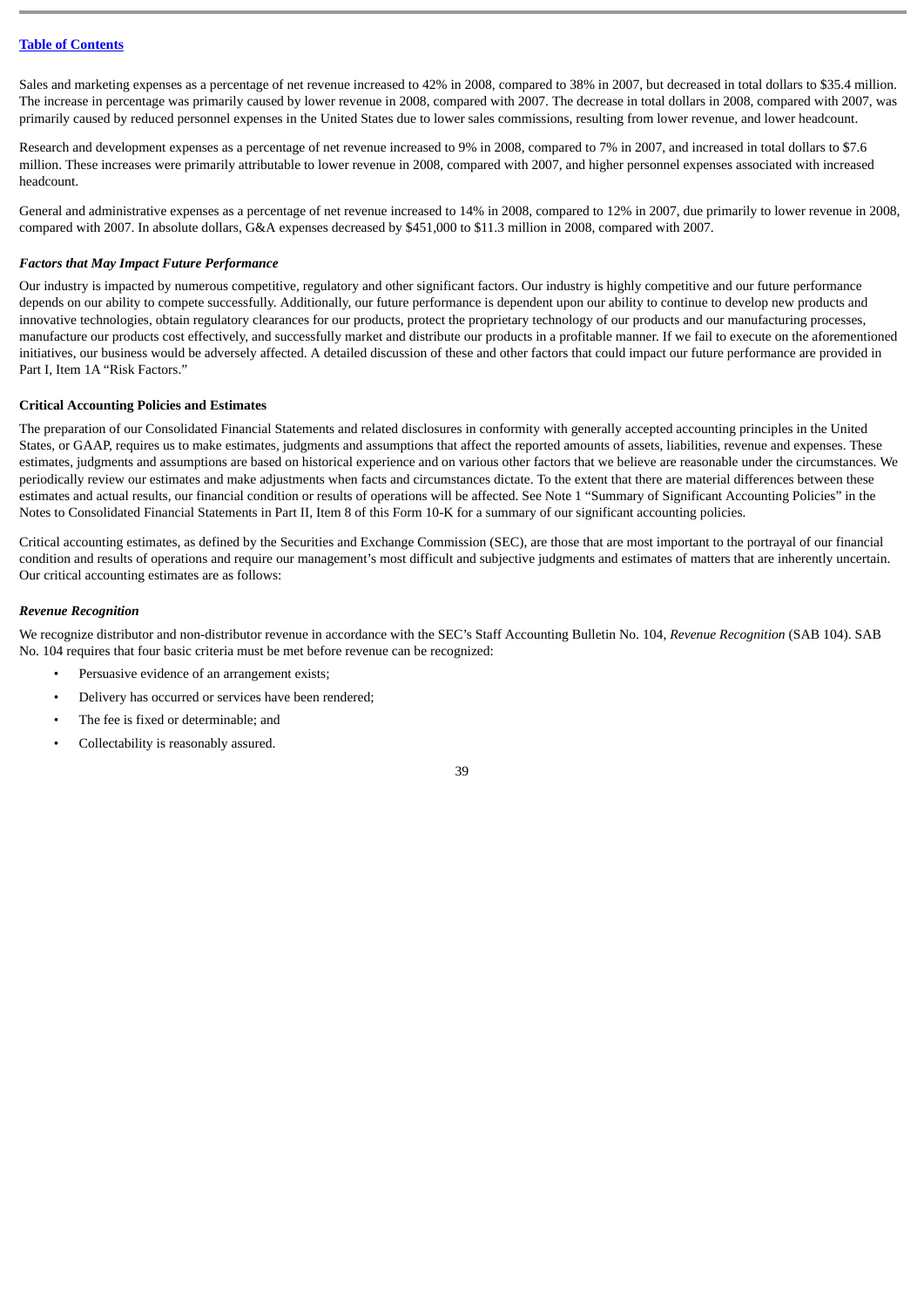Determination of whether persuasive evidence of an arrangement exists and whether delivery has occurred or services have been rendered, are based on management's judgments regarding the fixed nature of the fee charged for services rendered and products delivered, and the collectability of those fees. In instances where final acceptance of the product is specified by the customer or collectability has not been reasonably assured, revenue is deferred until all acceptance criteria have been met. Revenue under service contracts is recognized on a straight-line basis over the period of the applicable service contract. Service revenue, not under a service contract, is recognized as the services are provided. Should changes in conditions cause management to determine these criteria are not met for certain future transactions, revenue recognized for any reporting period could be adversely affected.

### *Long-Term Auction Rate Securities Investments*

We hold a variety of interest bearing auction rate securities (ARS) that represent investments in pools of student loan assets. At the time of acquisition, these ARS investments were intended to provide liquidity via an auction process that resets the applicable interest rate at predetermined calendar intervals, allowing investors to either roll over their holdings or gain immediate liquidity by selling such interests at par. Since February 2008, uncertainties in the credit markets affected our ARS investments and auctions for our investments in these securities have failed to settle on their respective settlement dates. Consequently, the investments are not currently liquid and we will not be able to access these funds until a future auction of these investments is successful, a buyer is found outside of the auction process or the issuer refinances their debt. Maturity dates for these ARS investments range from 2028 to 2043.

As of December 31, 2008, we had \$9.6 million in long-term ARS investments. Given observable ARS market information was not available to determine the fair value of our ARS portfolio we compared the fair value of our securities to a discounted cash flow model as well as transaction data and bid-ask spread data for other similar illiquid securities from a secondary market. Expected future cash flows were calculated using estimates for interest rates ranging from 1.55% to 4.08%, timing and amount of cash flows through the maturity of the ARS. Our most significant assumption made in the present value calculations was the estimated required rates of return used to discount the estimated future cash flows. The rate selected to value each of the investments considered and assigned an expected yield premium based on several factors, including:

- Lack of liquidity due to failing auctions;
- Default risk arising from whether the security was issued by a federal backed agency (Federal Family Education Loan Program) or a municipal agency (Maine Education Loan Authority);
- Underlying collateral coverage of the loan trust that issued the security;
- Underlying credit rating; and
- Liquidation preferences based on the capital structure of the loan trust.

For the year ended December 31, 2008, using this assessment of fair value, we determined there was a decline in the fair value of our ARS investments of approximately \$3.6 million, which was recognized as a pre-tax other-than-temporary impairment charge with a corresponding decrease in accumulated other comprehensive loss. The primary cause of the decline in fair value of our long-term ARS was an increase in the estimated required rates of return used to discount the estimated future cash flows over the life of each security.

We review our impairments on a quarterly basis in accordance with Statement of Financial Accounting Standards (SFAS) No. 115, *Accounting for Certain Investments in Debt and Equity Securities*, and related guidance issued by the Financial Accounting Standards Board (FASB), and the SEC in order to determine the classification of the impairment as "temporary" or "other-than-temporary." A temporary impairment charge results in an unrealized loss being recorded in the other comprehensive loss component of stockholders' equity. Such an unrealized loss does not affect net loss for the applicable accounting period. An other-thantemporary impairment charge is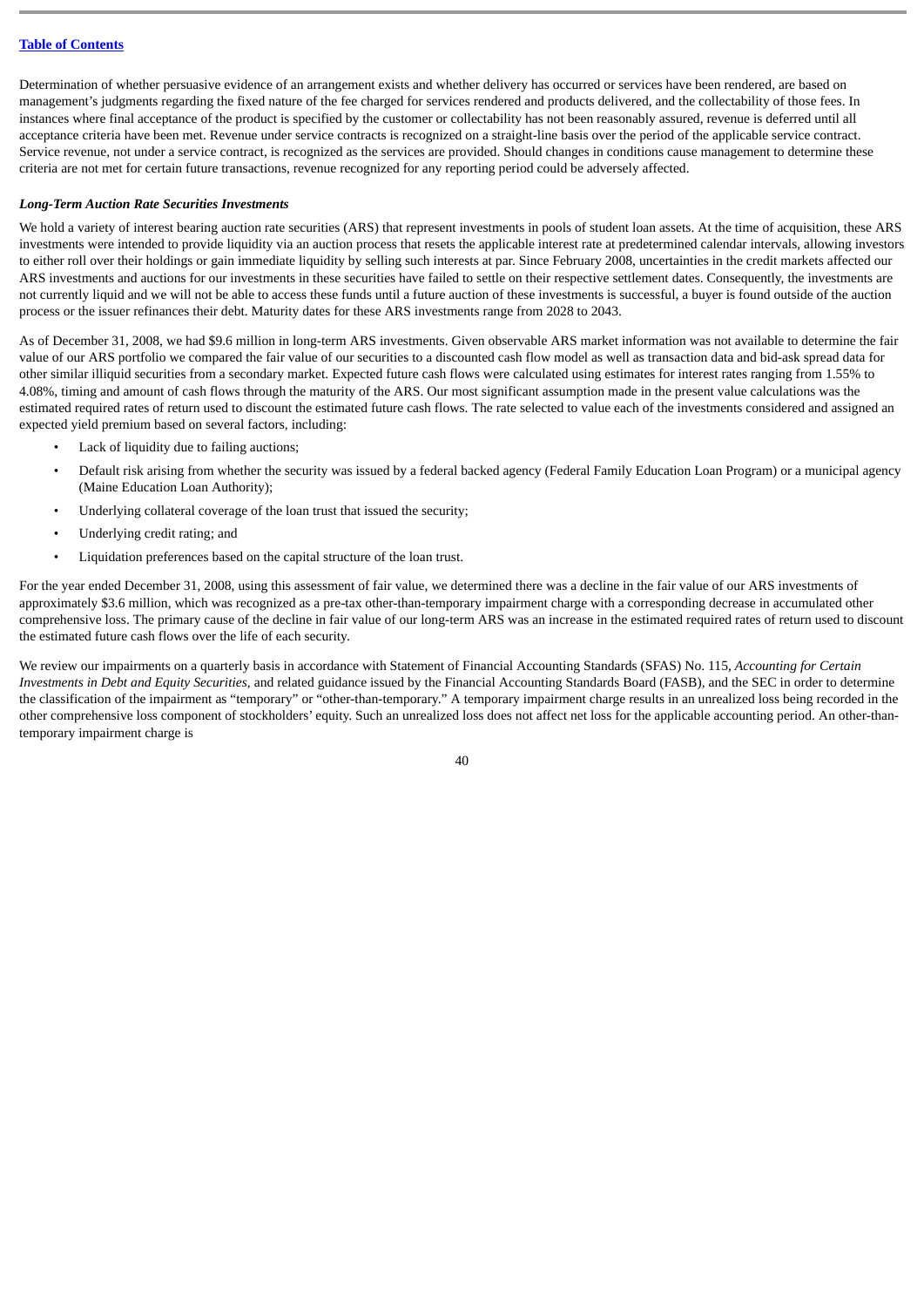recorded as an unrealized loss in the Consolidated Statement of Operations and is a component of the net loss for the applicable accounting period. Once an otherthan-temporary impairment is recorded, a new cost basis in the investment is established. The primary differentiating factors we considered to classify our impairments between temporary and other-than-temporary impairments are the length of the time and the extent to which the market value has been less than cost, the financial condition and near-term prospects of the issuers and our intent and ability to retain our investment in the issuer to maturity to allow for any anticipated recovery in market value.

The valuation of our investment portfolio is subject to uncertainties that are difficult to predict factors that may impact its valuation include duration of time that the ARS remain illiquid, changes to credit ratings of the securities, rates of default of the underlying assets, changes in the underlying collateral value, market discount rates for similar illiquid investments, and ongoing strength and quality of credit markets. If the current market conditions deteriorate further, or the recovery in market values does not occur, we may be required to record additional other-than-temporary impairment charges in future quarters.

Factors that may impact its valuation include changes to credit ratings of the securities as well as to the underlying assets supporting those securities, rates of default of the underlying assets, underlying collateral value, discount rates, liquidity and ongoing strength and quality of credit markets. If the current market conditions deteriorate further, or the recovery in market values does not occur, we may be required to record additional other-than-temporary impairment charges in future quarters.

### *Fair Value Measurements*

On January 1, 2008, we adopted fair value measurement provisions of Statement SFAS, No. 157 *Fair Value Measurements*, which established a framework for measuring fair value under GAAP and clarified the definition of fair value within that framework. SFAS 157 does not require assets and liabilities that were previously recorded at cost to be recorded at fair value. For assets and liabilities that are already required to be disclosed at fair value, SFAS 157 introduced, or reiterated, a number of key concepts that form the foundation of the fair value measurement approach to be used for financial reporting purposes. The fair values of our financial instruments reflect the amounts that we estimate we would receive in connection with the sale of an asset or that we would pay in connection with the transfer of a liability in an orderly transaction between market participants at the measurement date (exit price). SFAS 157 also established a fair value hierarchy that prioritizes the inputs used in valuation techniques into the following three levels:

- Level 1 Prices in active markets for identical assets and liabilities
- Level 2 Observable inputs other than quoted prices in active markets for identical assets and liabilities
- Level 3 Unobservable inputs

The adoption of SFAS 157 did not have an effect on our financial condition or results of operations, but SFAS 157 introduced new disclosures about how we value certain assets and liabilities. Much of the disclosure focuses on the inputs used to measure fair value, particularly in instances in which the measurement uses significant unobservable (Level 3) inputs. A substantial majority of our financial instruments are Level 1 and Level 2 assets.

At December 31, 2008, total financial assets measured and recognized at fair value were \$105.0 million and of these assets, \$9.6 million, or 9%, were ARS that were measured and recognized using significant unobservable inputs (Level 3). There were no non-financial assets or liabilities measured at fair value as of December 31, 2008.

While our ARS valuation model was based on both Level 2 (credit quality and interest rates) and Level 3 inputs, we determined that the Level 3 inputs were the most significant to the overall fair value measurement, particularly the estimates of risk adjusted discount rates. See Note 2 "Investment Securities," in the Notes to Consolidated Financial Statement in Part II, Item 8 of this Form 10-K for more information.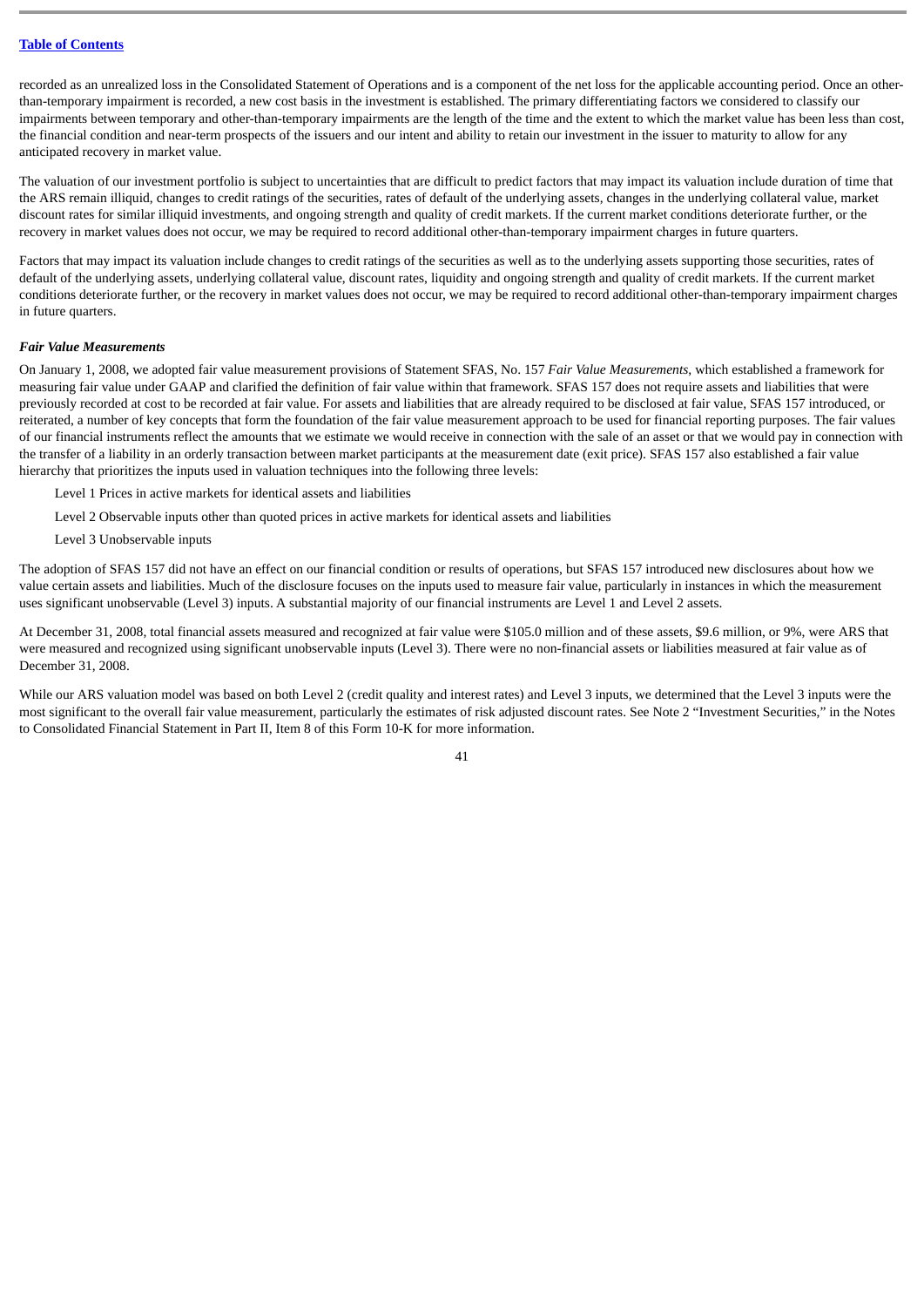### *Stock-based Compensation Expense*

Under the provisions of FAS No. 123(R), "Share-Based Payment" (FAS 123R), employee stock-based compensation is estimated at the date of grant based on the employee stock award's fair value using the Black-Scholes option-pricing model and is recognized as expense ratably over the requisite service period in a manner similar to other forms of compensation paid to employees. The Black-Scholes option-pricing model requires the use of certain subjective assumptions. The most significant of these assumptions are our estimates of the expected volatility of the market price of our stock and the expected term of the award. The expected volatility is a 50%/50% blend of implied and historical volatility. We have determined that this is a more reflective measure of market conditions and a better indicator of expected volatility, than its limited historical volatility since the initial public offering of our common stock. When establishing an estimate of the expected term of an award, we consider historical experience of similar awards, giving consideration to the contractual terms of the awards, vesting requirements, and expectation of future employee behavior, including post-vesting terminations. As required under GAAP, we review our valuation assumptions at each grant date, and, as a result, our valuation assumptions used to value employee stock-based awards granted in future periods may change.

As of December 31, 2008, the unrecognized compensation cost, net of expected forfeitures, related to stock options, restricted stock unit awards and employee stock purchase plan awards was \$6.9 million, \$108,000 and \$57,000, which will be recognized using the straight-line attribution method over an estimated weighted-average amortization period of 2.50 years, 0.42 years and 0.33 years, respectively. See Note 5 "Stockholders' equity, Stock Plans and Stock-Based Compensation Expense," in the Notes to Consolidated Financial Statement in Part II, Item 8 of this Form 10-K for more information.

#### *Valuation of Inventories*

We state our inventories at the lower of cost or market, computed on a standard cost basis, which approximates actual cost on a first-in, first-out basis and market being determined as the lower of replacement cost or net realizable value. Standard costs are monitored and updated quarterly or as necessary, to reflect changes in raw material costs, labor to manufacture the product and overhead rates. We provide for excess and obsolete inventories when conditions indicate that the selling price could be less than cost due to physical deterioration, usage, obsolescence, reductions in estimated future demand and reductions in selling prices. Inventory provisions are measured as the difference between the cost of inventory and estimated market value and charged to cost of revenue to establish a lower cost basis for the inventories. We balance the need to maintain strategic inventory levels with the risk of obsolescence due to changing technology and customer demand levels. Unfavorable changes in market conditions may result in a need for additional inventory provisions that could adversely impact our gross margins. Conversely, favorable changes in demand could result in higher gross margins when product that has previously been reserved is sold.

### *Warranty Obligations*

We provide a standard one-year or two-year warranty coverage on our systems. Warranty coverage provided is for labor and parts necessary to repair the systems during the warranty period. We provide for the estimated future costs of warranty obligations in cost of revenue when the related revenue is recognized. The accrued warranty costs represent our best estimate at the time of sale, and as reviewed and updated quarterly, of the total costs that we expect to incur in repairing or replacing product parts that fail while still under warranty. Accrued warranty costs include costs of material, technical support labor and associated overhead. The amount of accrued estimated warranty costs obligation for established products is primarily based on historical experience as to product failures adjusted for current information on repair costs. For new products, estimates will include historical experience of similar products, as well as reasonable allowance for start-up expenses. Actual warranty costs could differ from the estimated amounts. On a quarterly basis, we review the accrued balances of our warranty obligations and update the historical warranty cost trends. If we were required to accrue additional warranty cost in the future due to actual product failure rates, material usage, service delivery costs or overhead costs differing from our estimates, revisions to the estimated warranty liability would be required, which would negatively impact our operating results.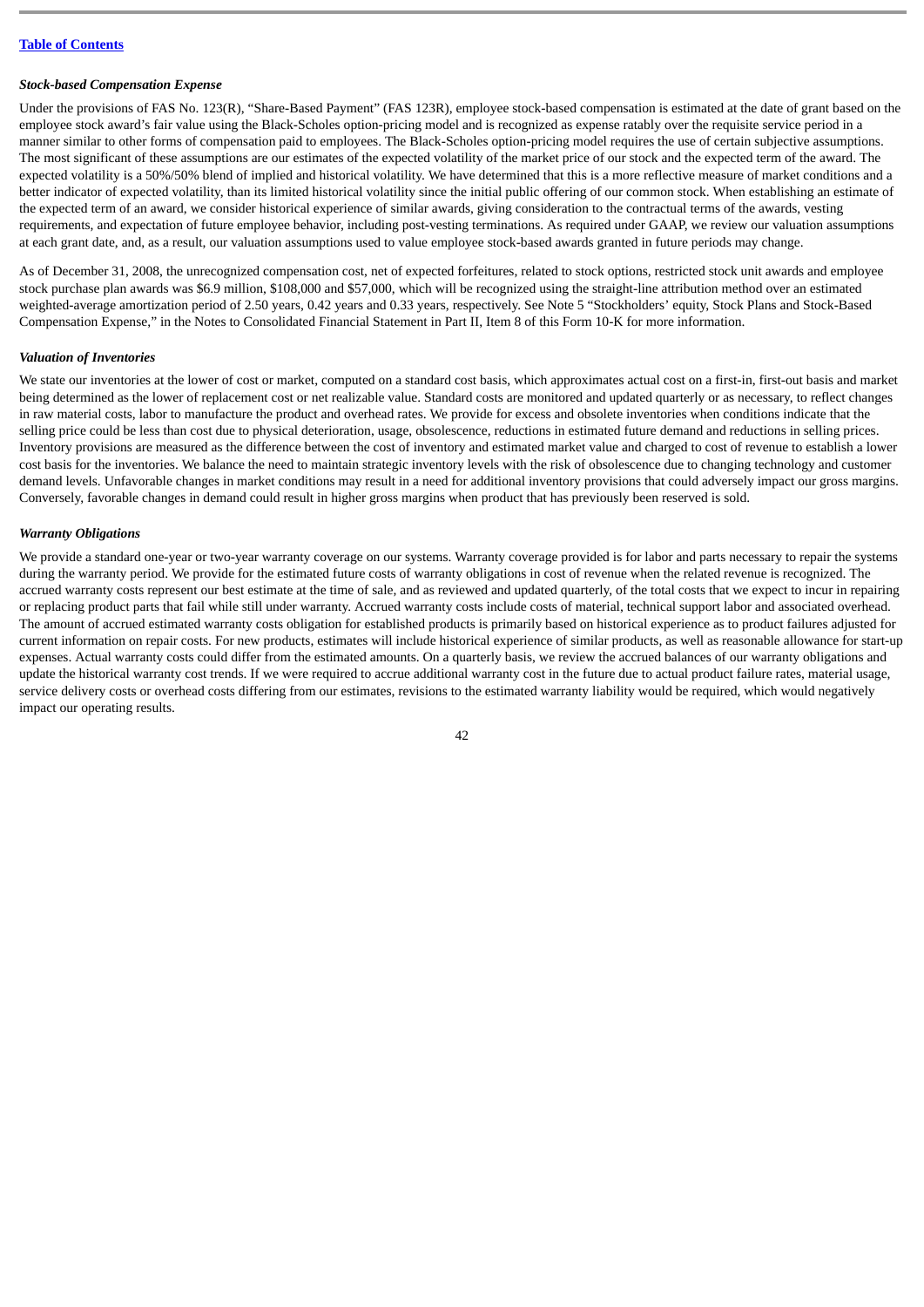#### *Provision for Income Taxes*

We are subject to taxes on earnings in both the United States and numerous foreign jurisdictions. As a global taxpayer, significant judgments and estimates are required in evaluating our uncertain tax positions and determining our provision for income taxes on earnings. Effective January 1, 2007, we adopted FASB Interpretation No. 48, *Accounting for Uncertainty in Income Taxes-an interpretation of FASB Statement No. 109* (FIN 48). FIN 48 contains a two-step approach to recognizing and measuring uncertain tax positions accounted for in accordance with SFAS No. 109, *Accounting for Income Taxes.* The first step is to evaluate the tax position for recognition by determining if the weight of available evidence indicates that it is more likely than not that the position will be sustained on audit, including resolution of related appeals or litigation processes, if any. The second step is to measure the tax benefit as the largest amount that is more than 50% likely of being realized upon settlement. Although we believe we have adequately reserved for our uncertain tax positions, no assurance can be given that the final tax outcome of these matters will not be different. We adjust these reserves in light of changing facts and circumstances, such as the closing of a tax audit or the refinement of an estimate. To the extent that the final tax outcome of these matters is different than the amounts recorded, such differences will impact the provision for income taxes in the period in which such determination is made. The provision for income taxes includes the impact of reserve provisions and changes to reserves that are considered appropriate, as well as the related net interest.

Our effective tax rates have differed from the statutory rate primarily due to the tax impact of tax-exempt interest income, foreign operations, research and development tax credits, state taxes, and certain benefits realized related to stock option activity. Our current effective tax rate does not assume U.S. taxes on undistributed profits of foreign subsidiaries. These earnings could become subject to incremental foreign withholding or U.S. federal and state taxes, should they either be deemed or actually remitted to the United States. The effective tax rate was 22% in 2008, 24% in 2007 and (126)% in 2006. Our future effective tax rates could be adversely affected by earnings being lower than anticipated in countries where we have lower statutory rates and being higher than anticipated in countries where we have higher statutory rates, or by changes in tax laws, accounting principles, or interpretations thereof. In addition, we are subject to the examination of our income tax returns by the Internal Revenue Service and other tax authorities. We regularly assess the likelihood of adverse outcomes resulting from these examinations to determine the adequacy of our provision for income taxes.

Our deferred tax assets are recognized for the expected future tax consequences of temporary differences between the financial reporting and tax bases of assets and liabilities, and for operating losses and tax credit carryforwards. A valuation allowance reduces deferred tax assets to estimated realizable value, which assumes that it is more likely than not that we will be able to generate sufficient future taxable income in certain tax jurisdictions to realize the net carrying value. The four sources of taxable income to be considered in determining whether a valuation allowance is required include:

- Future reversals of existing taxable temporary differences (i.e., offset gross deferred tax assets against gross deferred tax liabilities);
- Future taxable income exclusive of reversing temporary differences and carryforwards;
- Taxable income in prior carryback years; and
- Tax planning strategies.

Determining whether a valuation allowance for deferred tax assets is necessary requires an analysis of both positive and negative evidence regarding realization of the deferred tax assets. In general, positive evidence may include:

• A strong earnings history exclusive of the loss that created the deductible temporary differences, coupled with evidence indicating that the loss is the result of an aberration rather than a continuing condition;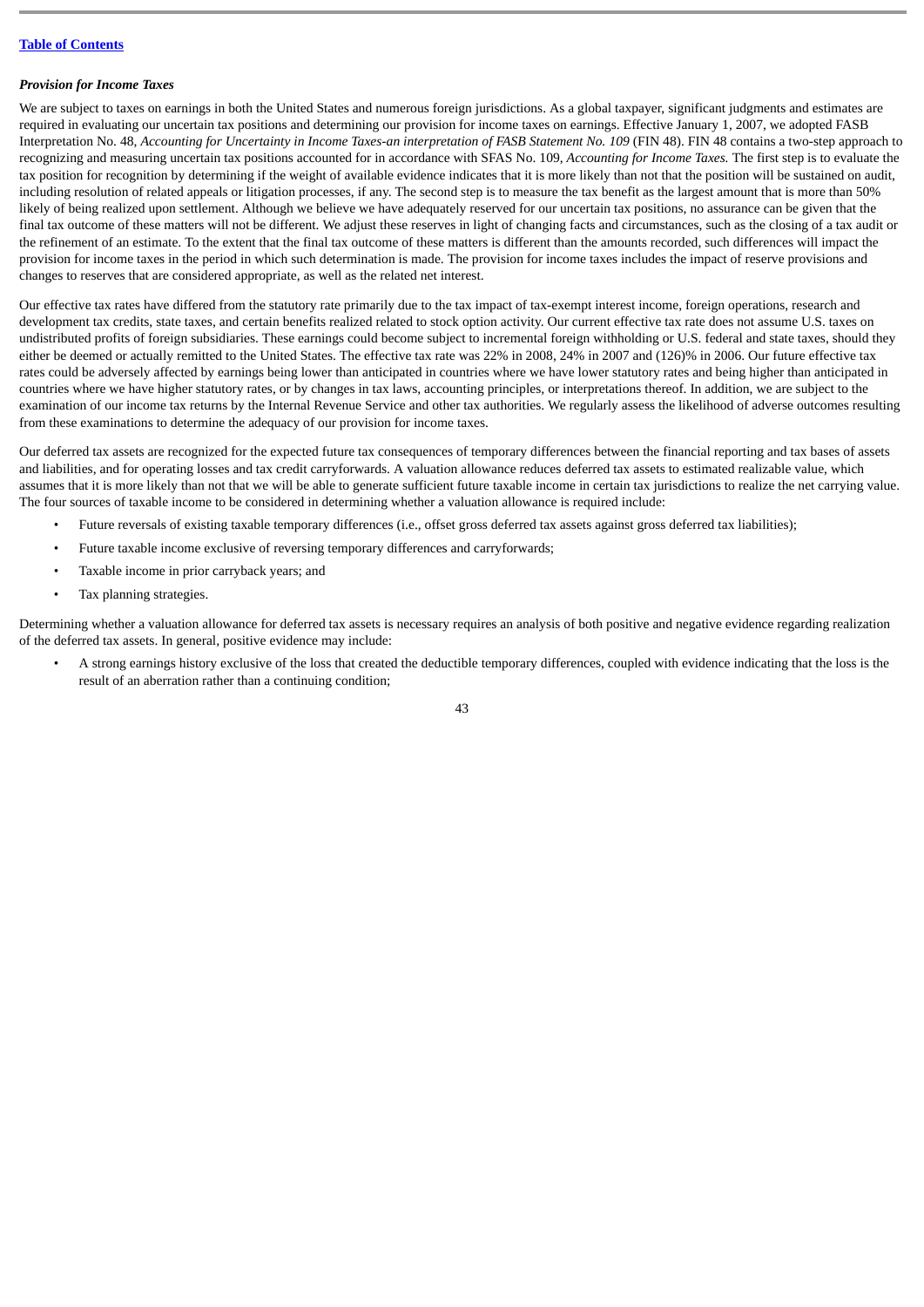• An excess of appreciated asset value over the tax basis of our net assets in an amount sufficient to realize the deferred tax asset; and

In general, negative evidence may include:

- A history of operating loss or tax credit carryforwards expiring unused;
- An expectation of being in a cumulative loss position in a future reporting period;
- The existence of cumulative losses in recent years; and
- A carryback or carryforward period that is so brief that it would limit the realization of tax benefits.

The weight given to the potential effect of negative and positive evidence should be commensurate with the extent to which it can be objectively verified and judgment must be used in considering the relative impact of positive and negative evidence.

In 2008, our loss before income taxes included unrealized capital losses resulting from other-than-temporary impairment charges for our ARS investments. After considering both the positive and negative evidence as of December 31, 2008, we determined that it was not more-likely-than-not that we would realize the full value of our capital loss related deferred tax assets. As a result, we established a valuation allowance against this deferred tax asset. At December 31, 2008, we had recognized deferred tax assets of \$10.8 million relating to other temporary differences between the financial reporting and tax bases of assets and liabilities, and tax credit carryforwards. We believe that it is more likely than not that we will be able to generate sufficient future taxable income to realize the carrying value of these deferred tax assets. We review the deferred tax asset and valuation allowance on a quarterly basis and consider whether positive and negative evidence exists to effect the realization of deferred tax assets.

### *Long-Lived Asset Impairment*

Long-lived assets, such as property and equipment and intangible assets, are reviewed for impairment whenever events or changes in circumstances indicate that the carrying amount of such assets may not ultimately be recoverable. Determination of recoverability is based on an estimate of undiscounted future cash flows resulting from the use of the asset and its ultimate disposition. If the sum of the expected future cash flows is less than the carrying amount of those assets, we recognize an impairment loss based on the excess of the carrying amount over the fair value of the assets.

### *Litigation*

We have been, and may in the future become, subject to legal proceedings related to securities litigation, intellectual property and other matters such as the TCPA litigation and the securities class Action Lawsuit described in Item 3—Legal Proceedings. Based on all available information at the balance sheet dates, we assess the likelihood of any adverse judgments or outcomes for these matters, as well as potential ranges of probable loss. If losses are probable and reasonably estimable, we record a reserve in accordance with Statement of Financial Accounting Standards No. 5, *Accounting for Contingencies*. Currently we have no such reserves recorded for any of the litigations mentioned in Item 3—Legal Proceedings.

## **Recent Accounting Pronouncements**

For a full description of recent accounting pronouncements, including the respective expected dates of adoption and effects on results of operations and financial condition see Note 1 "Summary of Significant Accounting Policies—Recent Accounting Pronouncement" in the Notes to Consolidated Financial Statements in Part II, Item 8 of this Form 10-K.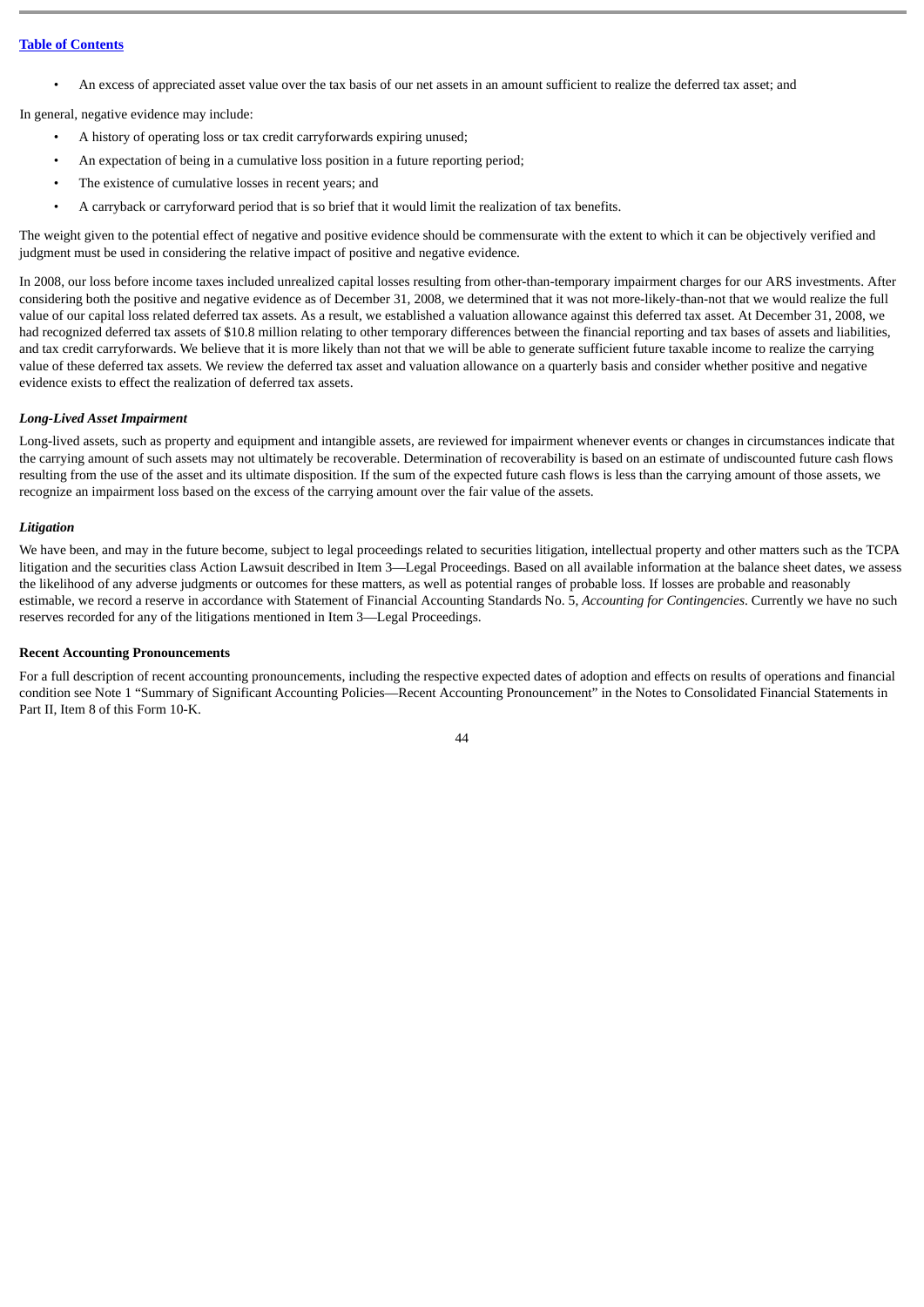## **Results of Operations**

The following table sets forth selected consolidated financial data for the periods indicated, expressed as a percentage of net total revenue.

|                                                          |       | <b>Year Ended December 31,</b> |       |  |  |
|----------------------------------------------------------|-------|--------------------------------|-------|--|--|
|                                                          | 2008  | 2007                           | 2006  |  |  |
| <b>Operating Ratios:</b>                                 |       |                                |       |  |  |
| Net revenue                                              | 100%  | 100%                           | 100%  |  |  |
| Cost of revenue                                          | 39%   | 34%                            | 30%   |  |  |
| Gross profit                                             | 61%   | 66%                            | 70%   |  |  |
| <b>Operating expenses:</b>                               |       |                                |       |  |  |
| Sales and marketing                                      | 42%   | 38%                            | 33%   |  |  |
| Research and development                                 | 9%    | 7%                             | 6%    |  |  |
| General and administrative                               | 14%   | 12%                            | 15%   |  |  |
| Litigation settlement                                    | $-$ % | $-$ %                          | 19%   |  |  |
| Total operating expenses                                 | 65%   | 57%                            | 73%   |  |  |
| Income (loss) from operations                            | (4)%  | 9%                             | (3)%  |  |  |
| Interest and other income, net                           | 4%    | 4%                             | $4\%$ |  |  |
| Other-than-temporary impairment of long-term investments | (4)%  | $-$ %                          | $-$ % |  |  |
| Income (loss) before income taxes                        | (4)%  | 13%                            | 1%    |  |  |
| Provision (benefit) for income taxes                     | (1)%  | 3%                             | (1)%  |  |  |
| Net income (loss)                                        | (3)%  | 10%                            | 2%    |  |  |

## *Total Revenue*

| Year Ended December 31,                        |          |          |           |          |               |
|------------------------------------------------|----------|----------|-----------|----------|---------------|
| (Dollars in thousands)                         | 2008     | % Change | 2007      | % Change | 2006          |
| Revenue mix by geography:                      |          |          |           |          |               |
| <b>United States</b>                           | \$41,683 | (35)%    | \$64,084  | (8)%     | \$.<br>69,895 |
| Asia                                           | 21,297   | 19%      | 17,898    | 13%      | 15,781        |
| Europe                                         | 10,522   | 14%      | 9,258     | 28%      | 7,239         |
| Rest of the world                              | 9,877    | $(6)\%$  | 10,486    | 35%      | 7,777         |
| Total international revenue                    | 41,696   | 11%      | 37,642    | 22%      | 30,797        |
| Consolidated total revenue                     | \$83,379 | (18%)    | \$101,726 | $1\%$    | \$100,692     |
| United States as a percentage of total revenue | 50%      |          | 63%       |          | 69%           |
| International as a percentage of total revenue | 50%      |          | 37%       |          | 31%           |
| Revenue mix by product category:               |          |          |           |          |               |
| Products                                       | \$57,998 | (22)%    | \$74,502  | (12)%    | \$<br>84,695  |
| Product upgrades                               | 8,361    | (37)%    | 13,342    | 122%     | 6,006         |
| Service                                        | 11,358   | 24%      | 9,128     | 55%      | 5,890         |
| Titan hand piece refills                       | 5,662    | 19%      | 4,754     | 16%      | 4,101         |
| Consolidated total revenue                     | \$83,379 | (18)%    | \$101,726 | $1\%$    | \$100,692     |
|                                                |          |          |           |          |               |

U.S. sales decreased 35% in 2008, compared to 2007, and 8% in 2007, compared to 2006. We believe the decrease in U.S. revenue in 2008 was primarily attributable to a U.S. recession that is causing our prospective customers to delay their purchase decisions. We also believe that a segment of our business—those aesthetic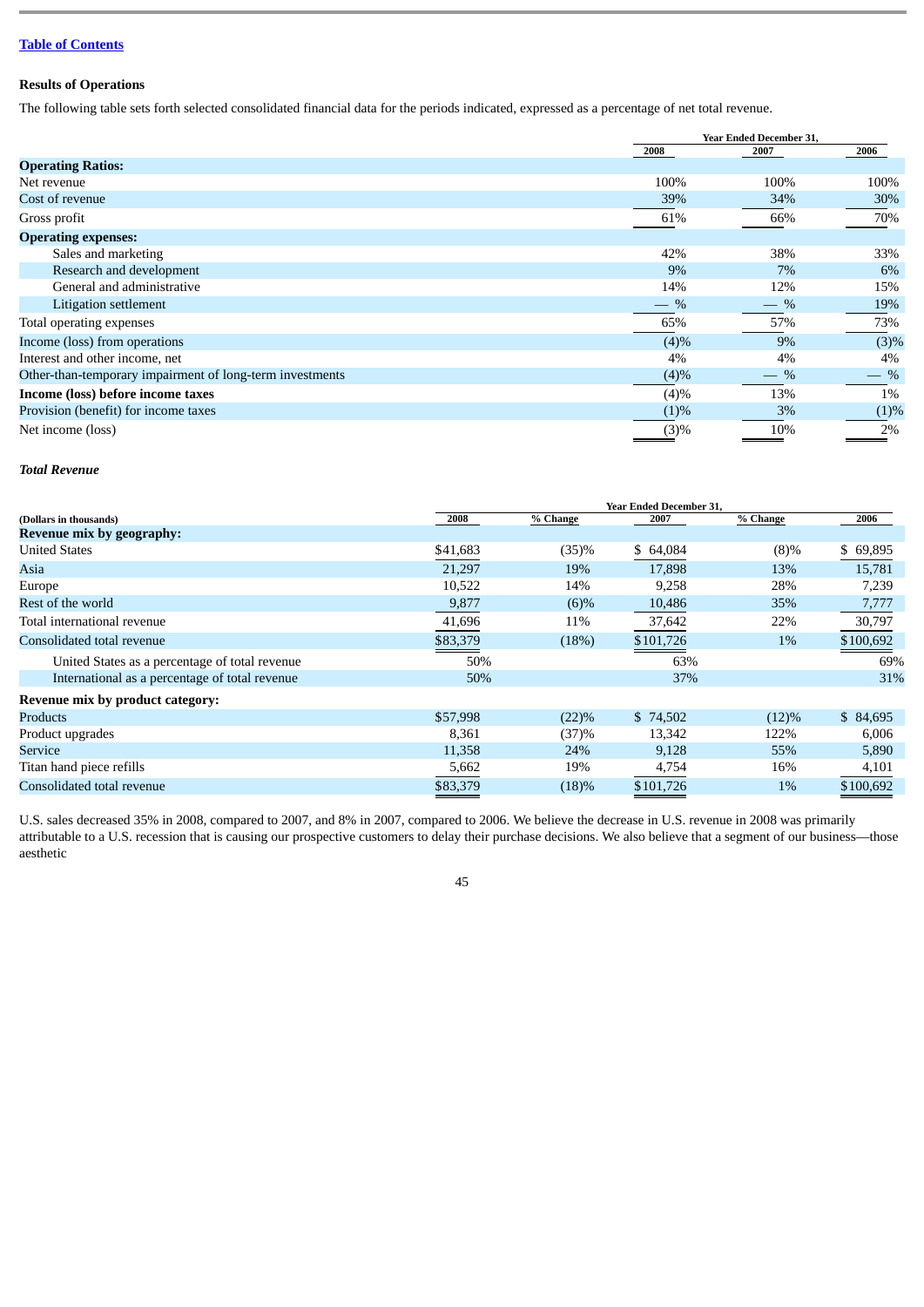practices that operate in settings that are not medical offices—are being particularly affected by the economic environment and may be finding it more difficult to obtain credit financing. Also, FDA clearance for our Pearl product was received in early 2007, which allowed us to begin shipping our Pearl product in June 2007 and provided significant Upgrade revenue for the second half of 2007. In contrast, our Pearl Fractional product started shipping in September 2008, which resulted in lower Upgrade revenue in the second half of 2008, compared to the second half of 2007.

International sales increased 11% in 2008, compared to 2007, and increased 22% in 2007, compared to 2006. The weaker international revenue growth in 2008, compared to international revenue growth in 2007, was primarily attributable to the global recession, which adversely affected our international revenue in the second half of 2008. We experienced revenue growth in many of our international markets in 2008, compared with 2007, with particular strength in Australia and Japan. As a result of this continuing international revenue growth, international revenue as a percentage of total revenue increased to 50% in 2008, compared with 37% in 2007. The increase in 2007 was primarily attributable to continuing investments in building our international sales distribution channels. As a result of this continuing international revenue growth, international revenue as a percentage of total revenue increased to 50% in 2008, compared with 37% in 2007, and 31% in 2006.

Product revenue decreased 22% in 2008, compared to 2007, and 12% in 2007, compared to 2006. We believe the decrease in product revenue in 2008 was primarily driven by prospective customers deferring their purchase decisions due to the current global recession, partially offset by higher international product revenue. Upgrade revenue decreased 37% in 2008, compared to 2007, and increased 122% in 2007, compared to 2006. We believe the decrease in Upgrade revenue in 2008 and the increase in Upgrade revenue in 2007 are primarily due to our launch of Pearl Fractional in 2008 and Pearl in 2007. We received FDA clearance for our Pearl product in early 2007, which allowed us to begin shipping it in June 2007, which provided significant Upgrade revenue for the second half of that year. In contrast, our Pearl Fractional product started shipping in September 2008. We believe that late timing, and the global recession, caused us to achieve lower Upgrade revenue in the second half of 2008, compared to the second half of 2007.

Service revenue increased 24% in 2008, compared to 2007, and increased 55% in 2007, compared to 2006. We believe that these increases were due primarily to a larger installed base of customers who are eligible to purchase extended service contracts. However, our sequential service revenue growth rates are declining as a result of fewer customers electing to purchase post-warranty service contracts. We believe this reduced customer demand for service contracts is due to the challenging economic environment and the strong reliability of our products.

Our Titan hand piece refill revenue increased 19% in 2008, compared to 2007, and increased 16% in 2007, compared to 2006. We believe that these increases were due primarily to an increase in the installed base and as a result of greater utilization of this application. Although we experienced modest growth in 2008, when compared to 2007, we have experienced flat sequential revenue in this category during the past four quarters. This revenue trend indicates a declining utilization level which we believe is caused by a softening economy.

### *Gross Profit*

|                                  |          | <b>Year Ended December 31.</b> |          |          |          |  |
|----------------------------------|----------|--------------------------------|----------|----------|----------|--|
| (Dollars in thousands)           | 2008     | % Change                       | 2007     | % Change | 2006     |  |
| Gross Profit                     | \$51,021 | (24)%                          | \$66,724 | (6)%     | \$70.833 |  |
| As a percentage of total revenue | 61%      |                                | 66%      |          | 70%      |  |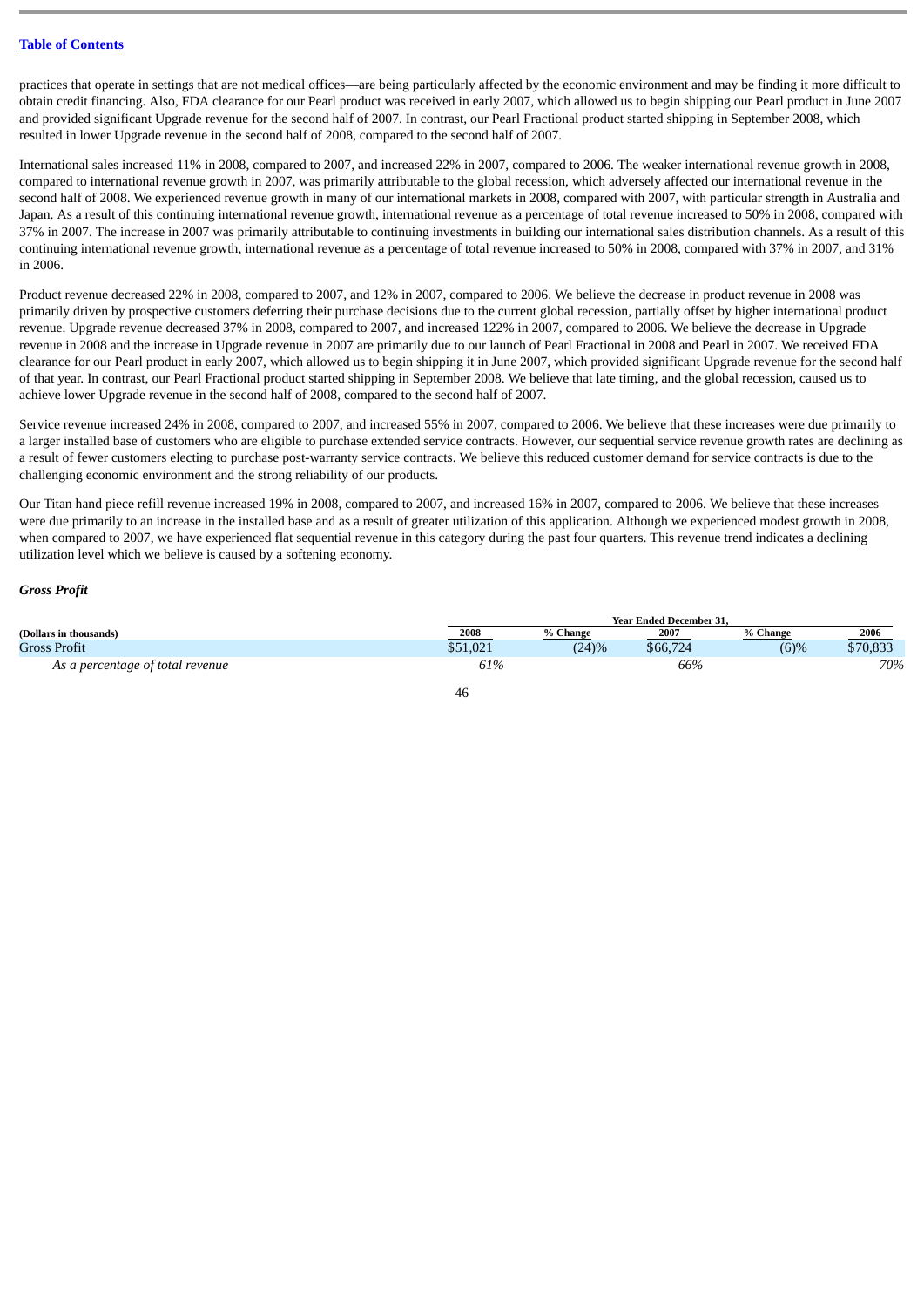Our cost of revenue consists primarily of material, labor, stock-based compensation, royalty expense, warranty and manufacturing overhead expenses. Gross margin as a percentage of net revenue was 61% in 2008, 66% in 2007 and 70% in 2006. We believe this decrease in gross margin in 2008, compared to 2007 was primarily attributable to:

- Lower overall revenue, which reduced the leverage of our manufacturing and service department expenses and was dilutive to our gross margin percentage;
- Higher Service and Titan refill revenue, as a percentage of total revenue, which have a lower gross margin than our Product and Upgrade revenue categories; and
- Increased level of international distributor business, which has slightly lower gross margins than our direct business.

The decrease in gross margin in 2007, compared to 2006, was primarily attributable to:

- Lower introductory margins for our Pearl-enabled systems and upgrades that started shipping in June 2007;
- Reduced leverage of our manufacturing and service expenses due to lower than expected revenue in 2007; and
- \$764,000 of higher patent royalty expense. Royalty expenses were incurred for a full year in 2007, but for only the last three quarters in 2006.

### *Sales and Marketing*

|                                  | <b>Year Ended December 31.</b> |          |          |          |          |
|----------------------------------|--------------------------------|----------|----------|----------|----------|
| (Dollars in thousands)           | 2008                           | % Change | 2007     | % Change | 2006     |
| Sales and marketing              | \$35.354                       | (8)%     | \$38,277 | 16%      | \$32.890 |
| As a percentage of total revenue | 42%                            |          | 38%      |          | 33%      |

Sales and marketing expenses consist primarily of labor, stock-based compensation, expenses associated with customer-attended workshops and trade shows, and advertising. Sales and marketing expenses decreased \$2.9 million in 2008, compared to 2007. This decrease was primarily attributable to lower personnel expenses for North America of \$3.3 million, resulting from lower sales commission expenses (resulting from lower sales) and a reduction in head count. Sales and marketing expenses as a percentage of total revenue, increased to 42% in 2008, compared with 38% in 2007, due primarily to lower U.S. revenue in 2008.

Sales and marketing expenses increased \$5.4 million, or 16%, in 2007, compared to 2006. The increase in sales and marketing expenses was due primarily to \$2.7 million of higher personnel expenses associated with the expansion of our worldwide sales force and management team, \$1.2 million of higher advertising and promotional expenses, and \$756,000 of higher employee travel and entertainment expenses related to the increased sales headcount. Sales and marketing expenses as a percentage of total revenue, increased to 38% in 2007, compared with 33% in 2006, due primarily to lower sales productivity.

### *Research and Development (R&D)*

|                                  |         | <b>Year Ended December 31.</b> |         |          |         |
|----------------------------------|---------|--------------------------------|---------|----------|---------|
| (Dollars in thousands)           | 2008    | % Change                       | 2007    | % Change | 2006    |
| Research and development         | \$7,550 | 5%                             | \$7,169 | 11%      | \$6,473 |
| As a percentage of total revenue | 9%      |                                | 7%      |          | 6%      |

Research and development expenses consist primarily of labor, stock-based compensation, clinical, regulatory and material costs. R&D expenses increased by \$381,000 in 2008, compared to 2007. This increase was primarily attributable to higher materials and consultant fees of \$362,000, relating primarily to the research and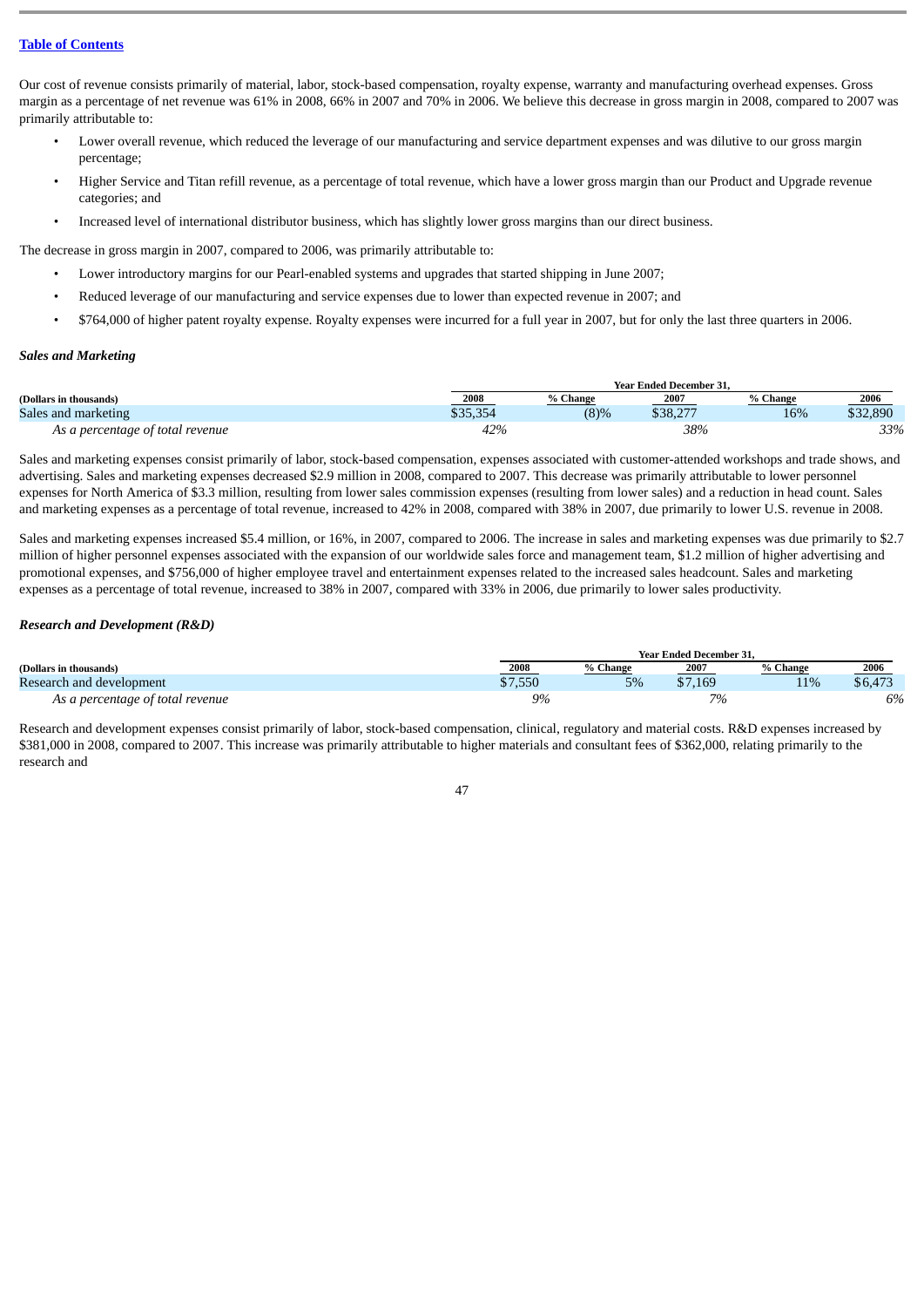development activities of our Pearl Fractional product and other projects in development. R&D expenses as a percentage of total revenue, increased to 9% in 2008, compared with 7% in 2007, due primarily to lower U.S. revenue in 2008.

R&D expenses increased by \$696,000, or 11%, in 2007, compared to 2006. The increase was due primarily to \$463,000 of higher consulting and other services expense and \$303,000 of higher expensed tools, equipment and materials used primarily in the research and development activities related to our Pearl product. As a result of the increased expenses, R&D expenses as a percentage of total revenue increased to 7% in 2007, compared to 6% in 2006.

### *General and Administrative (G&A)*

|                                  |          | <b>Year Ended December 31.</b> |          |          |          |
|----------------------------------|----------|--------------------------------|----------|----------|----------|
| (Dollars in thousands)           | 2008     | % Change                       | 2007     | % Change | 2006     |
| General and administrative       | \$11,270 | (4)%                           | \$11,721 | (23)%    | \$15.192 |
| As a percentage of total revenue | 14%      |                                | 12%      |          | 15%      |

General and administrative expenses consist primarily of labor, stock-based compensation, legal fees, accounting, audit and tax consulting fees, and other general and administrative expenses. G&A expenses decreased \$451,000 in 2008, compared to 2007. This slight decrease was primarily attributable to lower personnel expenses for North America of \$998,000, partially offset by higher North America professional consulting fees related to legal, accounting and tax related matters of \$508,000. G&A expenses as a percentage of total revenue increased, to 14% in 2008, compared with 12% in 2007, due primarily to lower U.S. revenue in 2008.

G&A expenses decreased by \$3.5 million, or 23%, to \$11.7 million in 2007, compared to 2006. This decrease was primarily attributable to the following expenses incurred in 2006 but not in 2007: \$3.3 million of legal expenses related to the patent litigation matter settled in the second quarter ended June 30, 2006 and a charge of approximately \$505,000 relating to a liability for sales taxes in certain jurisdictions that we had determined we did not have a taxable presence. As a result of the lower expenses, G&A expenses as a percentage of total revenue decreased to 12% in 2007, compared to 15% 2006.

### *Litigation Settlement*

On June 2, 2006, we settled all patent litigation brought against us by Palomar and MGH. Under the terms of the settlement agreement, we owed Palomar \$20.2 million relating to royalties on sales of infringing systems, accrued interest and reimbursement of Palomar's legal costs, through March 31, 2006. Of the \$20.2 million, we recorded \$18.9 million as a litigation settlement expense and \$1.2 million as an intangible asset representing the value of the ongoing sublicense obtained as part of the settlement agreement.

### *Interest and Other Income, Net*

The components of "Interest and Other Income, Net" are as follows:

|                                      |         | <b>Year Ended December 31,</b> |         |          |         |  |
|--------------------------------------|---------|--------------------------------|---------|----------|---------|--|
| (Dollars in thousands)               | 2008    | % Change                       | 2007    | % Change | 2006    |  |
| Interest income                      | \$3,170 | (22)%                          | \$4,083 | 29%      | \$3,161 |  |
| Other income (expense), net          | (124)   | NA                             | 124     | (71)%    | 435     |  |
| Total Interest and other income, net | \$3,046 | (28)%                          | \$4,207 | 17%      | \$3,596 |  |

Interest income decreased 22% in 2008, compared to 2007, and increased 29% in 2007, compared to 2006. The decrease in 2008 was due primarily to reduced tax-exempt interest yields resulting primarily from the Federal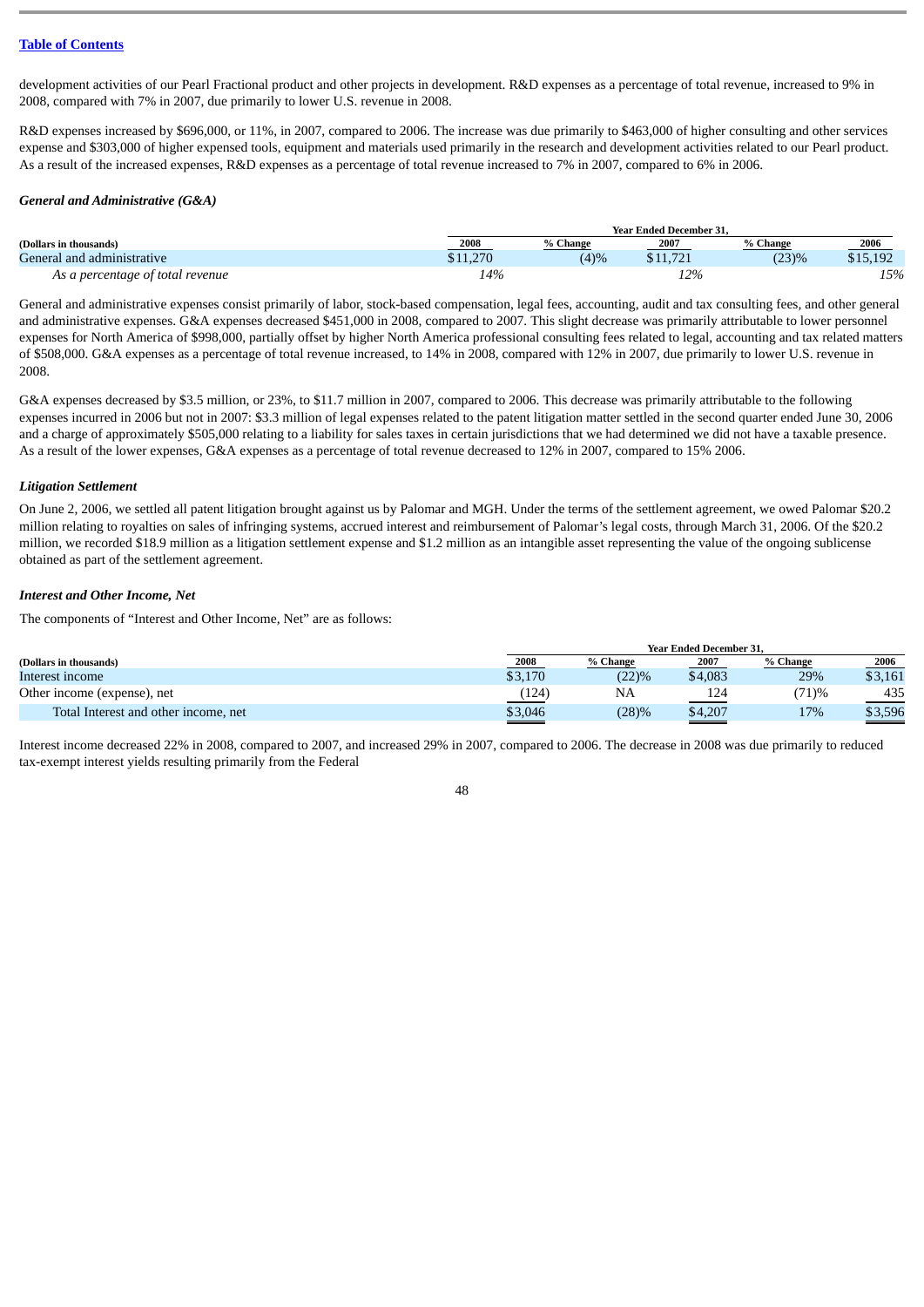Reserve cutting interest rates. The increase of \$922,000, or 29%, in interest income in 2007, compared to 2006, was primarily attributable to improved taxexempt interest yields on investments in government bonds and an increased average amount invested. Our cash, cash equivalents, marketable investments and long-term investments measured and recognized at fair value were \$106.8 million at December 31, 2008, \$107.0 million at December 31, 2007 and \$108.1 million December 31, 2006.

### *Other-Than-Temporary Impairments of Long-Term Investments*

|                                                          | <b>Year Ended December 31.</b>      |             |      |          |      |  |
|----------------------------------------------------------|-------------------------------------|-------------|------|----------|------|--|
| (Dollars in thousands)                                   | 2008                                | % Change    | 2007 | % Change | 2006 |  |
| Other-than-temporary impairment of long-term investments | $\wedge$ $\wedge$ $\wedge$<br>-טיטי | $\sim 11.5$ |      | __       |      |  |

For the year ended December 31, 2008, we determined there was a decline in the fair value of our ARS investments for which we recorded a \$3.6 million otherthan-temporary impairment charge. See the 'Critical Accounting Estimates' section above, for additional details relating to the charge.

### *Provision (Benefit) for Income Taxes*

|                                      |             | <b>Year Ended December 31.</b> |          |           |          |  |
|--------------------------------------|-------------|--------------------------------|----------|-----------|----------|--|
| (Dollars in thousands)               | 2008        | \$ Change                      | 2007     | \$ Change | 2006     |  |
| Income (loss) before income taxes    | $$$ (3,661) | \$(17, 425)                    | \$13,764 | \$12,825  | 939      |  |
| Provision (benefit) for income taxes | (792)       | (4.052)                        | 3.260    | 4.444     | (1, 184) |  |
| Effective tax rate                   | 22%         |                                | 24%      |           | (126)%   |  |

Our effective tax rate reflects applicable United States federal and state tax rates and the tax impact of foreign operations, offset by research and development tax credits, tax exempt interest income and certain benefits realized related to stock option activity. The effective tax rate was 22% in 2008, 24% in 2007 and (126)% in 2006. The change in the effective tax rate for 2008, compared to 2007, was primarily attributable to tax exempt interest income being a larger percentage of the pre-tax loss for fiscal year 2008. The change in the effective tax rate for 2007, compared to 2006, was primarily attributable to the litigation settlement expense of \$18.9 million that resulted in a significantly lower level of income before income taxes, the impact of deductible permanent items including, tax-exempt interest income, R&D tax credits and deductions for disqualifying incentive stock option exercises, resulted in a substantially more pronounced impact on our effective income tax rate, as they represented a larger percentage of our income before income taxes in 2006.

With respect to the \$3.6 million other-than-temporary impairment charge for ARS investments recognized in 2008, we recorded a deferred tax asset. However, because we did not believe it is more likely than not realizable, given this is a capital loss, we recorded a valuation allowance against the deferred tax asset. As a result, there was no effect on our total tax provision in 2008 for this charge.

### *Net Income and Net Income Per Diluted Share*

|                                               | <b>Year Ended December 31.</b> |           |          |          |         |
|-----------------------------------------------|--------------------------------|-----------|----------|----------|---------|
| (Dollars in thousands, except per share data) | 2008                           | % Change  | 2007     | % Change | 2006    |
| Net income (loss)                             | \$(2,869)                      | <b>NA</b> | \$10,504 | 395%     | \$2,123 |
| Net income (loss) per diluted share           | (0.22)                         | NA        |          | 393%     | 0.15    |

The \$13.4 million decrease in net income (loss), and \$0.96 decrease in net income (loss) per diluted share, in 2008, compared with 2007, was primarily attributable to \$22.4 million in lower U.S. sales and \$3.6 million in an other-than-temporary impairment of long-term investments.

The \$8.4 million increase in net income, and \$0.59 increase in net income per diluted share, in 2007, compared with 2006, was primarily due to \$11.7 million of patent litigation settlement expense of \$18.9 million, net of the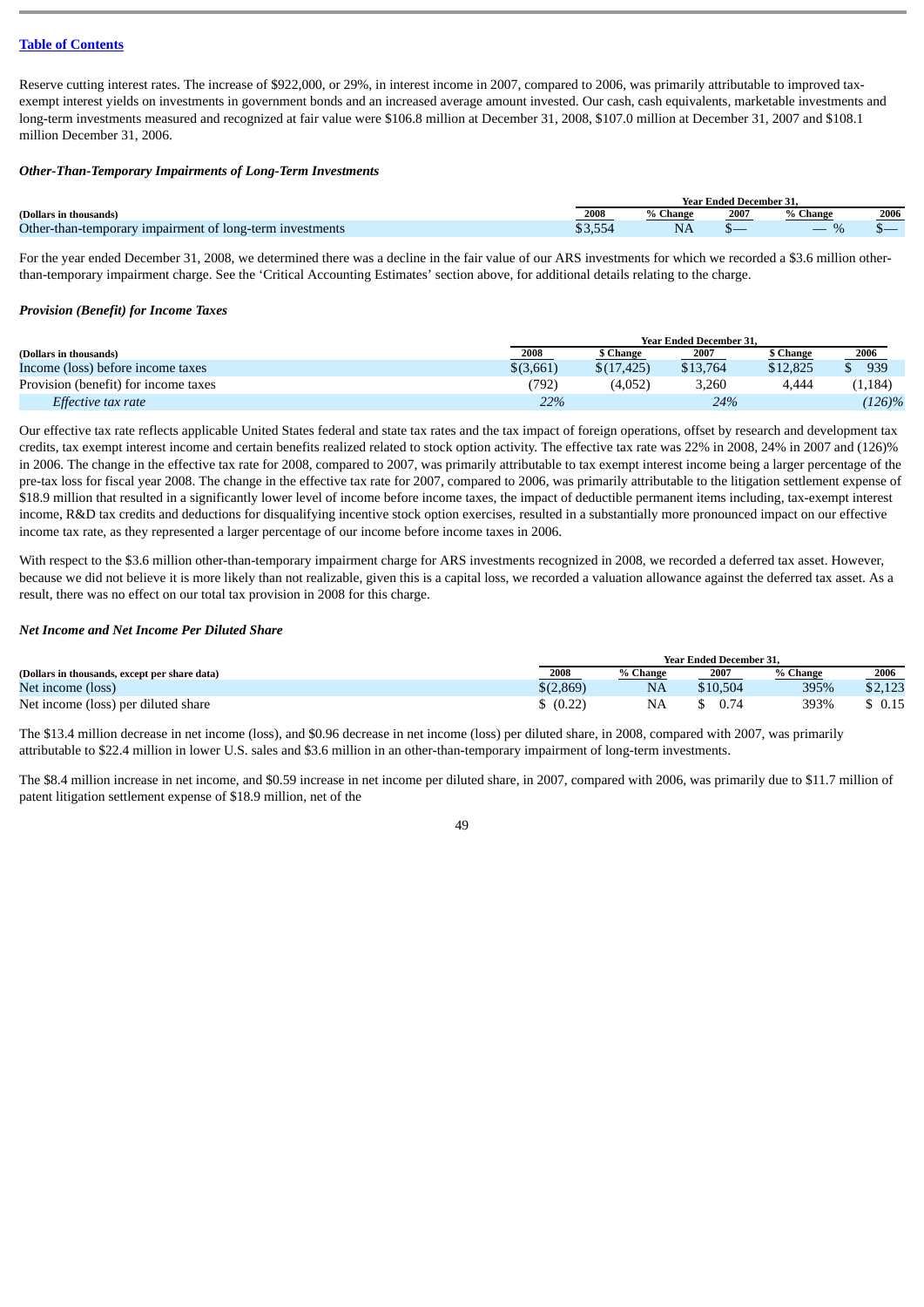marginal tax impact of \$7.2 million being incurred in 2006 but not in 2007. The \$11.7 million patent litigation expense was offset in part by lower gross margins, higher operating expenses and a higher effective income tax rate.

### **Liquidity and Capital Resources**

Liquidity is the measurement of our ability to meet potential cash requirements, fund the planned expansion of our operations and acquire businesses. Our sources of cash include operations, stock option exercises, employee stock purchases and interest income. We actively manage our cash usage and investment of liquid cash to ensure the maintenance of sufficient funds to meet our daily needs. The majority of our cash and investments are held in U.S. banks and our foreign subsidiaries maintain a limited amount of cash in their local banks to cover their short term operating expenses.

The following table summarizes our cash and cash equivalents, marketable investments and long-term investments (in thousands):

|                                                   | As of December 31, |           |           |
|---------------------------------------------------|--------------------|-----------|-----------|
| (Dollars in thousands)                            | 2008               | 2007      | Change    |
| Cash, cash equivalents and marketable securities: |                    |           |           |
| Cash and cash equivalents                         | \$ 36,540          | \$11.054  | \$25,486  |
| Marketable investments                            | 60,653             | 88,510    | (27, 857) |
| Long-term investments                             | 9,627              | 7.429     | 2,198     |
| <b>Total</b>                                      | \$106,820          | \$106,993 | (173)     |

### *Cash Flows*

In summary, our cash flows were as flows:

|                                                      |          | Year ended December 31, |                  |  |
|------------------------------------------------------|----------|-------------------------|------------------|--|
| (Dollars in thousands)                               | 2008     | 2007                    | 2006             |  |
| Cash flows provided by (used in):                    |          |                         |                  |  |
| <b>Operating activities</b>                          | \$4,340  | \$16.890                | \$12,466         |  |
| Investing activities                                 | 20,644   | (426)                   | (11, 355)        |  |
| <b>Financing activities</b>                          | 502      | (17, 210)               | 5,429            |  |
| Net increase (decrease) in cash and cash equivalents | \$25,486 | (746)                   | 6,540<br>_______ |  |

### *Cash Flows From Operating Activities*

We generated net cash from operating activities of \$4.3 million in 2008, which was primarily attributable to:

- \$5.1 million generated from net loss of \$2.9 million after adjusting for non-cash related items of \$8.0 million, primarily consisting of \$5.2 million of stock-based compensation and \$3.6 million of other-than-temporary impairment of long-term investments, partially offset by \$1.9 million increase in deferred tax assets resulting from unutilized deductions for stock-based compensation expenses;
- \$4.9 million of cash generated from the collection of the higher accounts receivable balance as of December 31, 2007; offset by
- \$4.7 million used to pay down the higher 2007 year-end accrued liabilities relating primarily to personnel expenses of \$2.0 million, reduction of the income taxes payable balance by \$849,000, reduction of accrued warranty expenses by \$809,000 due primarily to fewer units remaining under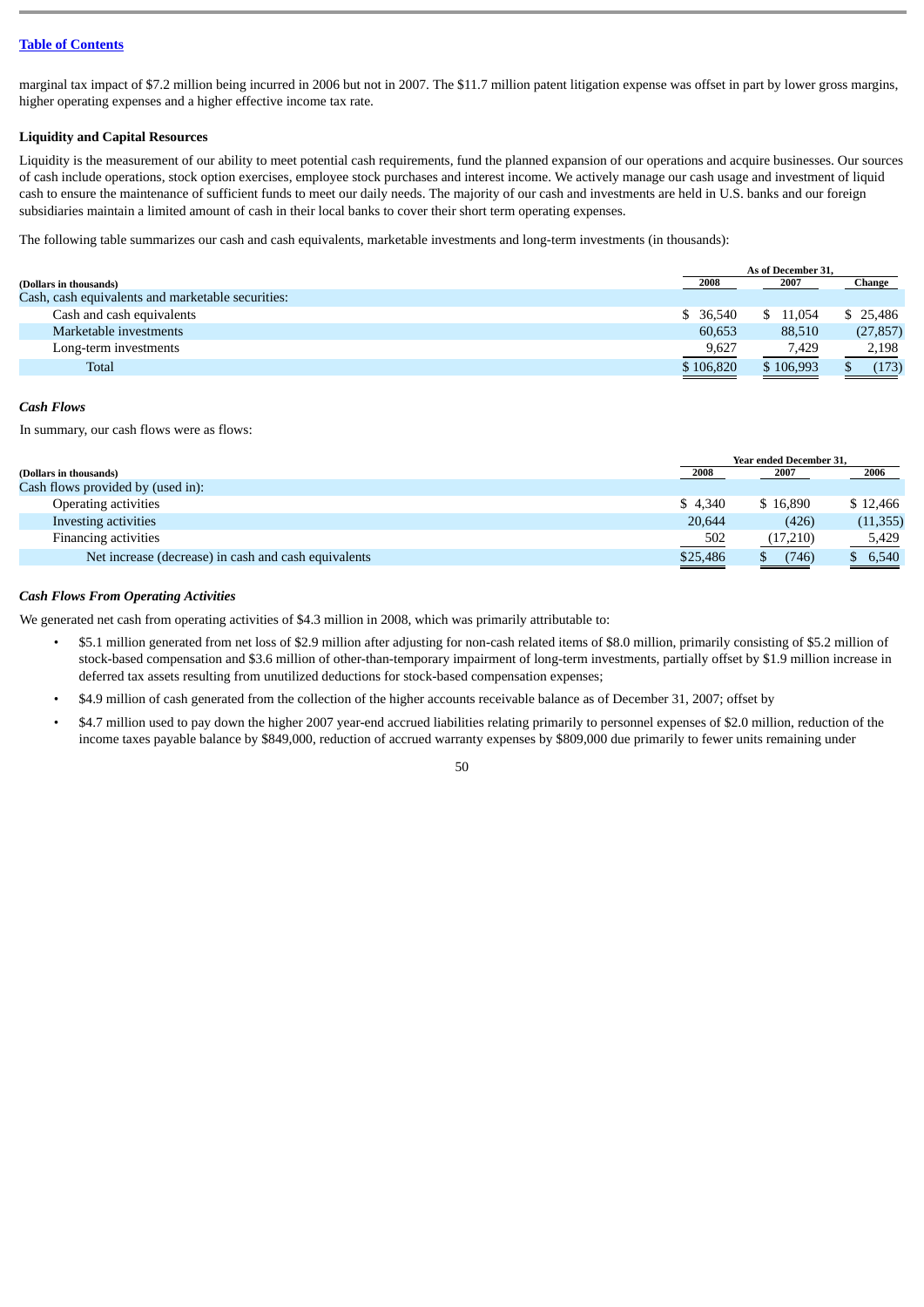warranty, and net reduction of \$424,000 of accrued royalties due to the reduced revenue in the fourth quarter of 2008, compared with the fourth quarter of 2007.

• \$2.8 million cash used as a result of the increase in inventories following the lower than expected revenue in the fourth quarter of 2008.

We generated net cash from operating activities of \$16.9 million in 2007, which was primarily attributable to:

- \$15.2 million generated from net income of \$10.5 million after adjusting for non-cash related items of \$4.7 million, primarily consisting of \$5.6 million of stock-based compensation and \$4.2 million of tax benefit from employee stock option exercises, partially offset by \$3.6 million of excess tax benefits related to stock-based compensation expenses reclassified from operating activities to financing activities in accordance with FAS 123(R) and a \$2.7 million increase in deferred tax assets resulting from an increase in accrued liabilities and unutilized deductions for stock-based compensation expenses; and
- \$3.8 million in deferred revenue due to the growth in service contracts sold to our expanding customer installed base; offset by
- \$2.6 million increase in inventories to support a broader product offering and due to lower than expected revenue in the fourth quarter 2007; and
- \$1.1 million cash generated resulting from a higher uncollected balance relating to fourth quarter 2007 revenue.

## *Cash Flows From Investing Activities*

We generated net cash of \$20.6 million from investing activities in 2008, which was primarily attributable to:

- \$85.2 million in net proceeds from the sales and maturities of marketable investments due to an attempt to reduce our exposure to the auction rate and variable rate demand note markets during 2008; partially offset by
- \$63.8 million of cash used to purchase marketable and long-term investments; and
- \$703,000 of cash used to purchase property and equipment primarily for the research and development function.

We used cash of \$426,000 in investing activities in 2007, which was primarily attributable to:

- \$1.0 million used to purchase capital equipment for R&D and manufacturing operations as well as a trade show booth for marketing, and \$20,000 used to purchase an intangible asset; partially offset by
- \$594,000, net from cash proceeds from the sales and maturities of marketable investments and cash used to used to purchase marketable and long-term investments the cash generated from operations in marketable securities of cash used to purchase marketable and long-term investments.

### *Cash Flows From Financing Activities*

Net cash provided by financing activities in 2008 was \$502,000, which resulted from \$458,000 of cash generated by the issuance of stock through our stock option and employee stock purchase plans and \$44,000 of excess tax benefits related to stock-based compensation expenses reclassified from operating activities to financing activities in accordance with FAS 123(R).

Net cash used in financing activities in 2007 was \$17.2 million, which primarily related to \$25.0 million of cash used to repurchase shares of our common stock pursuant to our stock repurchase program, which was partially offset by \$4.1 million of cash generated from the issuance of stock pursuant to our stock option and stock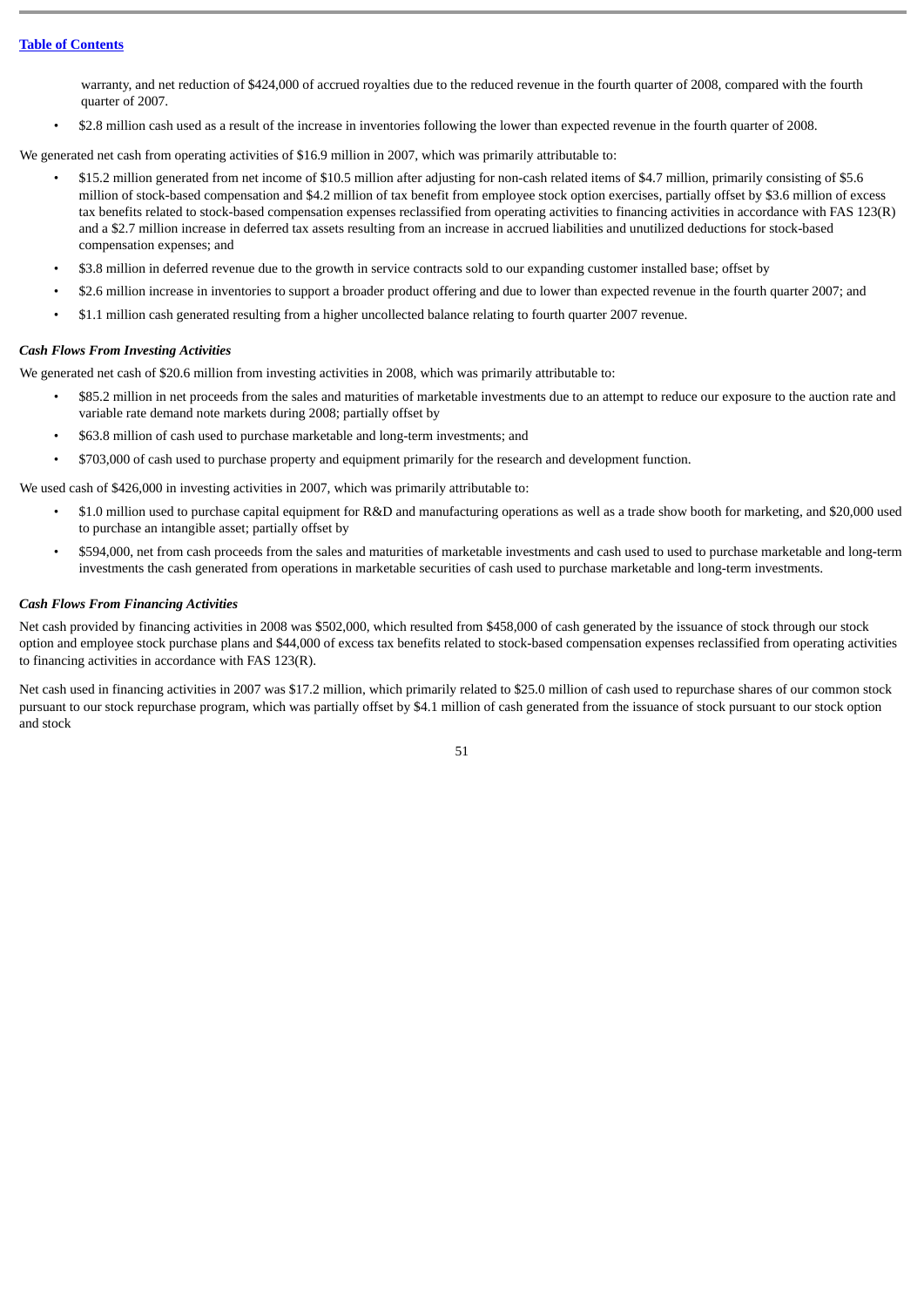purchase plans and \$3.7 million of excess tax benefits related to stock-based compensation expenses reclassified from operating activities to financing activities in accordance with FAS 123(R).

### *Adequacy of cash resources to meet future needs*

We had cash, cash equivalents, marketable and long-term investments of \$106.8 million as of December 31, 2008. Of this amount, we had \$9.6 million invested in long-term ARS investments (see *'Critical Accounting Estimates'* section above, for a full description of our long-term investments in ARS). We believe that our existing cash resources are sufficient to meet our anticipated cash needs for working capital and capital expenditures for at least the next 12 months.

#### *Off-Balance Sheet Arrangements*

We do not participate in transactions that generate relationships with unconsolidated entities or financial partnerships, such as entities often referred to as structured finance, variable interest or special purpose entities, which would have been established for the purpose of facilitating off-balance sheet arrangements or other contractually narrow or limited purposes. As of December 31, 2008, we were not involved in any unconsolidated transactions.

#### *Commitments*

See Note 11, "Commitments and Contingencies," in the Notes to Consolidated Financial Statements in Part II, Item 8 of this Form 10-K.

#### *Contractual Obligations*

The following are our obligations for future minimum lease commitments related to facility leases as of December 31, 2008:

|                                | Payments Due by Period (\$'000's) |               |              |              |                          |
|--------------------------------|-----------------------------------|---------------|--------------|--------------|--------------------------|
|                                |                                   | Than<br>Less. |              | 5-5          | <b>More Than</b>         |
| <b>Contractual Obligations</b> | <b>Total</b>                      | ' Year        | <b>Years</b> | <b>Years</b> | 5 Years                  |
| <b>Operating leases</b>        | \$7,147                           | 1,513         | \$2,660      | \$2.974      | $\overline{\phantom{a}}$ |

#### *Income Tax Liability*

We adopted the provisions of FIN 48 on January 1, 2007. Implementation of FIN 48 did not result in any adjustment to our Consolidated Statements of Income or a cumulative adjustment to retained earnings. As a result of the adoption of FIN 48, as of December 31, 2008, we have included in our Consolidated Balance Sheet \$1.5 million in long-term income tax liability with respect to unrecognized tax benefits and accrued interest. At this time, we are unable to make a reasonably reliable estimate of the timing of payments in individual years beyond 12 months due to uncertainties in the timing of tax audit outcomes. As a result, this amount is not included in the contractual obligations table above.

#### *Purchase Commitments*

We maintain certain open inventory purchase commitments with our suppliers to ensure a smooth and continuous supply for key components. Our liability in these purchase commitments is generally restricted to a forecasted time-horizon as agreed between the parties. These forecasted time-horizons can vary among different suppliers. Our open inventory purchase commitments were not material at December 31, 2008. As a result, this amount is not included in the contractual obligations table above.

#### **Indemnifications**

In the normal course of business, we enter into agreements that contain a variety of representations, warranties, and indemnification obligations. For example, we have entered into indemnification agreements with each of our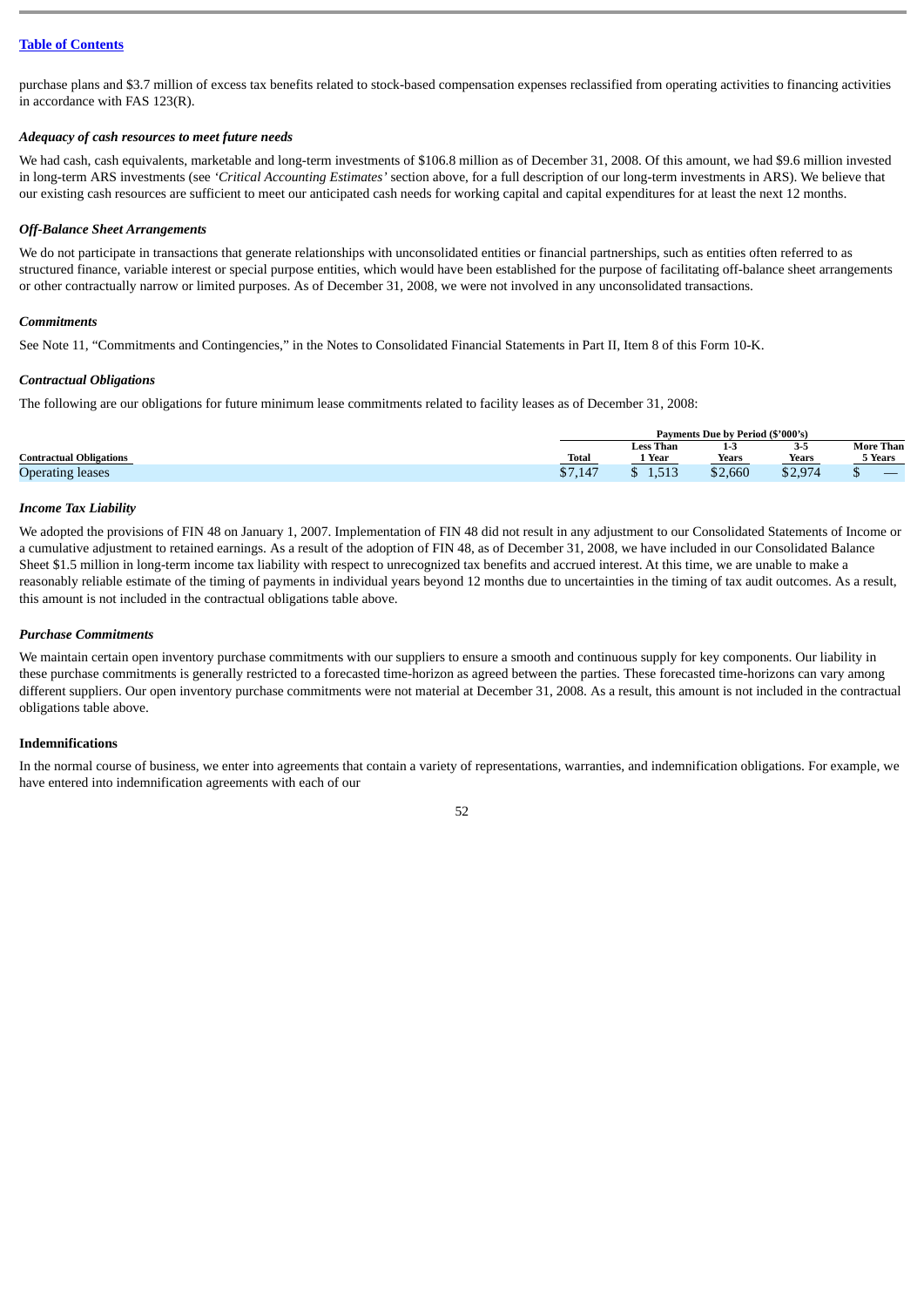directors and executive officers. In 2007, two of our officers were named as defendants in securities class action litigation—see Part I, Item 3—Legal Proceedings. Our exposure under the various indemnification obligations, including those under the indemnification agreements with our directors and officers, is unknown since the outcome of the securities litigation is unpredictable and the amount that could be payable thereunder is not reasonably estimable, and since other indemnification obligations involve future claims that may be made against us. We have not accrued or paid any amounts for any such indemnification obligations. However, we may record charges in the future as a result of these potential indemnification obligations, including those related to the securities class action litigation.

## **ITEM 7A. QUANTITATIVE AND QUALITATIVE DISCLOSURES ABOUT MARKET RISK**

### **Interest Rate Sensitivity**

Our exposure to interest rate risk relates primarily to our investment portfolio. Fixed rate securities may have their fair market value adversely impacted due to fluctuations in interest rates, while floating rate securities may produce less income than expected if interest rates fall. Due in part to these factors, our future investment income may fall short of expectation due to changes in interest rates or we may suffer losses in principal if forced to sell securities which have declined in market value due to changes in interest rates. The primary objective of our investment activities is to preserve principal while at the same time maximizing yields without significantly increasing risk. To achieve this objective, we invest in debt instruments of the U.S. Government and its agencies and municipal bonds, and, by policy, restrict our exposure to any single type of investment or issuer by imposing concentration limits. To minimize the exposure due to adverse shifts in interest rates, we maintain investments at a weighted average maturity (interest reset date for ARS) of generally less than eighteen months. Assuming a hypothetical increase in interest rates of one percentage point, the fair value of our total investment portfolio would have potentially declined by approximately \$858,000 as of December 31, 2008.

We hold interest bearing ARS that represent investments in pools of student loans issued by either the Federal Family Education Loan Program or the Maine Education Loan Authority. At the time of acquisition, these ARS investments were intended to provide liquidity via an auction process that resets the applicable interest rate at predetermined calendar intervals, allowing investors to either roll over their holdings or gain immediate liquidity by selling such interests at par. Since February 2008, uncertainties in the credit markets affected all of our holdings in ARS investments and auctions for our investments in these securities have continued to fail. Consequently, the investments are not currently liquid and we will not be able to access these funds until a future auction of these investments is successful, a buyer is found outside of the auction process or the ARS is refinanced by the issuer into another type of debt instrument. Maturity dates for these ARS investments range from 2028 to 2043. We currently classify all of these investments as long-term investments in our Consolidated Balance Sheet because of our continuing inability to determine when these investments will settle. We have also modified our current investment strategy and increased our investments in more liquid money market investments, United States Treasury securities, municipal bonds, and eliminated investments in corporate debt. The valuation of our ARS investment portfolio is subject to uncertainties that are difficult to predict. Factors that may impact its valuation include, duration of time that the ARS remain illiquid, changes to credit ratings of the securities, rates of default of the underlying assets, changes in the underlying collateral value, market discount rates for similar illiquid investments, ongoing strength and quality of credit markets. If the current market conditions deteriorate further, or the recovery in market values does not occur, we may be required to record additional other-than-temporary impairment charges in future quarters.

### **Foreign Currency Exchange Risk**

We have international subsidiaries and operations and are, therefore, subject to foreign currency rate exposure. Although the majority of our revenue and purchases are denominated in U.S. dollars, we have revenue to certain international customers and expenses denominated in the Japanese Yen, Euro, Pounds Sterling, Australian Dollars, Swiss Francs and Canadian Dollars. The net gains and losses from the revaluation of foreign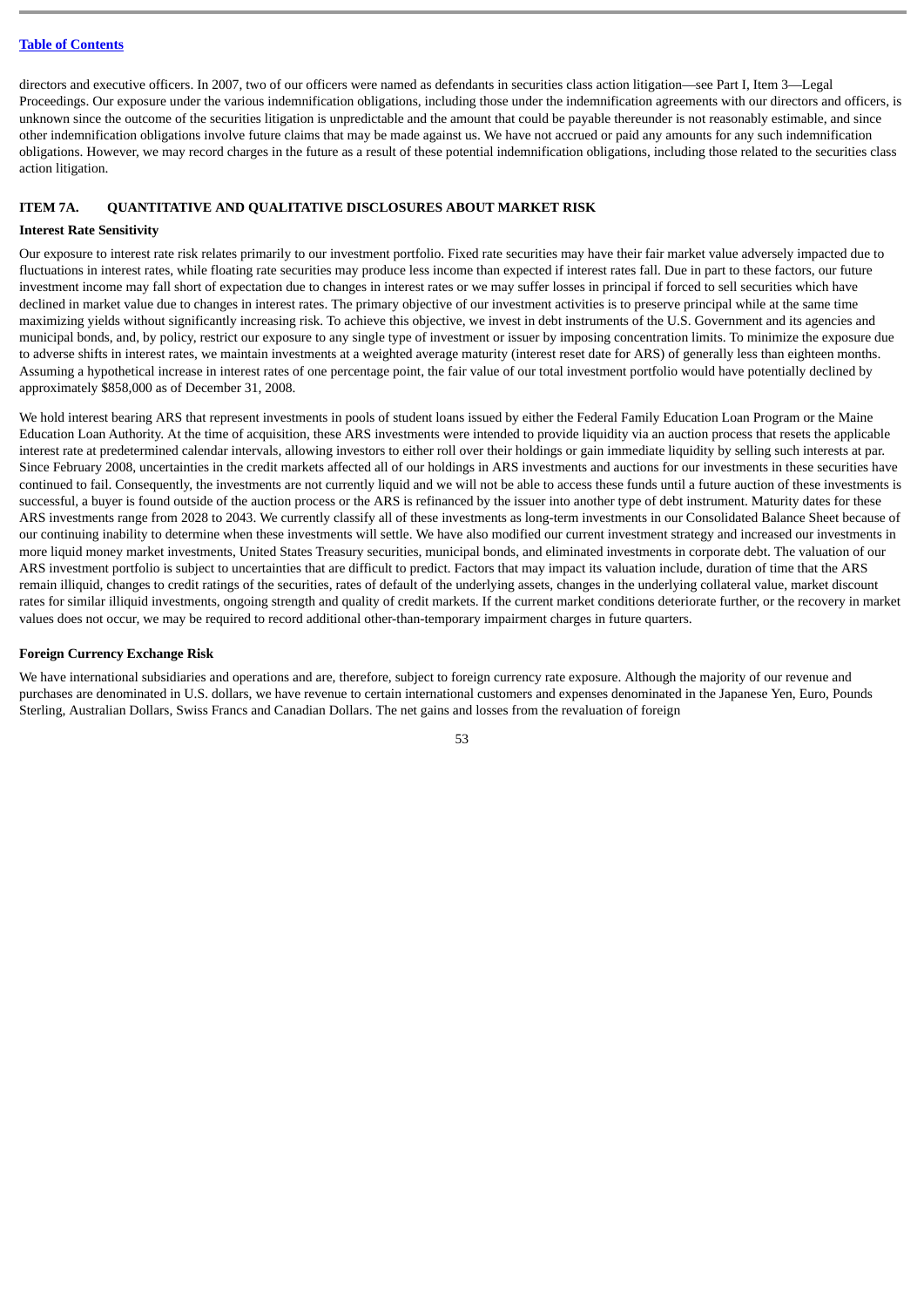denominated assets and liabilities was a loss of \$132,000 for the year ended December 31, 2008 and is included in operating loss in our Consolidated Statements of Operations. Movements in currency exchange rates could cause variability in our revenues, expenses or interest and other income (expense). Though to date our exposure to exchange rate volatility has not been significant, we cannot assure that there will not be a material impact in the future. Future fluctuations in the value of the U.S. dollar may affect the price competitiveness of our products. We do not believe, however, that we currently have significant direct foreign currency exchange rate risk and have not hedged exposures denominated in foreign currencies.

We do not utilize derivative financial instruments, derivative commodity instruments or other market risk sensitive instruments.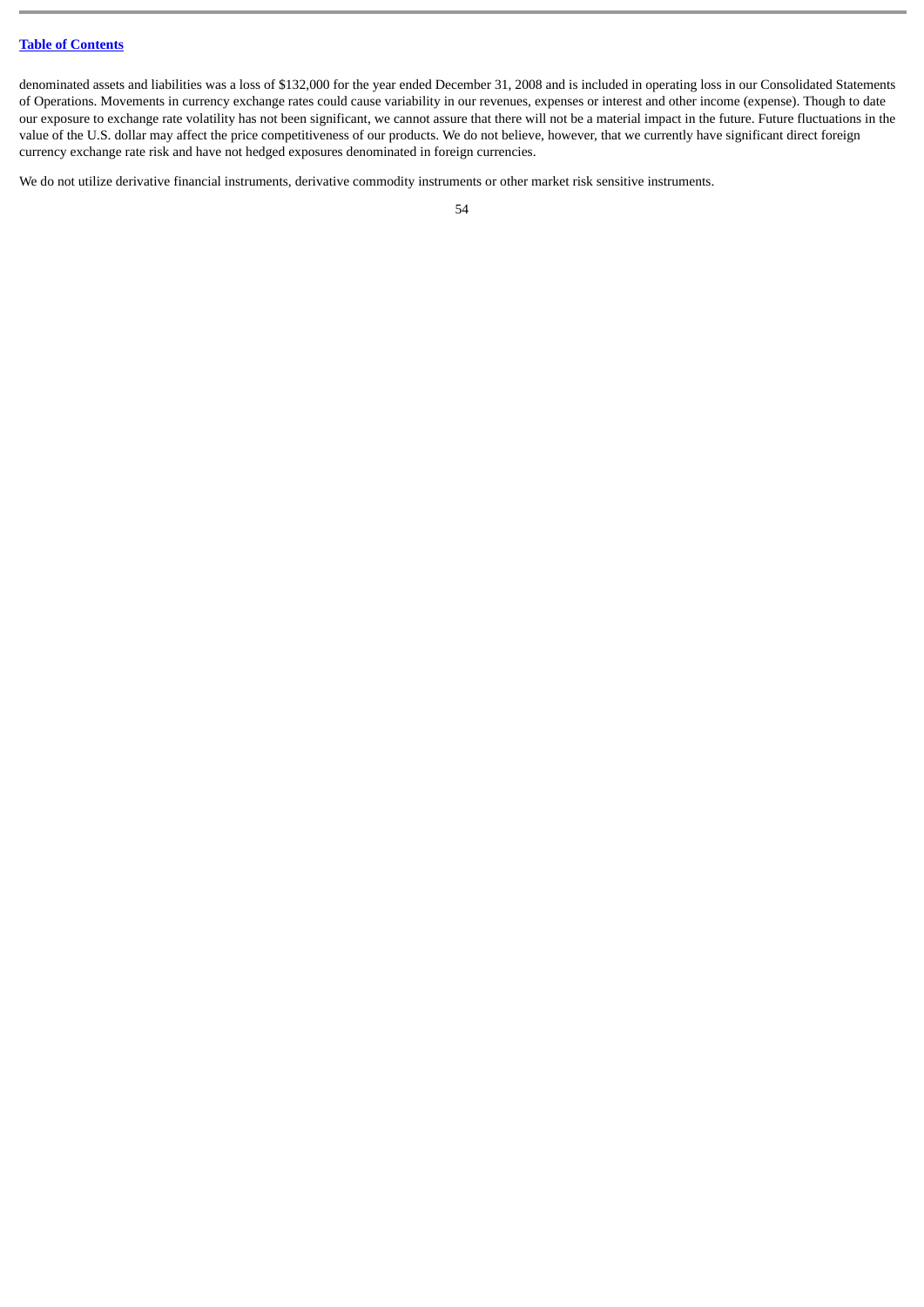## **ITEM 8. FINANCIAL STATEMENTS AND SUPPLEMENTARY DATA**

## **CUTERA, INC. AND SUBSIDIARY COMPANIES**

## **ANNUAL REPORT ON FORM 10-K**

## **INDEX TO CONSOLIDATED FINANCIAL STATEMENTS**

The following Consolidated Financial Statements of the Registrant and its subsidiaries are required to be included in Item 8:

|                                                                | Page |
|----------------------------------------------------------------|------|
| <b>Report of Independent Registered Public Accounting Firm</b> | 56   |
| <b>Consolidated Balance Sheets</b>                             | 57   |
| <b>Consolidated Statements of Operations</b>                   | 58   |
| <b>Consolidated Statements of Stockholders' Equity</b>         | 59   |
| <b>Consolidated Statements of Cash Flows</b>                   | 60   |
| <b>Notes to Consolidated Financial Statements</b>              | 61   |
|                                                                |      |

The following Consolidated Financial Statement Schedule of the Registrant and its subsidiaries for the years ended December 31, 2008, 2007 and 2006 is filed as a part of this Report as required to be included in Item 15(a) and should be read in conjunction with the Consolidated Financial Statements of the Registrant and its subsidiaries:

#### **Schedule Page**

II [Valuation and Qualifying Accounts](#page-84-0) 85

All other required schedules are omitted because of the absence of conditions under which they are required or because the required information is given in the Consolidated Financial Statements or the Notes thereto.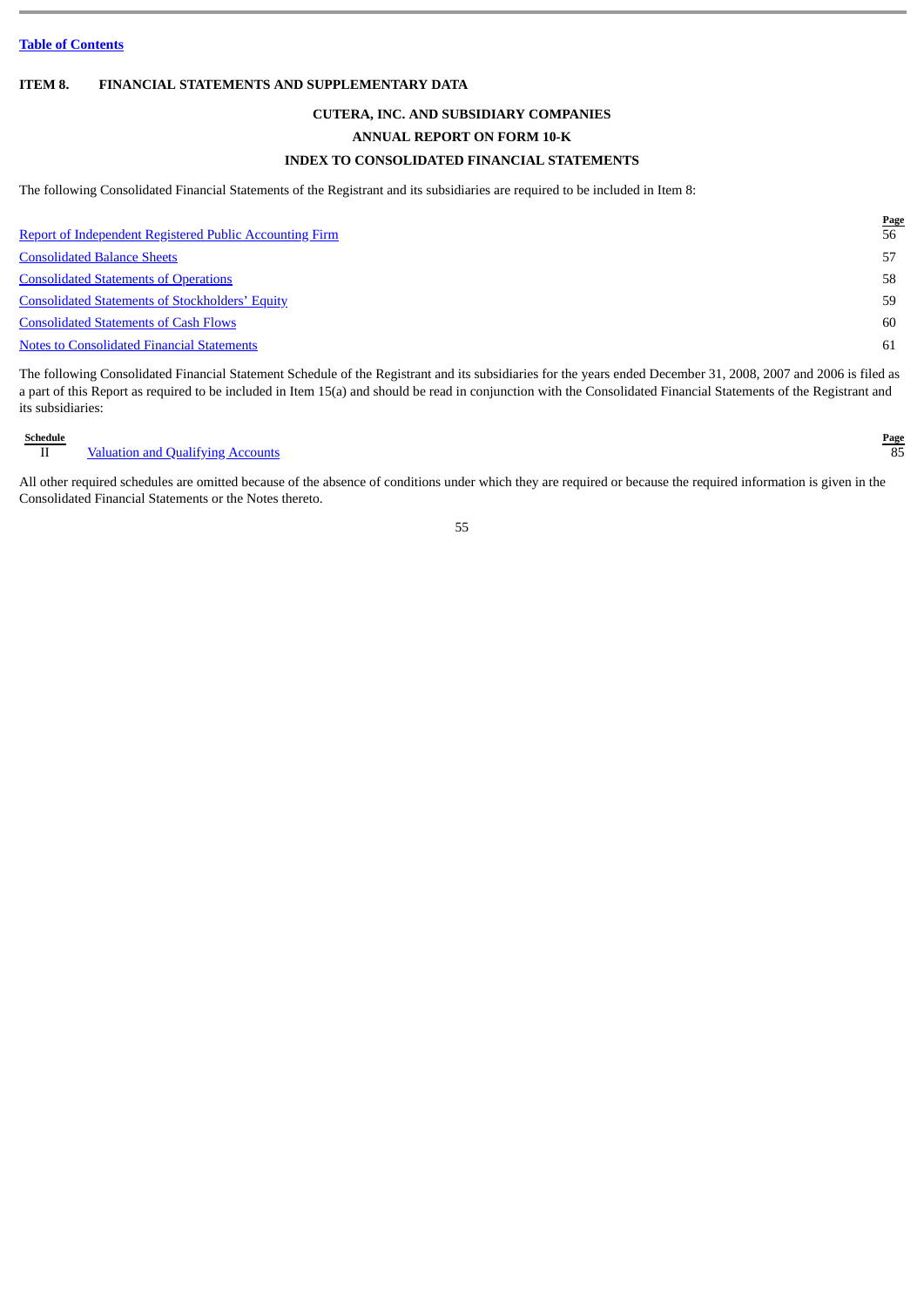## **REPORT OF INDEPENDENT REGISTERED PUBLIC ACCOUNTING FIRM**

<span id="page-55-0"></span>To the Board of Directors and Stockholders of Cutera, Inc.:

In our opinion, the consolidated financial statements listed in the accompanying index present fairly, in all material respects, the financial position of Cutera, Inc. and its subsidiaries at December 31, 2008 and 2007, and the results of their operations and their cash flows for each of the three years in the period ended December 31, 2008 in conformity with accounting principles generally accepted in the United States of America. In addition, in our opinion, the financial statement schedule listed in the accompanying index presents fairly, in all material respects, the information set forth therein when read in conjunction with the related consolidated financial statements. Also in our opinion, the Company maintained, in all material respects, effective internal control over financial reporting as of December 31, 2008, based on criteria established in *Internal Control—Integrated Framework* issued by the Committee of Sponsoring Organizations of the Treadway Commission (COSO). The Company's management is responsible for these financial statements and the financial statement schedule, for maintaining effective internal control over financial reporting and for its assessment of the effectiveness of internal control over financial reporting, included in Management's Report on Internal Control over Financial Reporting appearing under item 9A. Our responsibility is to express opinions on these financial statements, on the financial statement schedule and on the Company's internal control over financial reporting based on our integrated audits. We conducted our audits in accordance with the standards of the Public Company Accounting Oversight Board (United States). Those standards require that we plan and perform the audits to obtain reasonable assurance about whether the financial statements are free of material misstatement and whether effective internal control over financial reporting was maintained in all material respects. Our audits of the financial statements included examining, on a test basis, evidence supporting the amounts and disclosures in the financial statements, assessing the accounting principles used and significant estimates made by management, and evaluating the overall financial statement presentation. Our audit of internal control over financial reporting included obtaining an understanding of internal control over financial reporting, assessing the risk that a material weakness exists, and testing and evaluating the design and operating effectiveness of internal control based on the assessed risk. Our audits also included performing such other procedures as we considered necessary in the circumstances. We believe that our audits provide a reasonable basis for our opinions.

As discussed in Note 1 to the consolidated financial statements, the Company changed the manner in which it accounts for uncertain tax positions in 2007.

A company's internal control over financial reporting is a process designed to provide reasonable assurance regarding the reliability of financial reporting and the preparation of financial statements for external purposes in accordance with generally accepted accounting principles. A company's internal control over financial reporting includes those policies and procedures that (i) pertain to the maintenance of records that, in reasonable detail, accurately and fairly reflect the transactions and dispositions of the assets of the company; (ii) provide reasonable assurance that transactions are recorded as necessary to permit preparation of financial statements in accordance with generally accepted accounting principles, and that receipts and expenditures of the company are being made only in accordance with authorizations of management and directors of the company; and (iii) provide reasonable assurance regarding prevention or timely detection of unauthorized acquisition, use, or disposition of the company's assets that could have a material effect on the financial statements.

Because of its inherent limitations, internal control over financial reporting may not prevent or detect misstatements. Also, projections of any evaluation of effectiveness to future periods are subject to the risk that controls may become inadequate because of changes in conditions, or that the degree of compliance with the policies or procedures may deteriorate.

/S/ PRICEWATERHOUSECOOPERS LLP

San Jose, California March 13, 2009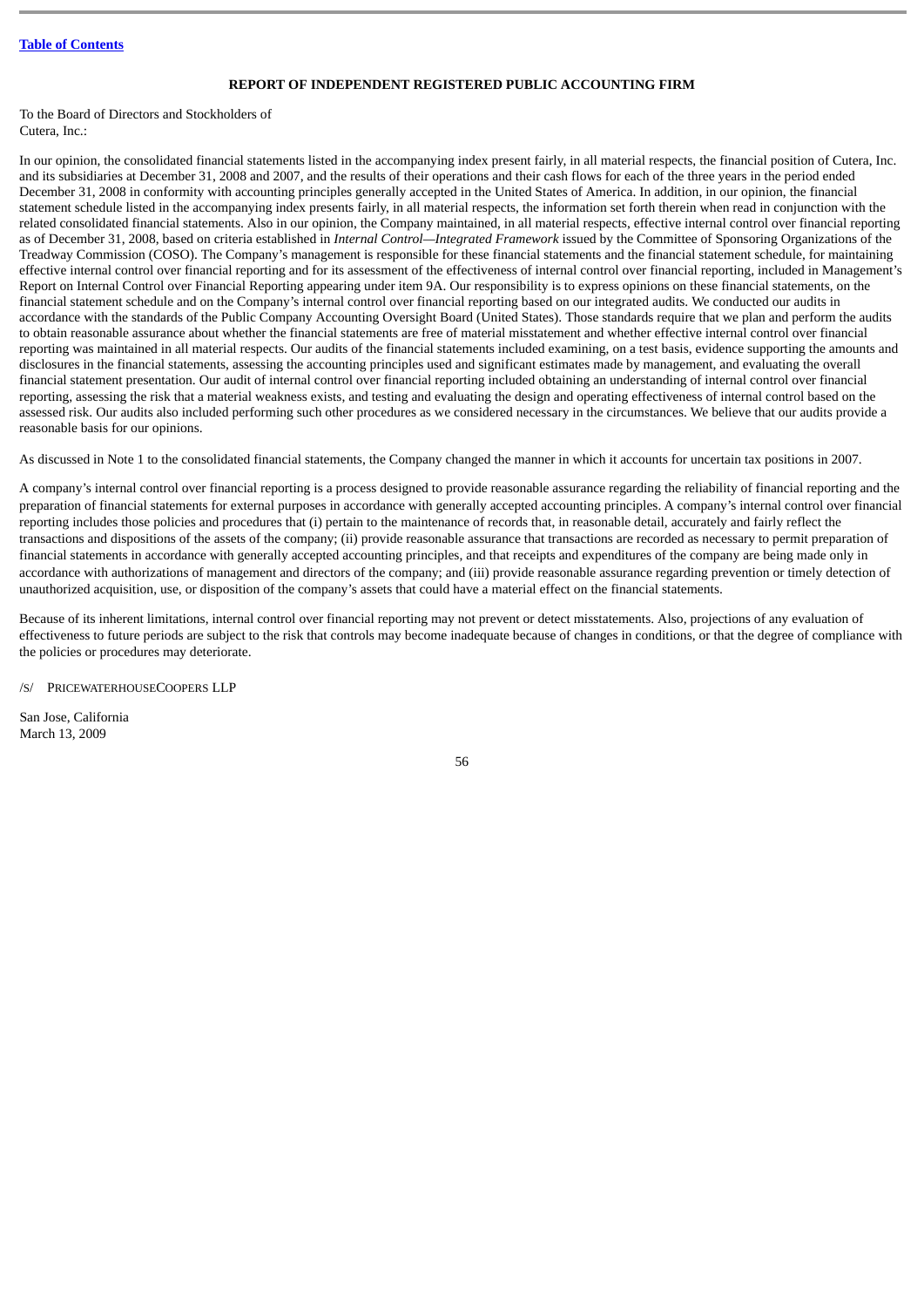# **CONSOLIDATED BALANCE SHEETS**

# **(in thousands, except share and per share data)**

<span id="page-56-0"></span>

|                                                                                                            |              | December 31, |                |            |
|------------------------------------------------------------------------------------------------------------|--------------|--------------|----------------|------------|
| Assets                                                                                                     |              | 2008         |                | 2007       |
| Current assets:                                                                                            |              |              |                |            |
| Cash and cash equivalents                                                                                  | $\mathbf{s}$ | 36,540       | $\mathfrak{s}$ | 11,054     |
| Marketable investments                                                                                     |              | 60.653       |                | 88,510     |
| Accounts receivable, net of allowance for doubtful accounts in 2008 and 2007 of \$61 and \$9, respectively |              | 5,792        |                | 10,692     |
| Inventories                                                                                                |              | 9,927        |                | 7,533      |
| Deferred tax asset                                                                                         |              | 4,257        |                | 8,058      |
| Other current assets                                                                                       |              | 1,771        |                | 1,955      |
| Total current assets                                                                                       |              | 118,940      |                | 127,802    |
| Property and equipment, net                                                                                |              | 1,357        |                | 1,361      |
| Long-term investments                                                                                      |              | 9,627        |                | 7,429      |
| Intangibles, net                                                                                           |              | 1,025        |                | 1,227      |
| Deferred tax asset, net of current portion                                                                 |              | 6,527        |                | 834        |
| <b>Total assets</b>                                                                                        |              | \$ 137,476   |                | \$ 138,653 |
| <b>Liabilities and Stockholders' Equity</b>                                                                |              |              |                |            |
| Current liabilities:                                                                                       |              |              |                |            |
| Accounts payable                                                                                           | $\mathbb{S}$ | 1,690        | $\mathfrak{s}$ | 2,350      |
| <b>Accrued liabilities</b>                                                                                 |              | 8.848        |                | 13,587     |
| Deferred revenue                                                                                           |              | 6,758        |                | 4,971      |
| Total current liabilities                                                                                  |              | 17,296       |                | 20,908     |
| Deferred rent                                                                                              |              | 1.713        |                | 1,639      |
| Deferred revenue, net of current portion                                                                   |              | 4,907        |                | 5,593      |
| Income tax liability                                                                                       |              | 1,452        |                | 1,160      |
| <b>Total liabilities</b>                                                                                   |              | 25,368       |                | 29,300     |
| Commitments and contingencies (Note 11)                                                                    |              |              |                |            |
| Stockholders' equity:                                                                                      |              |              |                |            |
| Convertible preferred stock, \$0.001 par value                                                             |              |              |                |            |
| Authorized: 5,000,000 shares; none issued and outstanding                                                  |              |              |                |            |
| Common stock, \$0.001 par value:                                                                           |              |              |                |            |
| Authorized: 50,000,000 shares;                                                                             |              |              |                |            |
| Issued and outstanding: 12,806,035 and 12,738,449 shares in 2008 and 2007, respectively                    |              | 13           |                | 13         |
| Additional paid-in capital                                                                                 |              | 80,318       |                | 74,871     |
| Retained earnings                                                                                          |              | 31,410       |                | 34,279     |
| Accumulated other comprehensive income                                                                     |              | 367          |                | 190        |
| Total stockholders' equity                                                                                 |              | 112,108      |                | 109,353    |
| Total liabilities and stockholders' equity                                                                 |              | \$137,476    | \$             | 138,653    |

The accompanying notes are an integral part of these consolidated financial statements.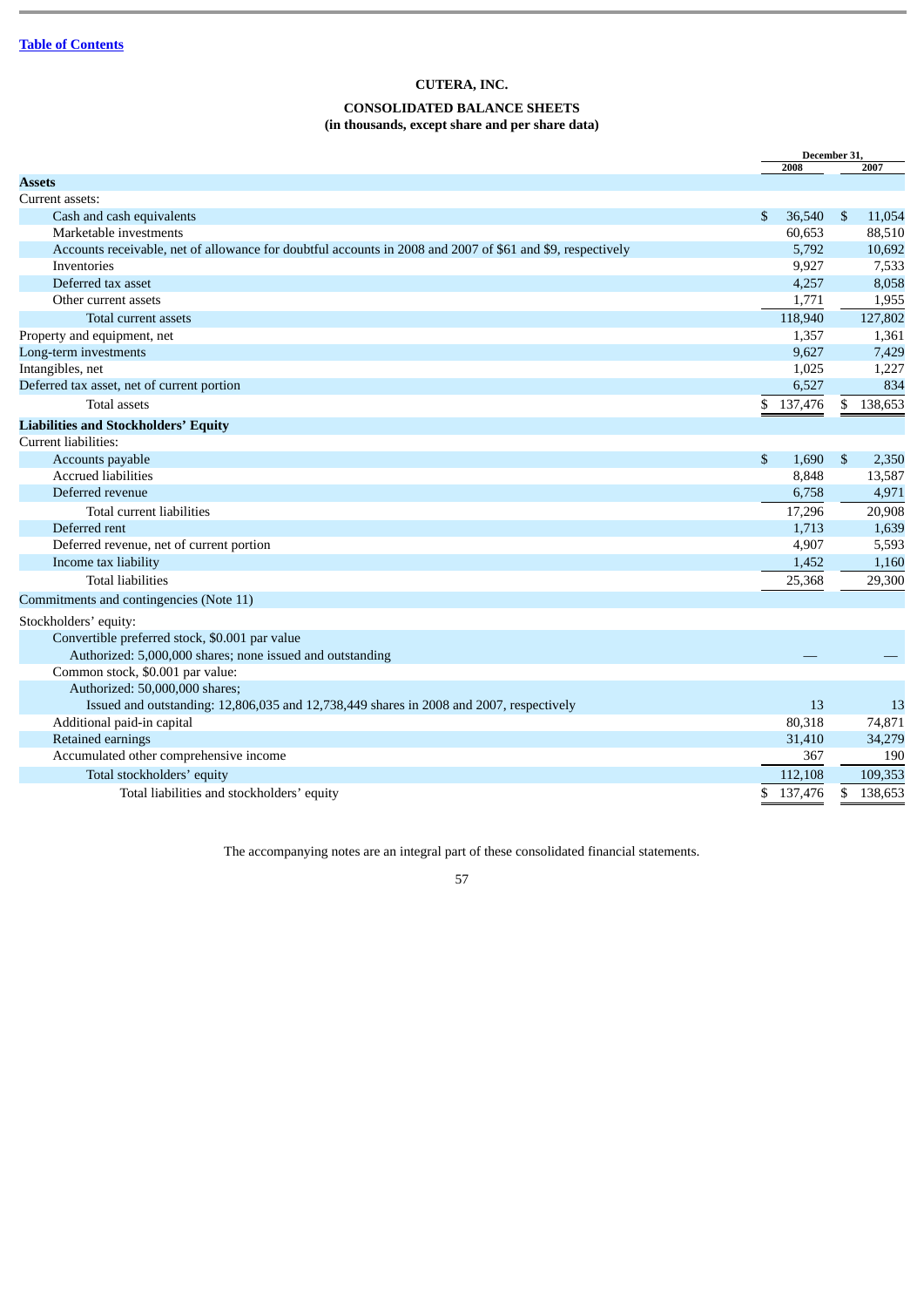## **CONSOLIDATED STATEMENTS OF OPERATIONS (in thousands, except per share data)**

<span id="page-57-0"></span>

|                                                                   |               | <b>Year Ended December 31,</b> |             |  |
|-------------------------------------------------------------------|---------------|--------------------------------|-------------|--|
|                                                                   | 2008          | 2007                           | 2006        |  |
| Net revenue                                                       | \$83,379      | \$101,726                      | \$100,692   |  |
| Cost of revenue                                                   | 32,358        | 35,002                         | 29,859      |  |
| Gross profit                                                      | 51,021        | 66,724                         | 70,833      |  |
| Operating expenses:                                               |               |                                |             |  |
| Sales and marketing                                               | 35,354        | 38,277                         | 32,890      |  |
| Research and development                                          | 7,550         | 7,169                          | 6,473       |  |
| General and administrative                                        | 11,270        | 11,721                         | 15,192      |  |
| Litigation settlement                                             |               |                                | 18,935      |  |
| Total operating expenses                                          | 54,174        | 57,167                         | 73,490      |  |
| Income (loss) from operations                                     | (3, 153)      | 9,557                          | (2,657)     |  |
| Interest and other income, net                                    | 3,046         | 4,207                          | 3,596       |  |
| Other-than-temporary impairments of long-term investments         | (3,554)       |                                |             |  |
| Income (loss) before income taxes                                 | (3,661)       | 13,764                         | 939         |  |
| Provision (benefit) for income taxes                              | (792)         | 3,260                          | (1, 184)    |  |
| Net income (loss)                                                 | \$(2,869)     | \$10,504                       | 2,123<br>S. |  |
| Net income (loss) per share:                                      |               |                                |             |  |
| <b>Basic</b>                                                      | (0.22)<br>\$. | \$<br>0.80                     | 0.17        |  |
| Diluted                                                           | \$ (0.22)     | 0.74                           | 0.15        |  |
| Weighted-average number of shares used in per share calculations: |               |                                |             |  |
| <b>Basic</b>                                                      | 12,770        | 13,153                         | 12,558      |  |
| Diluted                                                           | 12,770        | 14,228                         | 14,278      |  |
|                                                                   |               |                                |             |  |

The accompanying notes are an integral part of these consolidated financial statements.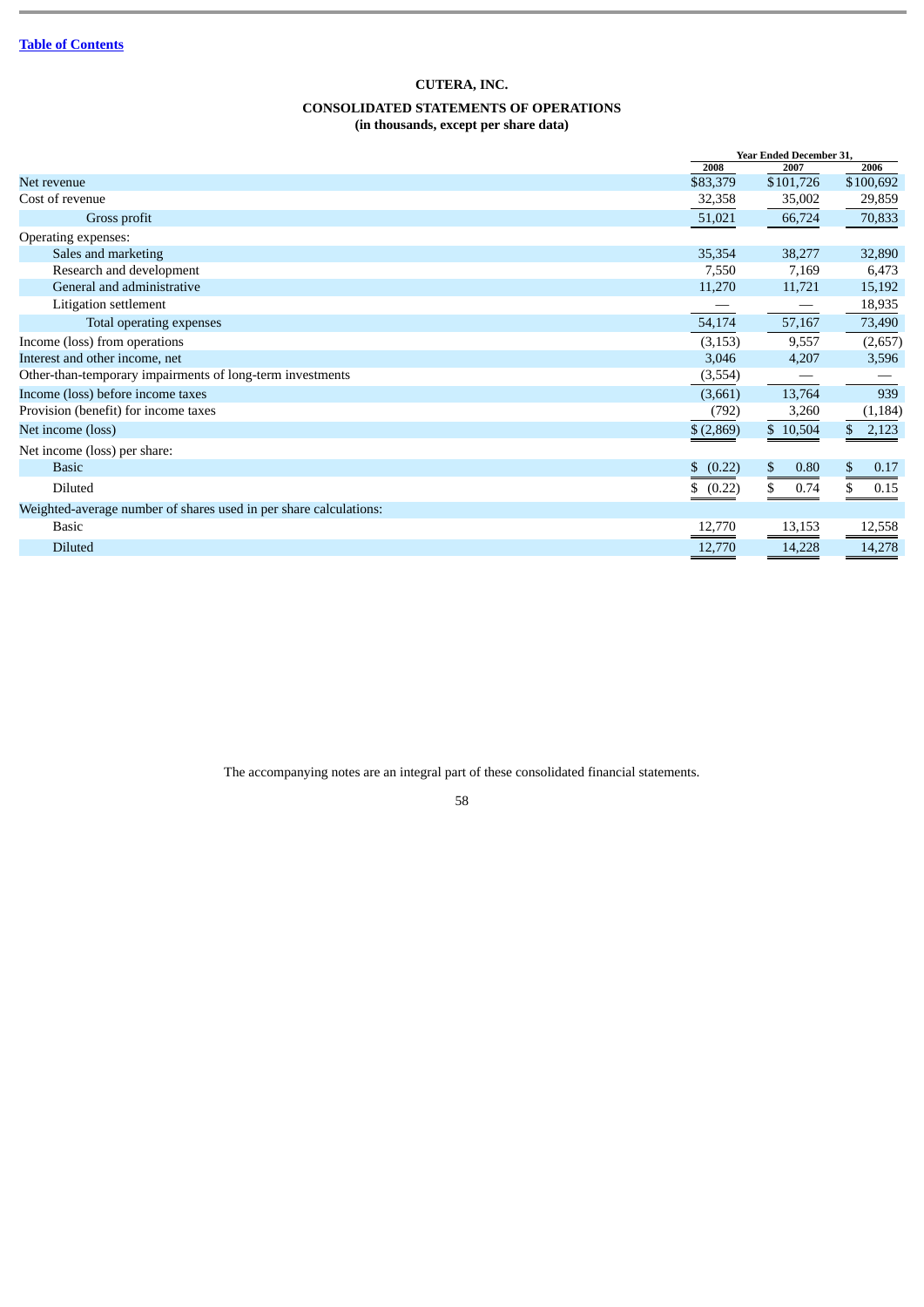## **CONSOLIDATED STATEMENTS OF STOCKHOLDERS' EQUITY (in thousands, except share amounts)**

<span id="page-58-0"></span>

|                                                                          | <b>Common Stock</b>            |                          | <b>Additional</b><br>Paid-in | <b>Deferred</b><br><b>Stock-Based</b> | <b>Retained</b>          | <b>Accumulated</b><br>Other<br>Comprehensive | <b>Total</b><br>Stockholders' |
|--------------------------------------------------------------------------|--------------------------------|--------------------------|------------------------------|---------------------------------------|--------------------------|----------------------------------------------|-------------------------------|
|                                                                          | <b>Shares</b>                  | <b>Amount</b>            | Capital                      | Compensation                          | Earnings                 | Income (loss)                                | <b>Equity</b>                 |
| Balance at December 31, 2005                                             | 12,213,474                     | $\mathbf{s}$<br>12       | \$77,705                     | $\mathbf{s}$<br>(2,171)               | \$ 21,743                | $\mathbb{S}$<br>(112)                        | $\mathbb{S}$<br>97,177        |
| Issuance of common stock for employee purchase plan                      | 40.651                         | $\overline{\phantom{0}}$ | 881                          |                                       |                          |                                              | 881                           |
| <b>Exercise of stock options</b>                                         | 673,940                        | $\mathbf{1}$             | 3,515                        |                                       | $\overline{\phantom{0}}$ |                                              | 3,516                         |
| Issuance of common stock in settlement of restricted stock units, net of |                                |                          |                              |                                       |                          |                                              |                               |
| shares withheld for employee taxes                                       | 11,324                         |                          | (112)                        |                                       |                          |                                              | (112)                         |
| Share-based compensation expense                                         | $\qquad \qquad -$              |                          | 3,973                        | 569                                   |                          |                                              | 4,542                         |
| Change in deferred stock-based compensation, net of terminations         | $\frac{1}{2}$                  | $\overline{\phantom{0}}$ | (1,271)                      | 1,271                                 | $\overline{\phantom{a}}$ |                                              |                               |
| Tax benefit from exercises of stock-based payment awards                 |                                |                          | 1,551                        |                                       |                          |                                              | 1.551                         |
| Components of other comprehensive income:                                |                                |                          |                              |                                       |                          |                                              |                               |
| Net income                                                               |                                |                          |                              |                                       | 2.123                    |                                              | 2,123                         |
| Other comprehensive income                                               |                                |                          |                              |                                       |                          | 54                                           | 54                            |
| Comprehensive income                                                     |                                |                          |                              |                                       |                          | $\overline{\phantom{a}}$                     | 2,177                         |
| Balance at December 31, 2006                                             | 12,939,389                     | 13                       | 86,242                       | (331)                                 | 23,866                   | (58)                                         | 109,732                       |
| Issuance of common stock for employee purchase plan                      | 42,868                         | $\equiv$                 | 954                          |                                       |                          | —                                            | 954                           |
| Exercise of stock options                                                | 854,147                        | $\mathbf{1}$             | 3,321                        |                                       |                          |                                              | 3,322                         |
| Issuance of common stock in settlement of restricted stock units, net of |                                |                          |                              |                                       |                          |                                              |                               |
| shares withheld for employee taxes                                       | 9.901                          |                          | (138)                        |                                       |                          |                                              | (138)                         |
| Repurchase of common stock                                               | (1, 107, 856)                  | (1)                      | (24,999)                     |                                       |                          |                                              | (25,000)                      |
| Share-based compensation expense                                         |                                | $\equiv$                 | 5,305                        | 322                                   |                          |                                              | 5,627                         |
| Change in deferred stock-based compensation, net of terminations         |                                | $\overline{\phantom{0}}$ | (9)                          | 9                                     |                          |                                              |                               |
| Tax benefit from exercises of stock-based payment awards                 |                                |                          | 4,195                        |                                       |                          |                                              | 4.195                         |
| Adjustment to retained earnings upon adoption of FIN 48                  |                                |                          |                              |                                       | (91)                     |                                              | (91)                          |
| Components of other comprehensive income:                                |                                |                          |                              |                                       |                          |                                              |                               |
| Net income                                                               |                                |                          |                              |                                       | 10,504                   |                                              | 10,504                        |
| Other comprehensive income                                               |                                |                          |                              |                                       |                          | 248                                          | 248                           |
| Comprehensive income                                                     |                                |                          |                              |                                       |                          | $\overline{\phantom{0}}$                     | 10,752                        |
| Balance at December 31, 2007                                             | 12,738,449                     | 13                       | 74,871                       |                                       | 34,279                   | 190                                          | 109,353                       |
| Issuance of common stock for employee purchase plan                      | 50,693                         |                          | 464                          |                                       |                          | $\qquad \qquad$                              | 464                           |
| Exercise of stock options                                                | 8,449                          |                          | 45                           |                                       |                          |                                              | 45                            |
| Issuance of common stock in settlement of restricted stock units, net of |                                |                          |                              |                                       |                          |                                              |                               |
| shares withheld for employee taxes                                       | 8,444                          |                          | (51)                         |                                       |                          |                                              | (51)                          |
| Share-based compensation expense                                         | $\qquad \qquad \longleftarrow$ |                          | 5,220                        |                                       |                          |                                              | 5,220                         |
| Tax deficit from exercises of stock-based payment awards                 | $\overline{\phantom{0}}$       |                          | (231)                        |                                       |                          |                                              | (231)                         |
| Components of other comprehensive loss:                                  |                                |                          |                              |                                       |                          |                                              |                               |
| Net loss                                                                 |                                |                          |                              |                                       | (2,869)                  | $\overline{\phantom{m}}$                     | (2,869)                       |
| Other comprehensive income, net of tax of \$230                          |                                |                          |                              |                                       |                          | 177                                          | 177                           |
| Comprehensive loss                                                       |                                |                          |                              |                                       |                          |                                              | (2,692)                       |
| Balance at December 31, 2008                                             | 12,806,035                     | 13                       | 80,318<br>\$                 | \$                                    | \$ 31,410                | 367<br>\$                                    | 112,108                       |

The accompanying notes are an integral part of these consolidated financial statements.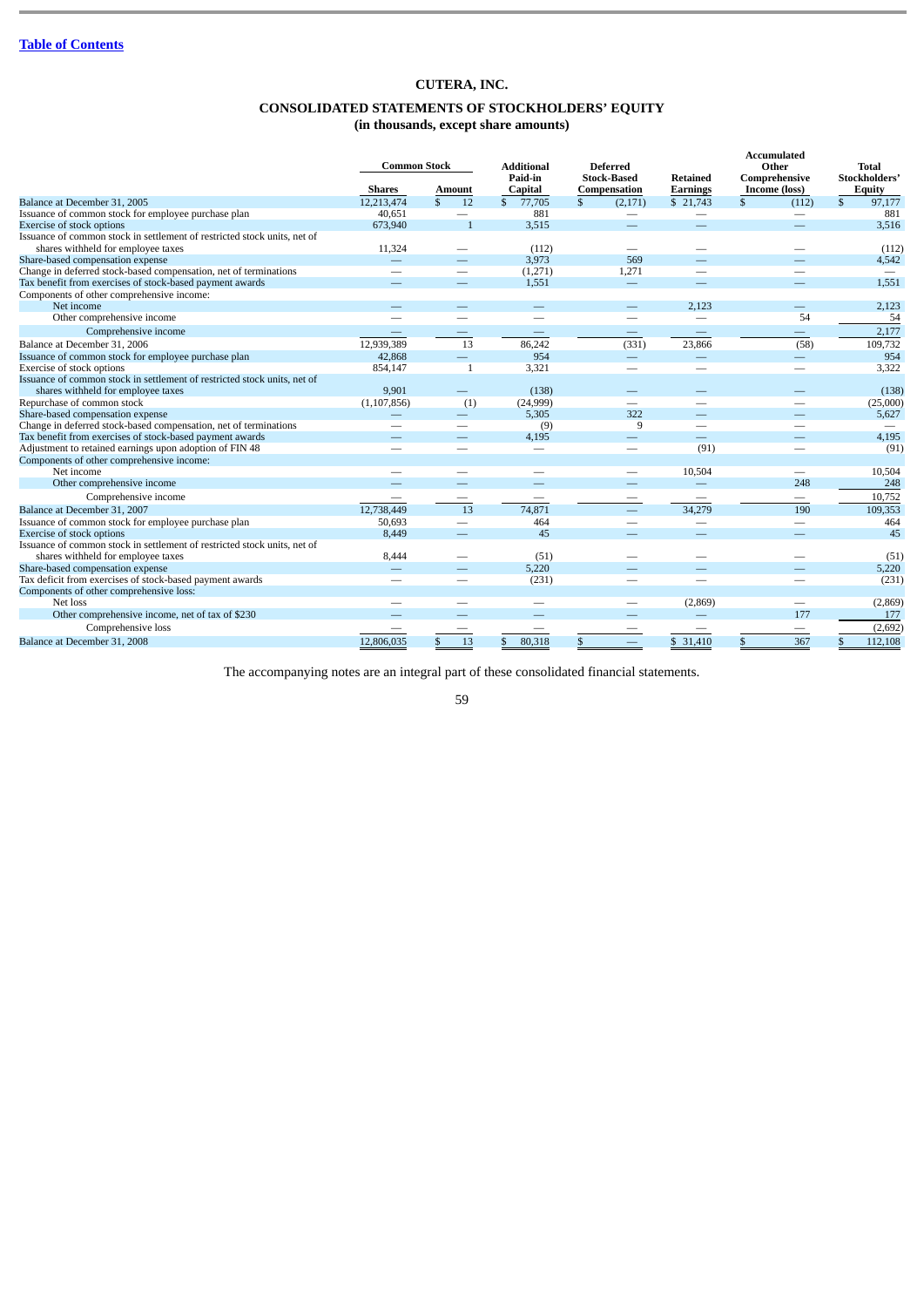# **CUTERA, INC. CONSOLIDATED STATEMENTS OF CASH FLOWS (in thousands)**

<span id="page-59-0"></span>

|                                                                                          |             | <b>Year Ended December 31,</b> |                        |  |
|------------------------------------------------------------------------------------------|-------------|--------------------------------|------------------------|--|
|                                                                                          | 2008        | 2007                           | 2006                   |  |
| <b>Cash flows from operating activities:</b>                                             |             |                                |                        |  |
| Net income (loss)                                                                        | \$(2,869)   | \$10,504                       | \$<br>2,123            |  |
| Adjustments to reconcile net income (loss) to net cash provided by operating activities: |             |                                |                        |  |
| Stock-based compensation                                                                 | 5,220       | 5,627                          | 4,542                  |  |
| Tax benefit (deficit) from stock-based compensation                                      | (231)       | 4,195                          | 1,808                  |  |
| Excess tax benefit related to stock-based compensation                                   | (44)        | (3,652)                        | (1,032)                |  |
| Depreciation and amortization                                                            | 904         | 913                            | 869                    |  |
| Other-than-temporary impairments of long-term investments                                | 3,554       |                                |                        |  |
| Change in deferred tax asset                                                             | (1,892)     | (2,662)                        | (2,765)                |  |
| Other                                                                                    | 467         | 248                            | (53)                   |  |
| Changes in assets and liabilities:                                                       |             |                                |                        |  |
| Accounts receivable                                                                      | 4,848       | (1,066)                        | (2,980)                |  |
| Inventories                                                                              | (2,803)     | (2,592)                        | (65)                   |  |
| Other current assets                                                                     | 1,348       | 747                            | 1,026                  |  |
| Accounts payable                                                                         | (660)       | 138                            | 860                    |  |
| Accrued liabilities                                                                      | (4,739)     | 367                            | 4,175                  |  |
| Deferred rent                                                                            | 74          | 215                            | 328                    |  |
| Deferred revenue                                                                         | 1,101       | 3,792                          | 3,630                  |  |
| Income tax liability                                                                     | 62          | 116                            | $\qquad \qquad -$      |  |
| Net cash provided by operating activities                                                | 4,340       | 16,890                         | 12,466                 |  |
| <b>Cash flows from investing activities:</b>                                             |             |                                |                        |  |
| Acquisition of property and equipment                                                    | (703)       | (1,000)                        | (642)                  |  |
| Purchase of intangibles                                                                  |             | (20)                           | (1,218)                |  |
| Proceeds from sales of marketable investments                                            | 55,104      | 69,103                         | 23,522                 |  |
| Proceeds from maturities of marketable investments                                       | 30,065      | 31,508                         | 99,439                 |  |
| Purchase of marketable and long-term investments                                         | (63, 822)   | (100, 017)                     | (132, 456)             |  |
| Net cash provided by (used in) investing activities                                      | 20,644      | (426)                          | (11, 355)              |  |
| <b>Cash flows from financing activities:</b>                                             |             |                                |                        |  |
| Proceeds from exercise of stock options and employee stock purchase plan                 | 458         | 4,138                          | 4,397                  |  |
| Repurchase of common stock                                                               |             | (25,000)                       |                        |  |
| Excess tax benefit related to stock-based compensation                                   | 44          | 3,652                          | 1,032                  |  |
| Net cash provided by (used in) financing activities                                      | 502         | (17,210)                       | 5,429                  |  |
| Net increase (decrease) in cash and cash equivalents                                     | 25,486      | (746)                          | 6,540                  |  |
| Cash and cash equivalents at beginning of year                                           | 11,054      | 11,800                         | 5,260                  |  |
| Cash and cash equivalents at end of year                                                 | \$ 36,540   | \$11,054                       | $\mathbb{S}$<br>11,800 |  |
|                                                                                          |             |                                |                        |  |
| Supplemental and non-cash disclosure of cash flow information:                           |             |                                |                        |  |
| Change in deferred stock-based compensation, net of terminations                         | \$          | \$<br>(9)                      | (1,271)<br>S           |  |
| Cash paid (received) for income taxes                                                    | \$<br>2,098 | \$<br>(808)                    | \$<br>(1,990)          |  |

The accompanying notes are an integral part of these consolidated financial statements.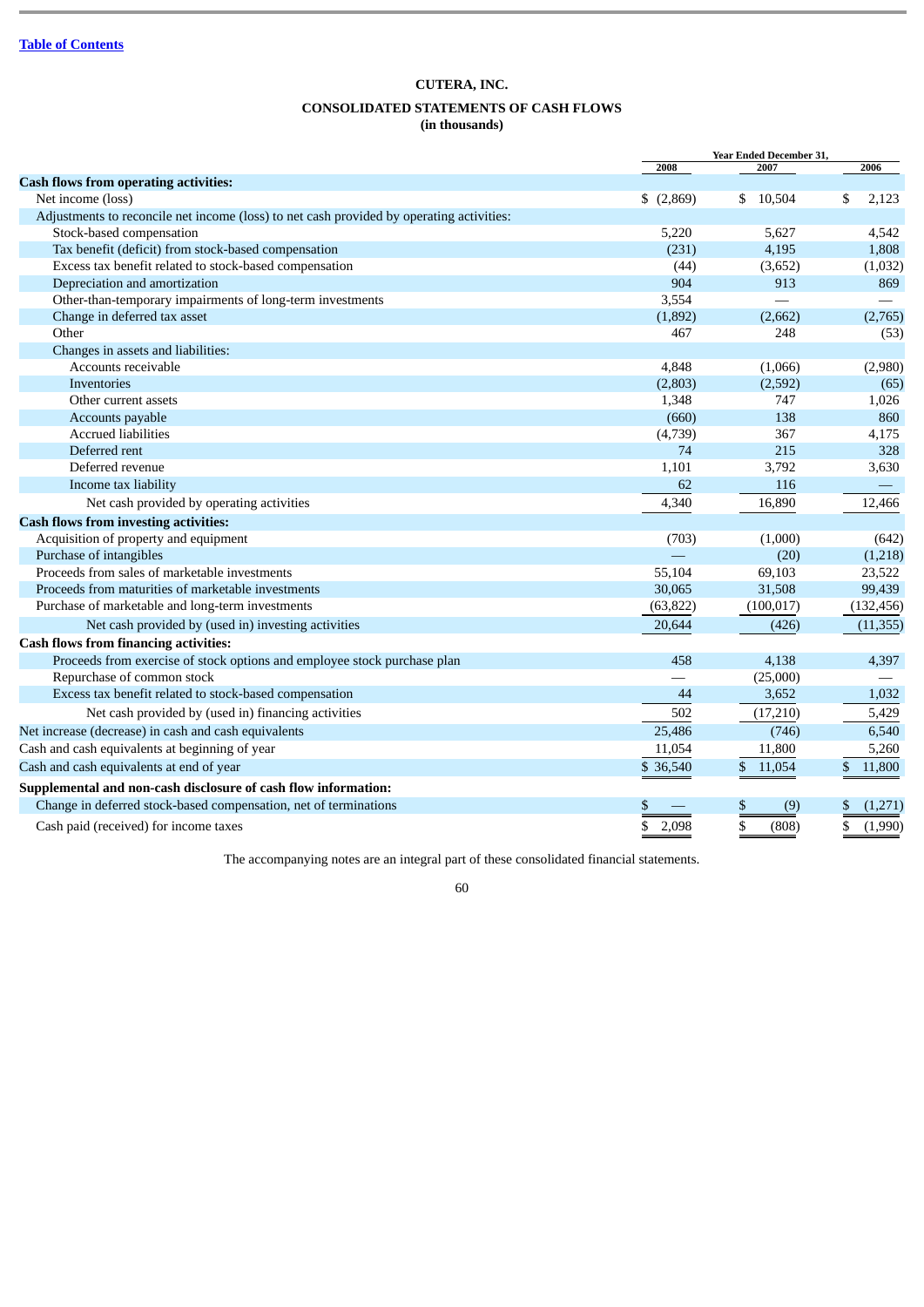### **NOTES TO CONSOLIDATED FINANCIAL STATEMENTS**

### <span id="page-60-0"></span>**NOTE 1—SUMMARY OF SIGNIFICANT ACCOUNTING POLICIES**

### *Description of Operations and Principles of Consolidation.*

Cutera, Inc. (Cutera or the Company) is a global provider of laser and other light-based aesthetic systems for practitioners worldwide. The Company designs, develops, manufactures, and markets the CoolGlide, Xeo and Solera product platforms for use by physicians and other qualified practitioners to allow its customers to offer safe and effective aesthetic treatments to their customers.

Headquartered in Brisbane, California, the Company has wholly-owned subsidiaries in Australia, Canada, France, Japan, Spain, Switzerland and United Kingdom that market, sell and service its products outside of the United States. The Consolidated Financial Statements include the accounts of the Company and its subsidiaries. All inter-company transactions and balances have been eliminated.

### *Use of Estimates.*

The preparation of Consolidated Financial Statements in conformity with generally accepted accounting principles in the United States of America (GAAP) requires the Company's management to make estimates and assumptions that affect the amounts reported and disclosed in the financial statements and the accompanying notes. Actual results could differ materially from those estimates. On an ongoing basis, the Company evaluates their estimates, including those related to the, warranty obligation, sales commission, accounts receivable and sales allowances, fair values of long-term investments, fair values of acquired intangible assets, useful lives of intangible assets and property and equipment, fair values of options to purchase the Company's common stock, recoverability of deferred tax assets, and effective income tax rates, among others. Management bases their estimates on historical experience and on various other assumptions that are believed to be reasonable, the results of which form the basis for making judgments about the carrying values of assets and liabilities.

### *Cash, Cash Equivalents, Marketable Investments, and Long-Term Investments.*

The Company invests its cash primarily in money market funds and in highly liquid debt instruments of U.S. federal and municipal governments and their agencies. All highly liquid investments with stated maturities of three months or less from date of purchase are classified as cash equivalents; all highly liquid investments with stated maturities of greater than three months are classified as marketable investments. The majority of the Company's cash and investments are held in U.S. banks and its foreign subsidiaries maintain a limited amount of cash in their local banks to cover their short term operating expenses.

The Company determines the appropriate classification of its investments in marketable securities at the time of purchase and re-evaluates such designation at each balance sheet date. The Company's marketable securities have been classified and accounted for as available-for-sale. The Company may, or may not, hold securities with stated maturities greater than 12 months until maturity. In response to changes in the availability of and the yield on alternative investments as well as liquidity requirements, it occasionally sells these securities prior to their stated maturities. As these securities are viewed by the Company as available to support current operations, based on the provisions of Accounting Research Bulletin No. 43, Chapter 3A, Working Capital-Current Assets and Liabilities, securities with maturities beyond 12 months (such as variable rate demand notes) are classified as current assets under the caption marketable investments in the accompanying Consolidated Balance Sheets. These securities are carried at fair value, with the unrealized gains and losses reported as a component of stockholders' equity. Any realized gains or losses on the sale of marketable securities are determined on a specific identification method, and such gains and losses are reflected as a component of interest income and other, net.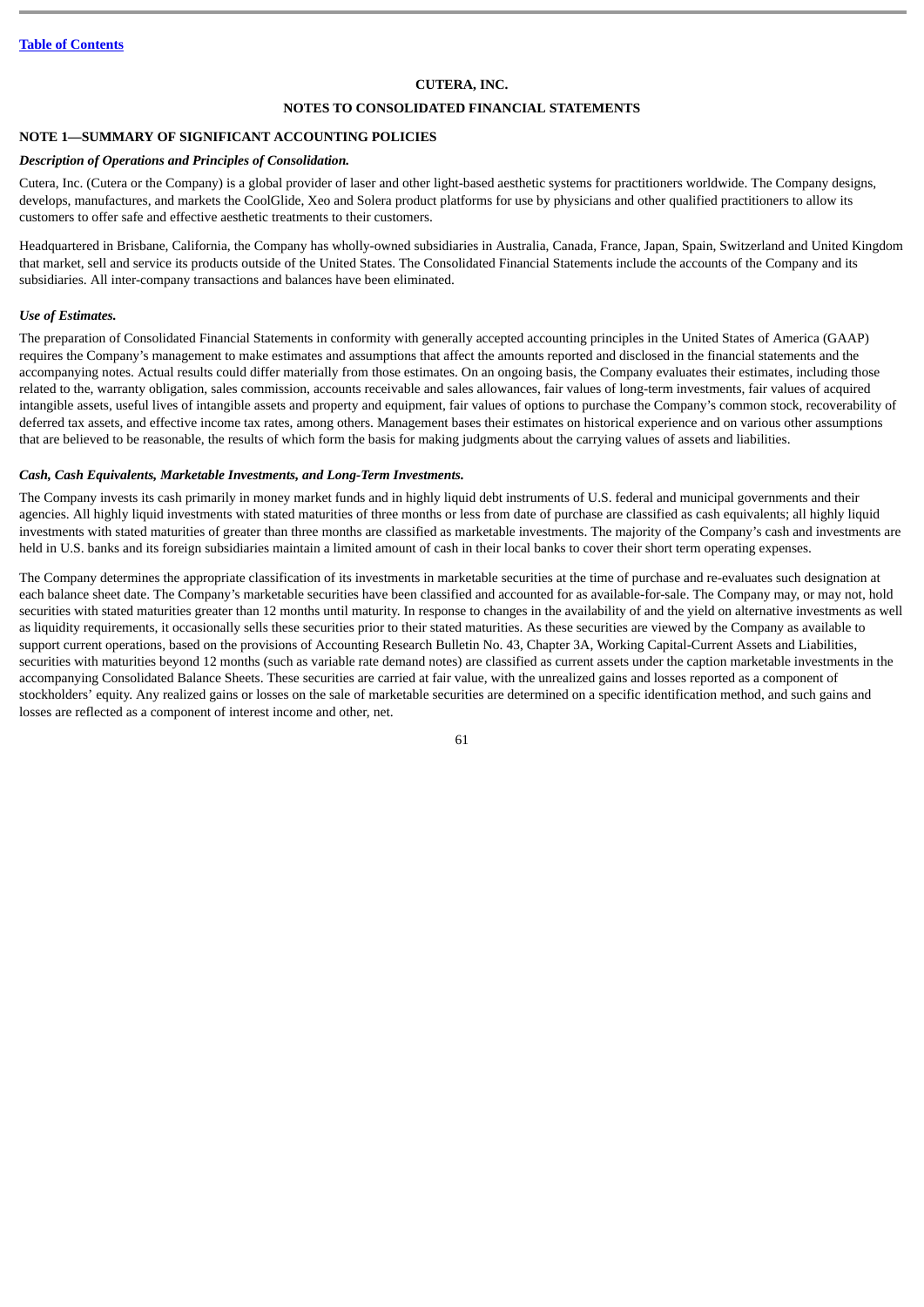### **NOTES TO CONSOLIDATED FINANCIAL STATEMENTS—(Continued)**

The Company holds a variety of interest bearing auction rate securities (ARS) that represent investments in pools of student loan assets. The ARS held by the Company have been issued either by the Federal Family Education Loan Program (FELP), or the Maine Education Loan Authority (MELA). At the time of acquisition, these ARS investments were intended to provide liquidity via an auction process that resets the applicable interest rate at predetermined calendar intervals, allowing investors to either roll over their holdings or gain immediate liquidity by selling such interests at par. Since February 2008, uncertainties in the credit markets affected these ARS investments and auctions for the Company's investments in these securities have failed to settle on their respective settlement dates. Consequently, the investments are not currently liquid and the Company will not be able to access these funds until a future auction of these investments is successful, a buyer is found outside of the auction process or the issuer refinances their debt. Maturity dates for these ARS investments range from 2028 to 2043.

As of December 31, 2008, the Company had \$9.6 million of ARS classified as long-term investments and \$250,000 included in marketable investments representing the ARS that were refinanced by the issuers at par in January 2009. The Company has classified its non-refinanced ARS investment balance as longterm investments in the accompanying Consolidated Balance Sheet because of the Company's belief that it could take more than one year before they are readily marketable. The Company's ARS have been classified and accounted for as available-for-sale. These securities are carried at fair value with the unrealized gains and losses reported as a component of stockholders' equity. The estimated fair value of the Company's ARS investments was \$9.9 million at December 31, 2008 and \$21.5 million at December 31, 2007.

The Company reviews the impairment of its investments on a quarterly basis in accordance with Statement of Financial Accounting Standards (SFAS), No. 115, *Accounting for Certain Investments in Debt and Equity Securities*, and related guidance issued by the Financial Accounting Standards Board (FASB), and the Securities and Exchange Commission (SEC), in order to determine the classification of the impairment as "temporary" or "other-than-temporary." A temporary impairment charge results in an unrealized loss being recorded in the other comprehensive loss component of stockholders' equity. An other-than-temporary impairment charge is recorded as an unrealized loss in the Consolidated Statement of Operations and is a component of the net loss for the applicable accounting period. Once an other-than-temporary impairment is recorded, a new cost basis in the investment is established. The primary differentiating factors considered by the Company to classify their impairments between temporary, and other-than-temporary, are the length of the time and the extent to which the market value has been less than cost, the financial condition and near-term prospects of the issuers and the Company's intent and ability to retain the investment in the issuer to maturity to allow for any anticipated recovery in market value. Using this assessment, the Company determined that there was an other-than-temporary decline in the fair value of its ARS investments of approximately \$3.6 million, which was recognized as n other-than-temporary impairment charge in the Consolidated Statement of Operations for the year ended December 31, 2008. In 2007 and 2006, the Company had not incurred any losses that were other-than-temporary.

### *Fair Value of Financial Instruments.*

Carrying amounts of the Company's financial instruments, including cash and cash equivalents, marketable investments, accounts receivable, accounts payable and accrued liabilities, approximate their fair values as of the balance sheet dates because of their generally short maturities. The fair value of marketable investments is based on quoted market prices.

### *Concentration of Credit Risk and Other Risks and Uncertainties.*

Financial instruments that potentially subject the Company to concentrations of risk consist principally of cash, cash equivalents, marketable investments and accounts receivable. The Company's cash and cash equivalents are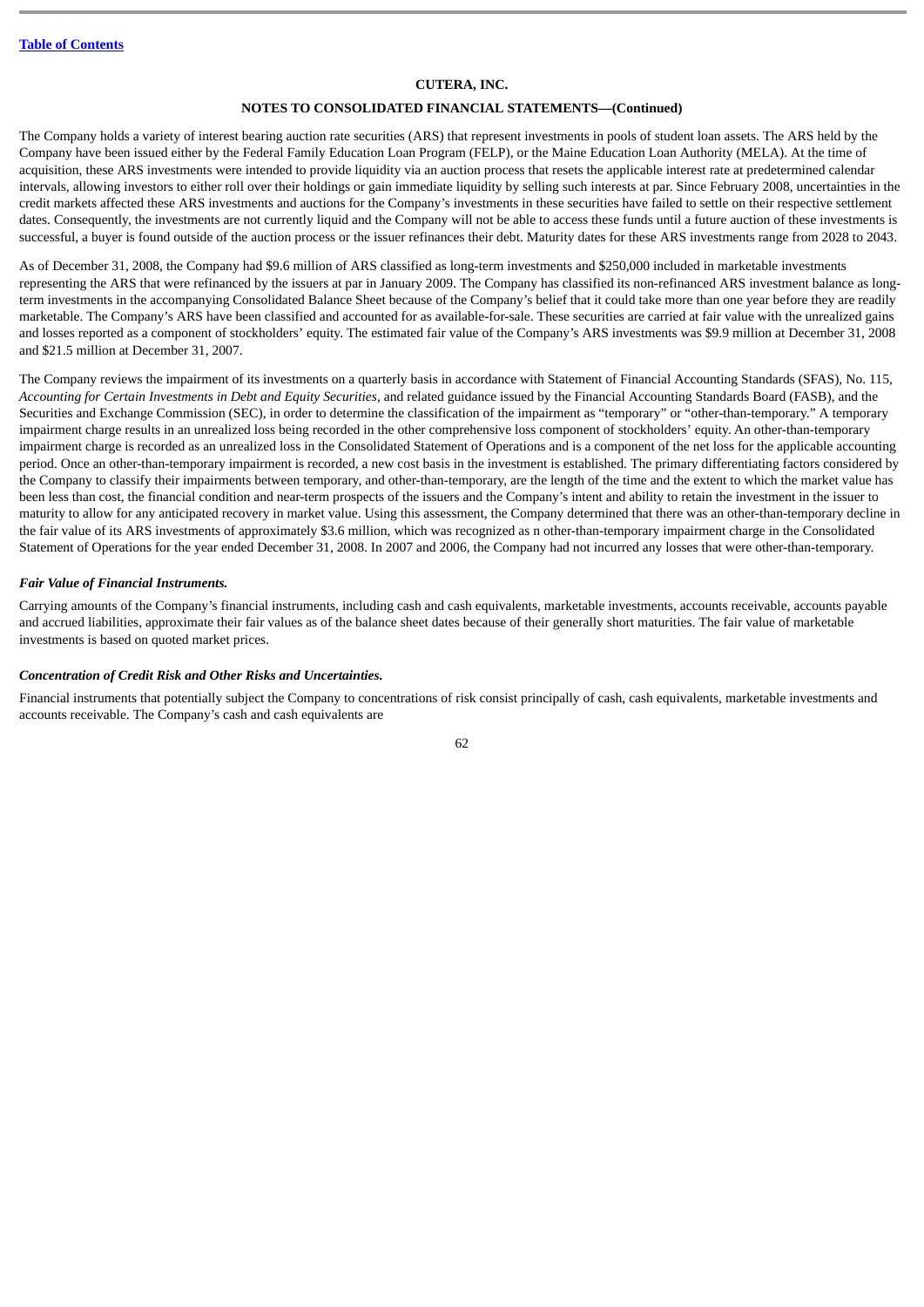### **NOTES TO CONSOLIDATED FINANCIAL STATEMENTS—(Continued)**

primarily invested in deposits and money market accounts with two major banks in the United States. In addition, the Company has operating cash balances in banks in each of the international locations in which it operates. Deposits in these banks may exceed the amount of insurance provided on such deposits, if any. Management believes that these financial institutions are financially sound and, accordingly, believes that minimal credit risk exists. The Company has not experienced any losses on its deposits of cash and cash equivalents. Accounts receivable are typically unsecured and are derived from revenue earned from worldwide customers. The Company performs credit evaluations of its customers and maintains reserves for potential credit losses. Concentrations of accounts receivable balances are presented in Note 3 and segment, geographic and major customer information is presented in Note 10.

The Company invests in debt instruments—including bonds and ARS—of the U.S. Government, its agencies and municipalities, and in bonds of high-quality corporate issuers. By policy, the Company restricts its exposure to any single corporate issuer by imposing concentration limits. To minimize the exposure due to adverse shifts in interest rates, the Company maintains investments at an average maturity (interest reset date for auction-rate securities and variable rate demand notes) of generally less than eighteen months.

The Company is subject to risks common to companies in the medical device industry, including, but not limited to, new technology innovations, dependence on key personnel, dependence on key suppliers, protection of proprietary technology, product liability and compliance with government regulations. To continue profitable operations, the Company must continue to successfully design, develop, manufacture and market its products. There can be no assurance that current products will continue to be accepted in the marketplace. Nor can there be any assurance that any future products can be developed or manufactured at an acceptable cost and with appropriate performance characteristics, or that such products will be successfully marketed, if at all. These factors could have a material adverse effect on the Company's future financial results and cash flows.

Future products developed by the Company may require additional approvals from the Food and Drug Administration or international regulatory agencies prior to commercial sales. There can be no assurance that the Company's products will continue to meet the necessary regulatory requirements. If the Company was denied such approvals or such approvals were delayed, it may have a materially adverse impact on the Company.

#### *Inventories.*

Inventories are stated at the lower of cost or market, cost being determined on a standard cost basis (which approximates actual cost on a first-in, first-out basis) and market being determined as the lower of replacement cost or net realizable value.

The Company includes demonstration units within inventories. Demonstration units are carried at cost and amortized over their estimated economic life of two years. Amortization expense related to demonstration units is recorded in cost of revenue or in the respective operating expense line based on which function and purpose it is being used for. Proceeds from the sale of demonstration units are recorded as revenue and all costs incurred to refurbish the systems prior to sale are charged to cost of revenue.

#### *Property and Equipment.*

Property and equipment are stated at cost and depreciated on a straight-line basis over the estimated useful lives of the related assets, which is generally three years. Amortization of leasehold improvements is computed using the straight-line method over the shorter of the remaining lease term or the estimated useful life of the related assets. Upon sale or retirement of assets, the costs and related accumulated depreciation and amortization are removed from the balance sheet and the resulting gain or loss is reflected in operating expenses. Maintenance and repairs are charged to operations as incurred.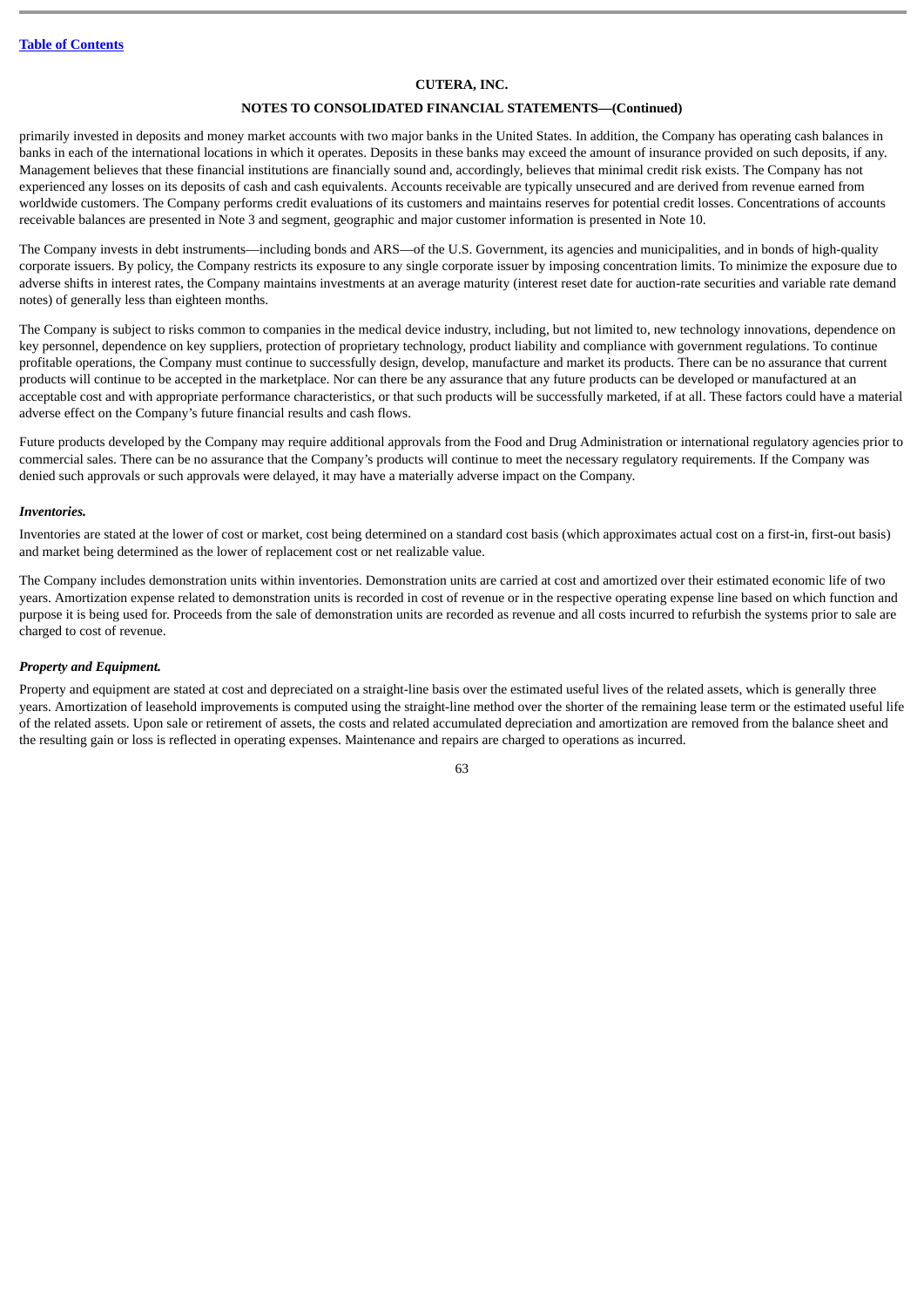### **NOTES TO CONSOLIDATED FINANCIAL STATEMENTS—(Continued)**

### *Intangible Assets.*

Purchased technology sublicense and other intangible assets are presented at cost, net of accumulated amortization. The technology licenses are being amortized on a straight-line basis over their expected useful life of 9-10 years and the other intangibles are being amortized over their expected useful life of two years.

#### *Impairment of Long-lived Assets.*

In accordance with the provisions of SFAS No. 144, *Accounting for the Impairment or Disposal of Long-lived Assets,* the Company reviews long-lived assets, including property and equipment, and intangible assets, for impairment whenever events or changes in business circumstances indicate that the carrying amount of the assets may not be fully recoverable. Under SFAS No. 144, an impairment loss would be recognized when estimated undiscounted future cash flows expected to result from the use of the asset and its eventual disposition is less than its carrying amount. Impairment, if any, is measured as the amount by which the carrying amount of a long-lived asset exceeds its fair value. Through December 31, 2008, there have been no such impairments.

## *Warranty Obligations.*

The Company provides standard one-year or two-year warranty coverage on its systems. Warranty coverage provided is for labor and parts necessary to repair the systems during the warranty period. The Company accounts for the estimated warranty cost of the standard warranty coverage as a charge to costs of revenue when revenue is recognized. The estimated warranty cost is based on historical product performance. To determine the estimated warranty reserve, the Company utilizes actual service records to calculate the average service expense per system and applies this to the equivalent number of units exposed under warranty. The Company updates these estimated charges every quarter.

#### *Revenue Recognition.*

The Company recognizes distributor and non-distributor revenue in accordance with the SEC's Staff Accounting Bulletin, No. 104, *Revenue Recognition* (SAB 104)*.* Product revenue, including upgrade revenue, and revenue from Titan hand piece refills, is recognized when title and risk of ownership has been transferred, provided that:

- Persuasive evidence of an arrangement exists;
- The price is fixed or determinable;
- The remaining obligations are insignificant; and
- Collectability is reasonably assured.

Transfer of title and risk of ownership occurs when the product is shipped to the customer or when the customer receives the product, depending on the nature of the arrangement. Revenue is recorded net of customer and distributor discounts. For sales transactions when collectability is not reasonably assured, the Company recognizes revenue upon receipt of cash payment. Sales to customers and distributors do not include any return or exchange rights. In addition the Company's distributor agreements obligate the distributor to pay the Company for the sale regardless of whether the distributor is able to resell the product. Shipping and handling charges are invoiced to customers based on the amount of products sold. Shipping and handling fees are recorded as revenue and the related expense as a component of cost of revenue.

The Company also offers customers extended service contracts. Revenue under service contracts is recognized on a straight-line basis over the period of the applicable service contract. Service revenue, from customers whose systems are not under a service contact, is recognized as the services are provided. Service revenue for the years ended December 31, 2008, 2007 and 2006 was \$11.4 million, \$9.1 million and \$5.9 million, respectively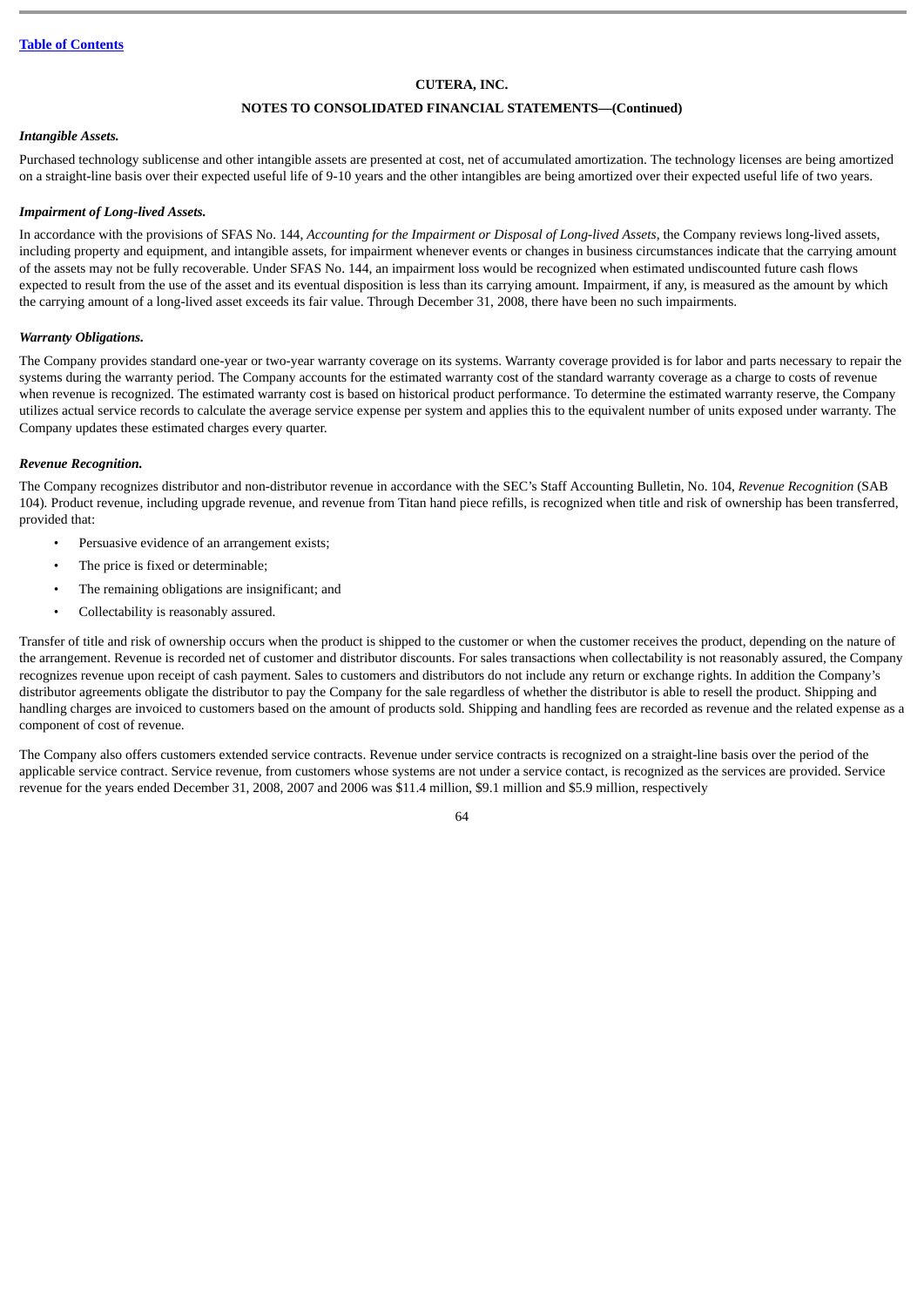### **NOTES TO CONSOLIDATED FINANCIAL STATEMENTS—(Continued)**

#### *Research and Development Expenditures.*

Costs related to research, design, development and testing of products are charged to research and development expense as incurred. Expenses incurred primarily relate to employees, facilities, material, third party contractors and clinical and regulatory fees.

### *Advertising Costs.*

Advertising costs are included as part of sales and marketing expense and are expensed as incurred. Advertising expense for the years ended December 31, 2008, 2007 and 2006 were \$1.9 million, \$2.1 million and \$1.5 million, respectively.

#### *Stock-based Compensation.*

The Company accounts for stock-based payments under SFAS 123(R), *Share-Based Payment (revised 2004,)* (SFAS 132(R)), which requires the recognition of compensation expense for all share-based payment awards made to the Company's employees and directors, including stock options, employee stock purchases related to the Employee Stock Purchase Plan and restricted stock unit awards (RSUs). SFAS 123(R) requires that compensation cost relating to share-based payment transactions be measured based on the fair value for all awards. The Company uses the Black-Scholes method of valuation to determine the fair value of share-based payments. The Company applied the modified prospective application method under which the provisions of SFAS 123(R) apply to new awards and to awards modified, repurchased or cancelled after the adoption date. Changes in the estimated forfeiture rates are reflected prospectively.

Upon the vesting of RSUs, stock is issued on the dates of vesting, net of the statutory withholding requirements to be paid by the Company on behalf of its employees. As a result, the actual number of shares issued is less than the actual number of RSUs vested. Furthermore, in accordance with SFAS 123(R), the liability for withholding amounts to be paid by the Company is recorded as a reduction to additional paid-in capital when paid.

In compliance with SFAS 123R, the Company included as part of its cash flows from financing activities the benefits of tax deductions in excess of the taxeffected compensation of the related stock-based awards vested during the years ended December 31, 2008, 2007 and 2006. During the year ended December 31, 2008, 2007 and 2006, the amount of cash received from the grant of ESPP shares and exercise of stock options was \$458,000, \$4.1 million and \$4.4 million, respectively, and the total direct tax benefit (deficit) realized, including the excess tax benefit (deficit), from stock based award activity was (\$231,000), \$4.2 million and \$1.8 million, respectively. The Company elected to account for the indirect effects of stock-based awards—primarily the research and development tax credit—through the statement of operations.

### *Income Taxes.*

The Company accounts for income taxes under the liability method in accordance with SFAS No. 109, *Accounting for Income Taxes*, which requires that deferred tax assets and liabilities be recognized using enacted statutory tax rates for the effect of temporary differences between the book and tax bases of recorded assets and liabilities. SFAS No. 109 also requires that deferred tax assets be reduced by a valuation allowance if it is more likely than not that a portion of the deferred tax asset will not be realized. The Company has determined that its future taxable income will be sufficient to recover all of the deferred tax assets. However, should there be a change in their ability to recover the deferred tax assets, the Company could be required to record a valuation allowance against its deferred tax assets. This would result in an increase to the Company's tax provision in the period in which they determined that the recovery was not probable.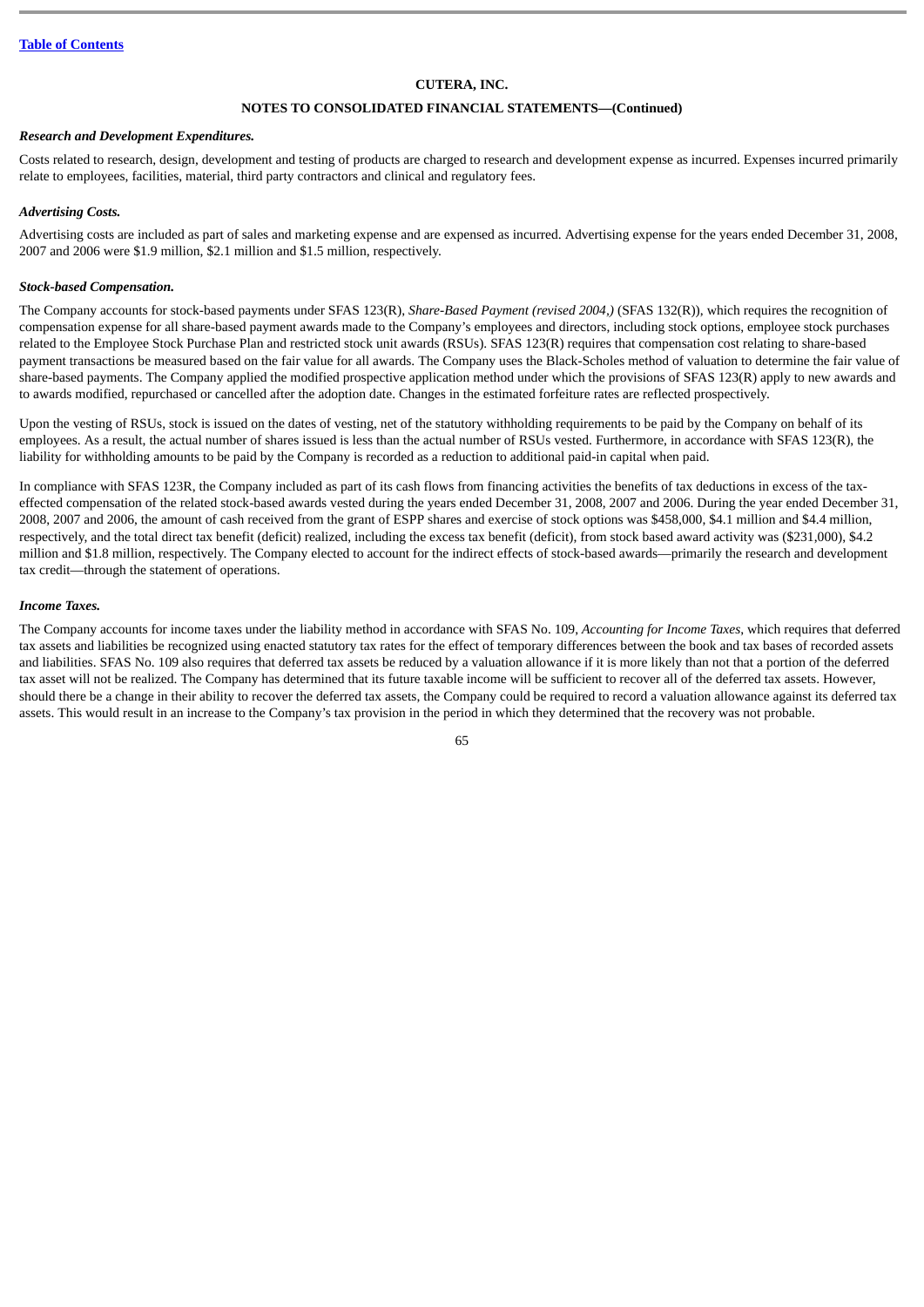### **NOTES TO CONSOLIDATED FINANCIAL STATEMENTS—(Continued)**

In addition, effective January 1, 2007, the Company adopted FASB Interpretation No. 48, *Accounting for Uncertainty in Income Taxes-an interpretation of FASB Statement No. 109*, (FIN 48), which requires the Company to calculate tax liabilities dealing with uncertainties in the application of complex tax regulations and recognizes liabilities for anticipated tax audit issues in the U.S. and other tax jurisdictions pursuant to FIN 48. Under FIN 48, the impact of an uncertain income tax position on income tax expense must be recognized at the largest amount that is more-likely-than-not to be sustained. An uncertain income tax position will not be recognized if it has less than a 50% likelihood of being sustained. The Company has provided taxes and related interest and penalties due for potential adjustments that may result from examinations of open U.S. Federal, state and foreign tax years. If the Company ultimately determines that payment of these amounts are not more-likely-than-not, the Company will reverse the liability and recognize a tax benefit during the period in which the Company makes the determination. The Company will record an additional charge in the Company's provision for taxes in the period in which the Company determines that the recorded tax liability is less than the Company expects the ultimate assessment to be.

#### *Comprehensive Income (loss).*

Comprehensive income (loss) generally represents all changes in stockholders' equity except those resulting from investments or contributions by stockholders. The Company's unrealized gains and losses on marketable investments represent the only component of other comprehensive income that is excluded from net income (loss).

### *Foreign Currency.*

The U.S. dollar is the functional currency of the Company's subsidiaries. Monetary and non-monetary assets and liabilities are remeasured into U.S. dollars at period end and historical exchange rates, respectively. Sales and operating expenses are remeasured at average exchange rates in effect during each period, except for those expenses related to non-monetary assets which are remeasured at historical exchange rates. Gains or losses resulting from foreign currency transactions are included in net income (loss) and are insignificant for each of the three years ended December 31, 2008. The effect of exchange rate changes on cash and cash equivalents was insignificant for each of the three years presented in the period ended December 31, 2008.

#### *Recent Accounting Pronouncements.*

In April 2008, the FASB issued FASB Staff Position (FSP), FAS 142-3, *Determination of the Useful Life of Intangible Assets* (FSP FAS 142-3). FSP FAS 142-3 removes the requirement of SFAS 142, *Goodwill and Other Intangible Assets* for an entity to consider, when determining the useful life of an acquired intangible asset, whether the intangible asset can be renewed without substantial cost or material modifications to the existing terms and conditions associated with the intangible asset. FSP FAS 142-3 replaces the previous useful-life assessment criteria with a requirement that an entity considers its own experience in renewing similar arrangements. If the entity has no relevant experience, it would consider market participant assumptions regarding renewal. FSP FAS 142-3 is effective for fiscal years beginning after December 15, 2008. The Company does not expect the adoption of FSP FAS 142-3 to have a material effect on its Consolidated Financial Statements for 2009.

In February 2008, the FASB issued FSP No. FAS 157-2, *Effective Date of FASB Statement No. 157* (FSP 157-2), to partially defer SFAS 157. FSP 157-2 defers the effective date of SFAS 157 for nonfinancial assets and nonfinancial liabilities, except those that are recognized or disclosed at fair value in the financial statements on a recurring basis (at least annually), to fiscal years, and interim periods within those fiscal years, beginning after November 15, 2008. The Company does not expect the adoption of the provisions of FSP 157-2 for non-financial assets and non-financial liabilities to have a material effect on its Consolidated Financial Statements for 2009.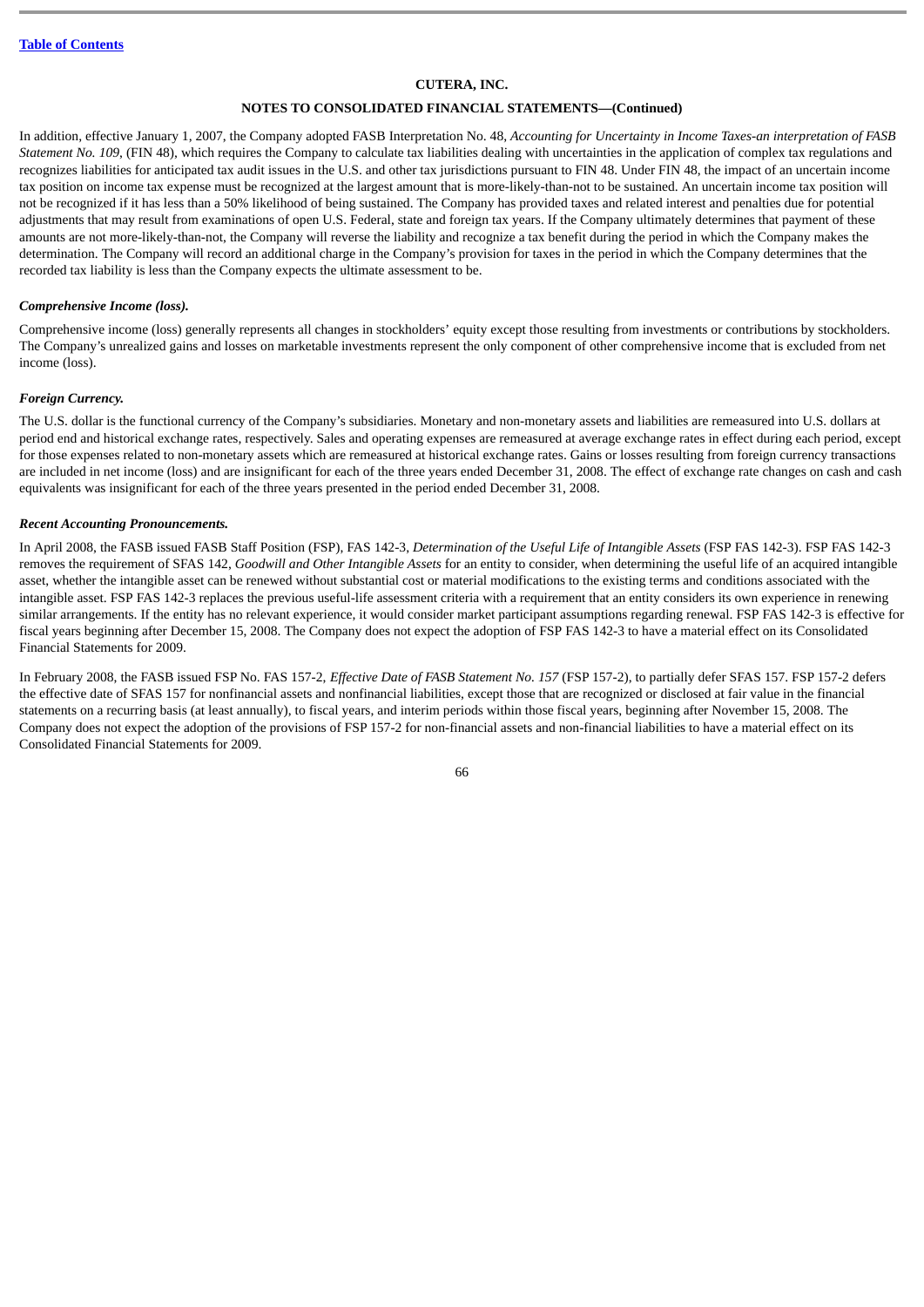### **NOTES TO CONSOLIDATED FINANCIAL STATEMENTS—(Continued)**

In December 2007, the FASB issued SFAS No. 141 (revised 2007), *Business Combinations* (SFAS 141R), and SFAS No. 160, *Accounting and Reporting of Noncontrolling Interest in Consolidated Financial Statements, an amendment of ARB 51* (SFAS 160), which will change the accounting for and reporting of business combination transactions and noncontrolling interests in consolidated financial statements. The provisions of SFAS 141R and SFAS 160 were effective for the Company on January 1, 2009. SFAS 160 requires changes in classification and presentation of minority interests in the consolidated balance sheets, statements of income, and statements of stockholders' equity. The adoption of the provisions of SFAS 141R is not expected to have any impact on the Company's Consolidated Financial Statements for 2009.

## **NOTE 2—INVESTMENT SECURITIES:**

Cash and cash equivalents, marketable investments and long-term investments at December 31, 2008 and 2007 consist of the following (in thousands):

|                                       | <b>Amortized</b>         | Gross<br><b>Unrealized</b>                 | Gross<br><b>Unrealized</b>           | Fair<br><b>Market</b>          |
|---------------------------------------|--------------------------|--------------------------------------------|--------------------------------------|--------------------------------|
| December 31, 2008                     | Cost                     | Gains                                      | Losses                               | <b>Value</b>                   |
| Cash and cash equivalents             | \$ 36,540                | \$                                         | \$                                   | \$ 36,540                      |
| Marketable investments:               |                          |                                            |                                      |                                |
| Municipal securities                  | 59,837                   | 566                                        |                                      | 60,403                         |
| ARS                                   | 219                      | 31                                         |                                      | 250                            |
| Total marketable investments          | 60,056                   | 597                                        |                                      | 60,653                         |
| Long-term investments in ARS          | 9,627                    |                                            |                                      | 9,627                          |
|                                       | \$106,223                | 597<br>\$                                  |                                      | \$106,820                      |
| <b>December 31, 2007</b>              | <b>Amortized</b><br>Cost | <b>Gross</b><br><b>Unrealized</b><br>Gains | Gross<br><b>Unrealized</b><br>Losses | Fair<br><b>Market</b><br>Value |
| Cash and cash equivalents:            |                          |                                            |                                      |                                |
| Cash and money market funds           | 6,405<br>\$.             | \$                                         | \$                                   | 6,405<br>\$                    |
| Marketable securities-municipal bonds | 4,649                    |                                            |                                      | 4,649                          |
| Total cash and cash equivalents       | 11,054                   |                                            |                                      | 11,054                         |
| Marketable investments:               |                          |                                            |                                      |                                |
| Municipal securities                  | 74,229                   | 190                                        |                                      | 74,749                         |
| <b>ARS</b>                            | 14,091                   |                                            |                                      | 14,091                         |
|                                       |                          |                                            |                                      |                                |
| Total marketable investments          | 88,320                   | 190                                        |                                      | 88,510                         |
| Long-term investments in ARS          | 7,429                    |                                            |                                      | 7,429                          |

The contractual maturities of marketable investment in municipal securities and ARS classified as available for sale as of December 31, 2008, are as follows (in thousands):

| <b>December 31, 2008</b>                                   | Amount   |
|------------------------------------------------------------|----------|
| Due in less than one year (fiscal year 2009)               | \$21,074 |
| Due in 1 to 3 years (fiscal year $2010 - 2011$ )           | 33,087   |
| Due in 3 to 5 years (fiscal year 2012-2013)                |          |
| Due in 5 to 10 years (fiscal year $2014-2018$ )            |          |
| Due in greater than 10 years (fiscal year 2019 and beyond) | 16,119   |
|                                                            | \$70,280 |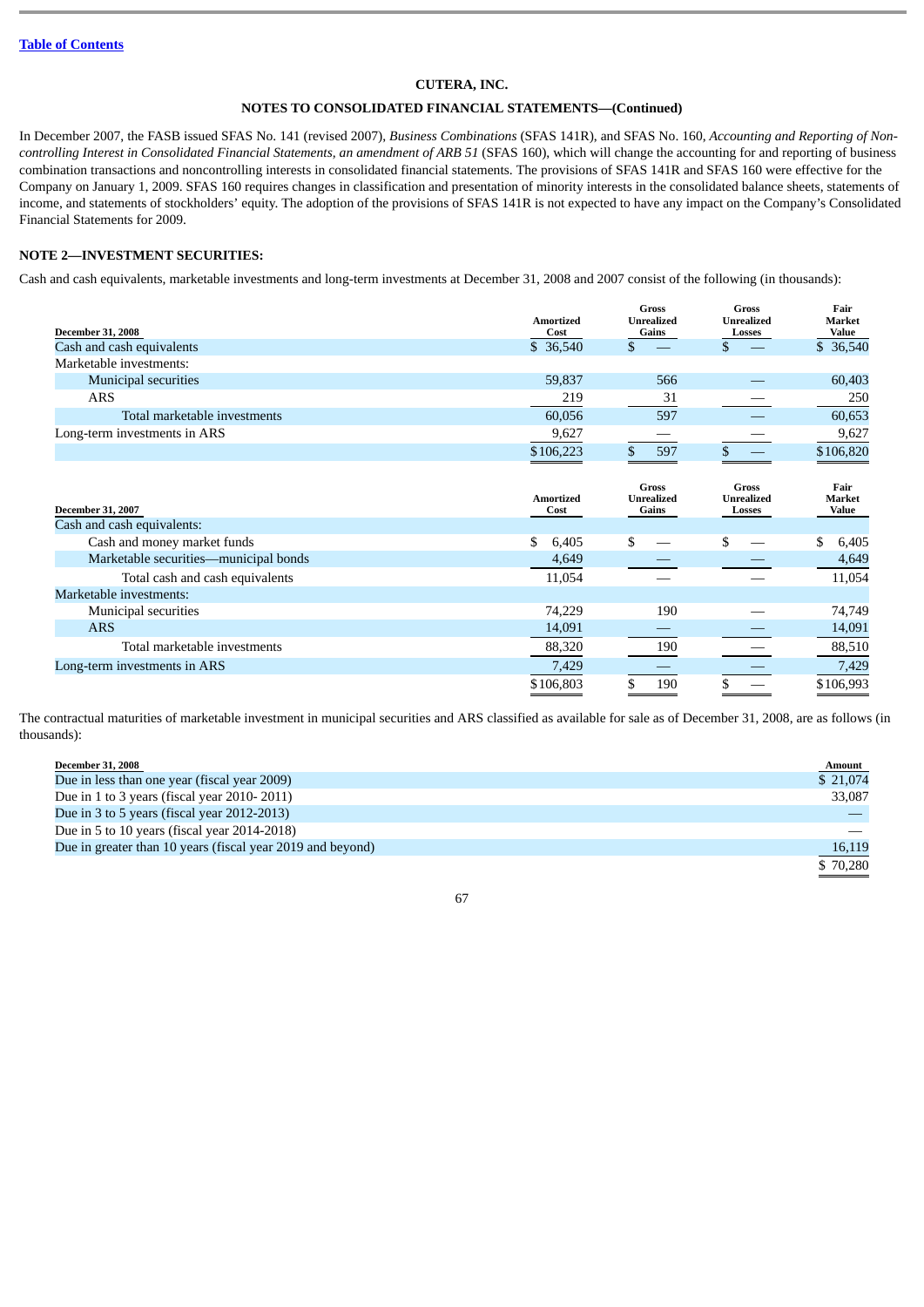### **NOTES TO CONSOLIDATED FINANCIAL STATEMENTS—(Continued)**

### *Fair Value Measurements*

On January 1, 2008, the Company adopted SFAS No. 157, *Fair Value Measurements* (SFAS 157), as it relates to financial assets and financial liabilities. In February 2008, the Financial Accounting Standards Board (FASB) issued FASB Staff Position (FSP) No. FAS 157-2, *Effective Date of FASB Statement No. 157,* which delayed the effective date of SFAS 157 for all nonfinancial assets and nonfinancial liabilities, except those that are recognized or disclosed at fair value in the financial statements on at least an annual basis, until January 1, 2009 for calendar year-end entities. SFAS 157 defines fair value, establishes a framework for measuring fair value in GAAP and expands disclosures about fair value measurements.

SFAS 157 defines fair value as the price that would be received to sell an asset or paid to transfer a liability in an orderly transaction between market participants at the measurement date. This standard is now the single source in GAAP for the definition of fair value, except for the fair value of leased property as defined in SFAS No. 13, *Accounting for Leases.* SFAS 157 establishes a fair value hierarchy that distinguishes between (1) market participant assumptions developed based on market data obtained from independent sources (observable inputs) and (2) an entity's own assumptions about market participant assumptions developed based on the best information available in the circumstances (unobservable inputs). The fair value hierarchy consists of three broad levels, which gives the highest priority to unadjusted quoted prices in active markets for identical assets or liabilities (Level 1) and the lowest priority to unobservable inputs (Level 3). The three levels of the fair value hierarchy under SFAS 157 are described below:

- Level 1: Quoted prices (unadjusted) in active markets that are accessible at the measurement date for assets or liabilities. The fair value hierarchy gives the highest priority to Level 1 inputs.
- Level 2: Directly or indirectly observable inputs as of the reporting date through correlation with market data, including quoted prices for similar assets and liabilities in active markets and quoted prices in markets that are not active. Level 2 also includes assets and liabilities that are valued using models or other pricing methodologies that do not require significant judgment since the input assumptions used in the models, such as interest rates and volatility factors, are corroborated by readily observable data from actively quoted markets for substantially the full term of the financial instrument.
- Level 3: Unobservable inputs that are supported by little or no market activity and reflect the use of significant management judgment. These values are generally determined using pricing models for which the assumptions utilize management's estimates of market participant assumptions.

In determining fair value, the Company utilizes valuation techniques that maximize the use of observable inputs and minimize the use of unobservable inputs to the extent possible as well as considers counterparty credit risk in its assessment of fair value.

As of December 31, 2008, financial assets measured and recognized at fair value on a recurring basis and classified under the appropriate level of the fair value hierarchy as described above was as follows (in thousands):

|                                    | <b>Level 1</b> | <b>Level 2</b>                                                                                                                   | Level 3                                                                                                                          | Total                                                                                                                             |
|------------------------------------|----------------|----------------------------------------------------------------------------------------------------------------------------------|----------------------------------------------------------------------------------------------------------------------------------|-----------------------------------------------------------------------------------------------------------------------------------|
| Cash equivalents                   | \$34,702       |                                                                                                                                  |                                                                                                                                  | \$ 34,702                                                                                                                         |
| Short term marketable investments: |                |                                                                                                                                  |                                                                                                                                  |                                                                                                                                   |
| Available-for-sale securities      |                | 60,653                                                                                                                           | $\overline{\phantom{m}}$                                                                                                         | 60,653                                                                                                                            |
| Long-term investments:             |                |                                                                                                                                  |                                                                                                                                  |                                                                                                                                   |
| Available-for-sale ARS             |                |                                                                                                                                  | 9,627                                                                                                                            | 9,627                                                                                                                             |
| Total assets at fair value         | \$34,702       | \$60,653<br><u> Termin de la provincia de la provincia de la provincia de la provincia de la provincia de la provincia de la</u> | \$9,627<br><u> Tanzania de la contenentación de la contenentación de la contenentación de la contenentación de la contenenta</u> | \$104,982<br><u> Termin de la provincia de la provincia de la provincia de la provincia de la provincia de la provincia de la</u> |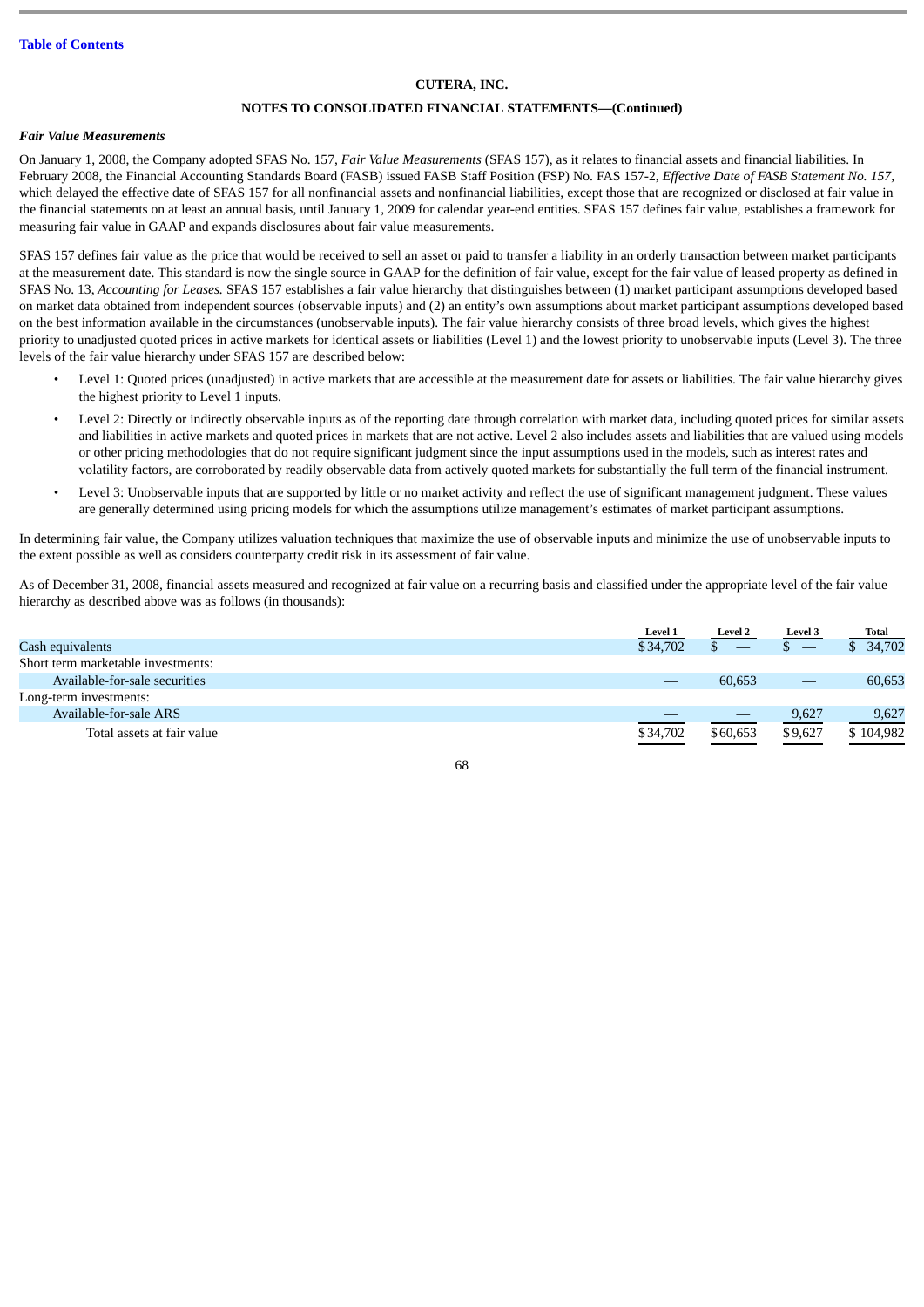### **NOTES TO CONSOLIDATED FINANCIAL STATEMENTS—(Continued)**

The Company's Level 1 financial assets are money market funds and highly liquid debt instruments of U.S. federal and municipal governments and their agencies with stated maturities of three months or less from the date of purchase, whose fair values are based on quoted market prices. The Company's Level 2 financial assets are highly liquid debt instruments of U.S. federal and municipal governments and their agencies with stated maturities of greater than three months, whose fair values are obtained from readily-available pricing sources for the identical underlying security that may, or may not, be actively traded.

At December 31, 2008, observable market information was not available to determine the fair value of the Company's ARS investments. Therefore, the fair value is based on broker-provided valuation models that relied on Level 3 inputs including those that are based on expected cash flow streams and collateral values, assessments of counterparty credit quality, default risk underlying the security, market discount rates and overall capital market liquidity. The valuation of the Company's ARS investment portfolio is subject to uncertainties that are difficult to predict. Factors that may impact the valuations in the future include changes to credit ratings of the securities, as well as to the underlying assets supporting those securities, rates of default of the underlying assets, underlying collateral value, discount rates, counterparty risk and ongoing strength and quality of market credit and liquidity. These financial instruments are classified within Level 3 of the fair value hierarchy.

The table presented below summarizes the change in carrying value associated with Level 3 financial assets, which represents the Company's investment in ARS and classified as long-term investments, for the year ended December 31, 2008 (in thousands):

|                                                                                       | December 31,<br>2008 |
|---------------------------------------------------------------------------------------|----------------------|
| Balance at December 31, 2007                                                          |                      |
| Transfers into Level 3                                                                | 13,400               |
| Transfers from Level 3 to Level 2                                                     | (250)                |
| Total gains or losses (realized or unrealized)                                        |                      |
| Included in earnings (other-than-temporary impairment of non-current ARS investments) | (3,554)              |
| Included in other comprehensive income                                                | 31                   |
| Balance at December 31, 2008                                                          | 9,627                |

## **NOTE 3—BALANCE SHEET DETAIL:**

### *Accounts Receivable:*

Trade accounts receivable are recorded at the invoiced amount and do not bear interest. The allowance for doubtful accounts is the Company's best estimate of the amount of probable credit losses existing in accounts receivable and is based on historical write-off experience and any specific customer issues that have been identified. Account balances are charged off against the allowance when it is probable the receivable will not be recovered. As of December 31, 2008 and 2007, one customer accounted for 25% and 35% of the Company's total accounts receivable balance, respectively.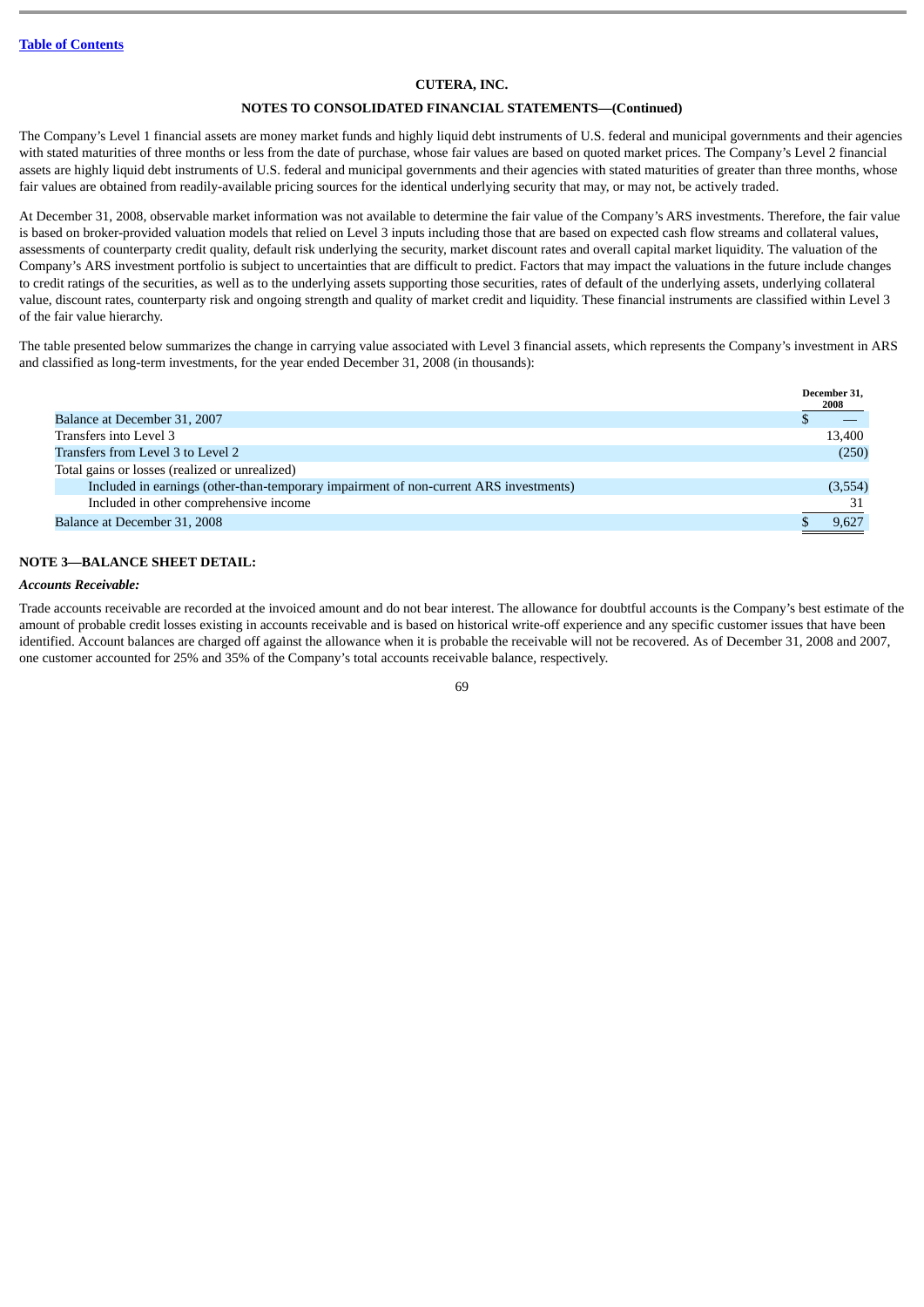# **CUTERA, INC. NOTES TO CONSOLIDATED FINANCIAL STATEMENTS—(Continued)**

## *Inventories:*

Inventories consist of the following (in thousands):

|                |         | December 31, |
|----------------|---------|--------------|
|                | 2008    | 2007         |
| Raw materials  | \$5,071 | \$3,313      |
| Finished goods | 4,856   | 4,220        |
|                | \$9,927 | 7,533        |

## *Property and Equipment, net:*

Property and equipment, net consists of the following (in thousands):

|                                | December 31. |         |
|--------------------------------|--------------|---------|
|                                | 2008         | 2007    |
| Leasehold improvements         | 347<br>S.    | 152     |
| Office equipment and furniture | 2,572        | 2,541   |
| Machinery and equipment        | 2,403        | 1,987   |
|                                | 5,322        | 4,680   |
| Less: Accumulated depreciation | (3,965)      | (3,319) |
| Property and equipment, net    | \$1,357      | \$1,361 |

Depreciation expense related to property and equipment was \$702,000, \$674,000 and \$628,000 for the years ended December 31, 2008, 2007 and 2006, respectively.

## *Intangible Assets:*

Intangible assets were principally comprised of a patent sublicense acquired from Palomar in 2006, a technology sublicense acquired in 2002 and other intangible assets acquired in 2007. The components of intangible assets at December 31, 2008 and 2007 were as follows (in thousands):

|                                  | Gross<br>Carrying<br>Amount | <b>Accumulated</b><br><b>Amortization</b><br>Amount | Net<br><b>Amount</b> |
|----------------------------------|-----------------------------|-----------------------------------------------------|----------------------|
| December 31, 2008 (in thousands) |                             |                                                     |                      |
| Patent sublicense                | \$1,218                     | \$<br>379                                           | \$<br>839            |
| Technology sublicense            | 538                         | 356                                                 | 182                  |
| Other intangibles                | 20                          | 16                                                  | $\overline{4}$       |
| Total                            | \$1,776                     | 751                                                 | \$1,025              |
| December 31, 2007 (in thousands) |                             |                                                     |                      |
| Patent sublicense                | \$1,218                     | \$<br>241                                           | \$<br>977            |
| Technology sublicense            | 538                         | 302                                                 | 236                  |
| Other intangibles                | 185                         | 171                                                 | 14                   |
| Total                            | \$1,941                     | 714                                                 | \$1,227              |
|                                  |                             |                                                     |                      |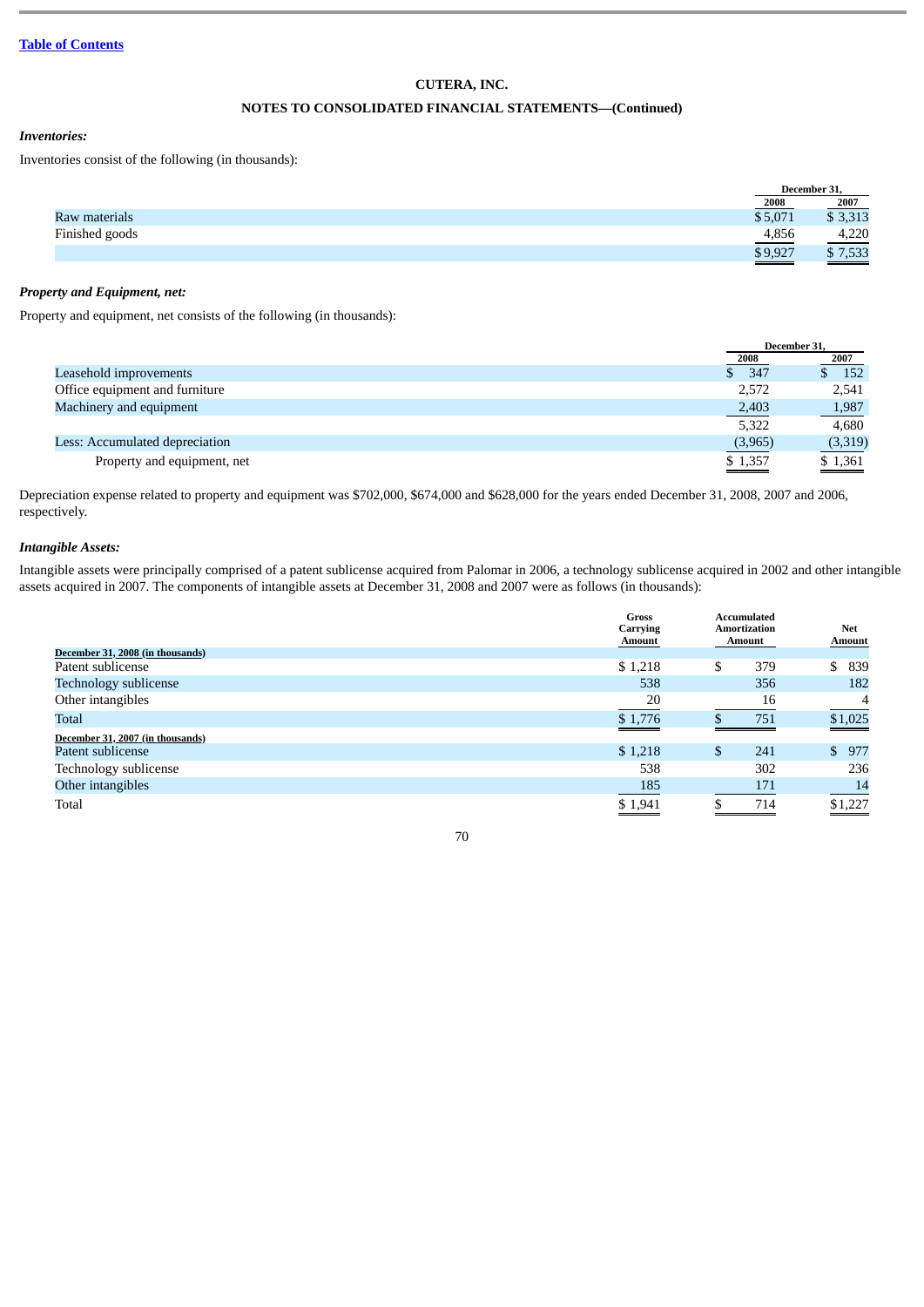### **NOTES TO CONSOLIDATED FINANCIAL STATEMENTS—(Continued)**

For the year ended December 31, 2008, 2007 and 2006, amortization expense for intangible assets was \$202,000, \$239,000 and \$241,000, respectively.

Based on intangible assets recorded at December 31, 2008, and assuming no subsequent additions to, or impairment of the underlying assets, the remaining estimated annual amortization expense is expected to be as follows (in thousands):

| Year ending December 31, | Amount                                       |
|--------------------------|----------------------------------------------|
| 2009                     | 196                                          |
| 2010                     | 192                                          |
| 2011                     | 192                                          |
| 2012                     | 158                                          |
| 2013                     | 138                                          |
| 2014 and thereafter      | 149                                          |
| <b>Total</b>             | \$1,025<br>and the control of the control of |

### *Accrued Liabilities:*

Accrued liabilities consist of the following (in thousands):

|                              | December 31, |          |
|------------------------------|--------------|----------|
|                              | 2008         | 2007     |
| Payroll and related expenses | \$3,523      | \$5,547  |
| Warranty                     | 1,916        | 2,725    |
| Royalty                      | 623          | 1,047    |
| Professional fees            | 432          | 328      |
| Income tax payable           | 285          | 1,134    |
| Sales and marketing accruals | 200          | 588      |
| Sales tax                    | 806          | 809      |
| Customer deposits            | 225          | 208      |
| Other                        | 838          | 1,201    |
|                              | \$8,848      | \$13,587 |

## **NOTE 4—WARRANTY AND SERVICE CONTRACTS:**

The Company has a direct field service organization in the United States. Internationally, the Company provides direct service support through its wholly-owned subsidiaries in Australia, Canada, France, Japan, Spain and Switzerland as well as through a network of distributors and third-party service providers in several other countries where it does not have a direct presence. The Company provides a warranty with its products, depending on the type of product. After the original warranty period, maintenance and support are offered on a service contract basis or on a time and materials basis. The Company currently provides for the estimated cost to repair or replace products under warranty at the time of sale.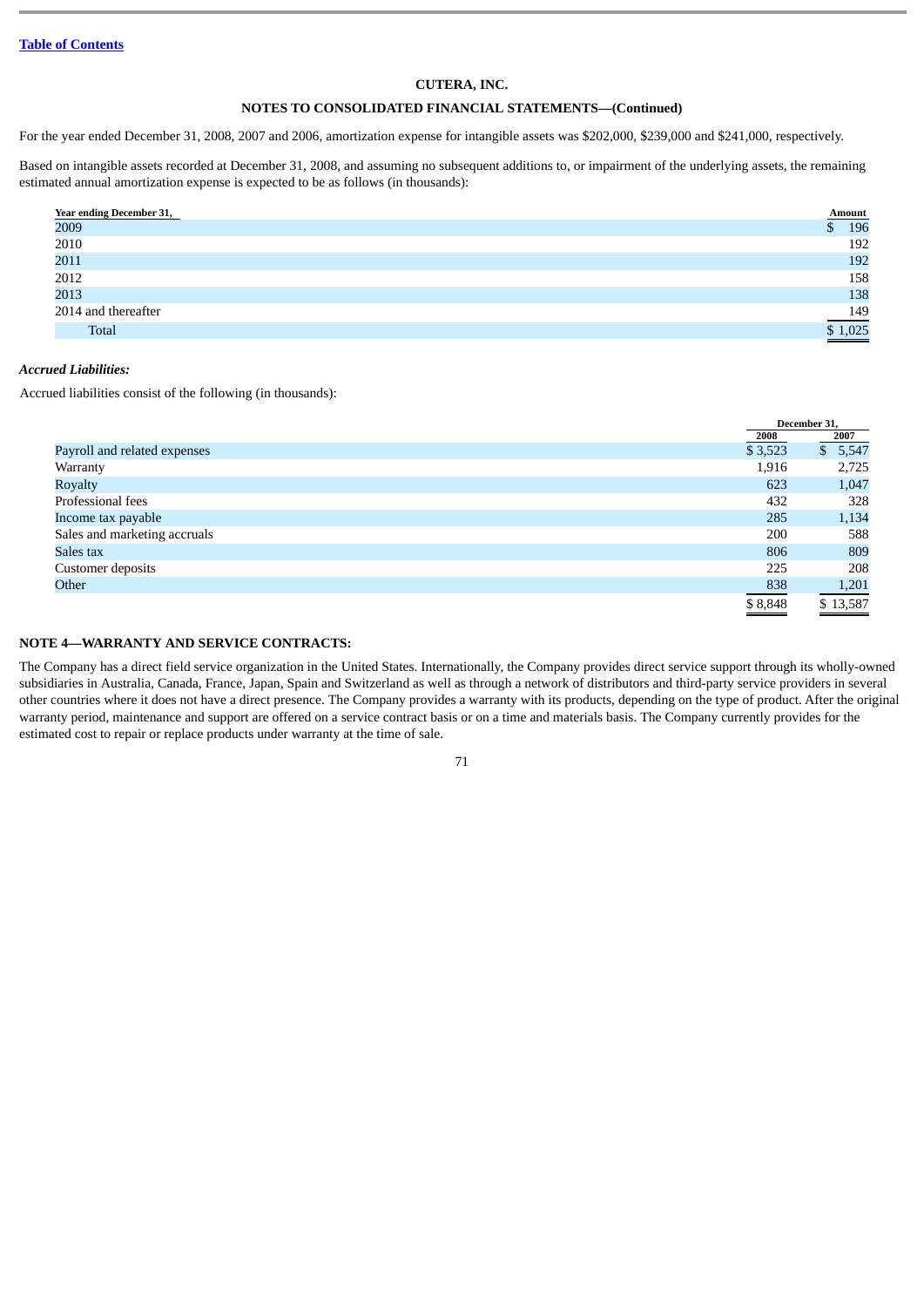## **NOTES TO CONSOLIDATED FINANCIAL STATEMENTS—(Continued)**

*Warranty Accrual (in thousands):*

|                                                     |         | <b>Year Ended</b><br>December 31. |  |
|-----------------------------------------------------|---------|-----------------------------------|--|
|                                                     | 2008    | <b>2007</b>                       |  |
| Balance at beginning of year                        | \$2,725 | $\overline{$}3,055$               |  |
| Add: Accruals for warranties issued during the year | 4.560   | 5,087                             |  |
| Less: Settlements made during the year              | (5,369) | (5, 417)                          |  |
| Balance at end of year                              | \$1,916 | \$2,725                           |  |

### *Deferred Service Contract Revenue (in thousands):*

|                              |          | <b>Year Ended</b>     |  |
|------------------------------|----------|-----------------------|--|
|                              |          | December 31,          |  |
|                              | 2008     |                       |  |
| Balance at beginning of year | \$10,564 | $\frac{2007}{$6,652}$ |  |
| Add: Payments received       | 9.915    | 10,498                |  |
| Less: Revenue recognized     | (8, 814) | (6,586)               |  |
| Balance at end of year       | \$11,665 | \$10,564              |  |

Costs incurred under service contracts during the years ended December 31, 2008, 2007 and 2006 amounted to \$4.4 million, \$2.4 million and \$1.6 million, respectively, and are recognized as incurred.

## **NOTE 5—STOCKHOLDERS' EQUITY, STOCK PLANS AND STOCK-BASED COMPENSATION EXPENSE:**

### **Stock Option Plans.**

As of December 31, 2008, the Company had the following stock-based employee compensation plans.

#### *2004 Employee Stock Purchase Plan.*

On January 12, 2004, the Board of Directors adopted the 2004 Employee Stock Purchase Plan. A total of 200,000 shares of common stock were reserved for issuance pursuant to the 2004 Employee Stock Purchase Plan. Under the 2004 Employee Stock Purchase Plan, or 2004 ESPP, eligible employees are permitted to purchase common stock at a discount through payroll deductions. Prior to November 1, 2006, the Company had a rolling one-year offering period, each with two six-month purchase periods. Beginning with the offering period that started on November 1, 2006, all future offering periods will run for approximately six months, each with one purchase period. Shares of common stock eligible for purchase are increased on the first day of each fiscal year by an amount equal to the lesser of (i) 600,000 shares, (ii) 2.0% of the outstanding shares of common stock on such date or (iii) an amount as determined by the Board of Directors. The Company added 254,769 and 258,788 reserved shares to the 2004 ESPP on January 1, 2008 and January 1, 2007, respectively. The price of the common stock purchased shall be the lower of 85% of the fair market value of the common stock at the beginning of an offering period or at the end of the offering period. The Company issued 50,693 and 42,868 shares of common stock under the 2004 ESPP in fiscal years 2008 and 2007, respectively. At December 31, 2008, 949,200 shares remained available for future issuance.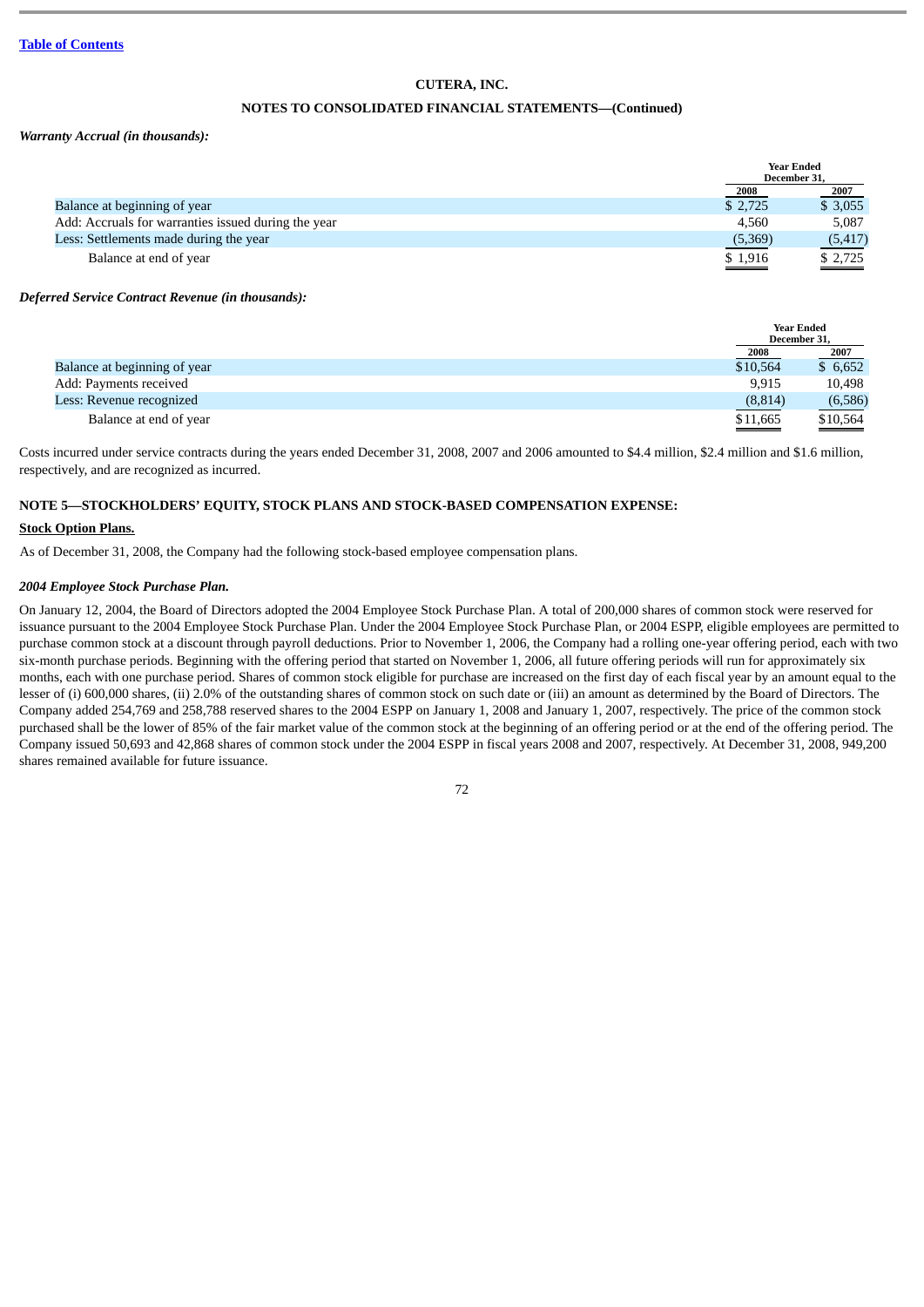## **NOTES TO CONSOLIDATED FINANCIAL STATEMENTS—(Continued)**

#### *2004 Equity Incentive Plan and 1998 Stock Plan.*

In 1998, the Company adopted the 1998 Stock Plan, or 1998 Plan, under which 4,650,000 shares of the Company's common stock have been reserved for issuance to employees, directors and consultants.

On January 12, 2004, the Board of Directors adopted the 2004 Equity Incentive Plan. A total of 1,750,000 shares of common stock were originally reserved for issuance pursuant to the 2004 Equity Incentive Plan. In addition, the shares reserved for issuance under the 2004 Equity Incentive Plan included shares reserved but un-issued under the 1998 Plan and shares returned to the 1998 Plan as the result of termination of options or the repurchase of shares.

Shares of common stock approved under the 2004 Equity Incentive Plan was increased on the first day of each fiscal year, commencing in 2005, by an amount equal to the lesser of: (i) 5% of the outstanding shares on the first day of such year; (b) 2 million shares; or, (c) an amount determined by the Board of Directors. The Company added 636,922 and 646,969 shares to the 2004 Equity Incentive Plan on January 1, 2008 and January 1, 2007, respectively. During 2008, the 2004 Equity Incentive Plan was amended to remove this feature beginning in 2009.

Options granted under the 1998 Plan and 2004 Equity Incentive Plan may be incentive stock options or non-statutory stock options. Stock purchase rights may also be granted under the 2004 Equity Incentive Plan. Incentive stock options may only be granted to employees. The Board of Directors determines the period over which options become exercisable, however, except in the case of options granted to officers, directors and consultants, options shall become exercisable at a rate of no less than 20% per year over five years from the date the options are granted. Options are to be granted at an exercise price not less than the fair market value per share on the grant date for incentive options or 85% of fair market value for nonqualified stock options. For employees holding more than 10% of the voting rights of all classes of stock, the exercise price shall not be less than 110% of the fair market value per share on the grant date. Options granted under the Plan to employees generally become exercisable 25% on the first anniversary of the vesting commencement date and an additional 1/48<sup>th</sup> of the total number of shares subject to the option shares shall become exercisable on the last day of each calendar month thereafter until all of the shares have become exercisable. In June 2008 and 2007, the Company granted options to non-employee Board of Directors that become exercisable 100% on the first anniversary of the vesting commencement date. Unvested options that have been exercised are subject to repurchase upon termination of the holder's status as an employee, director or consultant. The contractual term of the options granted is either five, seven or ten years.

During the year ended December 31, 2006, under the 2004 Equity Incentive Plan, the Company's Board of Directors approved the grant of 71,500 shares of RSUs to certain members of the Company's management. The RSUs generally vest in four equal, annual installments on the anniversaries of the date of grant. The Company measured the fair market values of the underlying stock on the dates of grant and recognizes the share-based compensation expense using the straightline method over the vesting period.

The Company issues new shares upon the exercise of options, restricted stock units and ESPP shares.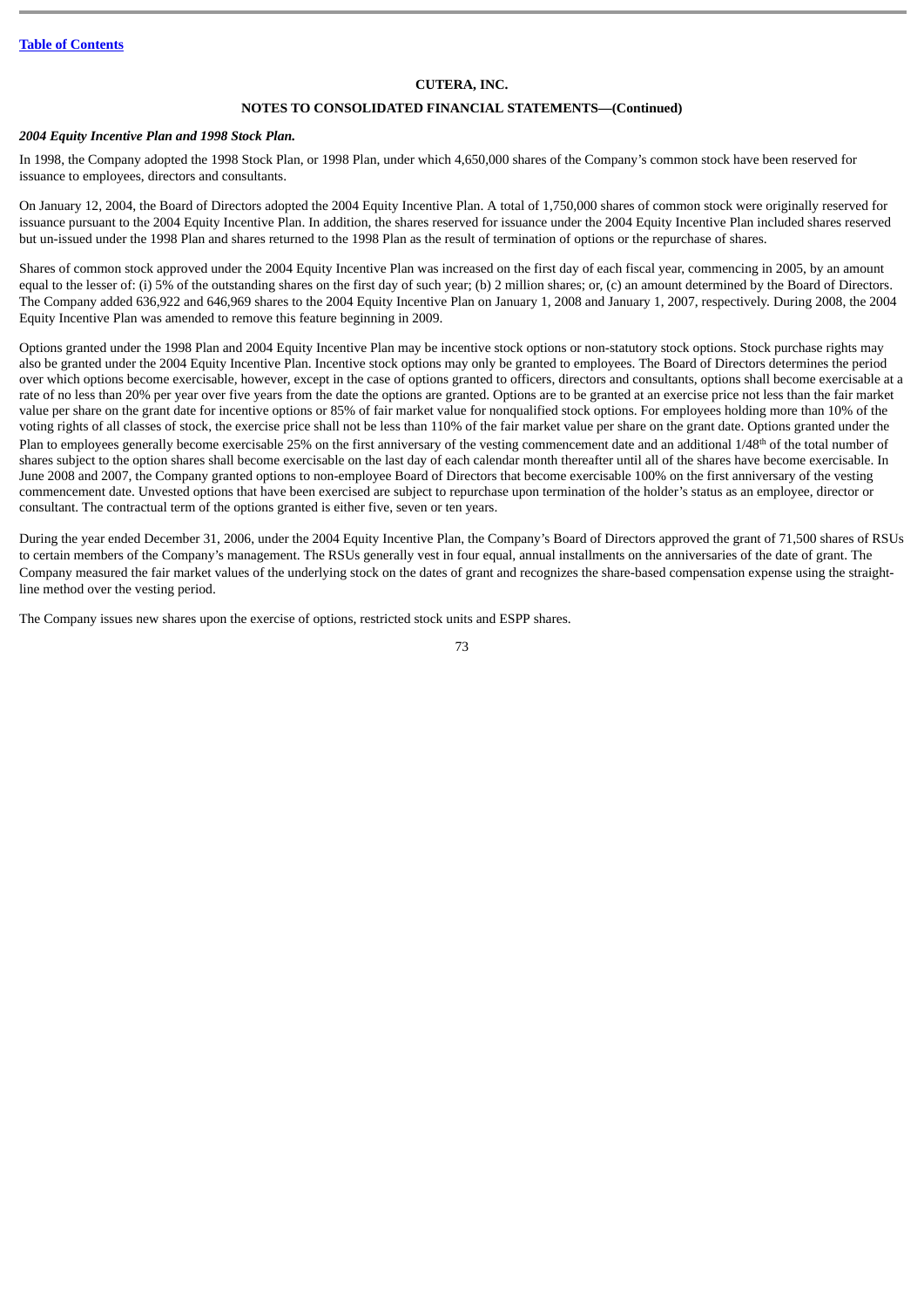## **NOTES TO CONSOLIDATED FINANCIAL STATEMENTS—(Continued)**

# **Option Activity.**

Activity under the 1998 Plan and 2004 Equity Incentive Plan is summarized as follows:

|                                               |                                                |                     | <b>Options Outstanding</b>                |                                                                        |                                                       |
|-----------------------------------------------|------------------------------------------------|---------------------|-------------------------------------------|------------------------------------------------------------------------|-------------------------------------------------------|
|                                               | <b>Shares</b><br><b>Available</b><br>for Grant | Number of<br>Shares | Weighted-<br>Average<br>Exercise<br>Price | Weighted-<br>Average<br>Remaining<br>Contractual<br>Life<br>(in years) | Aggregate<br>Intrinsic<br>Value<br>$(in $ millions)*$ |
| <b>Balances as of December 31, 2007</b>       | 2,047,649                                      | 2,417,575           | \$14.22                                   |                                                                        |                                                       |
| Additional shares reserved                    | 636.922                                        |                     |                                           |                                                                        |                                                       |
| Options granted                               | (888, 150)                                     | 888.150             | \$10.77                                   |                                                                        |                                                       |
| Options exercised                             |                                                | (8, 449)            | 5.39<br>\$                                |                                                                        |                                                       |
| Options cancelled or forfeited                | 215,543                                        | (215,543)           | \$18.69                                   |                                                                        |                                                       |
| Restricted stock units cancelled or forfeited | 1,125                                          |                     |                                           |                                                                        |                                                       |
| <b>Balances as of December 31, 2008</b>       | 2,013,089                                      | 3,081,733           | \$12.94                                   | 4.58                                                                   | 6.0                                                   |
| <b>Exercisable as of December 31, 2008</b>    |                                                | 1,842,485           | \$11.44                                   | 3.77                                                                   | 6.0                                                   |

\* Based on the closing stock price of \$8.87 for the Company's common stock on December 31, 2008, the last day of trading for the 2008 fiscal year.

The aggregate intrinsic value in the table above represents the total pre-tax intrinsic value (the aggregate difference between the Company's closing stock price on the last trading day of the fiscal year 2008 and the exercise price, multiplied by the number of in-the-money options) that would have been received by the option holders had all option holders exercised their options on December 31, 2008. This amount changes based on the fair market value of the Company's common stock. Total intrinsic value of options exercised in the twelve months ended December 31, 2008, 2007 and 2006 was \$57,000, \$23.9 million and \$13.5 million, respectively.

The options outstanding and exercisable at December 31, 2008 were in the following exercise price ranges:

|                                 |                       | <b>Options Outstanding</b>                                          |                              | <b>Options Exercisable</b>                       |
|---------------------------------|-----------------------|---------------------------------------------------------------------|------------------------------|--------------------------------------------------|
| <b>Range of Exercise Prices</b> | Number<br>Outstanding | Weighted-<br>Average<br>Remaining<br>Contractual<br>Life (in years) | <b>Number</b><br>Outstanding | Weighted-<br>Average<br><b>Exercise</b><br>Price |
| $$0.10 - $0.10$                 | 433,333               | 0.70                                                                | 433,333                      | \$<br>0.10                                       |
| $$0.50 - $4.25$                 | 337,658               | 3.12                                                                | 337,658                      | 2.90                                             |
| $$5.50 - $10.00$                | 143,819               | 5.22                                                                | 76,132                       | 7.32                                             |
| $$10.43 - $10.43$               | 610,250               | 6.38                                                                |                              |                                                  |
| \$12.14-\$13.80                 | 340,547               | 5.45                                                                | 203,985                      | 13.49                                            |
| \$14.00 - \$20.25               | 396,839               | 6.15                                                                | 370,281                      | 17.14                                            |
| \$21.84-\$23.75                 | 357,953               | 4.86                                                                | 186,358                      | 23.70                                            |
| \$24.46-\$25.39                 | 315,896               | 3.72                                                                | 135.425                      | 24.66                                            |
| \$25.73-\$27.36                 | 137,125               | 6.33                                                                | 94.646                       | 26.26                                            |
| \$34.45-\$34.45                 | 8,313                 | 3.57                                                                | 4,667                        | 34.45                                            |
| $$0.10 - $34.45$                | 3,081,733             | 4.58                                                                | 1.842.485                    | 11.44<br>\$                                      |

As of December 31, 2007 there were 1,494,100 options that were exercisable at a weighted average exercise price of \$8.99.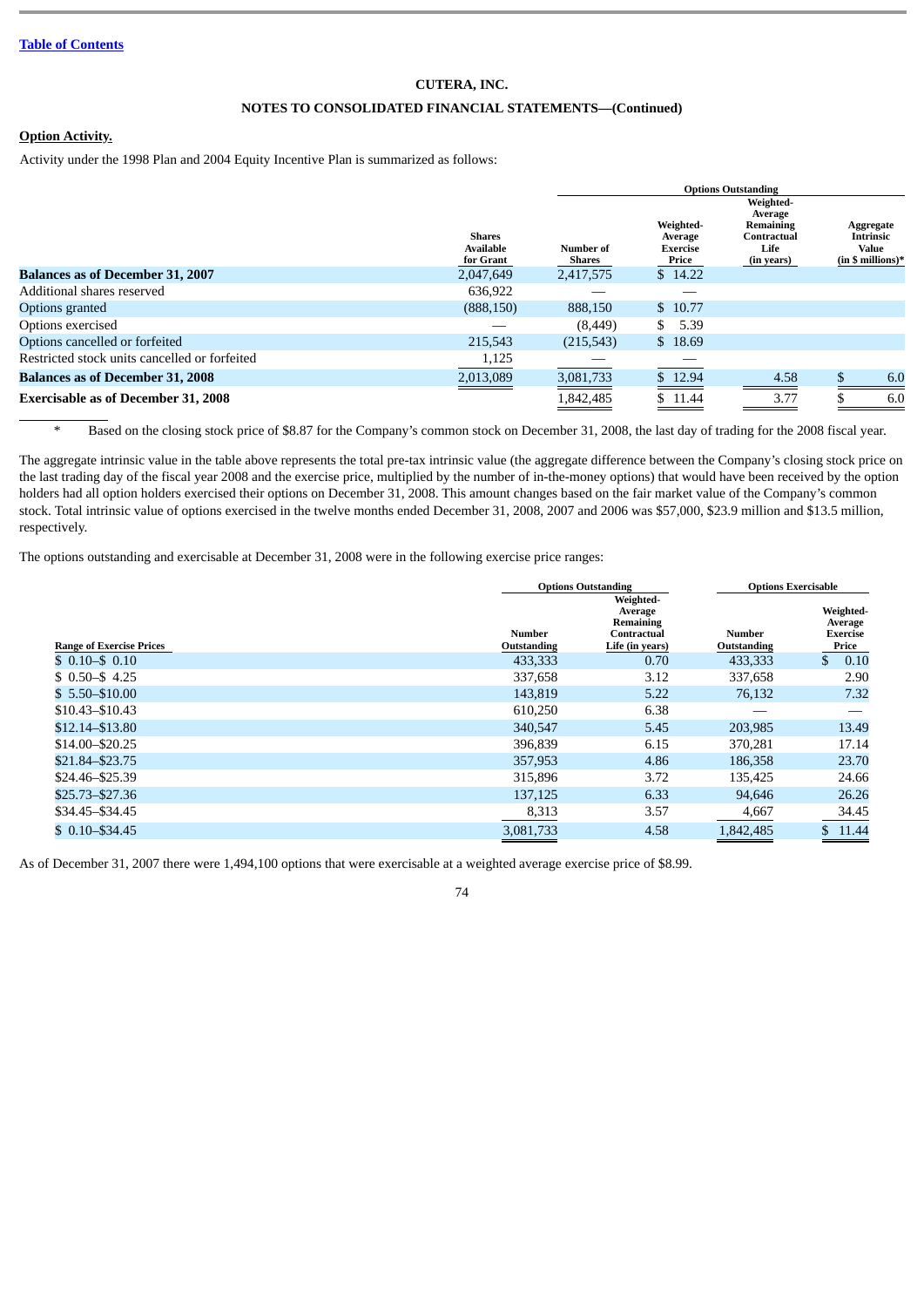## **NOTES TO CONSOLIDATED FINANCIAL STATEMENTS—(Continued)**

## **Restricted Stock Unit Awards.**

Information with respect to outstanding restricted stock unit activity is as follows:

|                                         | <b>Number</b><br>of<br><b>Shares</b> | Weighted<br>Average<br>Grant-<br>Date Fair<br>Value | Aggregate<br>Fair Value <sup>(1)</sup><br>(in thousands) |
|-----------------------------------------|--------------------------------------|-----------------------------------------------------|----------------------------------------------------------|
| <b>Outstanding at December 31, 2007</b> | 27,372                               | \$20.25                                             |                                                          |
| Granted                                 |                                      | $\hspace{0.05cm}$                                   |                                                          |
| Vested $(2)$                            | (13, 436)                            | \$20.25                                             | \$<br>138(3)                                             |
| Forfeited                               | (1, 125)                             | \$ 20.25                                            |                                                          |
| <b>Outstanding at December 31, 2008</b> | 12,811                               | \$20.25                                             |                                                          |

(1) Represents the value of the Company's stock on the date that the restricted stock units vest.

(2) The number of restricted stock units vested includes shares that the Company withheld on behalf of the employees to satisfy the statutory tax withholding requirements.

(3) On the grant date, the fair value for these vested awards was \$272,000.

## **Stock-Based Compensation.**

Stock-based compensation expense for stock options, restricted stock units and ESPP shares for the year ended December 31, 2008 and 2007 was as follows (in thousands):

|                                                                  |         | <b>Year Ended</b> |
|------------------------------------------------------------------|---------|-------------------|
|                                                                  |         | December 31.      |
|                                                                  | 2008    | 2007              |
| <b>Stock Options</b>                                             | \$4,783 | \$4,982           |
| <b>RSUs</b>                                                      | 257     | 294               |
| <b>ESPP</b>                                                      | 180     | 351               |
| Total share-based compensation expense                           | 5.220   | 5.627             |
| Tax effect on share-based compensation at the marginal tax rates | (1,788) | (1,963)           |
| Net share-based compensation expense                             | \$3,432 | \$3,664           |

Total pre-tax stock-based compensation expense by department recognized during the year ended December 31, 2008 and 2007 was as follows (in thousands):

|                                        |         | <b>Year Ended</b><br>December 31, |
|----------------------------------------|---------|-----------------------------------|
|                                        | 2008    | 2007                              |
| Cost of revenue                        | \$846   | 891<br>\$                         |
| Sales and marketing                    | 1,657   | 1,678                             |
| Research and development               | 628     | 752                               |
| General and administrative             | 2,089   |                                   |
| Total share-based compensation expense | \$5,220 | $\frac{2,306}{\$5,627}$           |

As of December 31, 2008, the unrecognized compensation cost, net of expected forfeitures, related to stock options, RSUs and ESPP was \$6.9 million, \$108,000 and \$57,000, which will be recognized using the straight- line attribution method over an estimated weighted-average amortization period of 2.50 years, 0.42 years and 0.33 years, respectively.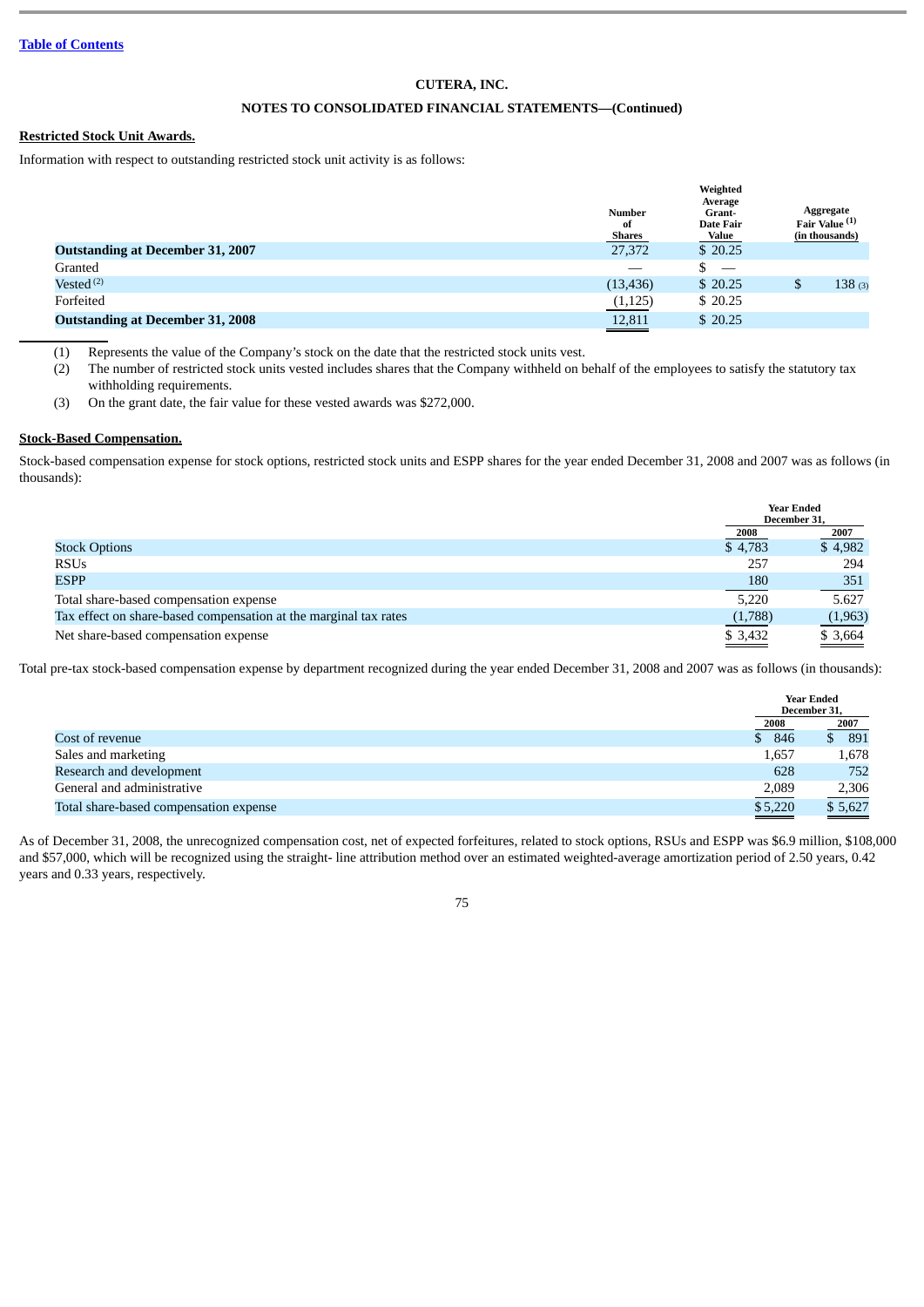#### **NOTES TO CONSOLIDATED FINANCIAL STATEMENTS—(Continued)**

#### *Valuation Assumptions and Fair Value of Stock Option and ESPP Grants.*

The Company uses the Black-Scholes option pricing model to estimate the fair value of options granted under its equity incentive plans and rights to acquire stock granted under its employee stock purchase plan. The Company based the weighted average estimated values of employee stock option grants and rights granted under the employee stock purchase plan, as well as the weighted average assumptions used in calculating these values, on estimates at the date of grant, as follows:

|                                                | <b>Stock Options</b> |                                    |         | <b>Stock Purchase Plan</b>              |                                        |        |
|------------------------------------------------|----------------------|------------------------------------|---------|-----------------------------------------|----------------------------------------|--------|
|                                                | 2008                 | 2007                               | 2006    | 2008                                    | 2007                                   | 2006   |
| Estimated fair value of grants during the year | \$5.29               | \$11.42                            | \$14.16 | \$4.52                                  | \$9.20                                 | \$8.97 |
| Expected term (in years) $(1)$                 | 4.68                 | 3.76                               | 5.05    | 0.50                                    | 0.62                                   | 0.75   |
| Risk-free interest rate <sup>(2)</sup>         | 3.2%                 | 4.9%                               | 4.9%    | L.90%                                   | 4.7%                                   | 4.4%   |
| Volatility $(3)$                               | 55%                  | 56%                                | 64%     | 51%                                     | 59%                                    | 58%    |
| Dividend yield (4)                             | $-$ %                | $\frac{0}{6}$<br>$\hspace{0.05cm}$ | $\%$    | $\%$<br>$\hspace{0.1mm}-\hspace{0.1mm}$ | $\%$<br>$\overbrace{\hspace{25mm}}^{}$ | $-$ %  |

- (1) The expected term represents the period during which the Company's stock-based awards are expected to be outstanding. The estimated term is based on historical experience of similar awards, giving consideration to the contractual terms of the awards, vesting requirements, and expectation of future employee behavior, including post-vesting terminations. Prior to 2008, the Company used the simplified method of calculating expected life described in SAB 107, *Share Based Payment*, due to significant differences in the vesting and contractual life of current option grants compared to its historical grants, as well as limited data of historical exercise patterns since the Initial Public Offering (IPO) of its common stock.
- (2) The risk-free interest rate is based on U.S. Treasury debt securities with maturities close to the expected term of the option as of the date of grant. (3) Expected volatility is a 50%/50% blend of implied and historical volatility. The Company has determined that this is a more reflective measure of
- market conditions and a better indicator of expected volatility, than its limited historical volatility since the IPO, of its common stock.
- (4) The Company has not historically issued any dividends and does not expect to do so in the foreseeable future.

The Company periodically estimates forfeiture rates based on its historical experience within separate groups of employees and adjusts the share-based payment expense accordingly.

#### **NOTE 6: COMMON STOCK REPURCHASES**

## *Common Stock Repurchase Program*

In the year ended December 31, 2007, the Company repurchased 1,107,856 shares of its common stock at an average price of \$22.57. The stock repurchased under the Rule 10b5-1 trading plan was cancelled and returned to authorized share status.

#### *Restricted Stock Unit Withholdings*

The Company issues restricted stock units as part of its equity incentive plans, which are described more fully in "Note 5—Stockholders' Equity, Stock Plans and Stock-Based Compensation Expense." For the majority of restricted stock units granted, the number of shares issued on the date the restricted stock units vest is net of the statutory withholding requirements paid on behalf of the employees. The Company withheld 4,992 and 5,288 shares of common stock to satisfy approximately \$51,000 and \$139,000 of its employees' tax obligations, during 2008 and 2007, respectively. The Company paid this amount in cash to the appropriate taxing authorities.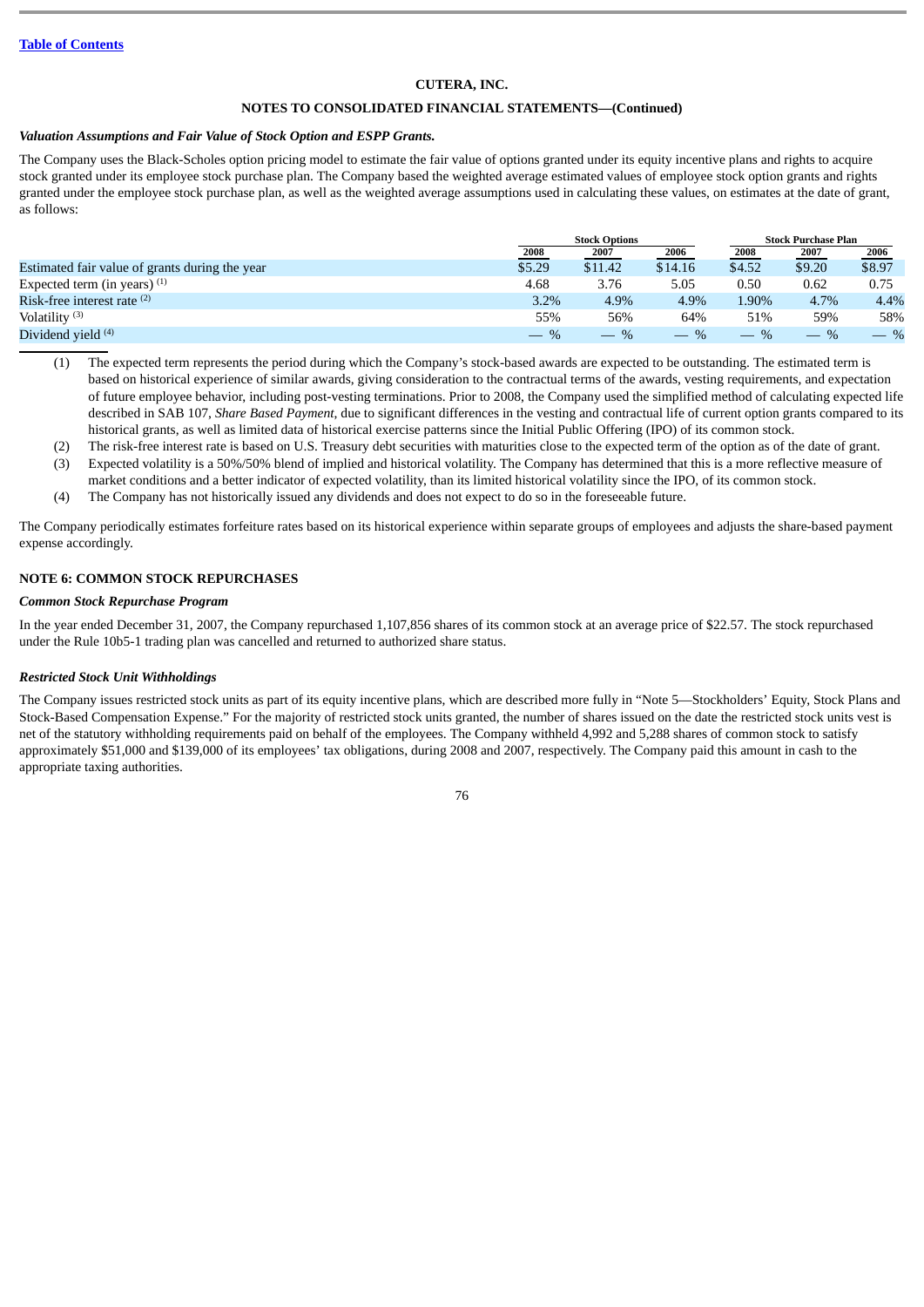## **NOTES TO CONSOLIDATED FINANCIAL STATEMENTS—(Continued)**

Although shares withheld are not issued, they are treated as common stock repurchases for accounting and disclosure purposes, as they reduce the number of shares that would have been issued upon vesting.

## **NOTE 7—INCOME TAXES:**

The Company files income tax returns in the U.S. federal and various state and local jurisdictions and foreign jurisdictions. The components of the provision for income taxes are as follows (in thousands):

|                                      |             | December 31, |           |  |
|--------------------------------------|-------------|--------------|-----------|--|
|                                      | 2008        | 2007         | 2006      |  |
| Current:                             |             |              |           |  |
| Federal                              | \$1,009     | \$4,904      | \$1,024   |  |
| <b>State</b>                         | 305         | 626          | 176       |  |
| Foreign                              | 382         | 260          | 382       |  |
|                                      | 1,696       | 5,790        | 1,582     |  |
| Deferred:                            |             |              |           |  |
| Federal                              | (2,313)     | (2,052)      | (2, 457)  |  |
| <b>State</b>                         | (78)        | (416)        | (309)     |  |
| Foreign                              | (97)        | (62)         |           |  |
|                                      | (2,488)     | (2,530)      | (2,766)   |  |
| Provision (benefit) for income taxes | (792)<br>\$ | \$3,260      | \$(1,184) |  |

The Company's deferred tax asset consists of the following (in thousands):

|                                                                     | December 31. |                     |
|---------------------------------------------------------------------|--------------|---------------------|
|                                                                     | 2008         | 2007                |
| <b>Credits</b>                                                      | 922          | 857<br>$\mathbf{s}$ |
| Accrued warranty                                                    | 737          | 1,075               |
| Other accruals and reserves                                         | 4,458        | 3,450               |
| Stock-based compensation                                            | 4,056        | 2,780               |
| Other                                                               | 514          | 419                 |
| Foreign                                                             | 226          | 130                 |
| Capital loss                                                        | 1,133        |                     |
| Deferred tax asset                                                  | 12,046       | 8,711               |
| Depreciation and amortization                                       | 105          | 181                 |
| Net deferred tax asset before valuation allowance                   | 12,151       | 8,892               |
| Valuation allowance against capital loss related deferred tax asset | (1, 367)     |                     |
| Net deferred tax asset after valuation allowance                    | \$10,784     | \$8,892             |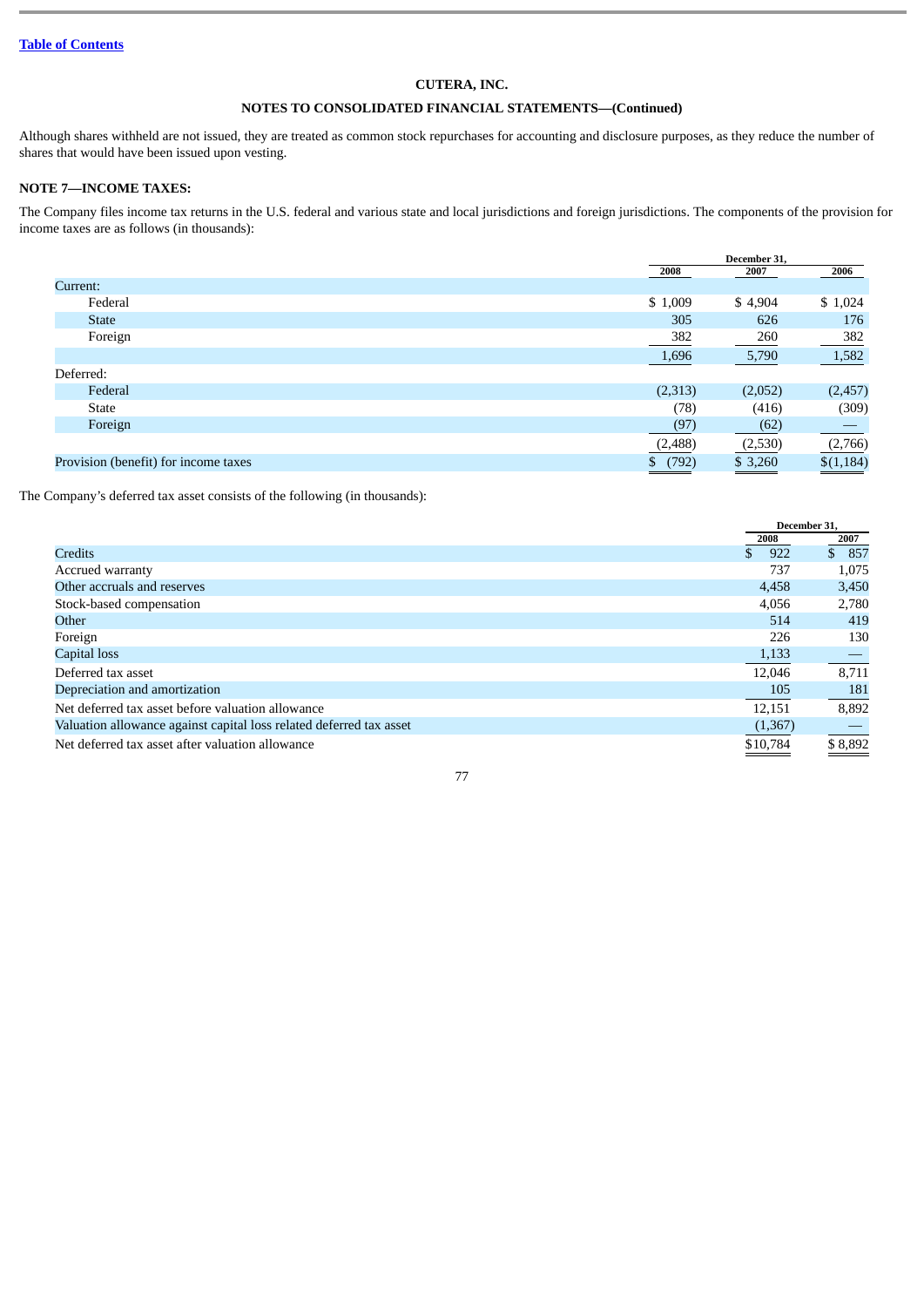#### **NOTES TO CONSOLIDATED FINANCIAL STATEMENTS—(Continued)**

The differences between the U.S. federal statutory income tax rate to the Company's effective tax are as follows:

|                                             |         | <b>Year Ended December 31.</b> |              |  |
|---------------------------------------------|---------|--------------------------------|--------------|--|
|                                             | 2008    | 2007                           | 2006         |  |
| U.S. federal statutory income tax rate      | 35.00%  | 35.00%                         | 35.00%       |  |
| State tax rate, net of federal benefit      | (2.38)  | 4.58                           | 4.98         |  |
| Meals and entertainment                     | (3.45)  | 0.92                           | 11.80        |  |
| Benefit for research and development credit | 11.07   | (10.62)                        | (109.81)     |  |
| Stock-based compensation                    | (5.65)  | 1.90                           | 19.89        |  |
| Tax-exempt interest                         | 27.85   | (9.61)                         | (112.08)     |  |
| Valuation allowance                         | (37.34) |                                |              |  |
| Other                                       | (3.47)  | 1.51                           | 24.07        |  |
| Effective tax rate                          | 21.63%  | 23.68%                         | $(126.15)\%$ |  |
|                                             |         |                                |              |  |

The Company recognizes deferred tax assets for the expected future tax consequences of temporary differences between the financial reporting and tax bases of assets and liabilities, and for operating losses and tax credit carryforwards. The Company records a valuation allowance to reduce the deferred tax assets to their estimated realizable value, when it is more likely than not that it will not be able to generate sufficient future taxable income to realize the net carrying value.

In 2008, the Company loss before income taxes included an unrealized capital loss resulting from an other-than-temporary impairment charge relating to ARS investments. After considering both the positive and negative evidence as of December 31, 2008, the Company determined that it was not more-likely-than-not that it would realize the full value of its capital loss related deferred tax assets. As a result, the Company established a valuation allowance against this deferred tax asset. The Company believes that it is more likely than not that it will be able to generate sufficient future taxable income to realize the carrying value of the remaining deferred tax assets. The Company reviews the deferred tax asset and valuation allowance on a quarterly basis, and considers whether positive and negative evidence exists to effect the realization of deferred tax assets.

Undistributed earnings of the Company's foreign subsidiaries of approximately \$2.1 million at December 31, 2008, are considered to be indefinitely reinvested and, accordingly, no provision for federal and state income taxes has been provided thereon. Upon distribution of those earnings in the form of dividends or otherwise, the Company would be subject to both U.S. income taxes (subject to an adjustment for foreign tax credits) and withholding taxes payable to various foreign countries.

As of December 31, 2008, the Company had cumulative carry-forwards for research and development credits for federal and state income tax purposes of approximately \$2.8 million and \$2.7 million, respectively. These federal research and development tax credits expire through the year 2028. The state research and development credits can be carried forward indefinitely, except for \$284,000, which will expire at various dates through the year 2020. Furthermore, the Company has federal alternative minimum tax credits of approximately \$1.1 million that can be carried forward indefinitely. Certain tax credit carryovers are attributable to excess tax benefits from employee stock option exercises and have not been recorded in the Company's deferred tax assets in accordance with FAS 123(R). The Company will record \$4.5 million as a credit to additional paid in capital as and when such excess tax benefits are ultimately realized.

As of December 31, 2008, the Company did not have any cumulative net operating loss carry-forwards for federal and state income tax purposes.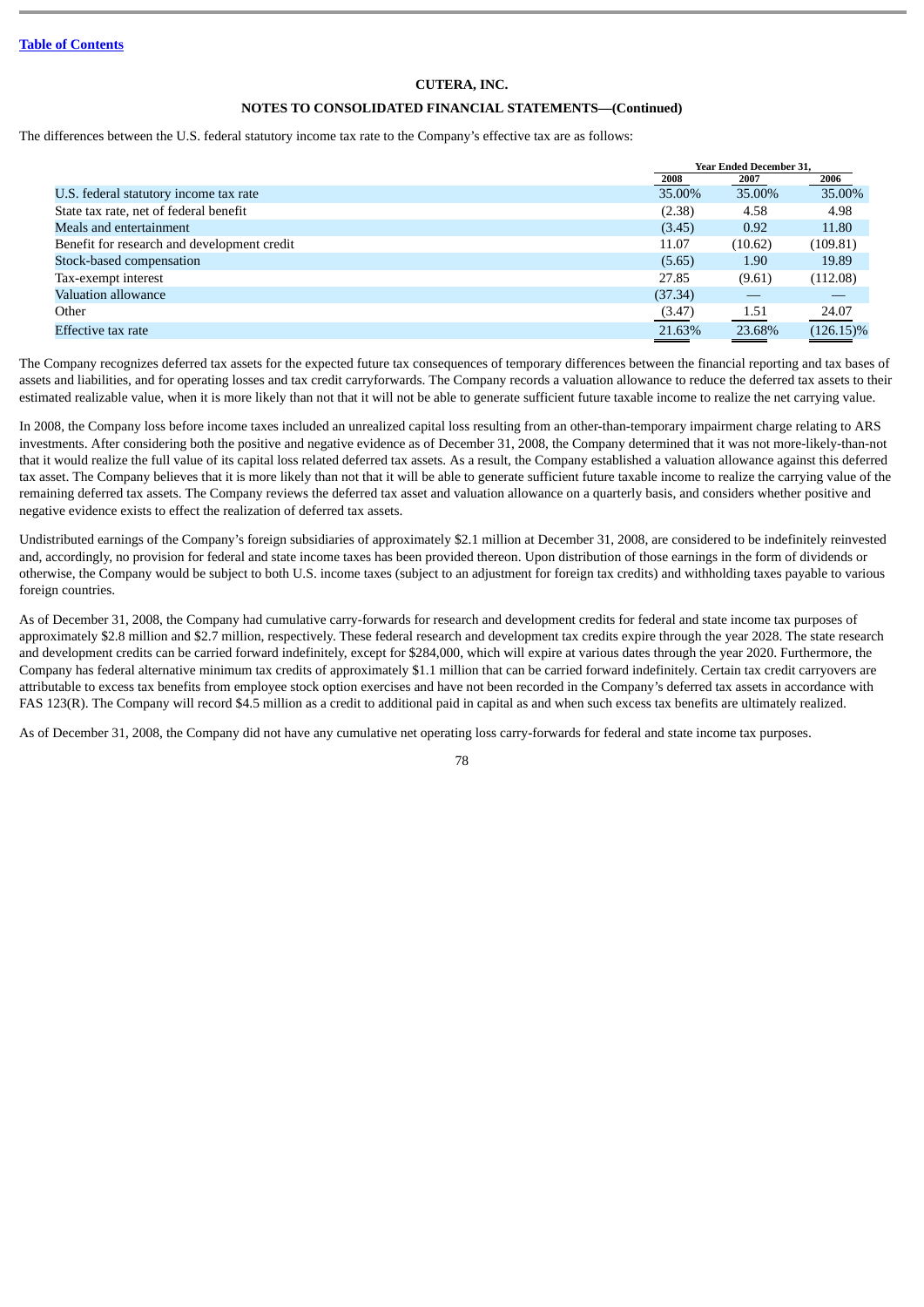#### **NOTES TO CONSOLIDATED FINANCIAL STATEMENTS—(Continued)**

During 2008, the IRS completed its examination of the Company's U.S. income tax returns for 2005 and 2006. The net adjustment resulting from the examination did not have a material effect on the Company's net loss or financial position and has been reflected in the 2008 tax provision.

#### *Uncertain Tax Positions*

Effective January 1, 2007, the Company adopted the provisions of FIN 48. This Interpretation clarifies the accounting for uncertainty in income taxes recognized in an enterprise's financial statements in accordance with SFAS No. 109 and prescribes a recognition threshold of more-likely-than-not to be sustained upon examination. Upon adoption of FIN 48, the Company's policy to include interest and penalties related to gross unrecognized tax benefits within the provision for income taxes did not change.

The following table summarizes the activity related to the Company's gross unrecognized tax benefits December 31, 2007 to December 31, 2008 (in thousands):

|                                                          | December 31. |                       |
|----------------------------------------------------------|--------------|-----------------------|
|                                                          | 2008         |                       |
| Balance at beginning of year                             | \$1,500      | $\frac{2007}{$1,067}$ |
| Increases related to prior year tax positions            |              | 588                   |
| Decreases related to prior year tax positions            | (98)         | (59)                  |
| Increases related to current year tax positions          | 258          |                       |
| Decreases related to settlements with taxing authorities |              |                       |
| Decreases related to lapsing of statute of limitations   | (20)         | (96)                  |
| Balance at end of year                                   | \$1,640      | \$1,500               |

The Company's total unrecognized tax benefits that, if recognized, would affect its effective tax rate were approximately \$810,000 and \$664,000 as of December 31, 2008 and 2007, respectively. The Company had accrued approximately \$104,000 and \$109,000 for payment of interest as of December 31, 2008 and 2007, respectively. Interest included in the provision for income taxes was not material in all the periods presented. The Company has not accrued any penalties related to its uncertain tax positions as it believes that it is more likely than not that there will not be any assessment of penalties. The Company expects that the amount of unrecognized tax benefits will not change within the next 12 months.

## **NOTE 8—NET INCOME (LOSS) PER SHARE:**

Basic net income (loss) per share is calculated by dividing net income (loss) by the weighted-average number of common shares outstanding during the year. Diluted net income per share is calculated by using the weighted-average number of common shares outstanding during the year increased to include the number of additional shares of common stock that would have been outstanding if the dilutive potential shares of common stock had been issued. The dilutive effect of outstanding options, Employee Stock Purchase Plan shares and restricted stock units is reflected in diluted net income per share by application of the treasury stock method, which includes consideration of stock-based compensation required by SFAS No. 123(R) and SFAS No. 128, *Earnings Per Share.*

For years presented with a net diluted net loss per common share is the same as basic net loss per common share, as the effect of the potential common stock equivalents is anti-dilutive and as such is excluded from the calculations of the diluted net loss per share.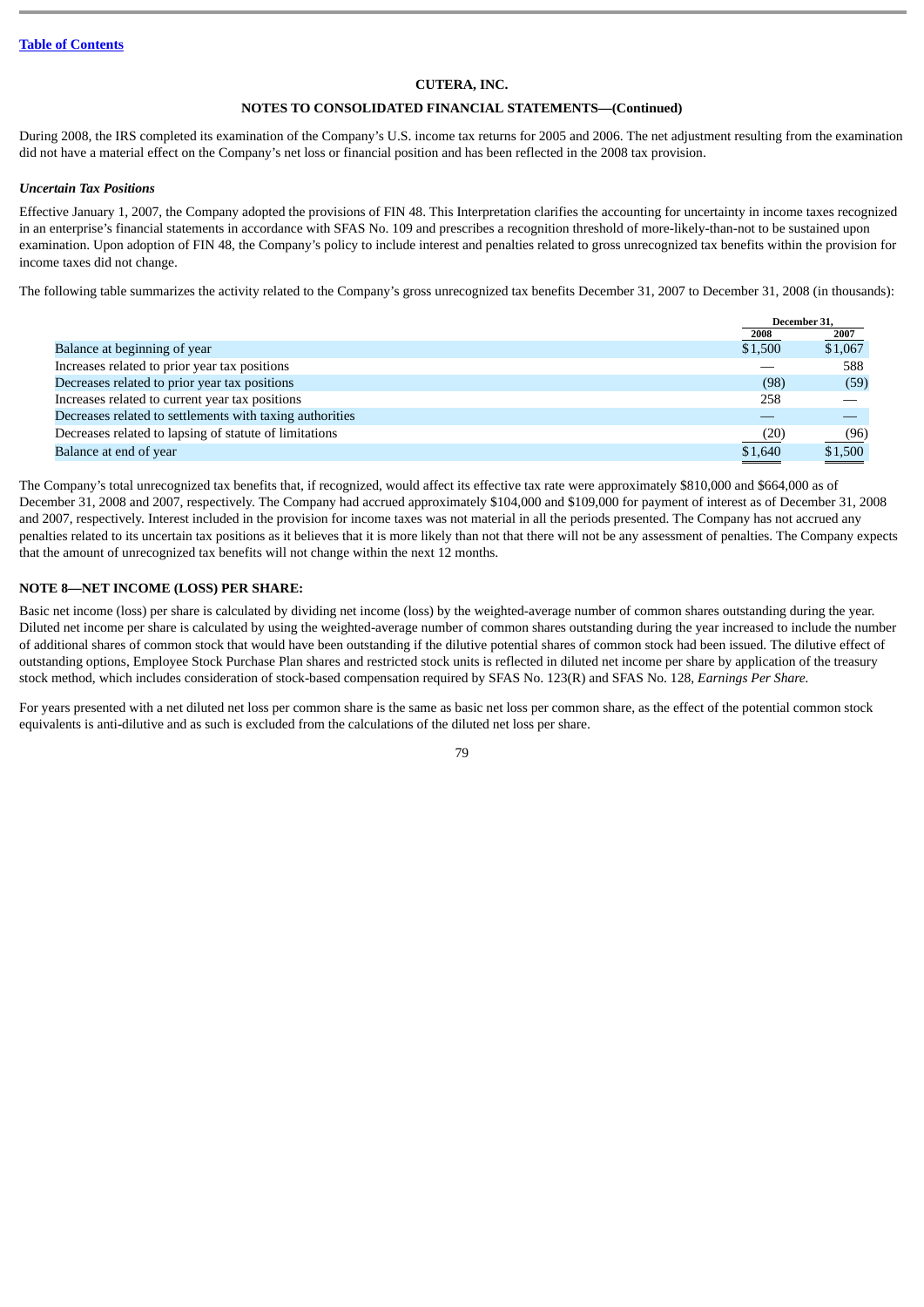#### **NOTES TO CONSOLIDATED FINANCIAL STATEMENTS—(Continued)**

The following table sets forth the computation of basic and diluted net income (loss) and the weighted average number of shares used in computing basic and diluted net income (loss) per share (in thousands):

|                                                                                               | <b>Year Ended December 31.</b> |          |                  |
|-----------------------------------------------------------------------------------------------|--------------------------------|----------|------------------|
|                                                                                               | 2008                           | 2007     | 2006             |
| Numerator:                                                                                    |                                |          |                  |
| Net income (loss)—Basic and Diluted                                                           | \$(2,869)                      | \$10,504 | \$2,123          |
| <b>Denominator:</b>                                                                           |                                |          |                  |
| Weighted-average number of common shares outstanding used in computing basic net income       |                                |          |                  |
| (loss) per share                                                                              | 12,770                         | 13.153   | 12.558           |
| Dilutive potential common shares used in computing diluted net income (loss) per share        |                                | 1,075    | 1,720            |
| Total weighted-average number of shares used in computing diluted net income (loss) per share | 12,770                         | 14,228   | 14,278<br>______ |

#### *Anti-dilutive Securities*

The following number of weighted shares outstanding, prior to the application of the treasury stock method, were excluded from the computation of diluted net income (loss) per common share for the years presented because including them would have had an anti-dilutive effect (in thousands):

|                                     |       | <b>Year Ended December 31.</b> |      |  |
|-------------------------------------|-------|--------------------------------|------|--|
|                                     | 2008  | 2007                           | 2006 |  |
| Options to purchase common stock    | 2,882 |                                |      |  |
| Restricted stock units              | 19    |                                |      |  |
| Employee stock purchase plan shares | 94    | 829                            | 621  |  |
|                                     | 2,995 | 829                            | 621  |  |

# **NOTE 9—DEFINED CONTRIBUTION PLAN:**

In the United States, the Company has an employee savings plan (401(k) Plan) that qualifies as a deferred salary arrangement under Section 401(k) of the Internal Revenue Code. Eligible employees may make voluntary contributions to the 401(k) Plan up to 100% of their annual compensation, subject to statutory annual limitations. Since April 1999, the Company has made discretionary matching contributions of 50% to 75% of all employees' contributions in each 401(k) Plan year. During the years ended December 31, 2008, 2007 and 2006, the Company made discretionary contributions of \$572,000, \$597,000 and \$557,000, respectively, under the 401(k) Plan.

For the Company's Japanese subsidiary, it has established an employee retirement plan at its discretion. In addition, for some of the Company's other foreign subsidiaries, the Company deposits funds with insurance companies, third-party trustees, or into government-managed accounts consistent with the requirements of local laws. The Company has fully funded or accrued for its obligations as of December 31, 2008, and the related expense was not material in each of the years ended December 31, 2008, 2007 and 2006.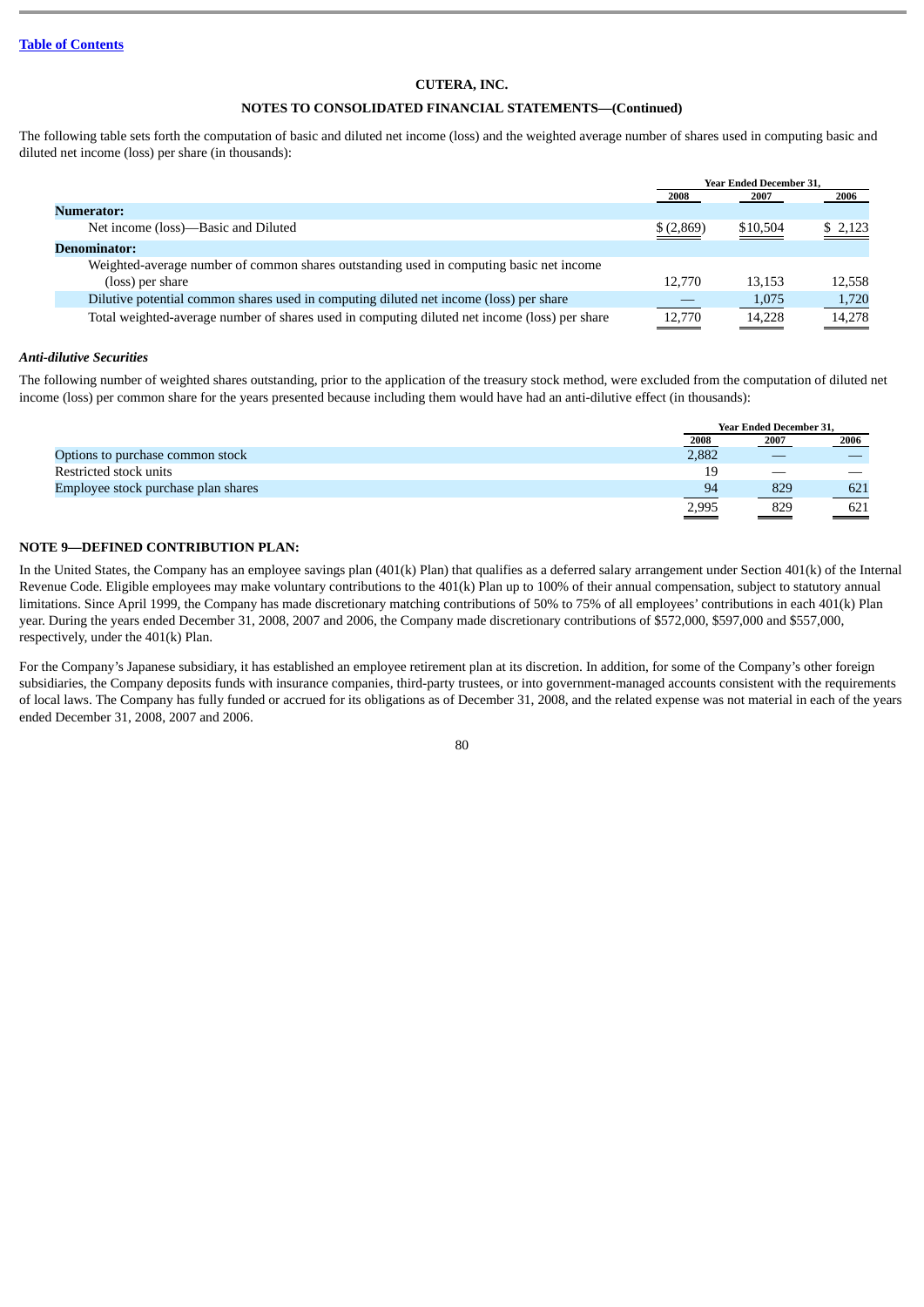#### **NOTES TO CONSOLIDATED FINANCIAL STATEMENTS—(Continued)**

#### **NOTE 10—SEGMENT, GEOGRAPHIC AND MAJOR CUSTOMER INFORMATION:**

The Company operates in one business segment, which encompasses the designing, developing, manufacturing, marketing and servicing of aesthetic laser and other light-based systems for physicians and other qualified practitioners worldwide. Management uses one measurement of profitability and does not segregate its business for internal reporting.

The Company's long-lived assets maintained outside the United States are insignificant.

Revenue is attributed to geographical regions based on the shipping location of where the product is delivered.

The Company had one customer that represented net revenue of 14% in 2008 and 2007, and 15% in 2006 and accounted for 25% and 35% of the Company's total accounts receivable balance, as of December 31, 2008 and 2007, respectively.

The following table summarizes revenue by geographic region and product category (in thousands):

|                                  |          | <b>Year Ended December 31.</b> |              |  |
|----------------------------------|----------|--------------------------------|--------------|--|
|                                  | 2008     | 2007                           | 2006         |  |
| Revenue mix by geography:        |          |                                |              |  |
| <b>United States</b>             | \$41,683 | \$<br>64,084                   | \$<br>69,895 |  |
| Japan                            | 10.929   | 8,453                          | 7,396        |  |
| Asia, excluding Japan            | 10,368   | 9,445                          | 8,385        |  |
| Europe                           | 10.522   | 9,258                          | 7,239        |  |
| Rest of the world                | 9,877    | 10,486                         | 7,777        |  |
| Consolidated total               | \$83,379 | \$101,726                      | \$100,692    |  |
| Revenue mix by product category: |          |                                |              |  |
| Products                         | \$57,998 | \$74,502                       | \$<br>84,695 |  |
| Product upgrades                 | 8,361    | 13,342                         | 6,006        |  |
| Service                          | 11,358   | 9,128                          | 5,890        |  |
| Titan hand piece refills         | 5,662    | 4,754                          | 4,101        |  |
| Consolidated total               | \$83,379 | \$101,726                      | 100,692      |  |
|                                  |          |                                |              |  |

#### **NOTE 11—COMMITMENTS AND CONTINGENCIES:**

## *Facility Leases.*

The Company leases its Brisbane, California, office and manufacturing facility under a non-cancelable operating lease which expires in 2013. In addition, the Company has leased office facilities in certain international countries as follows:

| <b>Country</b> | <b>Square Footage</b> | <b>Lease termination or Expiration</b>                                                      |
|----------------|-----------------------|---------------------------------------------------------------------------------------------|
| Japan          | Approximately 5,790   | Three leases which expire in May 2009, May 2010 and July 2010                               |
| Switzerland    | Approximately 2,884   | Lease can be terminated by either party at the end of any calendar quarter upon six months' |
|                |                       | written notice                                                                              |
| France         | Approximately 1,240   | Lease expires in December 2009                                                              |
| Spain          | Approximately 175     | Lease automatically renews at the end of each six-month period                              |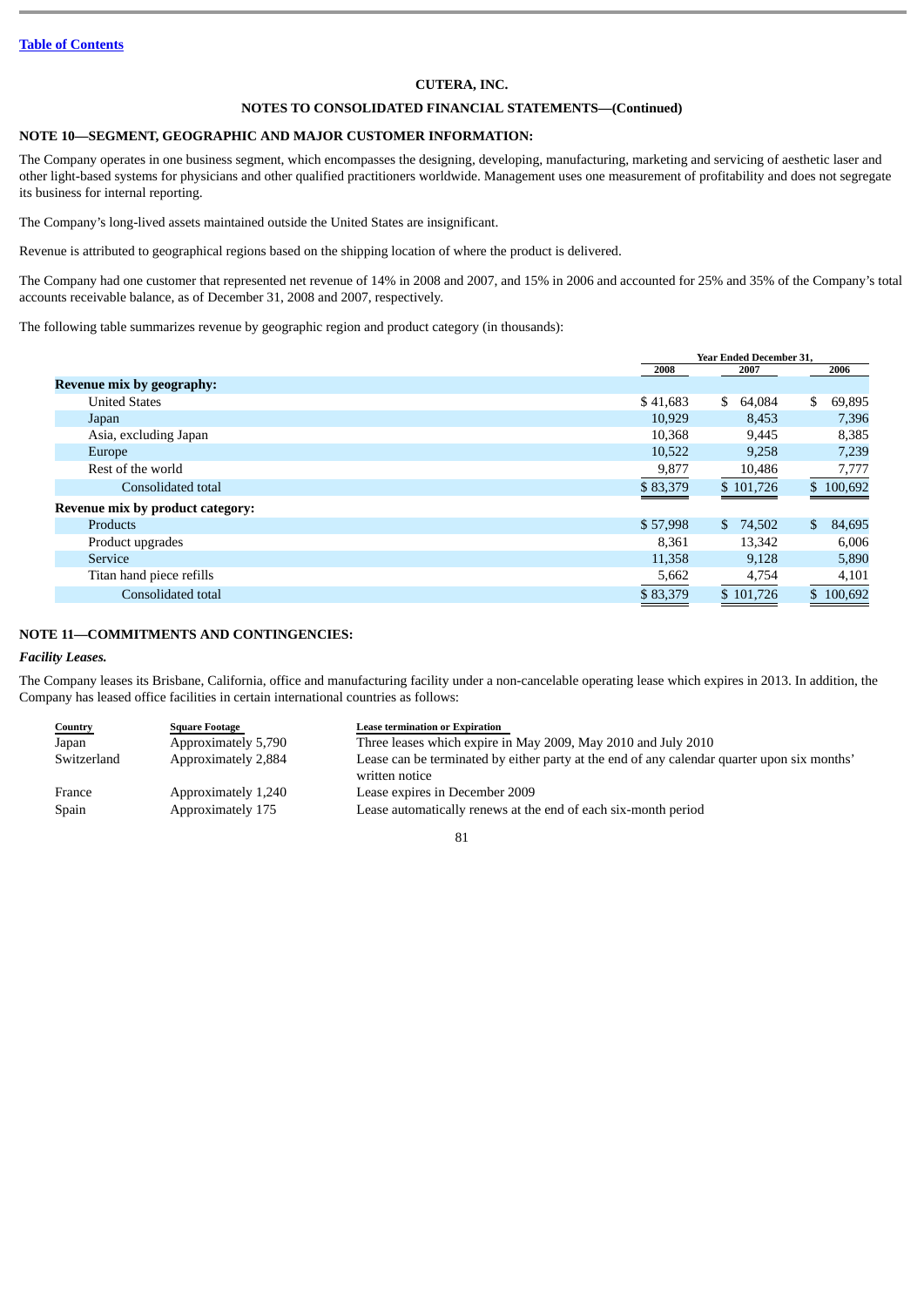#### **NOTES TO CONSOLIDATED FINANCIAL STATEMENTS—(Continued)**

As of December 31, 2008, the Company was committed to minimum lease payments for facilities and other leased assets under long-term non-cancelable operating leases as follows (in thousands):

| <b>Year Ending December 31,</b> | Amount  |
|---------------------------------|---------|
| 2009                            | \$1,513 |
| 2010                            | 1,341   |
| 2011                            | 1,319   |
| 2012                            | 1,430   |
| 2013                            | 1,544   |
| 2014 and thereafter             |         |
| Future minimum rental payments  | \$7,147 |

For the years ended December 31, 2008, 2007 and 2006, gross rent expense was \$1.7 million, \$1.5 million and \$1.3 million, respectively.

#### *Purchase Commitments.*

The Company maintains certain open inventory purchase commitments with its suppliers to ensure a smooth and continuous supply for key components. The Company's liability in these purchase commitments is generally restricted to a forecasted time-horizon as agreed between the parties. These forecasted timehorizons can vary among different suppliers. The Company's open inventory purchase commitments were not material at December 31, 2008.

#### *Indemnifications*

In the normal course of business, the Company enters into agreements that contain a variety of representations, warranties, and indemnification obligations. For example, the Company has entered into indemnification agreements with each of its directors and executive officers. In 2007, two of the Company's executive officers were named as defendants in securities class action litigation—see "Litigation" and "Litigation Settlement" below. The Company's exposure under its various indemnification obligations, including those under the indemnification agreements with its directors and executive officers, is unknown since the outcome of that securities litigation is unpredictable and the amount that could be payable thereunder is not reasonably estimable, and since other indemnification obligations involve future claims that may be made against the Company. The Company has not accrued or paid any amounts for any such indemnification obligations. However, the Company may record charges in the future as a result of these potential indemnification obligations, including those related to the securities class action litigation.

#### *Litigation*

Two securities class action lawsuits were filed against the Company and two of the Company's executive officers in April 2007 and May 2007, respectively, in the U.S. District Court for the Northern District of California following declines in the Company's stock price. The plaintiffs claim to represent purchasers of the Company's common stock from January 31, 2007 through May 7, 2007. The complaints generally allege that materially false statements and omissions were made regarding the Company's financial prospects, and seek unspecified monetary damages. On November 1, 2007, the Court ordered the two cases consolidated. On December 17, 2007, the plaintiffs filed a consolidated, amended complaint, and on January 31, 2008, the Company filed a motion to dismiss that complaint. On September 30, 2008, in response to the Company's motion, the Court issued an order dismissing the plaintiffs' amended complaint without prejudice. On October 28, 2008, the plaintiffs filed a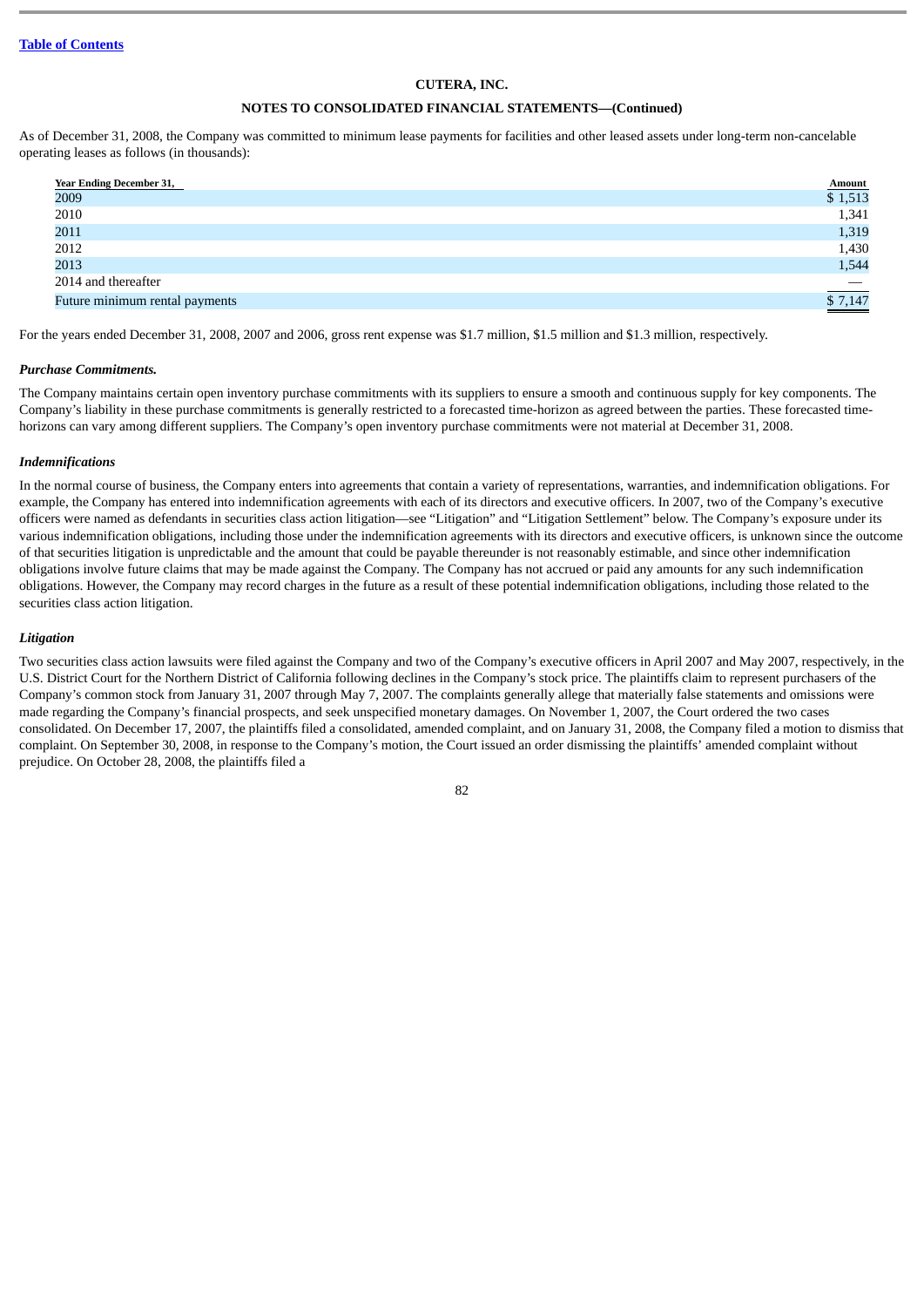#### **NOTES TO CONSOLIDATED FINANCIAL STATEMENTS—(Continued)**

Notice Of Intention Not to File A Second Amended Consolidated Complaint. On November 25, 2008, the Court closed the case on its own initiative. On November 26, 2008, the plaintiffs filed a Notice of Appeal to the U.S. Court of Appeals for the Ninth Circuit. The Company intends to continue to defend this case vigorously, regardless of the stage of litigation. Although the Company retains director and officer liability insurance, there is no assurance that such insurance will cover the claims that are made or will insure the Company fully for all losses on covered claims. Since the Company does not believe that a significant adverse result in this litigation is probable and since the amount of potential damages in the event of an adverse result is not reasonably estimable, no expense has been recorded with respect to the contingent liability associated with this matter.

A Telephone Consumer Protection Act, or TCPA, class action lawsuit was filed against the Company in January 2008 in the Illinois Circuit Court, Cook County, by Bridgeport Pain Control Center, Ltd., seeking monetary damages, injunctive relief, costs and other relief. The complaint alleges that the Company violated the TCPA by sending unsolicited advertisements by facsimile to the plaintiff and other recipients nationwide during the four-year period preceding the lawsuit without the prior express invitation or permission of the recipients. Two state law claims, limited to Illinois recipients, allege a class period of three and five years, respectively. Under the TCPA, recipients of unsolicited facsimile advertisements may be entitled to damages of \$500 per violation for inadvertent violations and \$1,500 per violation for knowing or willful violations. On February 22, 2008, the Company removed the case to federal court in the Northern District of Illinois, and filed its response to the complaint on February 29, 2008. Although it is unclear how many facsimiles were transmitted during the period for which the plaintiff seeks class certification and unclear how many of these facsimiles were "unsolicited" within the meaning of the TCPA, the Company expects that the number of unsolicited facsimiles could be large and potential liability may be substantial as a result. The Company retained general liability insurance, with one insurer covering the first two years of the four-year period preceding the lawsuit, and a second insurer covering the latter two years of that four-year period. The first carrier has agreed to defend the Company subject to a reservation of rights. The second carrier has declined coverage. The Company intends to defend this case vigorously, including the plaintiff's allegations seeking class certification, regardless of the stage of litigation. Since the Company does not believe that a significant adverse result in this litigation is probable and since the amount of potential damages in the event of an adverse result is not reasonably estimable, no expense has been recorded with respect to the contingent liability associated with this matter.

#### *Litigation Settlement*

In June 2006, the Company settled its patent litigation with Palomar Medical Technologies and Massachusetts General Hospital with Palomar granting the Company an irrevocable sublicense to the subject patents. In connection with this settlement, the Company recorded a litigation settlement charge of \$18.9 million relating to past royalties, interest and legal settlement costs and \$1.2 million as an intangible asset representing the value of the on-going sublicense agreement which expires in February 2015.

#### *Other Legal Matters*

In addition to the foregoing lawsuits, the Company is named from time to time as a party to product liability and contractual lawsuits in the normal course of its business. As of December 31, 2008, the Company was not a party to any material pending litigation other than those described above in the "Litigation" section.

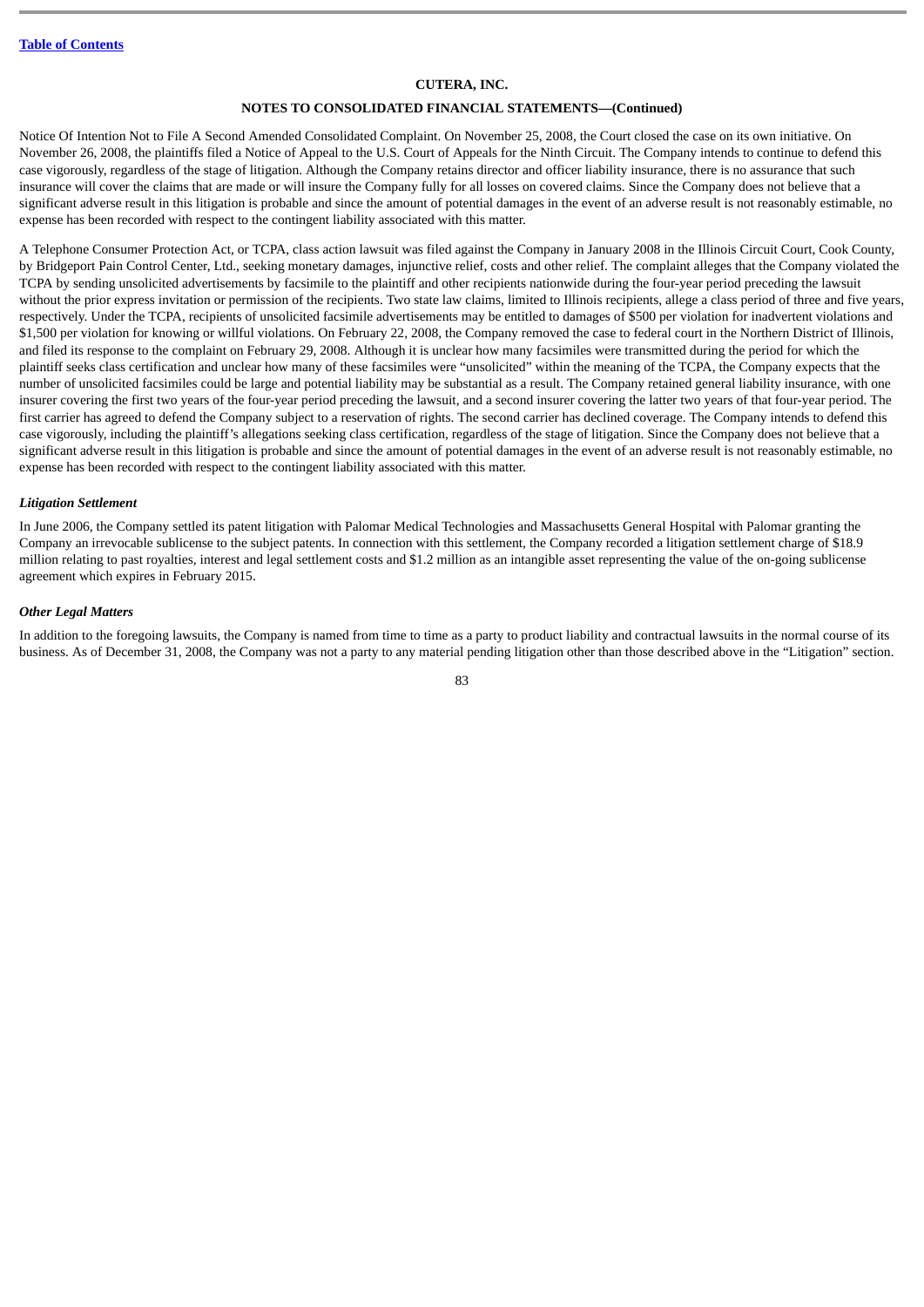## **SUPPLEMENTARY FINANCIAL DATA (UNAUDITED) (In thousands, except per share amounts)**

| Quarter ended:                                                                 | Dec. 31,<br>2008 |    | Sept. 30,<br>2008 |    | <b>June 30,</b><br>2008 |     | March 31.<br>2008 |               | Dec. 31,<br>2007 | Sept. 30,<br>2007        |      | <b>June 30,</b><br>2007                | March 31.<br>2007 |
|--------------------------------------------------------------------------------|------------------|----|-------------------|----|-------------------------|-----|-------------------|---------------|------------------|--------------------------|------|----------------------------------------|-------------------|
| Net revenue                                                                    | 17,897<br>\$     | S. | 19,110            | \$ | 24,754                  | \$  | 21,618            | \$            | 26,453           | \$28,143                 | - \$ | 23,873                                 | \$<br>23,257      |
| Cost of revenue                                                                | 7,045            |    | 7,823             |    | 9,271                   |     | 8,219             |               | 9,704            | 9,607                    |      | 7,910                                  | 7,781             |
| Gross profit                                                                   | 10,852           |    | 11,287            |    | 15,483                  |     | 13,399            |               | 16,749           | 18,536                   |      | 15,963                                 | 15,476            |
| Operating expenses:                                                            |                  |    |                   |    |                         |     |                   |               |                  |                          |      |                                        |                   |
| Sales and marketing                                                            | 6,568            |    | 8,076             |    | 10,361                  |     | 10,349            |               | 9,438            | 10,586                   |      | 9,190                                  | 9,063             |
| Research and development                                                       | 1,933            |    | 1,828             |    | 2,004                   |     | 1,785             |               | 1,735            | 1,764                    |      | 1,923                                  | 1,747             |
| General and administrative                                                     | 2,723            |    | 2,583             |    | 3,023                   |     | 2,941             |               | 2,725            | 3,078                    |      | 2,900                                  | 3,018             |
| Total operating expense                                                        | 11,224           |    | 12,487            |    | 15,388                  |     | 15,075            |               | 13,898           | 15,428                   |      | 14,013                                 | 13,828            |
| Income (loss) from operations                                                  | (372)            |    | (1,200)           |    | 95                      |     | (1,676)           |               | 2,851            | 3,108                    |      | 1,950                                  | 1,648             |
| Interest and other income, net                                                 | 555              |    | 733               |    | 857                     |     | 901               |               | 1,001            | 1,096                    |      | 1,108                                  | 1,002             |
| Other-than-temporary impairment of long-term investments                       | (1,182)          |    | (2,372)           |    |                         |     |                   |               |                  |                          |      |                                        |                   |
| Income (loss) before income taxes                                              | (999)            |    | (2,839)           |    | 952                     |     | (775)             |               | 3,852            | 4,204                    |      | 3,058                                  | 2,650             |
| Provision (benefit) for income taxes                                           | (764)            |    | (86)              |    | 291                     |     | (233)             |               | 229              | 1,112                    |      | 1,024                                  | 895               |
| Net income (loss)                                                              | (235)            | S. | (2,735)           | S. | 661                     | -\$ | (542)             | S             | 3,623            | $3,092$ \$<br>S          |      | 2,034 \$                               | 1,755             |
| Net income (loss) per share—basic                                              | (0.02)<br>S      | S  | (0.22)            | \$ | 0.05                    | -\$ | (0.04)            | \$            | 0.28             | $0.24 \text{ } $$<br>- 5 |      | $0.15$ \$                              | 0.13              |
| Net income (loss) per share—diluted                                            | (0.02)           | \$ | (0.22)            | \$ | $0.05 \text{ }$ \$      |     | (0.04)            | <sup>\$</sup> | 0.27             | $0.22 \text{ } $$        |      | $0.14 \text{ } $$                      | 0.12              |
| Weight-average number of shares used in per share calculations:                |                  |    |                   |    |                         |     |                   |               |                  |                          |      |                                        |                   |
| <b>Basic</b>                                                                   | 12,797           |    | 12,780            |    | 12,764                  |     | 12,740            |               | 12,714           | 13,026                   |      | 13,610                                 | 13,216            |
| Diluted                                                                        | 12,797           |    | 12,780            |    | 13,465                  |     | 12,740            |               | 13,561           | 13,970                   |      | 14,666                                 | 14,629            |
| Cash and cash equivalents, marketable investments and long-term<br>investments | \$106,820        |    | \$109,373         |    | \$107,814 \$104,490     |     |                   |               |                  |                          |      | \$106,993 \$99,536 \$115,415 \$111,239 |                   |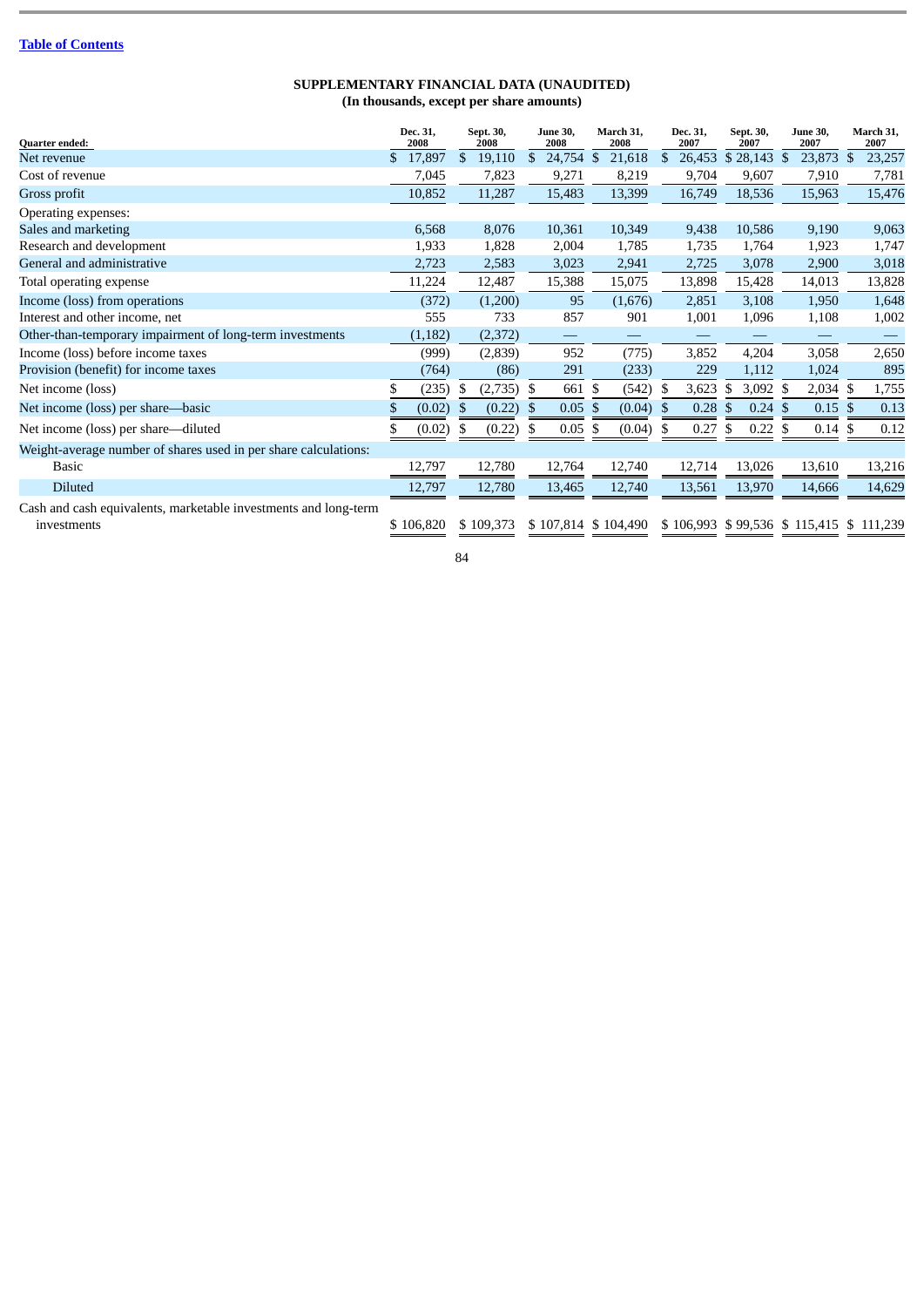# **SCHEDULE II**

# **CUTERA, INC.**

#### **VALUATION AND QUALIFYING ACCOUNTS (in thousands)**

## **For the Year Ended December 31, 2008, 2007 and 2006**

| <b>Balance</b> at<br><b>Beginning</b><br>of Year | <b>Additions</b> | <b>Deductions</b>   | <b>Balance</b><br>at End of<br>Year |
|--------------------------------------------------|------------------|---------------------|-------------------------------------|
|                                                  |                  |                     |                                     |
| \$<br>9                                          | \$.<br>191       | 139<br>\$           | \$<br>-61                           |
| 34                                               | \$.<br>222       | 247<br>S.           | \$<br>-9                            |
| 177                                              | 221<br>\$        | 364<br>S.           | \$<br>34                            |
|                                                  |                  |                     |                                     |
| \$1,051                                          | \$.<br>409       | 593<br>\$           | \$.<br>867                          |
| 851                                              | 279<br>\$.       | <sup>\$</sup><br>79 | \$1,051                             |
| \$<br>992                                        | 90<br>\$         | 231<br>S.           | 851<br>\$.                          |
|                                                  |                  |                     |                                     |
| ¢                                                | \$1,367          |                     | \$1,367                             |
|                                                  |                  |                     |                                     |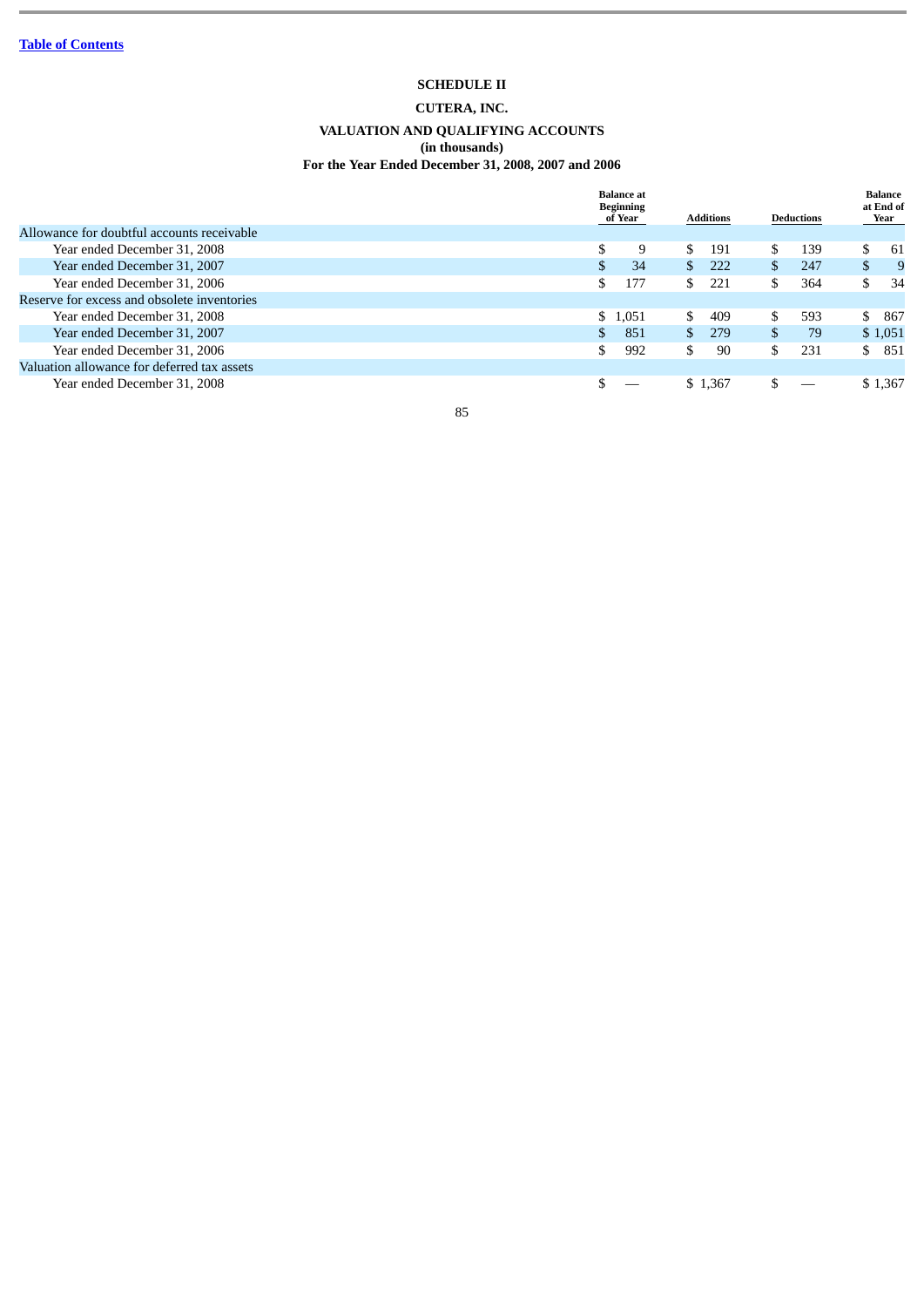#### **Table of [Contents](#page-1-0)**

# **ITEM 9. CHANGES IN AND DISAGREEMENTS WITH ACCOUNTANTS ON ACCOUNTING AND FINANCIAL DISCLOSURE**

None.

### **ITEM 9A. CONTROLS AND PROCEDURES**

#### *Evaluation of Disclosure Controls and Procedures*

Attached as exhibits to this Annual Report are certifications of the Company's Chief Executive Officer (CEO) and Chief Financial Officer (CFO), which are required in accordance with Rule 13a-14 of the Securities Exchange Act of 1934, as amended (Exchange Act). This Controls and Procedures section includes the information concerning the controls evaluation referred to in the certifications, and it should be read in conjunction with the certifications for a more complete understanding of the topics presented.

The Company conducted an evaluation of the effectiveness of the design and operation of its disclosure controls and procedures (as defined in the Rules 13a-15(e) and 15d-15(e) under the Exchange Act) (Disclosure Controls) as of the end of the period covered by this Report required by Exchange Act Rules 13a-15(b) or 15d-15(b). The controls evaluation was conducted under the supervision and with the participation of the Company's management, including the CEO and CFO. Based on this evaluation, the CEO and our CFO have concluded that as of the end of the period covered by this report the Company's disclosure controls and procedures were effective at a reasonable assurance level.

### *Definition of Disclosure Controls*

Disclosure Controls are controls and procedures designed to reasonably assure that information required to be disclosed in the Company's reports filed under the Exchange Act, such as this Report, is recorded, processed, summarized and reported within the time periods specified in the SEC's rules and forms. Disclosure Controls are also designed to reasonably assure that such information is accumulated and communicated to the Company's management, including the CEO and CFO, as appropriate to allow timely decisions regarding required disclosure. The Company's Disclosure Controls include components of its internal control over financial reporting, which consists of control processes designed to provide reasonable assurance regarding the reliability of its financial reporting and the preparation of financial statements in accordance with generally accepted accounting principles in the U.S. To the extent that components of the Company's internal control over financial reporting are included within its Disclosure Controls, they are included in the scope of the Company's annual controls evaluation.

### *Management's Report on Internal Control over Financial Reporting*

The Company's management is responsible for establishing and maintaining adequate internal control over financial reporting as defined in Rules 13a-15(f) and 15d-15(f) under the Exchange Act. Under the supervision and with the participation of the Company's management, including the CEO and CFO, the Company conducted an evaluation of the effectiveness of its internal control over financial reporting based on criteria established in the framework in *Internal Control— Integrated Framework* issued by the Committee of Sponsoring Organizations of the Treadway Commission. Based on this evaluation, the Company's management concluded that the Company's internal control over financial reporting was effective as of December 31, 2008. The effectiveness of our internal control over financial reporting as of December 31, 2008 has been audited by PricewaterhouseCoopers LLP, an Independent Registered Public Accounting Firm, as stated in their report, which is included herein.

#### *Limitations on the Effectiveness of Controls*

The Company's management, including the CEO and CFO, does not expect that the Company's disclosure controls or internal control over financial reporting will prevent all error and all fraud. A control system, no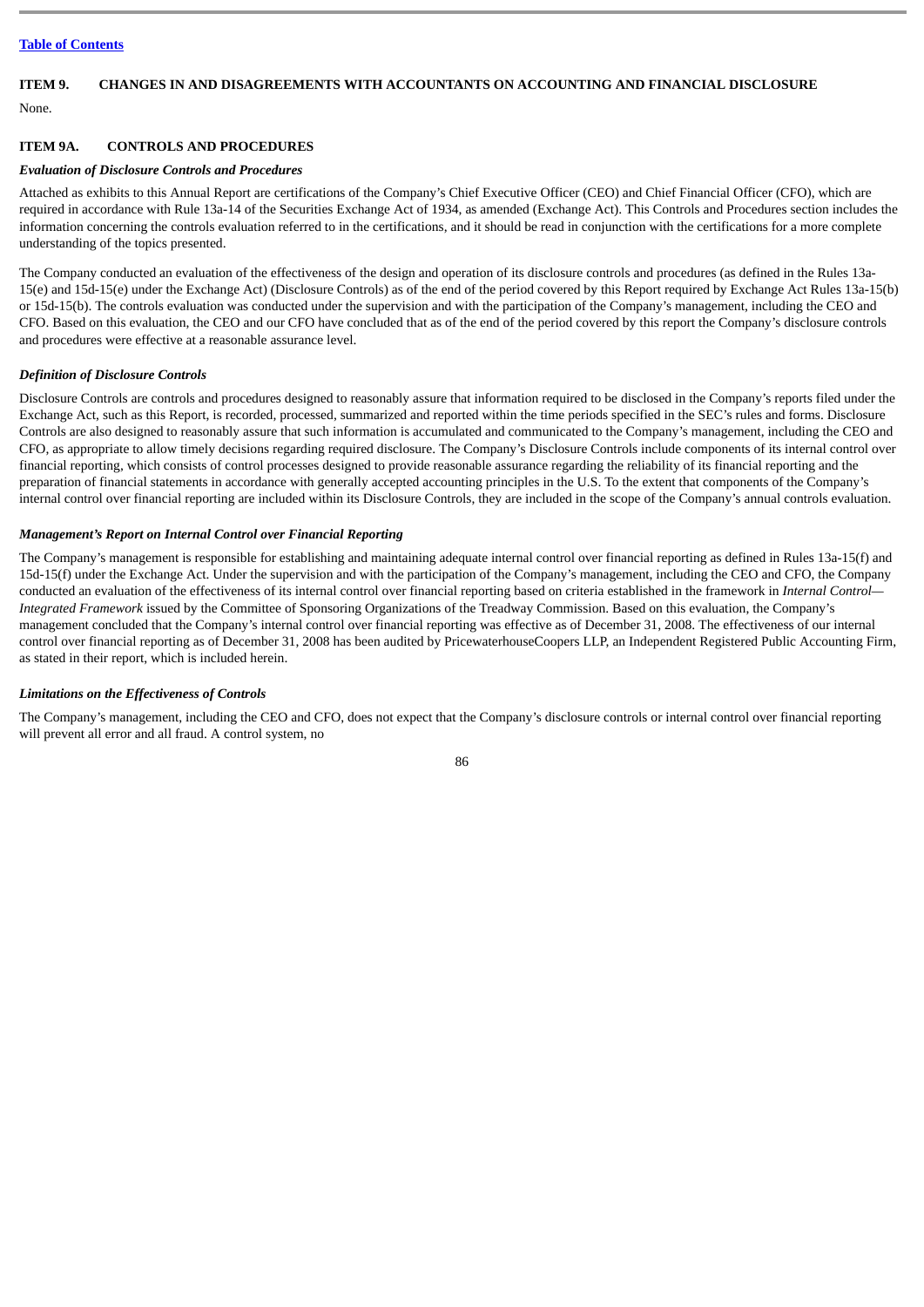## **Table of [Contents](#page-1-0)**

matter how well designed and operated, can provide only reasonable, not absolute, assurance that the control system's objectives will be met. Further, the design of a control system must reflect the fact that there are resource constraints, and the benefits of controls must be considered relative to their costs. Because of the inherent limitations in all control systems, no evaluation of controls can provide absolute assurance that all control issues and instances of fraud, if any, within the Company have been detected. These inherent limitations include the realities that judgments in decision making can be faulty and that breakdowns can occur because of simple error or mistake. Controls can also be circumvented by the individual acts of some persons, by collusion of two or more people, or by management override of the controls. The design of any system of controls is based in part on certain assumptions about the likelihood of future events, and there can be no assurance that any design will succeed in achieving its stated goals under all potential future conditions. Over time, controls may become inadequate because of changes in conditions or deterioration in the degree of compliance with policies or procedures. Because of the inherent limitations in a cost-effective control system, misstatements due to error or fraud may occur and not be detected.

#### *Changes in Internal Control over Financial Reporting*

There were no changes in the Company's internal control over financial reporting that occurred during the most recent fiscal quarter that have materially affected, or are reasonably likely to materially affect, the Company's internal control over financial reporting.

## **ITEM 9B. OTHER INFORMATION**

The Company has established that the 2009 Annual Meeting of Stockholders will be held at their principal executive offices located at 3240 Bayshore Blvd., Brisbane, CA 94005-1021 on May 5, 2009 at 10:00 a.m. and the record date for the purposes of voting in that meeting shall be March 9, 2009.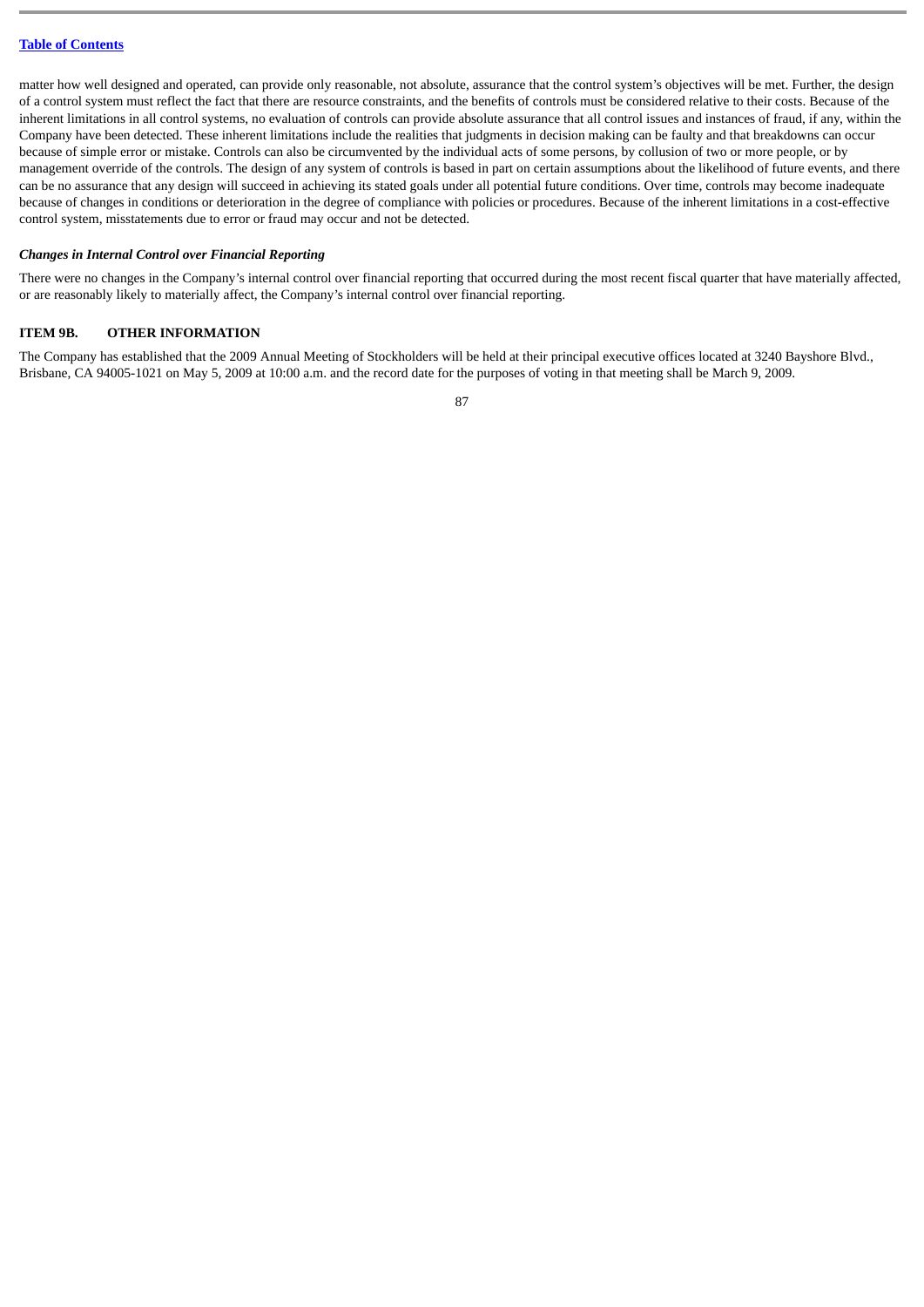## **PART III**

Certain information required by Part III is omitted from this Annual Report on Form 10-K because we will file a Definitive Proxy Statement (the "Proxy Statement") for our 2009 Annual Meeting of Stockholders with the Securities and Exchange Commission within 120 days after the end of our fiscal year ended December 31, 2008.

# **ITEM 10. DIRECTORS, EXECUTIVE OFFICERS AND CORPORATE GOVERNANCE**

The information required by this Item is incorporated herein by reference to the Proxy Statement.

## **ITEM 11. EXECUTIVE COMPENSATION**

The information required by this Item is incorporated herein by reference to the Proxy Statement.

## **ITEM 12. SECURITY OWNERSHIP OF CERTAIN BENEFICIAL OWNERS AND MANAGEMENT AND RELATED STOCKHOLDER MATTERS**

The information required by this Item is incorporated herein by reference to the Proxy Statement.

## **ITEM 13. CERTAIN RELATIONSHIPS AND RELATED TRANSACTIONS, AND DIRECTOR INDEPENDENCE**

The information required by this Item is incorporated herein by reference to the Proxy Statement.

## **ITEM 14. PRINCIPAL ACCOUNTING FEES AND SERVICES**

The information required by this Item is incorporated herein by reference to the Proxy Statement.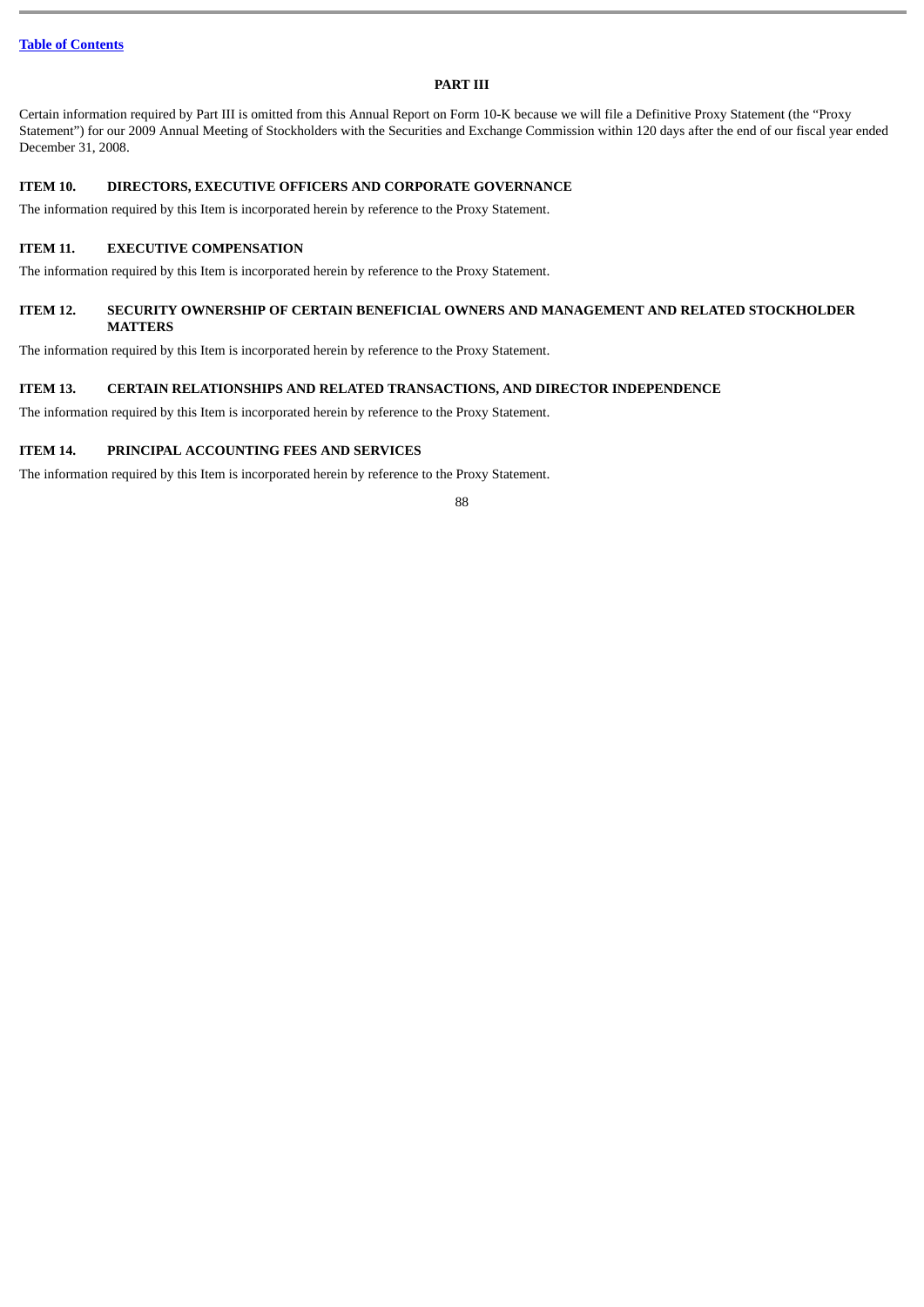## **PART IV**

# **ITEM 15. EXHIBITS AND FINANCIAL STATEMENT SCHEDULES**

- (1) The financial statements required by Item 15(a) are filed as Item 8 of this annual report.
- (2) The financial statement schedule required by Item 15(a) filed as Item 8 of this annual report.
- (3) Exhibits.

| Exhibit No.<br>$3.2^{(1)}$ | <b>Description</b><br>Amended and Restated Certificate of Incorporation of the Registrant (Delaware).                                                                                  |
|----------------------------|----------------------------------------------------------------------------------------------------------------------------------------------------------------------------------------|
| $3.4^{(1)}$                | Bylaws of the Registrant.                                                                                                                                                              |
| $4.1^{(4)}$                | Specimen Common Stock certificate of the Registrant.                                                                                                                                   |
| $10.1^{(1)}$               | Form of Indemnification Agreement for directors and executive officers.                                                                                                                |
| $10.2^{(1)}$               | 1998 Stock Plan.                                                                                                                                                                       |
| $10.3^{(1)}$               | 2004 Equity Incentive Plan.                                                                                                                                                            |
| $10.4^{(5)}$               | 2004 Employee Stock Purchase Plan.                                                                                                                                                     |
| $10.6^{(1)}$               | Brisbane Technology Park Lease dated August 5, 2003 by and between the Registrant and Gal-Brisbane, L.P. for office space located at<br>3240 Bayshore Boulevard, Brisbane, California. |
| $10.10^{(2)}$              | Settlement Agreement and Non-Exclusive Patent License, each between the Registrant and Palomar Medical Technologies, Inc. dated June<br>2, 2006.                                       |
| $10.11^{(3)}$              | Form of Performance Unit Award Agreement.                                                                                                                                              |
| $10.13^{(4)}$ <sup>+</sup> | Distribution Agreement between the Registrant and PSS World Medical Shared Services, Inc., a subsidiary of PSS World Medical dated<br>October 1, 2006.                                 |
| 23.1                       | Consent of Independent Registered Public Accounting Firm.                                                                                                                              |
| 24.1                       | Power of Attorney (see page 90).                                                                                                                                                       |
| 31.1                       | Certification of Chief Executive Officer pursuant to Section 302 of the Sarbanes-Oxley Act of 2002.                                                                                    |
| 31.2                       | Certification of Chief Financial Officer pursuant to Section 302 of the Sarbanes-Oxley Act of 2002.                                                                                    |
| 32.1                       | Certification of Chief Executive Officer and Chief Financial Officer pursuant to 18 U.S.C. Section 1350, as adopted pursuant to Section<br>906 of the Sarbanes-Oxley Act of 2002.      |

(1) Incorporated by reference from our Registration Statement on Form S-1 (Registration No. 333-111928) which was declared effective on March 30, 2004.

(2) Incorporated by reference from our Current Report on Form 8-K filed on June 2, 2006.

- (3) Incorporated by reference from our Quarterly Report on Form 10-Q filed on November 14, 2005.
- (4) Incorporated by reference from our Quarterly Report on Form 10-Q filed on November 8, 2006.
- (5) Incorporated by reference from our 2006 Annual Report on Form 10-K filed on March 16, 2007.

† Confidential Treatment has been requested for certain portions of this exhibit.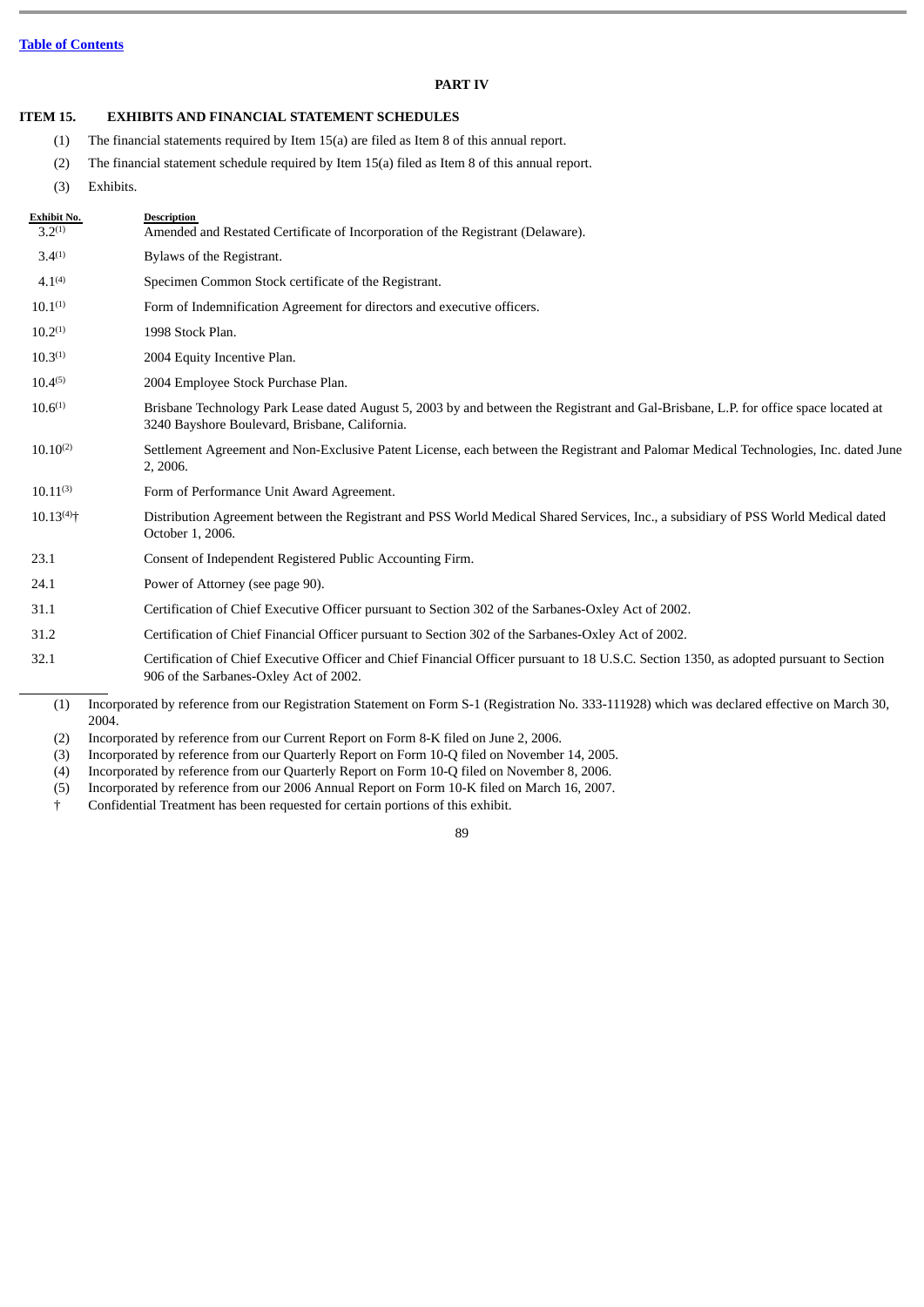## **SIGNATURES**

Pursuant to the requirements of Section 13 or 15(d) of The Securities Exchange Act of 1934, the registrant has duly caused this report to be signed on its behalf by the undersigned, thereunto duly authorized, in the city of Brisbane, State of California, on the 16th day of March, 2009.

CUTERA, INC.

By: /s/ KEVIN P. CONNORS

**Kevin P. Connors President and Chief Executive Officer**

## **Power of Attorney**

KNOW ALL MEN AND WOMEN BY THESE PRESENTS, that each person whose signature appears below constitutes and appoints Kevin P. Connors, his attorney-in-fact, for him or her in any and all capacities, to sign any amendments to this Annual Report on Form 10-K, and to file the same, with exhibits thereto and other documents in connection therewith, with the U.S. Securities and Exchange Commission, hereby ratifying and confirming all that said attorney-in-fact, or his substitute, may do or cause to be done by virtue thereof.

Pursuant to the requirements of the Securities Exchange Act of 1934, this report has been signed below by the following persons on behalf of the registrant and in the capacities and on the dates indicated.

| Signature                                                                   | <b>Title</b>                                                                                         | Date           |
|-----------------------------------------------------------------------------|------------------------------------------------------------------------------------------------------|----------------|
| <b>KEVIN P. CONNORS</b><br>$\sqrt{s}$<br><b>Kevin P. Connors</b>            | President, Chief Executive Officer and Director (Principal<br><b>Executive Officer)</b>              | March 16, 2009 |
| RONALD J. SANTILLI<br>$\sqrt{s}$<br>Ronald J. Santilli                      | Chief Financial Officer and Executive Vice President<br>(Principal Financial and Accounting Officer) | March 16, 2009 |
| DAVID A. GOLLNICK<br>$\sqrt{s}$<br>David A. Gollnick                        | Executive Vice President of Research and Development<br>and Director                                 | March 16, 2009 |
| DAVID B. APFELBERG<br>/s/<br>David B. Apfelberg                             | Director                                                                                             | March 16, 2009 |
| ANNETTE J. CAMPBELL-WHITE<br>$\sqrt{s}$<br><b>Annette J. Campbell-White</b> | Director                                                                                             | March 16, 2009 |
| <b>MARK LORTZ</b><br>/s/<br><b>Mark Lortz</b>                               | Director                                                                                             | March 16, 2009 |
| TIM O'SHEA<br>$\sqrt{s}$<br>Tim O'Shea                                      | Director                                                                                             | March 16, 2009 |
| JERRY P. WIDMAN<br>$\sqrt{s}$<br>Jerry P. Widman                            | Director                                                                                             | March 16, 2009 |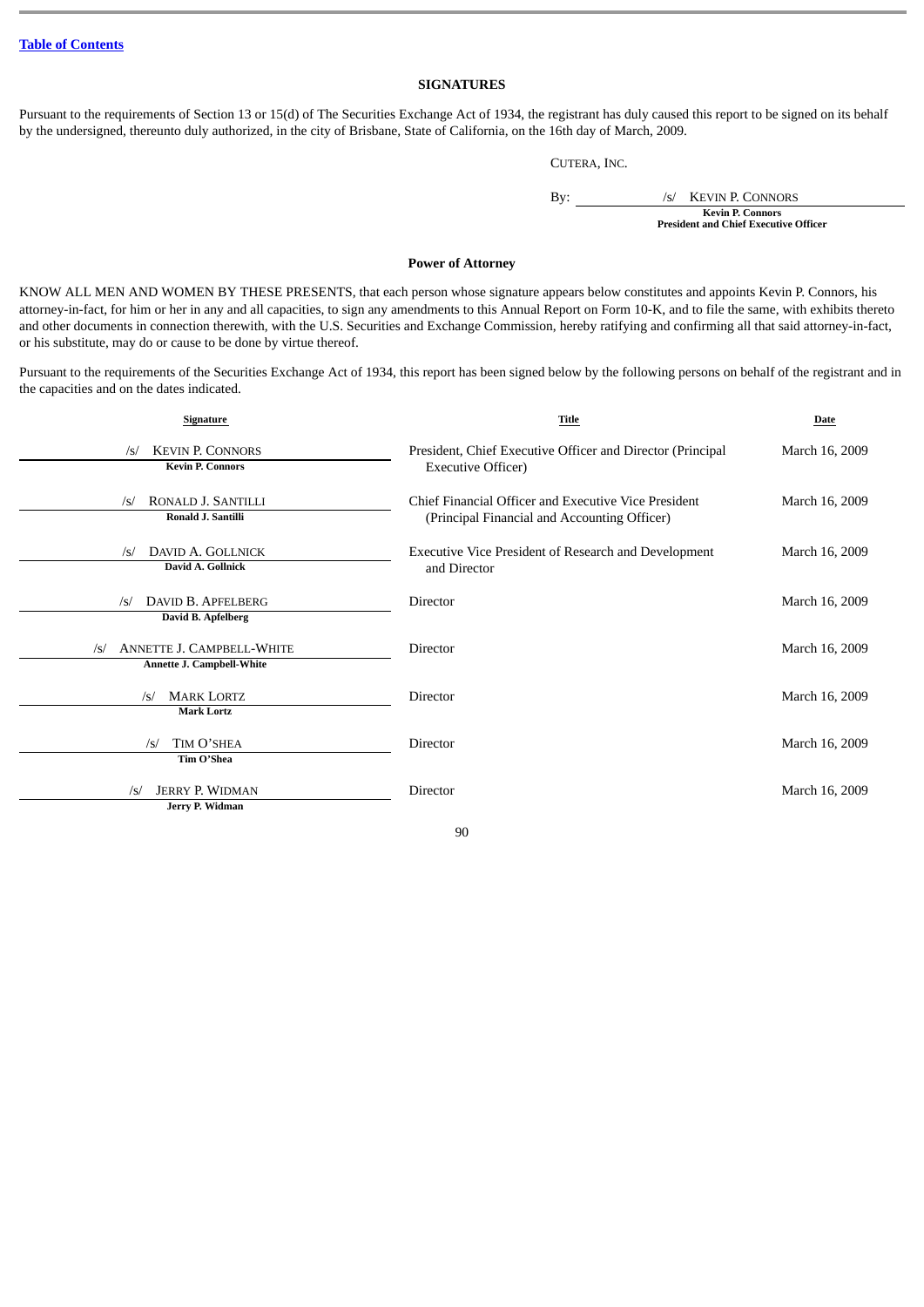## **CONSENT OF INDEPENDENT REGISTERED PUBLIC ACCOUNTING FIRM**

We hereby consent to the incorporation by reference in the Registration Statements on Form S-8 (Nos. 333-114149, 333-123495, 333-132583, 333-141376, and 333-149703) of Cutera, Inc. of our report dated March 13, 2009 relating to the consolidated financial statements, financial statement schedule and the effectiveness of internal control over financial reporting, which appears in this Form 10-K.

/s/ PRICEWATERHOUSECOOPERS LLP

San Jose, California March 13, 2009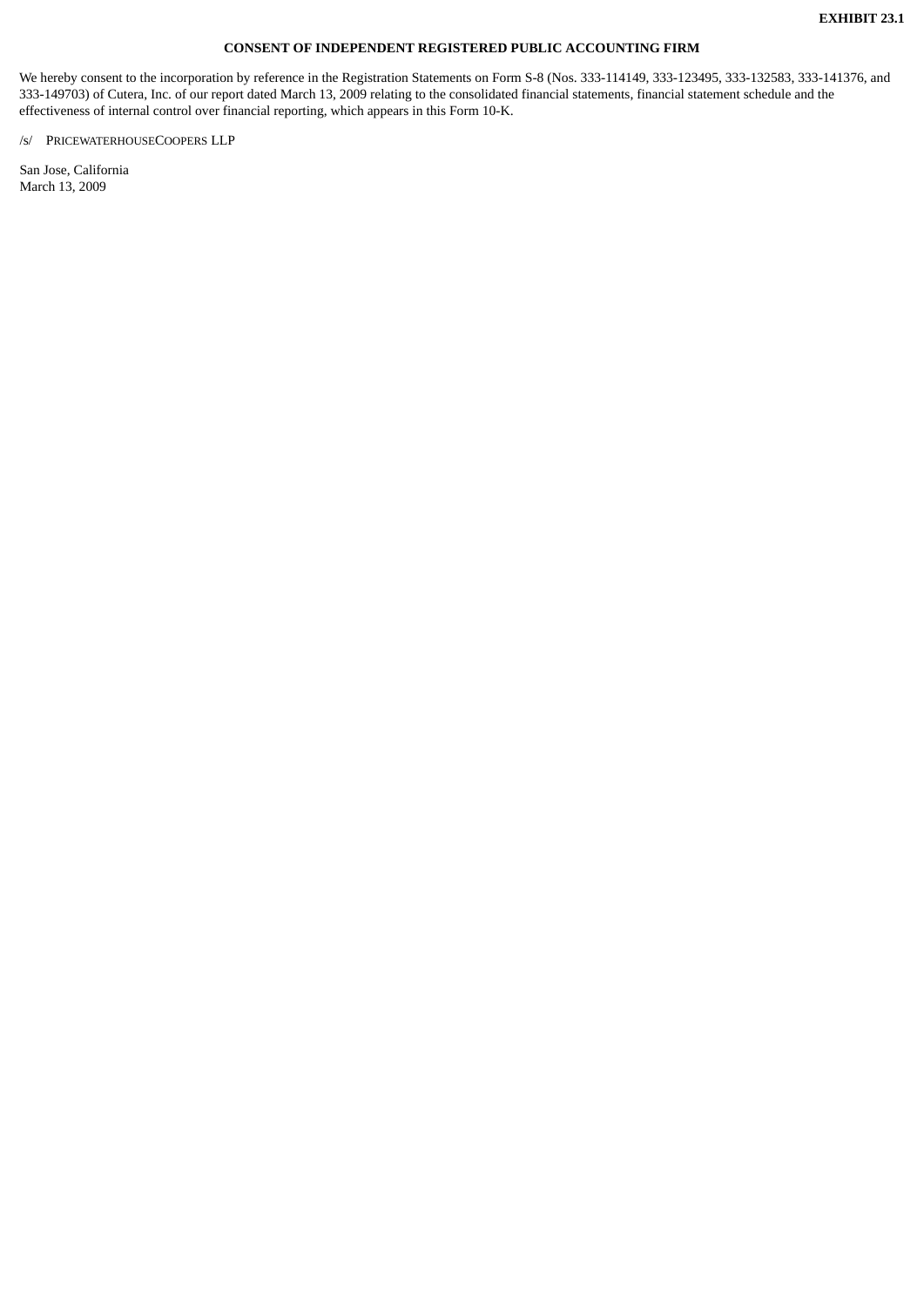## **Certification of Chief Executive Officer Pursuant to Section 302 of the Sarbanes-Oxley Act of 2002**

I, Kevin P. Connors, certify that:

1. I have reviewed this annual report on Form 10-K of Cutera, Inc.:

2. Based on my knowledge, this report does not contain any untrue statement of a material fact or omit to state a material fact necessary to make the statements made, in light of the circumstances under which such statements were made, not misleading with respect to the period covered by this report;

3. Based on my knowledge, the financial statements, and other financial information included in this report, fairly present in all material respects the financial condition, results of operations and cash flows of the registrant as of, and for, the periods presented in this report;

4. The registrant's other certifying officer and I are responsible for establishing and maintaining disclosure controls and procedures (as defined in Exchange Act Rules 13a-15(e) and 15d-15(e)) and internal control over financial reporting (as defined in Exchange Act Rules 13a-15(f) and 15d-15(f)) for the registrant and have:

(a) designed such disclosure controls and procedures, or caused such disclosure controls and procedures to be designed under our supervision, to ensure that material information relating to the registrant, including its consolidated subsidiaries, is made known to us by others within those entities, particularly during the period in which this annual report is being prepared;

(b) designed such internal control over financial reporting, or caused such internal control over financial reporting to be designed under our supervision, to provide reasonable assurance regarding the reliability of financial reporting and the preparation of financial statements for external purposes in accordance with generally accepted accounting principles;

(c) evaluated the effectiveness of the registrant's disclosure controls and procedures and presented in this report our conclusions about the effectiveness of the disclosure controls and procedures, as of the end of the period covered by this report based on such evaluation; and

(d) disclosed in this report any change in the registrant's internal control over financial reporting that occurred during the registrant's most recent fiscal quarter (the registrant's fourth quarter in the case of an annual report) that has materially affected or is reasonably likely to materially affect, the registrant's internal control over financial reporting; and

5. The registrant's other certifying officer and I have disclosed, based on our most recent evaluation of internal control over financial reporting, to the registrant's Independent Registered Public Accounting Firm and the audit committee of the registrant's board of directors (or persons performing the equivalent function):

a) all significant deficiencies and material weaknesses in the design or operation of internal control over financial reporting which are reasonably likely to adversely affect the registrant's ability to record, process, summarize and report financial information; and

b) any fraud, whether or not material, that involves management or other employees who have a significant role in the registrant's internal control over financial reporting.

Date: March 16, 2009 /s/ KEVIN P. CONNORS

**Kevin P. Connors President, Chief Executive Officer and Director (Principal Executive Officer)**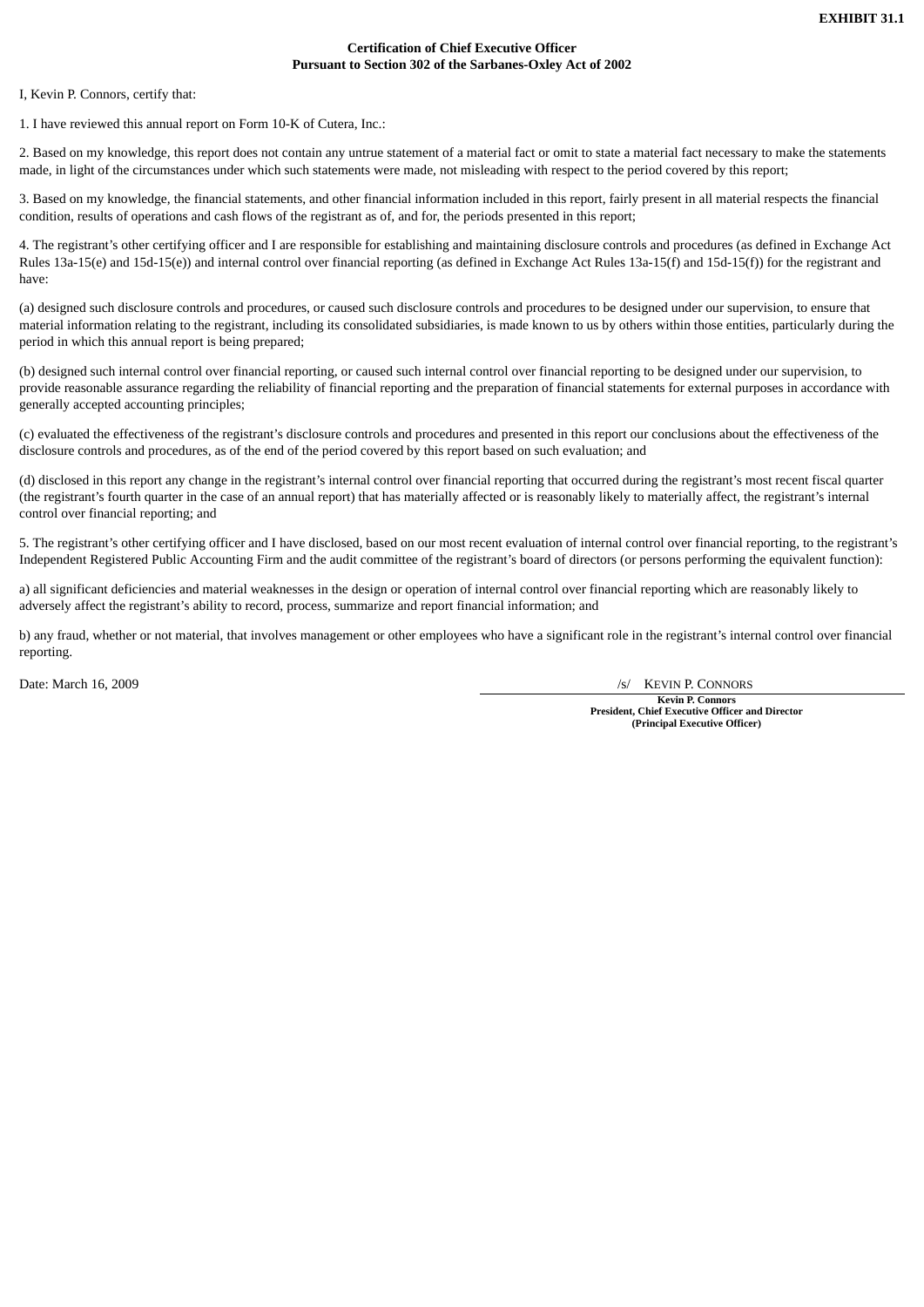## **Certification of Chief Financial Officer Pursuant to Section 302 of the Sarbanes-Oxley Act of 2002**

I, Ronald J. Santilli, certify that:

1. I have reviewed this annual report on Form 10-K of Cutera, Inc.:

2. Based on my knowledge, this report does not contain any untrue statement of a material fact or omit to state a material fact necessary to make the statements made, in light of the circumstances under which such statements were made, not misleading with respect to the period covered by this report;

3. Based on my knowledge, the financial statements, and other financial information included in this report, fairly present in all material respects the financial condition, results of operations and cash flows of the registrant as of, and for, the periods presented in this report;

4. The registrant's other certifying officer and I are responsible for establishing and maintaining disclosure controls and procedures (as defined in Exchange Act Rules 13a-15(e) and 15d-15(e)) and internal control over financial reporting (as defined in Exchange Act Rules 13a-15(f) and 15d-15(f)) for the registrant and have:

(a) designed such disclosure controls and procedures, or caused such disclosure controls and procedures to be designed under our supervision, to ensure that material information relating to the registrant, including its consolidated subsidiaries, is made known to us by others within those entities, particularly during the period in which this annual report is being prepared;

(b) designed such internal control over financial reporting, or caused such internal control over financial reporting to be designed under our supervision, to provide reasonable assurance regarding the reliability of financial reporting and the preparation of financial statements for external purposes in accordance with generally accepted accounting principles;

(c) evaluated the effectiveness of the registrant's disclosure controls and procedures and presented in this report our conclusions about the effectiveness of the disclosure controls and procedures, as of the end of the period covered by this report based on such evaluation; and

(d) disclosed in this report any change in the registrant's internal control over financial reporting that occurred during the registrant's most recent fiscal quarter (the registrant's fourth quarter in the case of an annual report) that has materially affected or is reasonably likely to materially affect, the registrant's internal control over financial reporting; and

5. The registrant's other certifying officer and I have disclosed, based on our most recent evaluation of internal control over financial reporting, to the registrant's Independent Registered Public Accounting Firm and the audit committee of the registrant's board of directors (or persons performing the equivalent function):

a) all significant deficiencies and material weaknesses in the design or operation of internal control over financial reporting which are reasonably likely to adversely affect the registrant's ability to record, process, summarize and report financial information; and

b) any fraud, whether or not material, that involves management or other employees who have a significant role in the registrant's internal control over financial reporting.

Date: March 16, 2009 /s/ RONALD J. SANTILLI

**Ronald J. Santilli Chief Financial Officer and Executive Vice President (Principal Financial and Accounting Officer)**